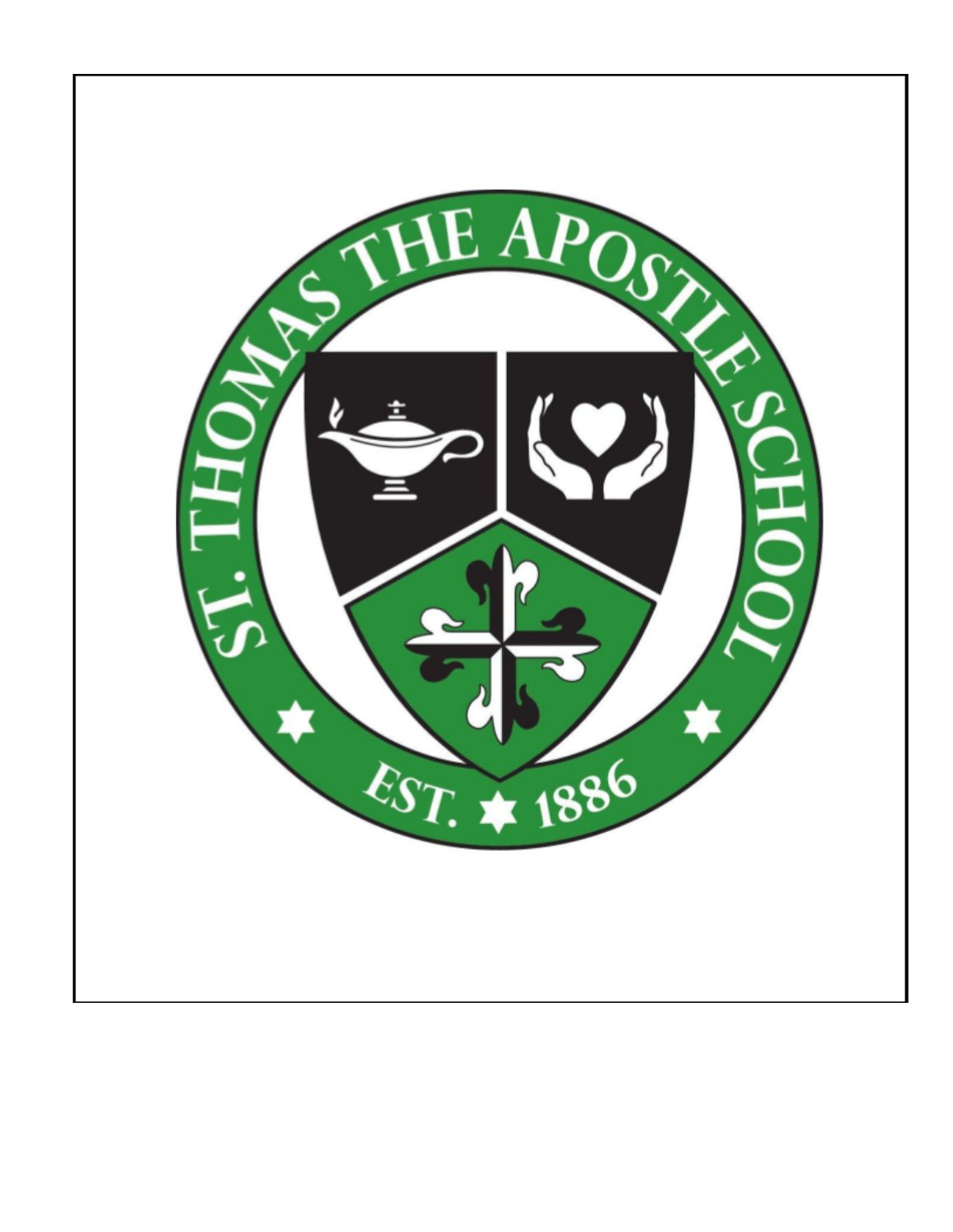# **Parent and Student Handbook 2021-2022**

# St. Thomas the Apostle School

**5467 S. Woodlawn Avenue Chicago, IL 60615 [www.stapostleschool.com](http://www.stapostleschool.com)**

> **phone: 773-667-1142 fax: 773-891-0602**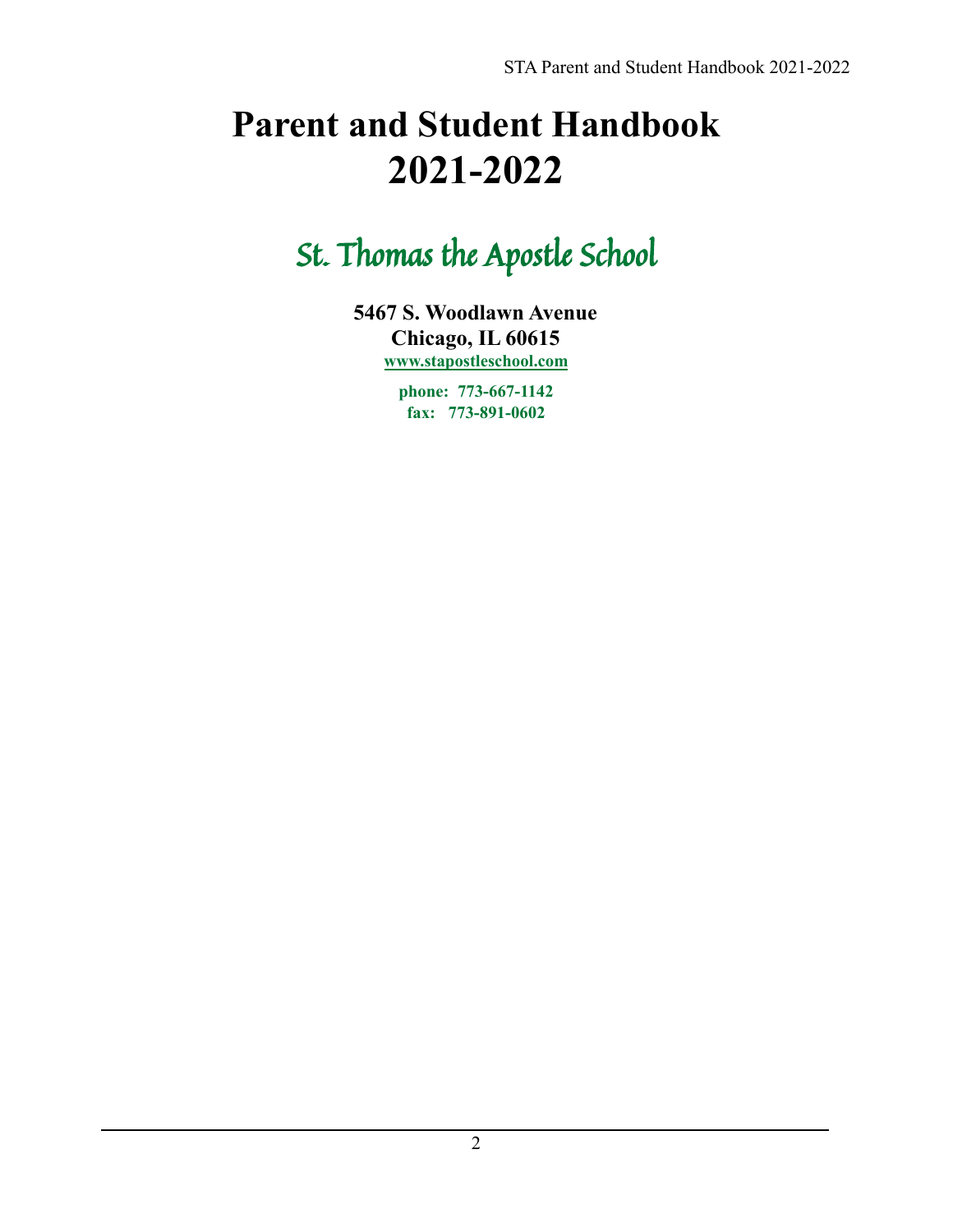# **St. Thomas the Apostle School Handbook**

# **TABLE OF CONTENTS**

| <b>OUR MISSION</b>                                | 9  |
|---------------------------------------------------|----|
| <b>OUR PHILOSOPHY OF EDUCATION</b>                | 9  |
| <b>OUR VALUES</b>                                 | 10 |
| <b>ADMINISTRATION</b>                             | 11 |
| <b>PASTOR</b>                                     | 11 |
| <b>PRINCIPAL</b>                                  | 11 |
| <b>ASSISTANT PRINCIPAL</b>                        | 11 |
| CHICAGO ARCHDIOCESE CATHOLIC SCHOOLS OFFICE       | 11 |
| ST. THOMAS SCHOOL ADVISORY BOARD                  | 11 |
| <b>TEACHERS</b>                                   | 12 |
| HOME AND SCHOOL ASSOCIATION                       | 12 |
| <b>HANDBOOK AGREEMENT SIGNED BY PARENTS</b>       | 13 |
| AMENDMENTS TO THE HANDBOOK                        | 13 |
| HANDBOOK INTERPRETATIONS                          | 14 |
| PARENT-SCHOOL AGREEMENT                           | 14 |
| <b>ENROLLMENT</b>                                 | 15 |
| <b>ADMISSION POLICY</b>                           | 15 |
| ENROLLMENT REQUIREMENTS                           | 15 |
| <b>ADMISSIONS PROCESS</b>                         | 16 |
| <b>APPLICATION</b>                                | 16 |
| <b>ACCEPTANCE</b>                                 | 16 |
| <b>ADMISSION</b>                                  | 17 |
| <b>ADMITTANCE ASSESSMENT</b>                      | 17 |
| <b>BIRTH CERTIFICATE</b>                          | 17 |
| <b>REGISTRATION PROCESS</b>                       | 17 |
| <b>TRANSFER IN POLICY</b>                         | 18 |
| <b>TRANSFER OUT POLICY</b>                        | 18 |
| STUDENT GRADE LEVEL AND HOMEROOM PLACEMENT POLICY | 18 |
| <b>SCHOOL SUPPORT AND FEES</b>                    | 19 |
| <b>REGISTRATION FEE</b>                           | 19 |
| <b>SCHOOL MATERIALS FEE</b>                       | 19 |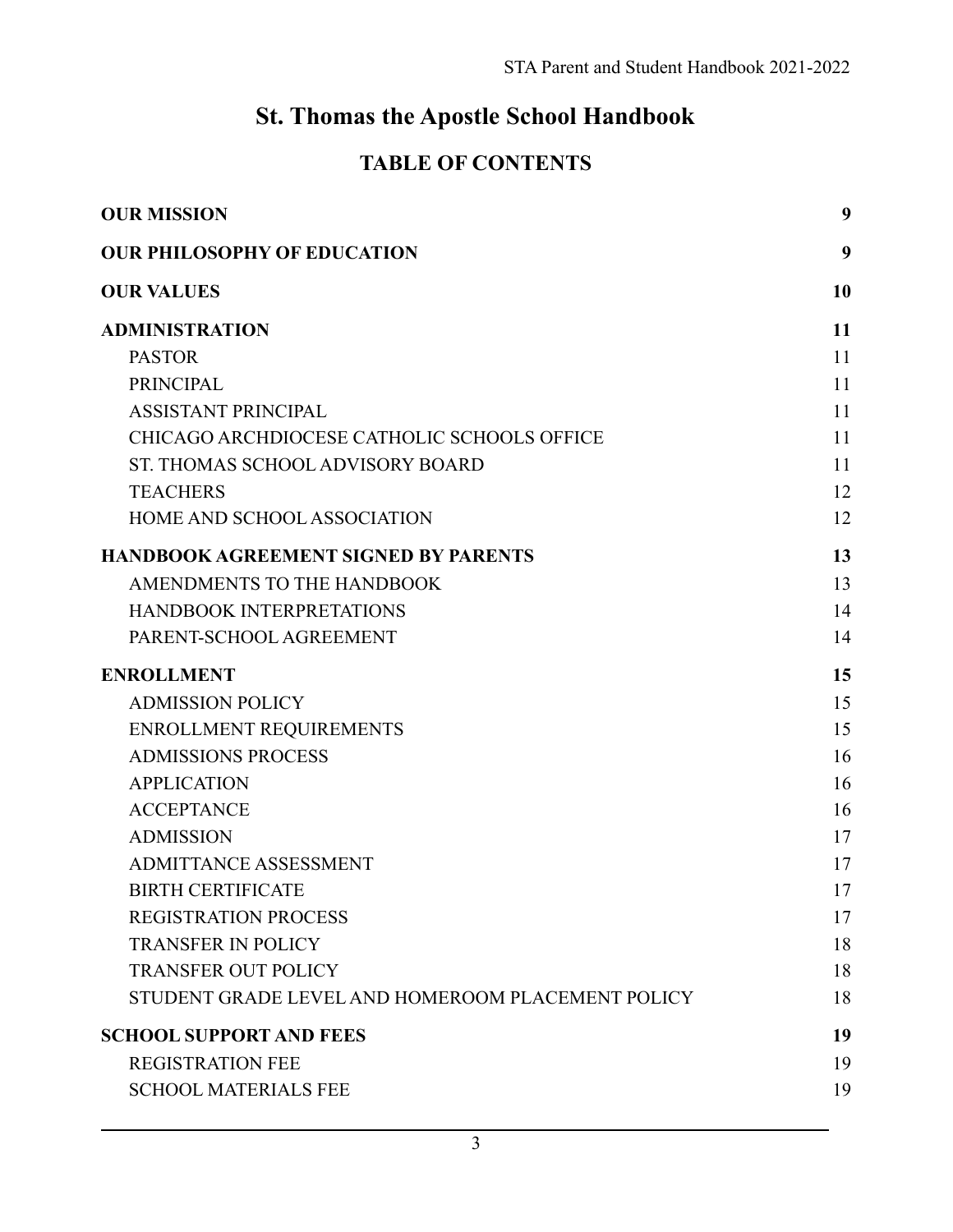| PAYMENTS FOR REGISTRATION AND SCHOOL MATERIALS      | 19 |
|-----------------------------------------------------|----|
| <b>GRADUATION FEE</b>                               | 19 |
| <b>SCHOOL TUITION SUPPORT</b>                       | 19 |
| <b>TUITION PAYMENTS</b>                             | 20 |
| <b>LATE TUITION</b>                                 | 20 |
| NON-PAYMENT OF TUITION                              | 21 |
| <b>FINANCIAL ASSISTANCE</b>                         | 21 |
| <b>SCHOLARSHIPS</b>                                 | 21 |
| <b>SERVICE HOURS</b>                                | 22 |
| <b>FUNDRAISING POLICY</b>                           | 22 |
| OTHER WAYS TO SUPPORT ST. THOMAS                    | 23 |
| <b>ACADEMICS</b>                                    | 25 |
| <b>GRADING SCALE</b>                                | 25 |
| Standards-Based Scale for All Students              | 25 |
| Letter Grades Scale for Grades 4-8                  | 25 |
| <b>HONOR ROLL</b>                                   | 25 |
| <b>HOMEWORK</b>                                     | 26 |
| <b>ASSESSMENT PROGRAM</b>                           | 28 |
| <b>CURRICULUM</b>                                   | 29 |
| <b>SCHOOL SUPPLIES</b>                              | 29 |
| <b>LOCKERS/DESKS</b>                                | 29 |
| <b>COMPUTERS AND INTERNET USAGE</b>                 | 29 |
| 1-to-1 TECHNOLOGY USAGE                             | 31 |
| USE OF SCHOOL NAME, LOGOS, AND MOTTOS               | 31 |
| REPORT CARDS AND ONLINE GRADES                      | 31 |
| <b>PROGRESS REPORTS</b>                             | 31 |
| <b>PROMOTION</b>                                    | 31 |
| <b>RETENTION</b>                                    | 32 |
| PROBATIONARY PLACEMENT                              | 32 |
| <b>STUDENT SUPPORTS</b>                             | 33 |
| <b>TITLE ONE SERVICES</b>                           | 33 |
| <b>STUDENT RECORDS</b>                              | 33 |
| RECORDS - FAMILY EDUCATIONAL RIGHTS AND PRIVACY ACT | 34 |
| <b>RELIGIOUS EDUCATION CURRICULUM</b>               | 35 |
| <b>ATTENDANCE</b>                                   | 39 |
|                                                     |    |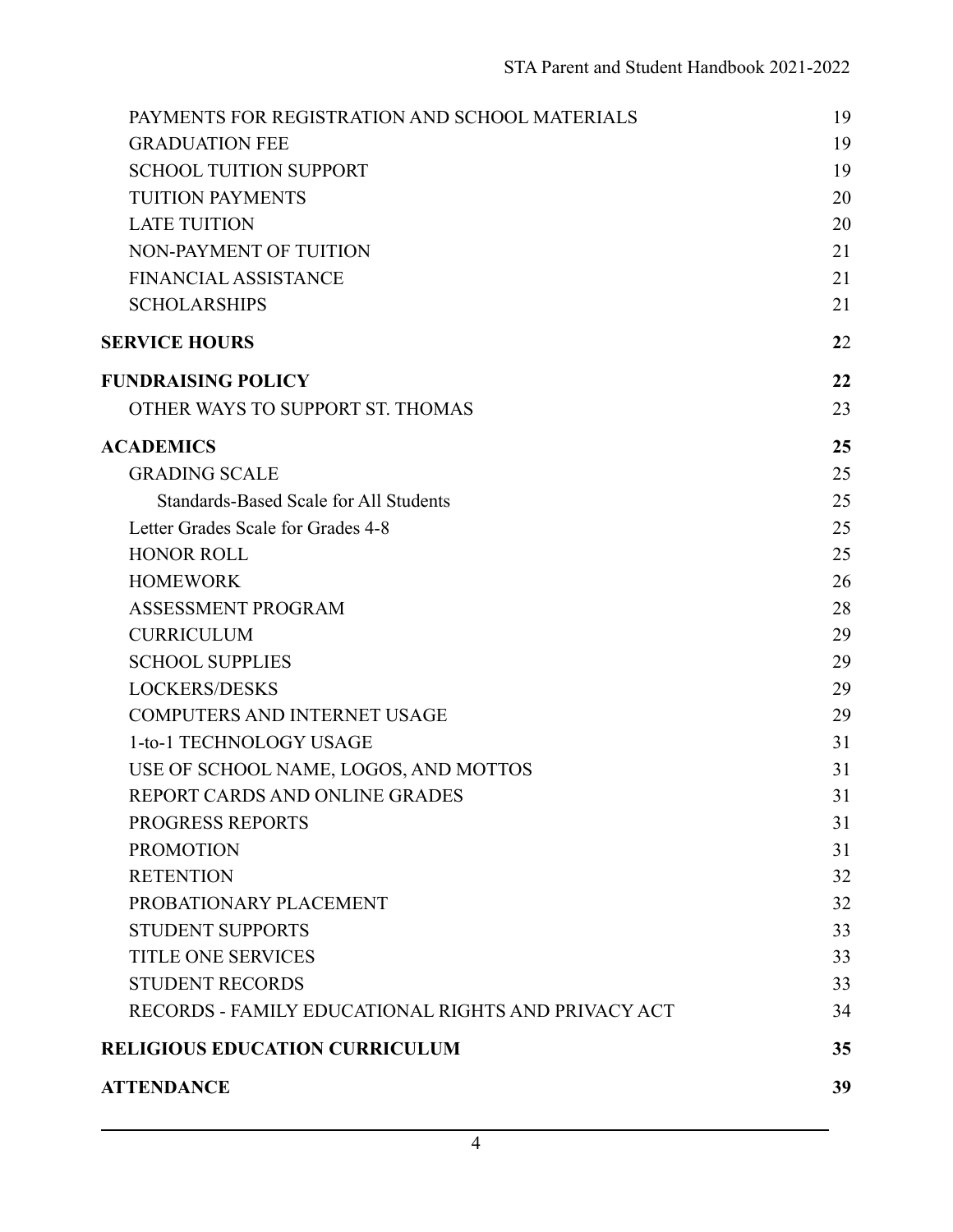| <b>CALENDAR</b>                                     | 39 |
|-----------------------------------------------------|----|
| <b>EMERGENCY DAYS</b>                               | 39 |
| <b>ATTENDANCE</b>                                   | 39 |
| <b>DAILY SCHEDULE</b>                               | 39 |
| *WEDNESDAY DISMISSAL                                | 40 |
| <b>ARRIVAL</b>                                      | 40 |
| <b>DISMISSAL</b>                                    | 41 |
| <b>STUDENT DEPARTURE</b>                            | 41 |
| <b>SUPERVISION AFTER SCHOOL DISMISSES</b>           | 42 |
| <b>ABSENCE</b>                                      | 42 |
| ABSENCE FOR ATTENDANCE AT SHADOW DAYS               | 43 |
| <b>TARDY</b>                                        | 43 |
| <b>Medical Tardy</b>                                | 43 |
| Tardy After 8:30 AM.                                | 43 |
| PERFECT ATTENDANCE                                  | 44 |
| <b>EARLY DISMISSAL</b>                              | 44 |
| <b>APPOINTMENTS</b>                                 | 44 |
| <b>VACATION / ABSENCE</b>                           | 44 |
| <b>COMMUNICATIONS</b>                               | 45 |
| <b>EMERGENCY CARD</b>                               | 45 |
| <b>CHANGE OF ADDRESS/PHONE NUMBER/EMAIL ADDRESS</b> | 46 |
| PARENT NEWSLETTER                                   | 46 |
| <b>WEBSITE</b>                                      | 46 |
| PARENT-TEACHER CONFERENCES - FORMAL                 | 46 |
| PARENT-TEACHER CONFERENCES - INFORMAL               | 46 |
| <b>EMAIL</b>                                        | 47 |
| <b>VISITORS' IDENTIFICATION</b>                     | 47 |
| <b>CHILD CUSTODY</b>                                | 47 |
| NON-CUSTODIAL PARENT / JOINT CUSTODY PARENTS        | 47 |
| PARENT-PRINCIPAL CONFERENCES                        | 48 |
| PARENT VISITS TO CLASSROOMS                         | 48 |
| <b>TELEPHONE</b>                                    | 48 |
| <b>ITEMS DELIVERED TO SCHOOL</b>                    | 49 |
| TELEPHONE BROADCAST SYSTEM - SCHOOL MESSENGER       | 49 |
| DISCIPLINE                                          | 50 |
| <b>SAFE SCHOOL POLICY</b>                           | 50 |
|                                                     |    |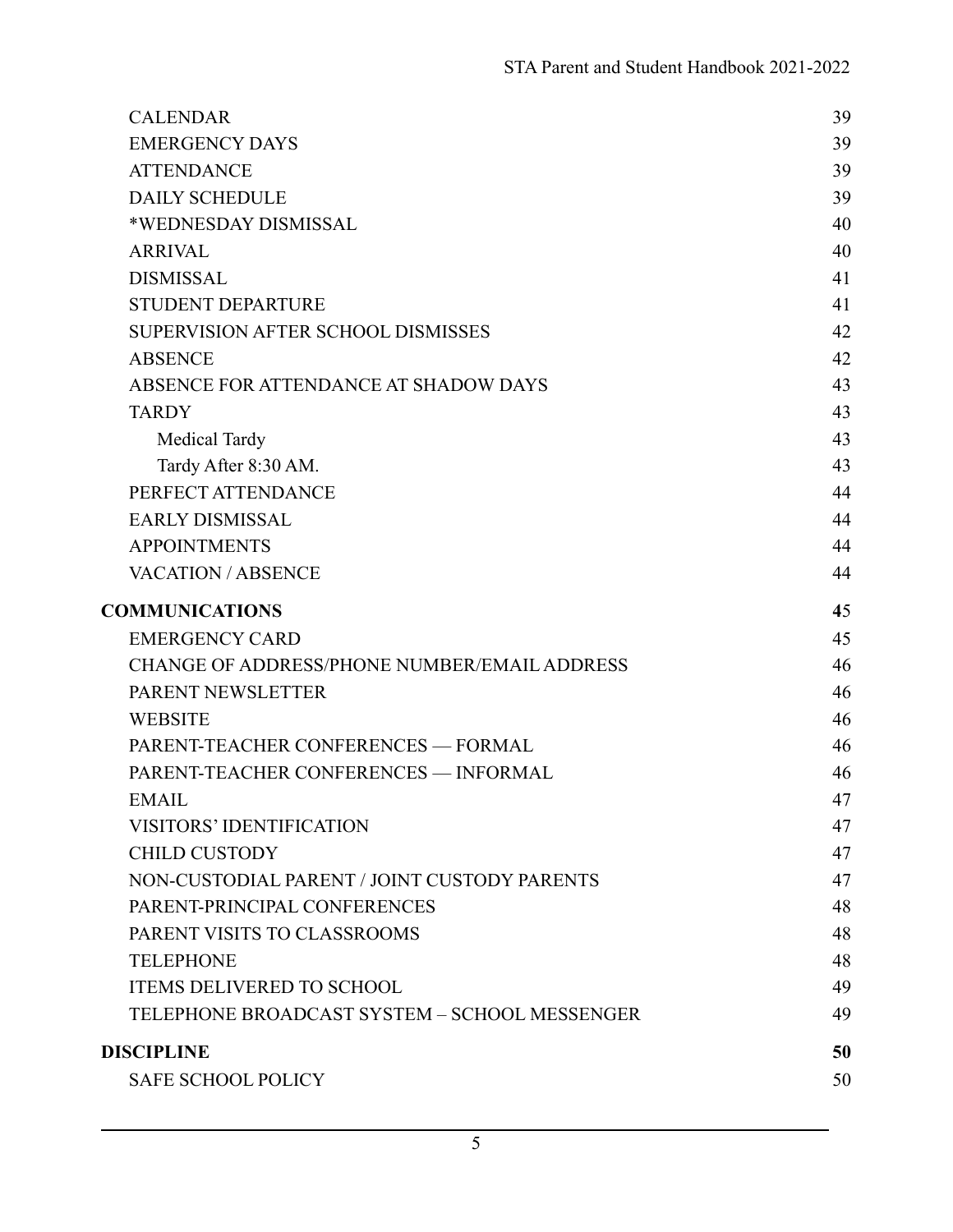| <b>CODE OF BEHAVIOR</b>                               | 50 |
|-------------------------------------------------------|----|
| <b>COMMON EXPECTATIONS FOR SHARED SPACES</b>          | 50 |
| <b>POSITIVE BEHAVIOR</b>                              | 50 |
| <b>MONITORING STUDENT BEHAVIOR</b>                    | 50 |
| <b>VERY SERIOUS OFFENSES</b>                          | 51 |
| <b>LOGICAL CONSEQUENCES</b>                           | 54 |
| LEVELED CONSEQUENCE SYSTEM FOR GRADES 4-8             | 54 |
| <b>SERIOUS DISCIPLINARY PROCEDURES</b>                | 55 |
| <b>SEARCH AND SEIZURE</b>                             | 56 |
| <b>GUM AND CANDY</b>                                  | 57 |
| ELECTRONIC/OTHER EQUIPMENT                            | 57 |
| <b>DRESS CODE</b>                                     | 57 |
| <b>PURPOSE</b>                                        | 57 |
| <b>UNIFORMS</b>                                       | 58 |
| PURCHASE OF SCHOOL UNIFORMS                           | 58 |
| N.U.T. DAYS (No Uniform Today)                        | 58 |
| <b>SCHOOL SPIRIT WEAR DAYS</b>                        | 59 |
| <b>HEALTH EXAMS</b>                                   | 60 |
| HEALTH RECORDS ON THE EMERGENCY MEDICAL CARD          | 60 |
| <b>IMMUNIZATIONS</b>                                  | 60 |
| ADDITIONAL MIDDLE SCHOOL IMMUNIZATIONS                | 61 |
| <b>ALLERGIES</b>                                      | 61 |
| <b>COMMUNICABLE DISEASE</b>                           | 61 |
| <b>ILLNESS</b>                                        | 62 |
| <b>FEVERS</b>                                         | 62 |
| <b>MEDICATION</b>                                     | 62 |
| <b>ACCIDENTS</b>                                      | 63 |
| <b>CONCUSSIONS</b>                                    | 63 |
| <b>HOSPITALIZATION</b>                                | 64 |
| <b>SAFETY</b>                                         | 64 |
| <b>ASBESTOS</b>                                       | 64 |
| PROCEDURES FOR MORNING DROP OFF AND AFTERNOON PICK UP | 64 |
| PROCEDURES FOR MORNING DROP OFF                       | 65 |
| PROCEDURES FOR AFTERNOON PICK UP                      | 65 |
| <b>TRAFFIC SUPERVISION</b>                            | 65 |
| PARKING LOT ETIQUETTE                                 | 66 |
|                                                       |    |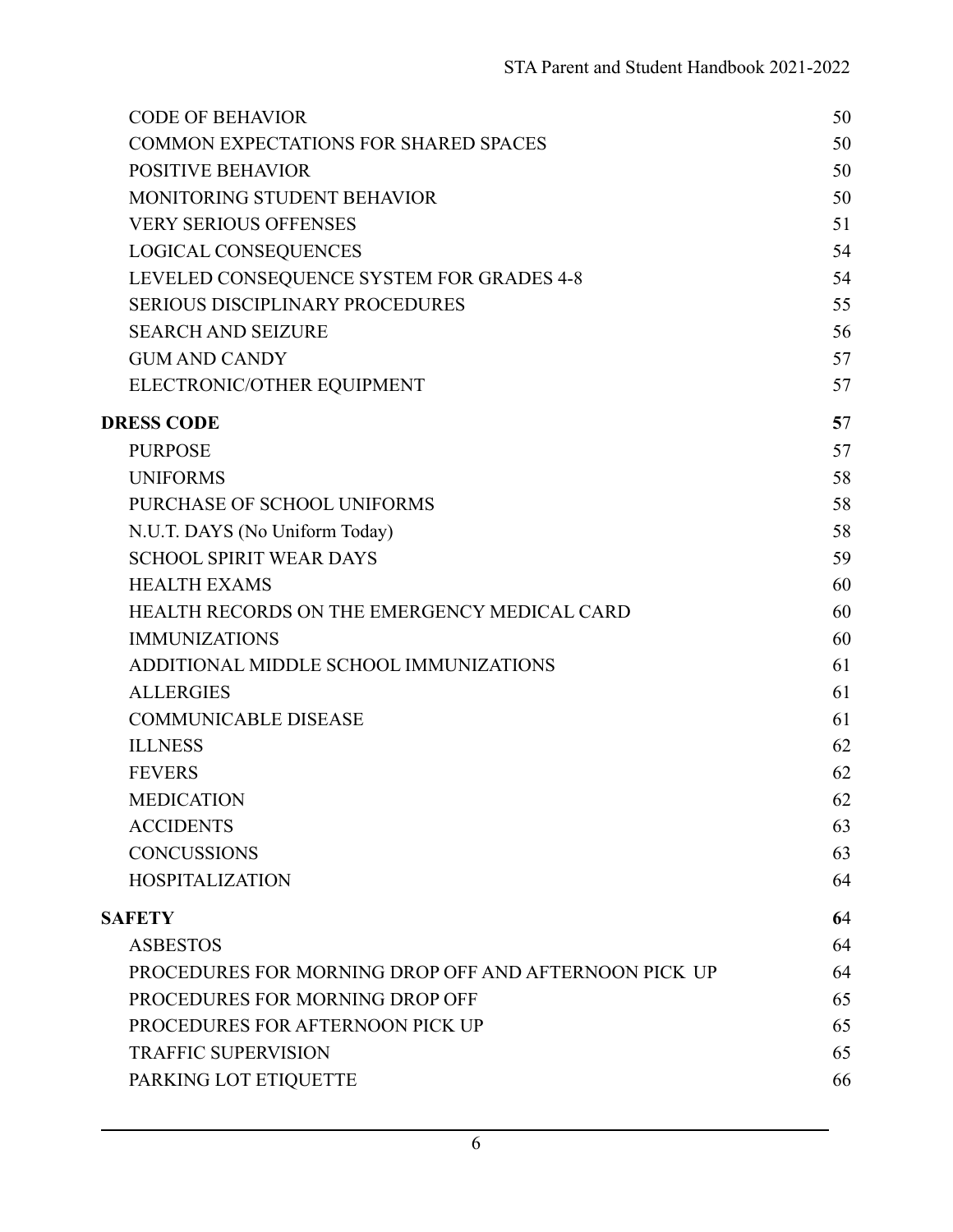| PARKING LOT DURING THE SCHOOL DAY                       | 66 |
|---------------------------------------------------------|----|
| <b>BUS SAFETY</b>                                       | 66 |
| <b>SECURITY</b>                                         | 66 |
| CHILD ABUSE/NEGLECT: ALLEGATIONS/SUSPICIONS             | 64 |
| <b>EMERGENCIES</b>                                      | 67 |
| <b>FIRE</b>                                             | 67 |
| <b>TORNADO</b>                                          | 67 |
| <b>EARTHQUAKE</b>                                       | 67 |
| <b>SCHOOL EVACUATION</b>                                | 68 |
| <b>SHELTER IN PLACE</b>                                 | 68 |
| <b>SNOWSTORM</b>                                        | 68 |
| <b>SCHOOL DELAY</b>                                     | 68 |
| EMERGENCY SCHOOL DISMISSAL FOR WEATHER                  | 69 |
| <b>EXTRACURRICULAR ACTIVITIES</b>                       | 69 |
| <b>EXTENDED DAY PROGRAM</b>                             | 69 |
| AFTERNOON EXTRACURRICULAR ACTIVITIES                    | 70 |
| <b>ATHLETICS</b>                                        | 71 |
| <b>SPORTS PHYSICALS</b>                                 | 72 |
| FEES FOR PARTICIPATION IN SPORTS                        | 72 |
| <b>SPORT UNIFORMS</b>                                   | 72 |
| <b>BASKETBALL HOME GAMES</b>                            | 72 |
| ACADEMICS AND CONDUCT IMPACTING PARTICIPATION IN SPORTS | 73 |
| <b>BIRTHDAY PARTIES</b>                                 | 74 |
| <b>FIELD TRIP POLICIES</b>                              | 74 |
| <b>VOLUNTEERING WITH CHILDREN</b>                       | 75 |
| <b>PROCESS</b>                                          | 75 |
| SAFE ENVIRONMENT PROGRAM (VIRTUS)                       | 76 |
| <b>PARENT-PARISH COVENANT</b>                           | 77 |
| REGISTERED MEMBERS OF ST. THOMAS THE APOSTLE PARISH     | 78 |
| <b>APPENDIX</b>                                         | 80 |
| <b>APPENDIX A</b>                                       | 81 |
| PARENT AGREEMENT WITH ST. THOMAS THE APOSTLE SCHOOL     | 81 |
| <b>APPENDIX B</b>                                       | 84 |
| <b>SERVICE HOURS POLICY</b>                             | 84 |
| <b>APPENDIX C</b>                                       | 85 |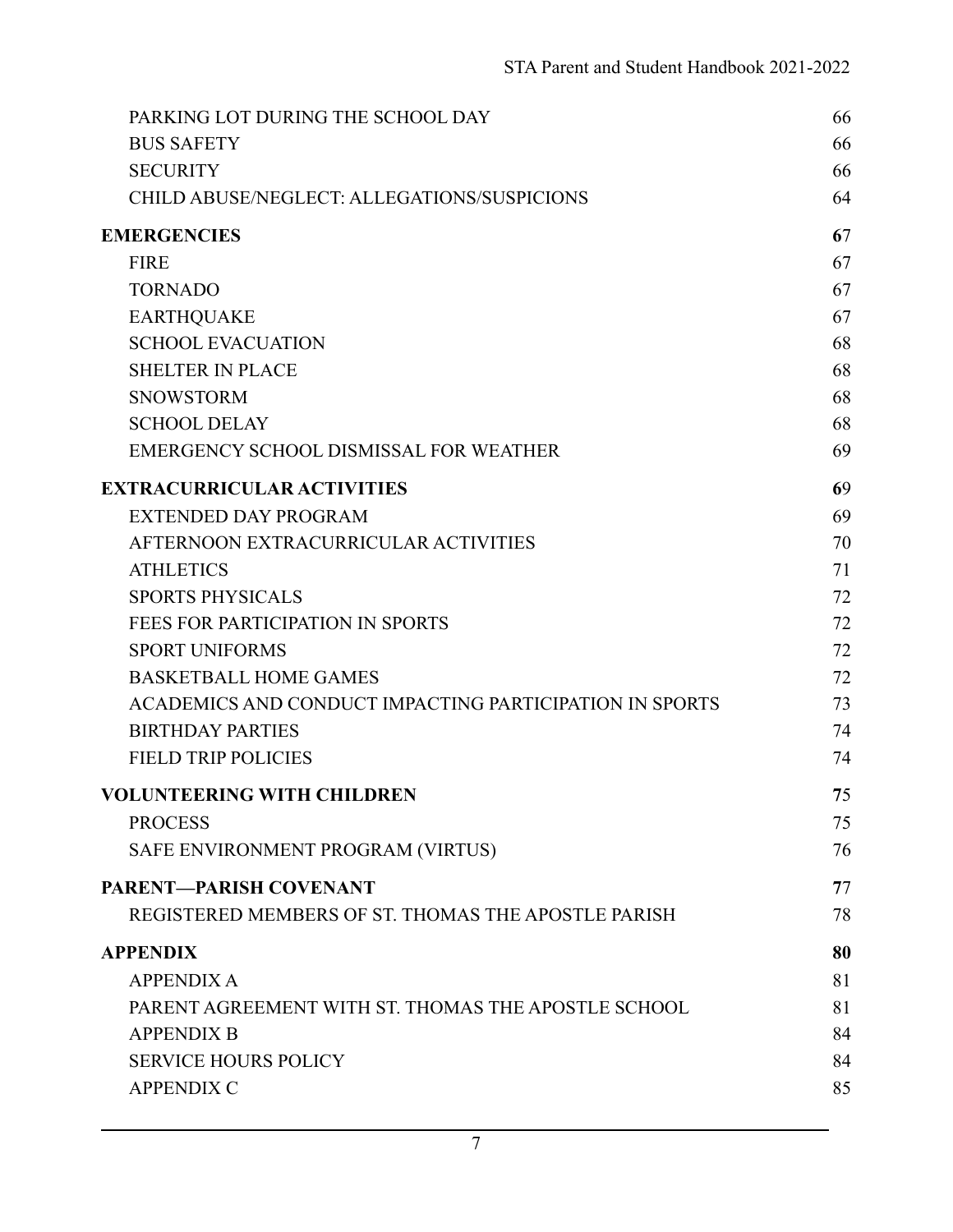| <b>TECHNOLOGY</b>                                | 85  |
|--------------------------------------------------|-----|
| <b>APPENDIX D</b>                                | 90  |
| ST. THOMAS THE APOSTLE PBIS MATRIX               | 90  |
| <b>APPENDIX E</b>                                | 93  |
| UNIFORM DRESS CODE FOR BOYS AND GIRLS            | 93  |
| <b>APPENDIX F</b>                                | 100 |
| ASBESTOS INFORMATION LETTER                      | 100 |
| <b>APPENDIX G</b>                                | 101 |
| FIELD TRIP PERMISSION FORM                       | 101 |
| <b>APPENDIX H</b>                                | 103 |
| PARENT/GUARDIAN VOLUNTEER REQUIREMENTS           | 103 |
| <b>APPENDIX I</b>                                | 104 |
| ST. THOMAS THE APOSTLE SCHOOL FUNDRAISING POLICY | 104 |
|                                                  |     |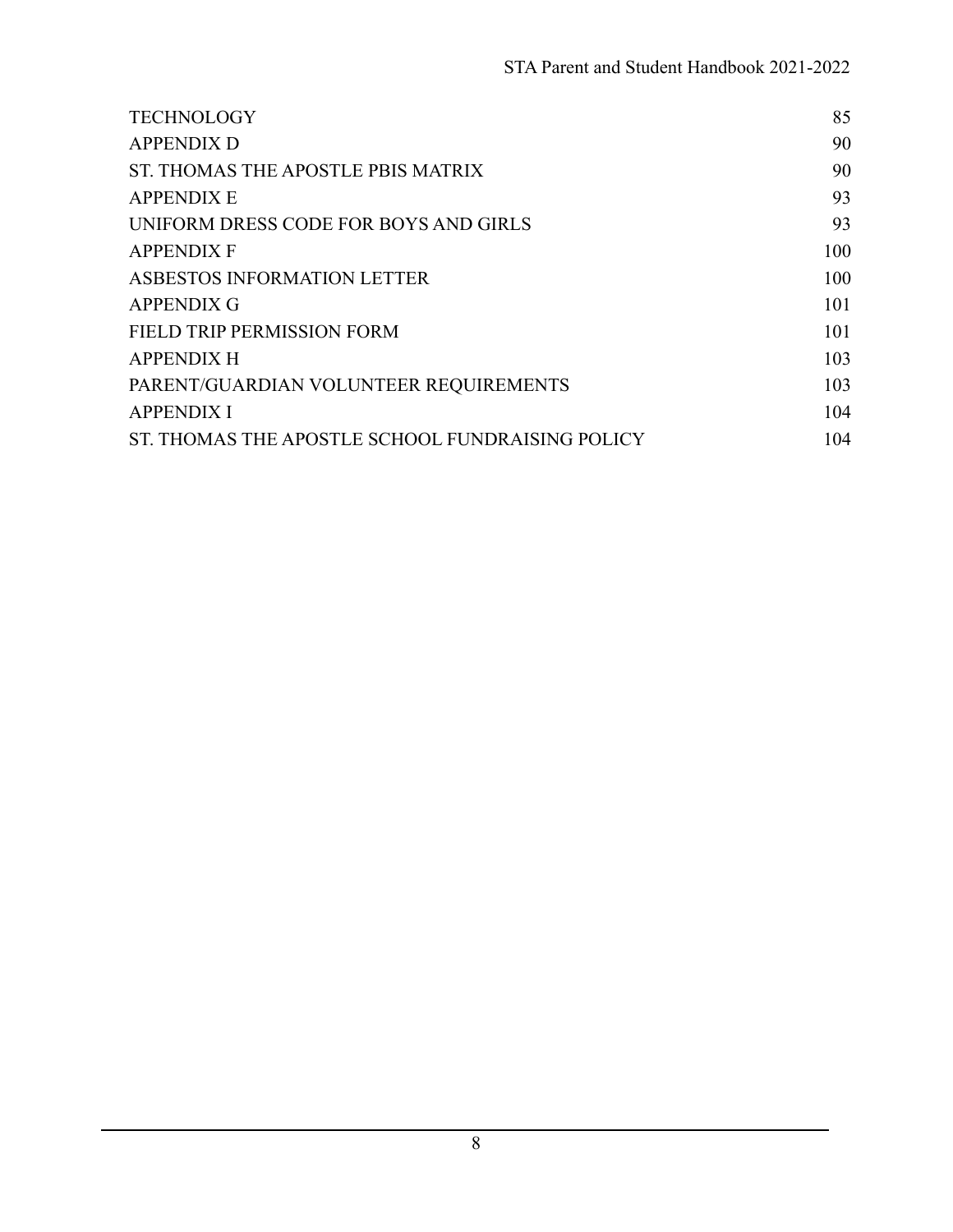## **St. Thomas the Apostle School**

#### *OUR MISSION*

#### <span id="page-8-0"></span>**The mission of the St. Thomas the Apostle School community is to lead, challenge, and encourage God's children in Extraordinary Variety to grow in faith, knowledge, and commitment to service**.

#### *Root Beliefs of St. Thomas the Apostle School*

| 1. Faith Is Our Foundation                |
|-------------------------------------------|
| 2. What Makes Us Different Makes Us Great |
| 3. Learning Is Exercise                   |
| 4. Every Minute Matters                   |
| <b>5. Challenges Are Opportunities</b>    |
| 6. We Are A Family                        |

### *OUR PHILOSOPHY OF EDUCATION*

<span id="page-8-1"></span>St. Thomas the Apostle School believes that childhood is the most critical period for the development of attitudes, habits, capabilities, and skills, and that the curriculum encompasses all that a child experiences in his life at school.

The purpose of the school is to create a faith-filled learning environment. The pastor, principal, staff, teachers, parents, and other community members lay the foundation for a love of learning, instill a sense of personal worth and respect for others, and develop critical thinking skills so that the children can grow to be responsible and practicing citizens. We endeavor to develop a community of learners where respect, collaboration and excitement for learning prevail. Quality Catholic education is provided for students in preschool through eighth grade in a caring and family atmosphere.

The main components of the school's educational program are:

- Embracing a faith to be lived within a believing community.
- Developing Christian attitudes and habits as a contributing and supporting member of a diverse community.
- Acquiring essential knowledge, skills and techniques with the stimulus of practical application.
- Integrating technology skills and applications.
- Encouraging creativity and self-expression.
- Promoting each student's personal academic, artistic, and athletic gifts and talents.
- Nurturing each child to help balance the physical, intellectual, social, emotional and ethical development as a whole person.
- Promoting leadership as a service to others.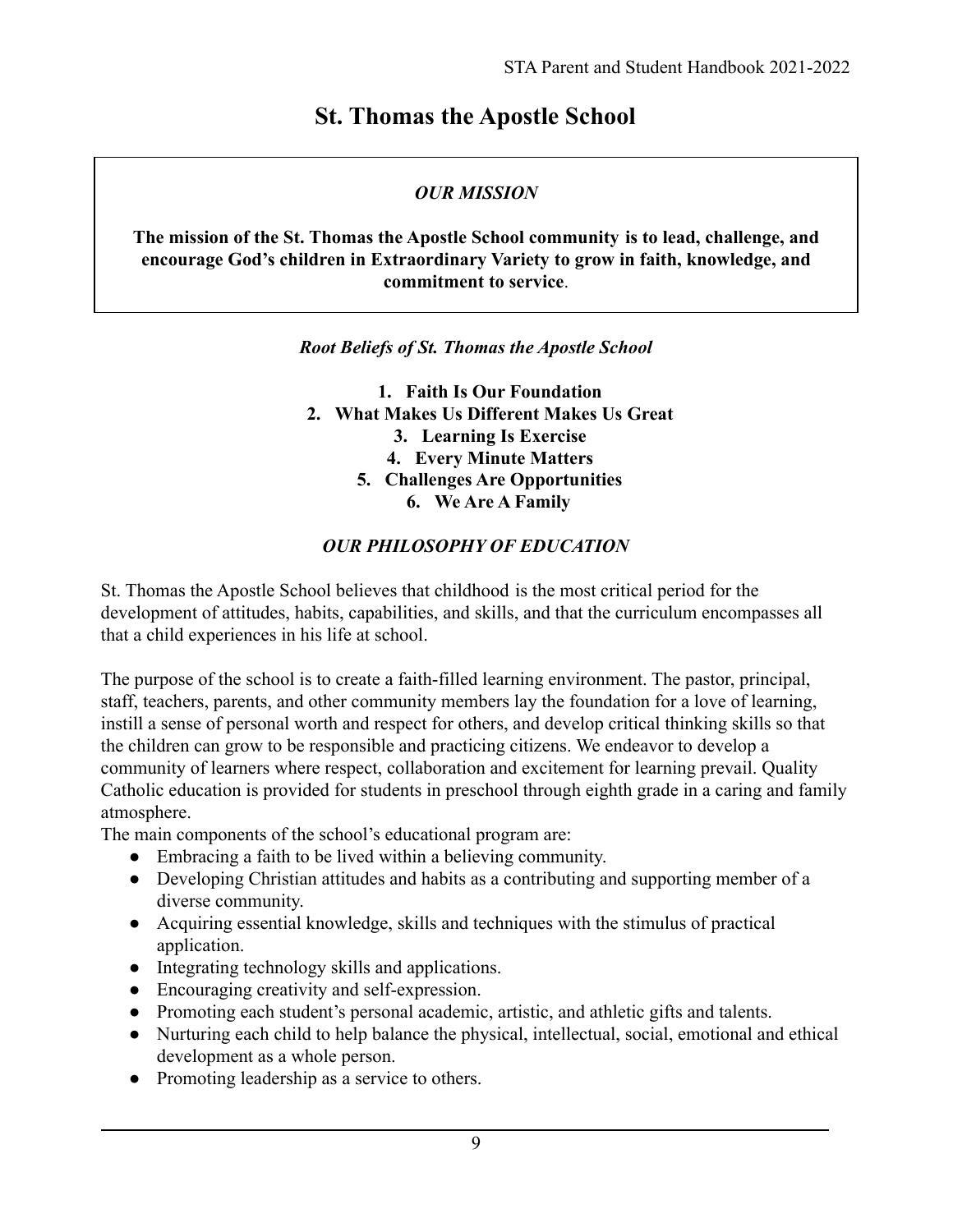## *OUR VALUES*

<span id="page-9-0"></span>The entire staff and faculty of St. Thomas the Apostle School, in their efforts to achieve these objectives, hold certain convictions which underlie the learning process.

#### *We believe in:*

#### **Faith Community**

- The recognition of Jesus Christ as the meaning and purpose of our school
- The importance of modeling what we teach about Christian values and ethics

### **Respect**

- Recognition of the dignity and worth of each person
- The importance of individual differences and potential

### **Academic Excellence**

- The importance of responsiveness by the faculty to the interests, needs, and learning styles of individual children.
- Providing the academic rigor and challenge to meet each child's potential

## **Responsibility**

- The shared responsibility of school, home and community for children's growth and development
- Fostering students' personal responsibility and accountability

## **Safe and Nurturing Environment**

- The need for a warm, supportive school environment in which all children feel welcome, accepted, and safe.
- The importance of open and continuing communication between school and home.

## **Leadership**

- The importance of teaching children ways to transfer learned skills to real world applications.
- *●* The importance of teaching and demonstrating Catholic social teaching in daily life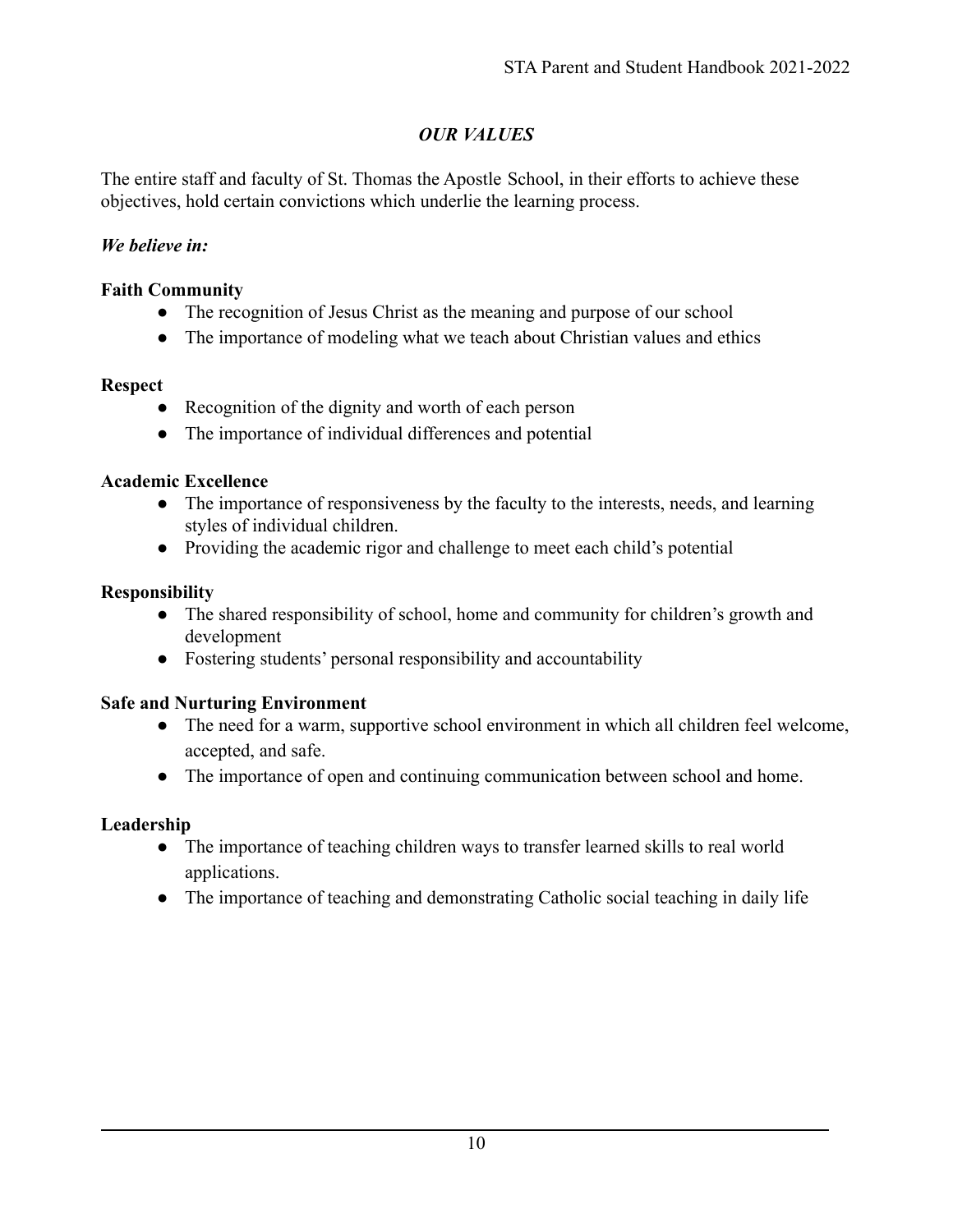## *ADMINISTRATION*

## <span id="page-10-1"></span><span id="page-10-0"></span>**PASTOR**

The pastor is the primary spiritual leader of St. Thomas the Apostle Parish and the parish ministry of the Catholic School. He is responsible for the overall administration and direction of the school together with the school principal. The pastor appoints the principal.

### <span id="page-10-2"></span>**PRINCIPAL**

The principal is the executive director of the school and is chiefly responsible for the effective operation of the school as an educational institution. The principal is responsible to the pastor for the school and cooperates with the Catholic School Superintendent and state school officials for all matters pertaining to the school. The principal administers the educational program, hires and supervises faculty and staff, and coordinates all educational activities within the school. The principal represents the school to the community at large.

## <span id="page-10-3"></span>**ASSISTANT PRINCIPAL**

The assistant principal is selected by the principal to support and help the principal in administering the educational program and all educational activities within the school. The assistant performs all designated duties assigned by the principal.

## <span id="page-10-4"></span>**CHICAGO ARCHDIOCESE CATHOLIC SCHOOLS OFFICE**

The Office of Catholic Schools for the Archdiocese of Chicago provides leadership and guidance for all the Catholic Schools. The Office provides direction on policies and curriculum. St. Thomas the Apostle is located geographically in Vicariate 6 with a regional director as liaison to the Superintendent and the Catholic Schools Office.

## <span id="page-10-5"></span>**ST. THOMAS SCHOOL ADVISORY BOARD**

The St. Thomas the Apostle School Advisory Council is a consultative body providing advice to the pastor and principal on matters concerning the school and all associated activities. Working collaboratively with the pastor and principal, the Advisory Board assists in establishing both current and future direction for the school as part of the parish and school mission. Board members commit to monthly meetings. Parents, parish members, and community members are urged to participate on board committees to further the growth and development of the school. The board's goal is to maintain a Catholic, excellent and vital parish school.

The pastor, assistant principal, advancement director, and the principal serve as ex officio, non-voting members of the board. They provide the leadership for Catholic teaching, thought and culture. Membership consists of parents, parishioners, alumni/ae, and business and professional community members. Membership on board committees is actively sought among all these groups. Committee groups will be created based on the school's strategic plan. Membership on committees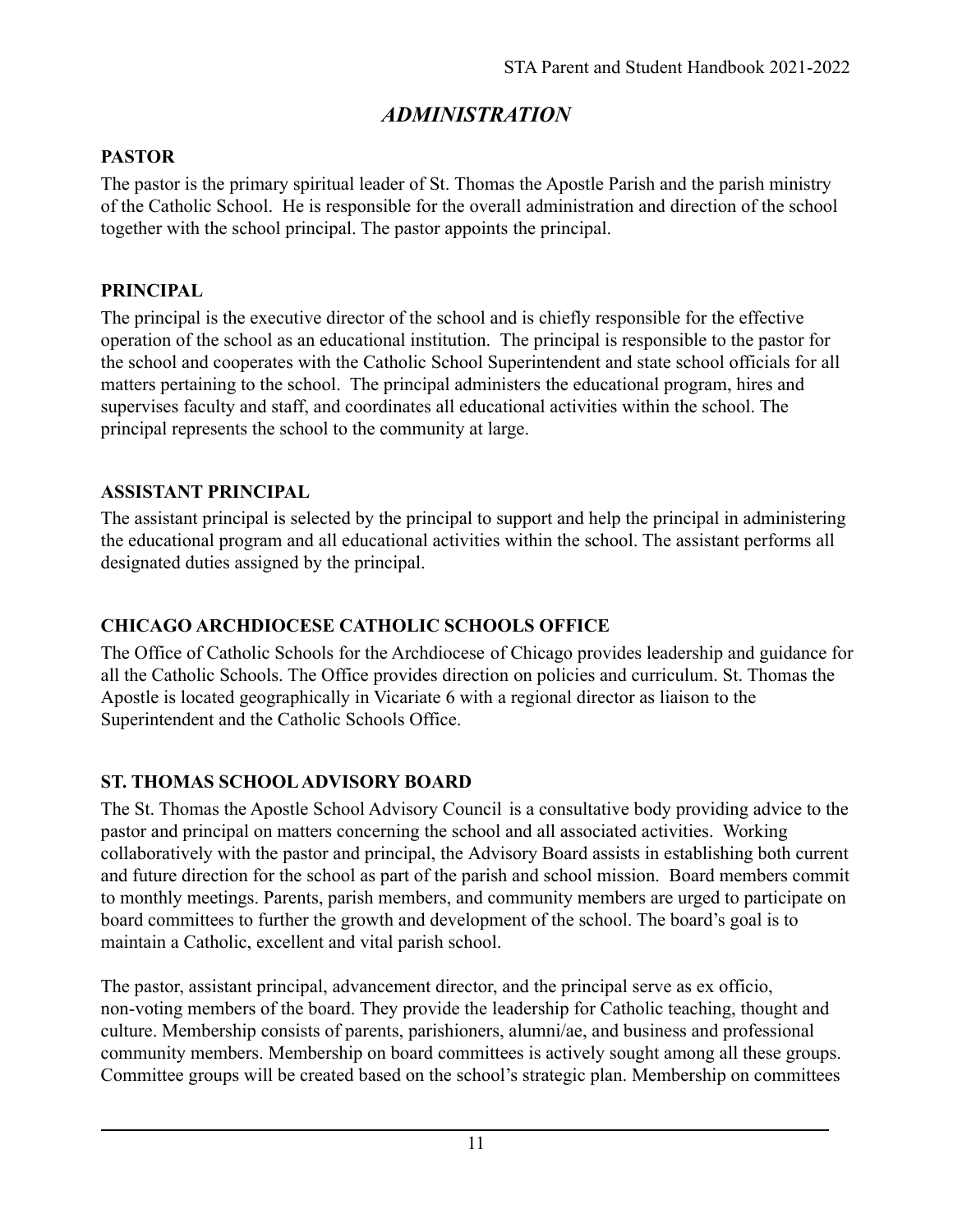is actively recruited from the parent community. Ad hoc committees are formed throughout the year as needed.

## <span id="page-11-0"></span>**TEACHERS**

The teachers are responsible for effective academic excellence in the school. They strive to fulfill the philosophy, objectives, and functions of a Catholic school by motivating students to academic, moral, and spiritual achievement. The teachers dedicate themselves to the *ministry of education* within the Catholic School. All educators at St. Thomas are professionally prepared, highly qualified, fully accredited by the state, and approved through the Archdiocese. Teachers are selected who possess Illinois state certification in their appropriate areas of teaching. The number of the faculty is determined by school enrollment.

### <span id="page-11-1"></span>**HOME AND SCHOOLASSOCIATION**

The Home and School Association is an organization of St. Thomas the Apostle School parents and stakeholders. All parents automatically join HSA when their children are enrolled at school. The HSA promotes community and the academic and spiritual welfare of the students in the school.

Through HSA, parents are encouraged to be involved in academic and extracurricular activities. The HSA provides social and informational activities to further develop the school community. The annual membership fee is \$15 and it is included in the Materials Fees paid at the time of registration.

HSA is organized into committees to run events throughout the year. Each committee is run by a Lead Parent Volunteer. The Lead Parent Volunteer is responsible for communicating with administration to confirm event details, share communication plan, book the space on campus, ensure all events are in accordance with the handbook and other logistical details of the event. Lead Parent Volunteer position is open to all STA parents and if families are interested, they can reach out to Ms. Monahan.

All STA families are expected to fulfill a service hour requirement. Families earn "STArs" for their service hours. Families must earn 3 "STArs" by the end of the school year. A list of possible service opportunities are listed below. The following list is not comprehensive and there may be other opportunities added throughout the year and these will be communicated to families via the principal's Friday newsletter.

Below are lists of examples of how families can earn service STArs. The list is not inclusive of all opportunities.

The following events earn families 1 STAr.

- Chaperone a school field trip
- Volunteer at an HSA event
- Volunteer in the classroom
- Volunteering in the parking lot each day for a month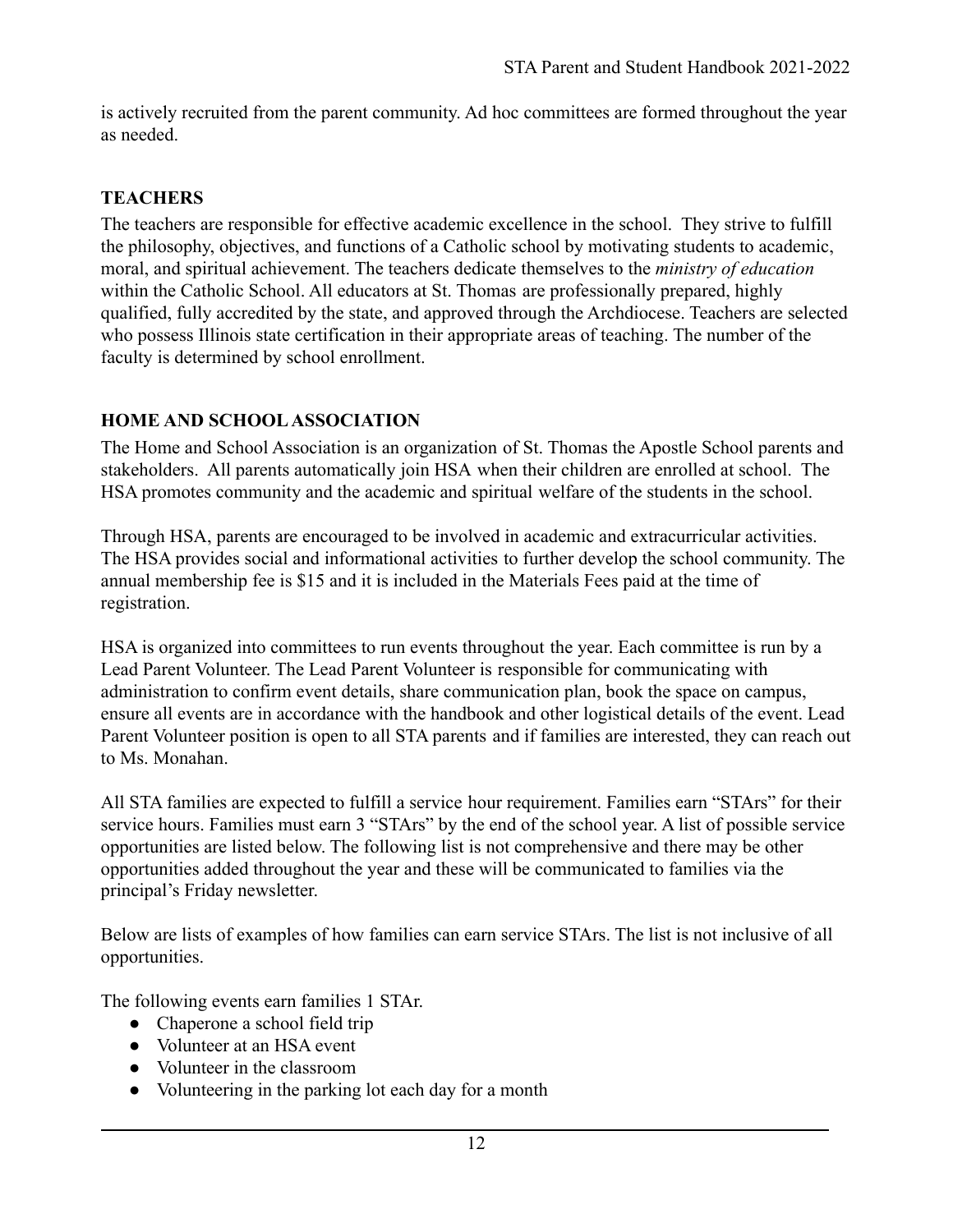The following events earn families 3 STArs:

- Coaching an athletic team for a season
- Being a Lead Parent Volunteer for an HSA event
- Serving on a school committee (STArry Night or School Board)
- Being a Lead Parent Volunteer for 8th Grade Graduation
- Being a Parent Ambassador and attending all required recruitment events
- Being a Lead Parent Volunteer and Coordinating Room Parents

The HSA is NOT a governing body of the school, and they are NOT involved in any decisions regarding curriculum, school finances, and school personnel. They are only responsible for planning HSA events and coordinating these events with school administration. Any money raised from HSA events goes toward funding future HSA events. Any left over funds are at the discretion of administration.

### *HANDBOOK AGREEMENT SIGNED BY PARENTS*

<span id="page-12-0"></span>The Handbook describes the policies and guidelines for most aspects of school life at St. Thomas the Apostle School. All parents receive a copy of the Handbook at the start of the year. Parents sign a statement indicating that they have read and agree to abide by the policies and guidelines within this handbook. The contents of this book are explained to the students.

## <span id="page-12-1"></span>**AMENDMENTS TO THE HANDBOOK**

The pastor and/or principal retain the right to amend the handbook at any time and parents will be given notification in a reasonable time when changes are made. The school administration annually reviews the handbook for updating. Ad hoc committees may be formed to address all suggested updates.

## <span id="page-12-2"></span>**HANDBOOK INTERPRETATIONS**

Interpretation of the provisions made in the St. Thomas the Apostle Handbook is made according to the discretion of the pastor and the principal. The pastor and the principal reserve the right to make any and all decisions on the application of the policies outlined in the handbook to concrete situations as they occur.

## <span id="page-12-3"></span>**PARENT-SCHOOLAGREEMENT**

As a condition of enrollment, a student's parents or guardians are required to sign an agreement with the school. This agreement is signed by the parents when they register for the upcoming school year. This agreement articulates the expectation of parents to be partners with the school in order to provide a quality education for their children.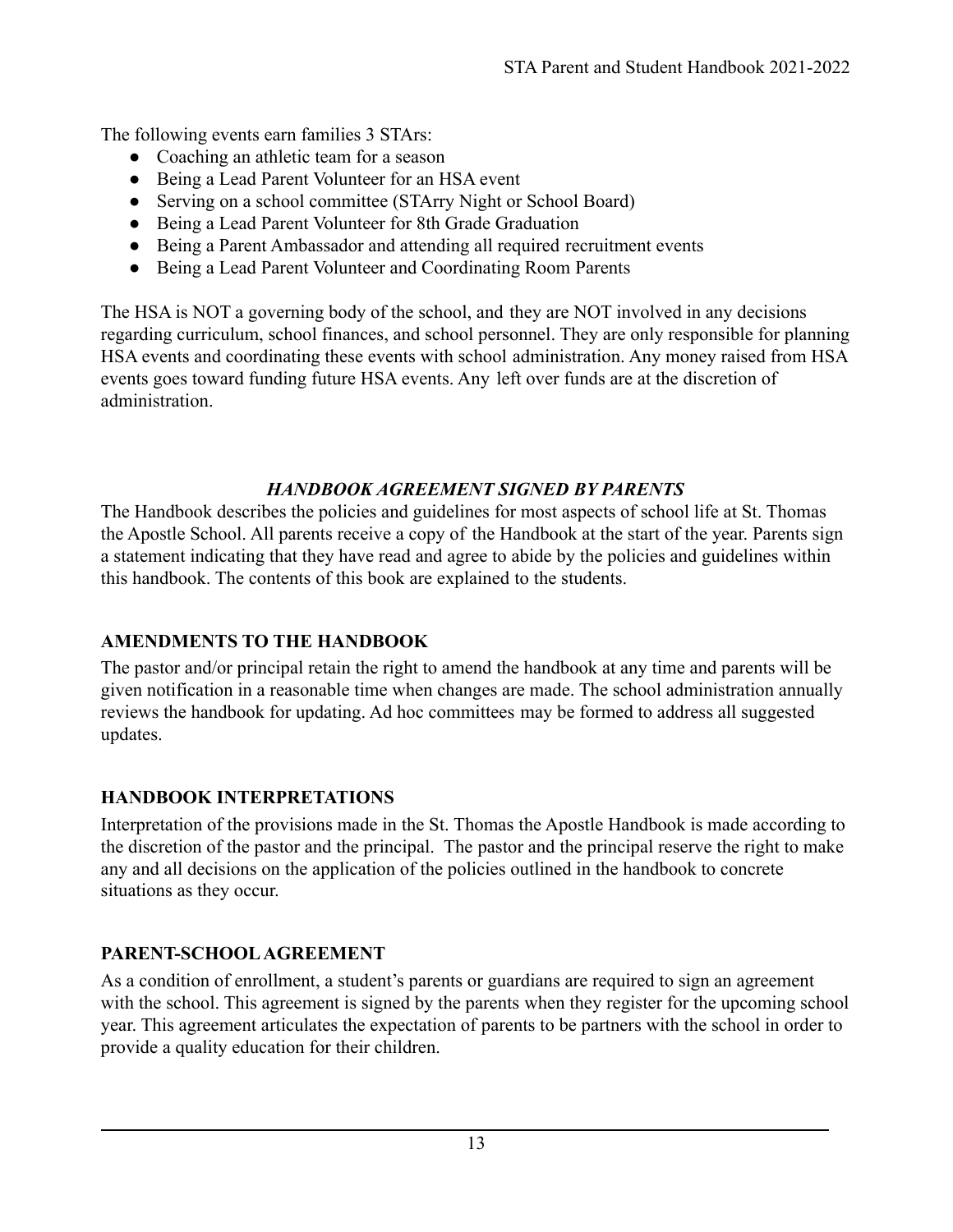Since St. Thomas recognizes parents as the primary educators of their children, the policy of St. Thomas the Apostle elementary school requires active parental support and participation in the life of the school as a condition of enrollment. Such support is a necessary prerequisite for the school in order to be able to offer a quality educational program. Active involvement includes providing service at the school for various events and activities.

The school and the parents are partners in the education of children at St. Thomas the Apostle School. That partnership includes the religious education of the students enrolled. Accordingly, all parents are required to sign an agreement with the school, committing themselves to active support of the school. If the parent repeatedly or seriously violates the contract or if, in the opinion of the administration (pastor and principal) that partnership is no longer viable, the family will be invited to leave St. Thomas the Apostle School. Additionally, if their children repeatedly or seriously violate school rules, the school reserves the right to require the parent to withdraw the student from the school. (See **Appendix A** for a copy of the Parent-School Agreement).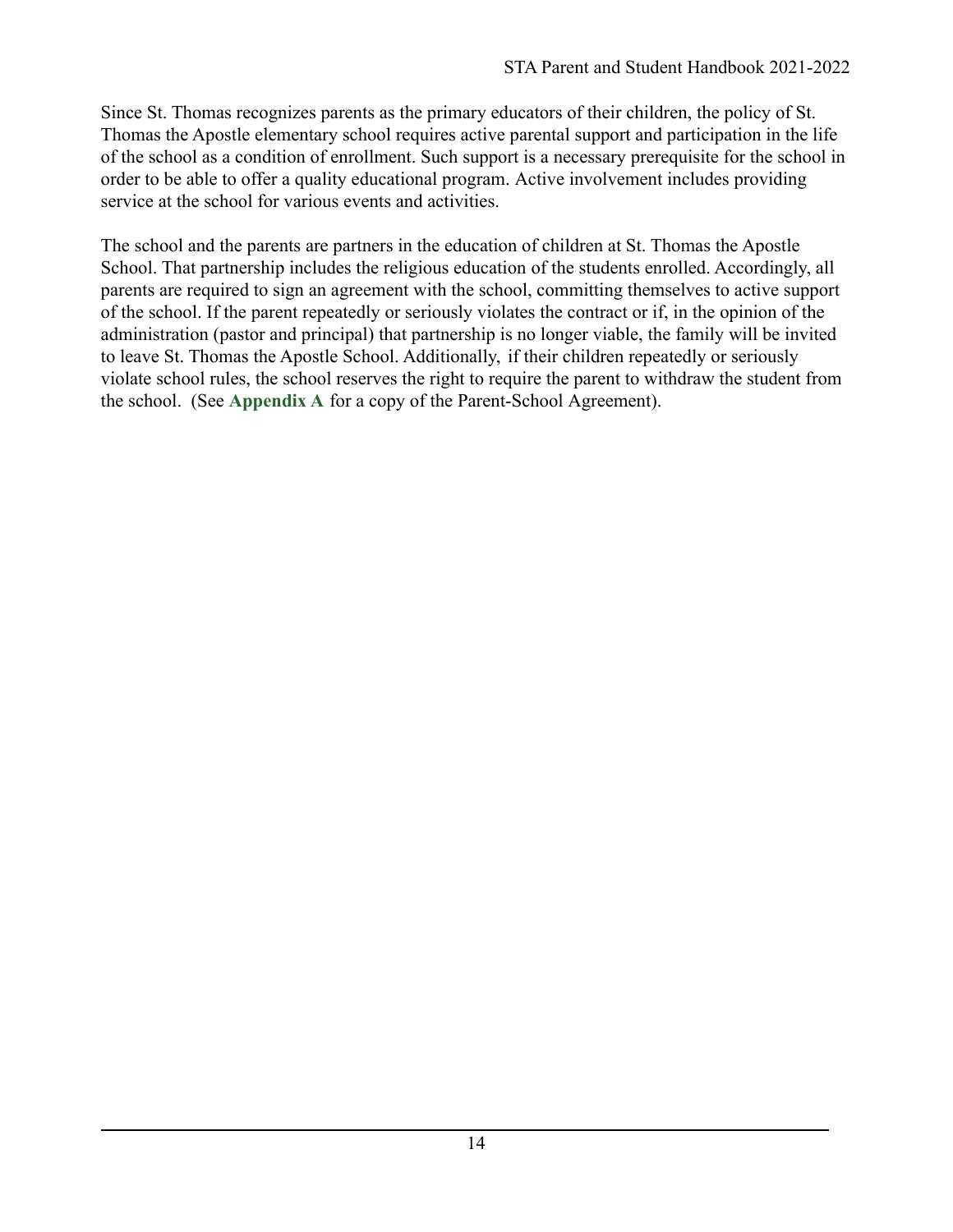## *ENROLLMENT*

### <span id="page-14-1"></span><span id="page-14-0"></span>**ADMISSION POLICY**

St. Thomas the Apostle School has been established to meet the spiritual, educational, and social needs of our students. The school is open to all students regardless of race, color, sex, ethnic and national origin, or religious affiliation.

St. Thomas admits students of any race, color, sex, or national and ethnic origin in administering the education policies, athletic or other school-administered programs.

Admissions are processed between the last Monday in January and the second Friday in December.

We highly value classroom size and children learning in a nurturing, comfortable environment with minimal disruption. We urge interested families to begin the admissions process in a timely manner. The number of sections in each grade level are determined by enrollment and this decision is made in the spring. After all openings are filled in a classroom, the school maintains a waiting list until sufficient numbers warrant the opening of another classroom for that grade.

All who attend St. Thomas the Apostle School understand that participation in Catholic religious instruction and school activities related to the Catholic identity of the school are required.

Questions and/or concerns regarding discrimination in admissions should be directed to the principal (if appropriate), the pastor, and the regional director of the Office of Catholic Schools. Concerns regarding discrimination in hiring should be directed to the Human Resources Department of the Archdiocese of Chicago.

#### <span id="page-14-2"></span>**ENROLLMENT REQUIREMENTS**

When a child enters the school, the following records are required: birth certificate, baptismal certificate for Catholics, and health records. Students must meet state requirements regarding immunization policies before and during their time of attendance. *Until the new student's immunizations and health records are submitted, the student may not attend school.*

New parents are required to complete a parent tour and have their child complete a shadow day/time before they may apply for the upcoming school year.

For admission of transfer students, parents shall present the proper transfer or some appropriate credential from the school previously attended. Upon a written request from St. Thomas the Apostle, all records from the previous school, including health records, shall be transferred within ten days provided financial obligations to the school have been met.

Students entering Kindergarten through grade 8 must have their academic records and recommendations reviewed by the principal. Students may be asked to be interviewed by the principal prior to acceptance.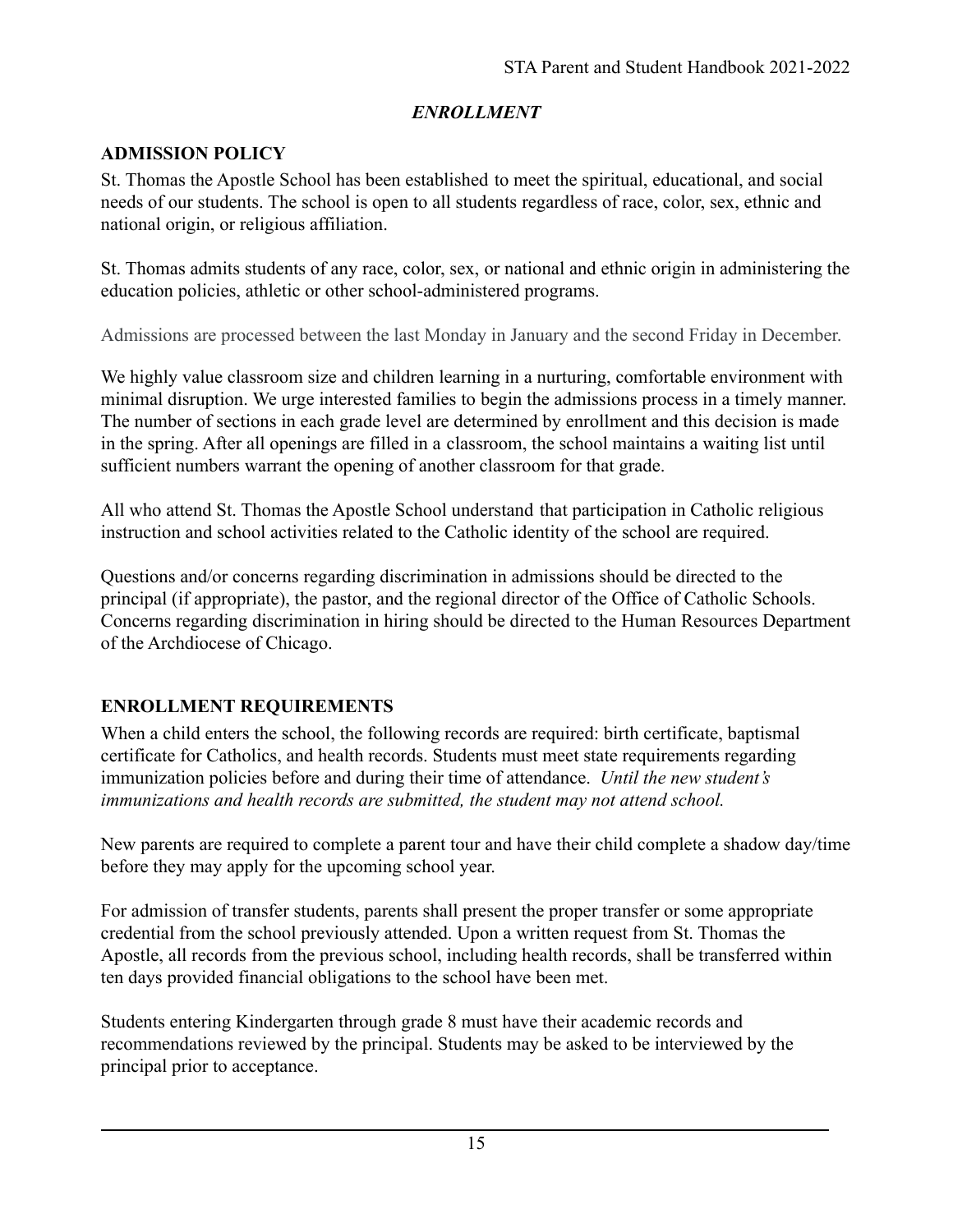Pre-Kindergarten students must be able to dress and feed themselves, be fully toilet-trained, able to care for their own toileting needs, and be able to follow simple directions.

A child must be in compliance with the age requirements of the State of Illinois regarding age of admission. Students must meet the age requirement for Pre-K, Kindergarten, and first grade:

- $\bullet$  3 year old program: the child must be 3 years old by SEPTEMBER 1<sup>st</sup> of the current year.
- $\bullet$  4 year old program: the child must be 4 years old by SEPTEMBER 1<sup>st</sup> of the current year.
- Kindergarten: the child must be 5 years old by SEPTEMBER 1<sup>st</sup> of the current year.
- First Grade: the child must be 6 years old by SEPTEMBER 1<sup>st</sup> of the current year

St. Thomas the Apostle does not advance students to grades beyond the one their age requirement indicates. On occasion and when necessary, St. Thomas the Apostle School may recommend that a student be retained if the school believes this will best benefit the physical, academic, and social-emotional development of the child. The principal makes the final decision for grade placement.

#### <span id="page-15-0"></span>**ADMISSIONS PROCESS**

The admissions process consists of three steps: **Application, Acceptance, and Admission**.

### <span id="page-15-1"></span>**APPLICATION**

Applicants must:

- 1. Complete a parent tour and shadow day for the student (required for Pre-K and K parents, strongly encouraged for 1st-8th parents)
- 2. Fill out *the entire* application form.
- 3. Provide the original or certified copy of the birth certificate. It will be copied and returned.
- 4. Provide the Baptismal certificate if the child is Catholic.
- 5. Submit the latest report card.
- 6. Submit the latest standardized test scores (for example, PARCC or ASPIRE).

Our school will reach out to the student's former school (if applicable) for a recommendation letter from a current teacher or principal. All required documents must be submitted before a decision on acceptance can be made.

#### <span id="page-15-2"></span>**ACCEPTANCE**

Acceptance is based upon academic records, standardized test scores, and school recommendation. In some instances, a student interview with the principal and/or teacher will help decide whether the student is accepted to the school. The principal and assistant principal are solely responsible for the student's acceptance to the school. All students must be emotionally and intellectually capable of meeting St. Thomas the Apostle School standards. All required documents must be in hand before acceptance. Families will be notified of acceptance via email.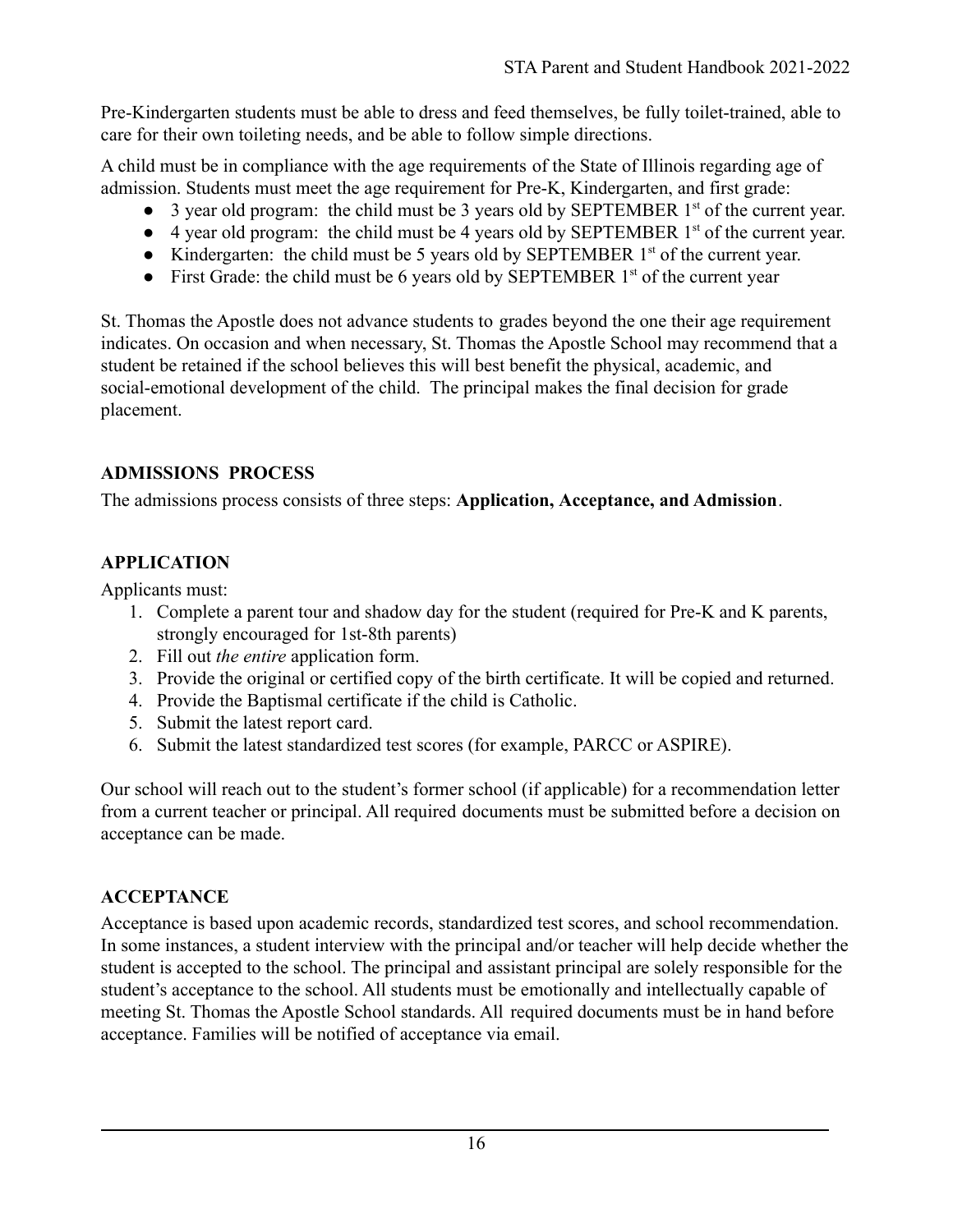## <span id="page-16-0"></span>**ADMISSION**

Admission of new and transferring students is on a probationary basis for academics and all new and transfer students are welcome and will be accepted on a probationary period of 90 school days. During this probationary period students are expected to maintain passing grades, have no major disciplinary issues, or require accommodations that the school physically or financially is incapable of supporting. Children in the Pre-Kindergarten or Kindergarten also must demonstrate behavioral and developmental readiness for school. Students with special learning needs may be accepted if the school has the staff and ability to make the necessary accommodations for the child's academic growth and success. During the 90 day probationary period if the school determines the student is unable to perform with adequate growth in this environment, any prepaid tuition will be prorated and refunded.

#### <span id="page-16-1"></span>**ADMITTANCE ASSESSMENT**

Prior to the admittance of a child to any grade at St. Thomas the Apostle School, a child may be required to be assessed for grade placement. The administration shall have the right to test the student in any subject and/or to require a written recommendation from the teacher at the prior school. Test results will be used to place a child in a proper grade level and will determine acceptance or non-acceptance into the established curriculum. If a student's grade report indicates success at the prior grade level, then testing may be omitted.

## <span id="page-16-2"></span>**BIRTH CERTIFICATE**

St. Thomas the Apostle has a moral and legal obligation to protect children enrolling at our school. The school must ensure that every student enrolling at St. Thomas the Apostle is under the care of the proper legal guardian. State law requires that every student registering at St. Thomas the Apostle for the first time must provide a government-issued copy of the child's birth certificate within 30 calendar days. Local law enforcement will be notified about any person enrolling a child who fails to provide a birth certificate.

If a child from St. Thomas the Apostle has gone missing, the school will flag the birth certificate. This will notify the school secretary when any information is requested about the student. The school secretary will immediately report this request to the local authorities. St. Thomas the Apostle will not forward the records of any student transferring out of the school whose records have been flagged. The requested school will notify authorities of this request.

## <span id="page-16-3"></span>**REGISTRATION PROCESS**

Current families must complete the registration process to guarantee a spot for their child(ren) for the upcoming school year. The administration will provide the link to the online registration form during Catholic Schools Week. Current families must:

- 1. Complete the online registration forms for their child(ren)
- 2. Pay the registration fee and materials fee
- 3. Submit all medical documents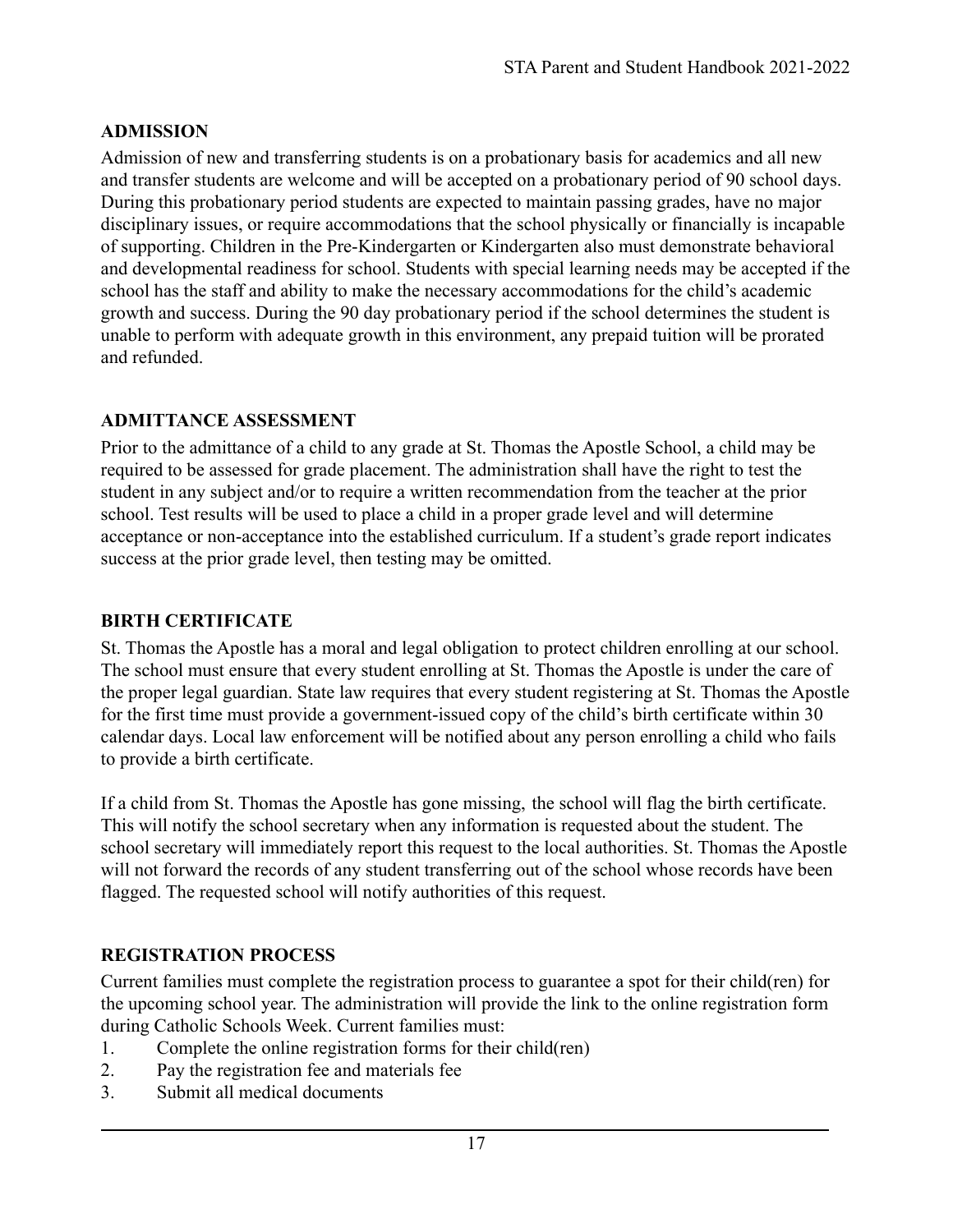4. Set up the Tuition/Extended Day program payment plan for the next school year on FACTS

Upon acceptance, new families must complete the registration process to guarantee a spot for their child(ren). In the acceptance email, the link to the online registration form will be provided.

New families must:

- 1. Complete the online registration forms for their child(ren)
- 2. Pay the registration fee and materials fee
- 3. Submit all medical documents
- 4. Set up the Tuition/Extended Day program payment plan on FACTS

### <span id="page-17-0"></span>**TRANSFER IN POLICY**

Transfer students are admitted when space is available and there is a good fit between student and the class. Once the school year begins, we only take transfer students through the second day in December. New students will be notified of admittance after all records have been properly transferred and evaluated by officials at St. Thomas the Apostle School and all forms and fees have been submitted. New students are admitted on 90 days probation. Students must have successfully passed to the grade the student seeks to enter.

Students who transfer from an elementary school must meet all their outstanding financial obligations before an official transfer or final report card is accepted.

## <span id="page-17-1"></span>**TRANSFER OUT POLICY**

Parents are advised to inform the School Office Staff of a transfer and the name and address of the new school. This information is essential in expediting the transfer of school records. A transfer will be provided to the parent or guardian following the child's last day of classes at St. Thomas the Apostle School. All financial obligations must be met before an official transfer or final report card is issued. Checks will require two weeks in which to clear before the transfer is provided.

## <span id="page-17-2"></span>**STUDENT GRADE LEVEL AND HOMEROOM PLACEMENT POLICY**

It is the responsibility of the school administration, in conjunction with the faculty, to place students in the proper grade level and to assign them to their respective homerooms in the best interest of all concerned.

The main criteria for determining a child's placement is the child's age. The previous academic record of the student at St. Thomas or any other school (school records from previous school) and standardized test results are used as criteria in exceptional circumstances. Transfer students may be required to be tested if there are no standardized test results. Additional consideration is given to the balance of boys and girls in the classroom, blend of personalities, and previous teacher recommendations. *A parental request for a specific teacher is not one of the criteria to be used in any placement.* The principal and assistant principal make the final decision on class placement.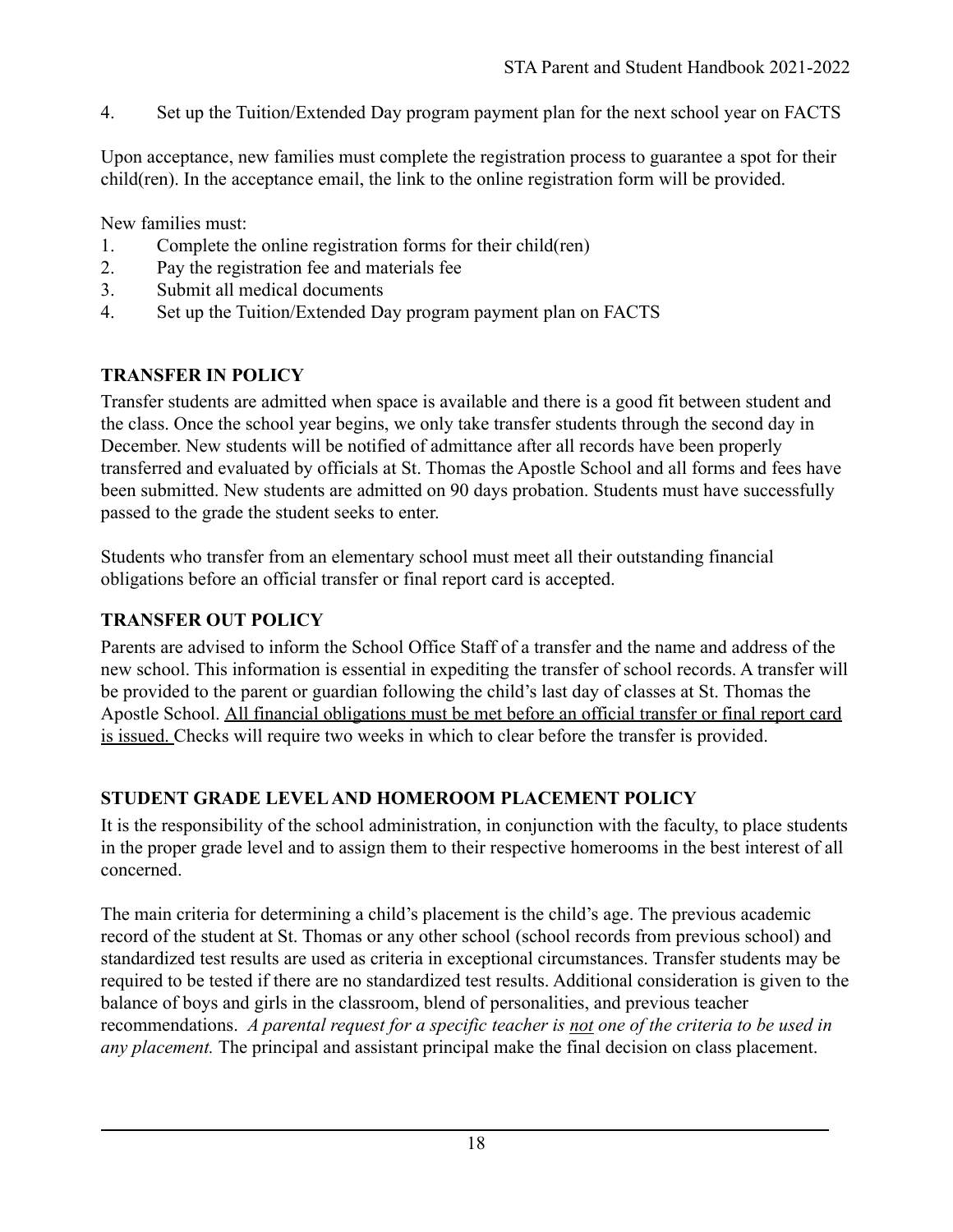New students are admitted on 90 days probation. During that time, the student must demonstrate adequate progress and the skills to succeed in the current grade. At the end of the probationary period, if there is a concern, the parents and the teacher will meet to discuss the student's progress and any prescriptions for further success and determine whether a return to the previous grade is more appropriate. A statement of the school recommendation will be kept in the student's file. If there is not a good fit with the school, the student will no longer continue at St. Thomas.

If the school determines that the student's needs are behavioral rather than academic, a plan of action will be made for the student's success. St. Thomas retains the right to not continue the student in the grade or school.

### *SCHOOL SUPPORT AND FEES*

### <span id="page-18-1"></span><span id="page-18-0"></span>**REGISTRATION FEE**

\$195.00 per child for Pre-Kindergarten and grades K to 8 at the time of registration. **The registration fee is non-refundable and non-transferable.**

### <span id="page-18-2"></span>**SCHOOL MATERIALS FEE**

\$400.00 per child for Pre-kindergarten and grades K to 8 at the time of registration. **The school materials fee is non-refundable and non-transferable.**

## <span id="page-18-3"></span>**PAYMENTS FOR REGISTRATION AND SCHOOL MATERIALS**

Payments to the School Office during school hours can be made by check, credit card, money order, debit card, or cash**.**

The Registration and Materials fees are not prorated for students who register after the start of the school year. The Registration and Materials fees are non-refundable.

#### <span id="page-18-4"></span>**GRADUATION FEE**

The graduation fee for eighth grade students is \$315. An adjustment to that amount may be determined by January once all graduation activities are finalized. The fee is *due in full* no later than April 1<sup>st</sup>. Payment is made in the school office or on FACTS.

#### <span id="page-18-5"></span>**SCHOOL TUITION SUPPORT**

School tuition represents *only a portion* of the *actual cost* of educating a child at St. Thomas the Apostle School for the year. Tuition is paid on a 10-month plan or paid in full. Requests for a 9-month plan may be accepted. Tuition is pro-rated for those who register after September 30th.

| <b>TUTION K to 8</b>  | Tuition | Monthly-10 months<br><b>July-April</b><br><b>PREFERRED PLAN</b> | Monthly - 9 months<br><b>August-April</b> |
|-----------------------|---------|-----------------------------------------------------------------|-------------------------------------------|
| One child in K to $8$ | \$6,275 | \$627.50                                                        | \$697.22                                  |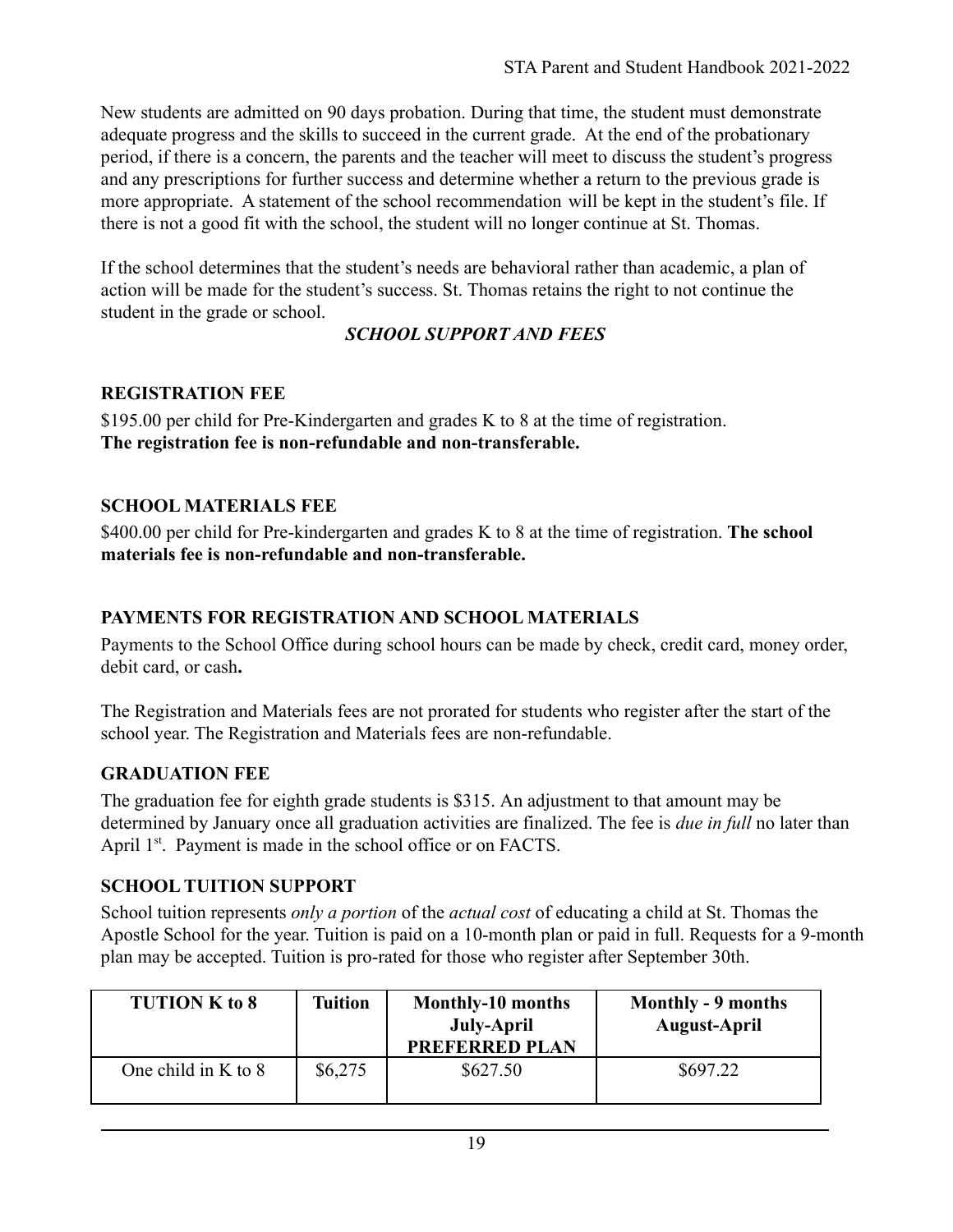| Two children, K-8    | \$11,250 | \$1,125 | \$1,250    |
|----------------------|----------|---------|------------|
| Three+ children, K-8 | \$15,850 | \$1,585 | \$1,761.11 |

| <b>TUTION</b>           | <b>Tuition</b> | <b>Monthly for 10</b> | Monthly - 9 months  |
|-------------------------|----------------|-----------------------|---------------------|
| <b>Pre-Kindergarten</b> |                | months July-April     | <b>August-April</b> |
| One child in Pre-K      | \$6,900        | \$690                 | \$766.66            |

#### **ALL MONTHLY TUITION PAYMENTS ARE NON-REFUNDABLE.**

#### <span id="page-19-0"></span>**TUITION PAYMENTS**

In order to finalize registration at the school, the family will complete a FACTS Online Tuition Account Registration which will be their annual financial contract indicating their school support. It will designate their tuition payment plan. The plan is determined on the "FACTS Online Tuition Account" at **<https://online.factsmgt.com/signin/41YRC>**. All families must complete this online tuition account registration in order to finalize registration. This is true even if tuition is paid in full, to assure proper account record keeping.

Tuition payment plan options include online payments, automatic deduction from your bank account or credit card and invoicing. (Visa is not accepted). There is a transaction fee for debit and credit cards and for invoicing. All tuition payments are due on the 1<sup>st</sup> or 15<sup>th</sup> day of each month, depending upon the online tuition account plan chosen. Special arrangements are discouraged. **Tuition must be paid in full by the end of April**.

Families, who pay tuition in full for the entire year by their child's first day of school, will receive a 5% discount on the tuition.

## <span id="page-19-1"></span>**LATE TUITION**

All tuition payments are due either on the  $1<sup>st</sup>$  or the  $15<sup>th</sup>$  day of each month, depending upon the online tuition account plan chosen. On the  $16<sup>th</sup>$  of the month, a \$30.00 late fee is charged and the student is excluded from class. There is a \$30.00 handling charge for all checks returned for non-sufficient funds. After an NSF check, payment should be made in cash, credit card, or money order. If a family misses two or more consecutive school tuition payments, they will be asked to meet with the finance officer who will establish a payment plan with the family to resolve the delinquent tuition. In the event of extraordinary circumstances, parents should contact the principal.

Exclusion from school is the Archdiocesan policy for delinquent tuition. Because we cannot take back the education we have provided up to the date of exclusion, we then stop providing the service for which payment has not yet been received.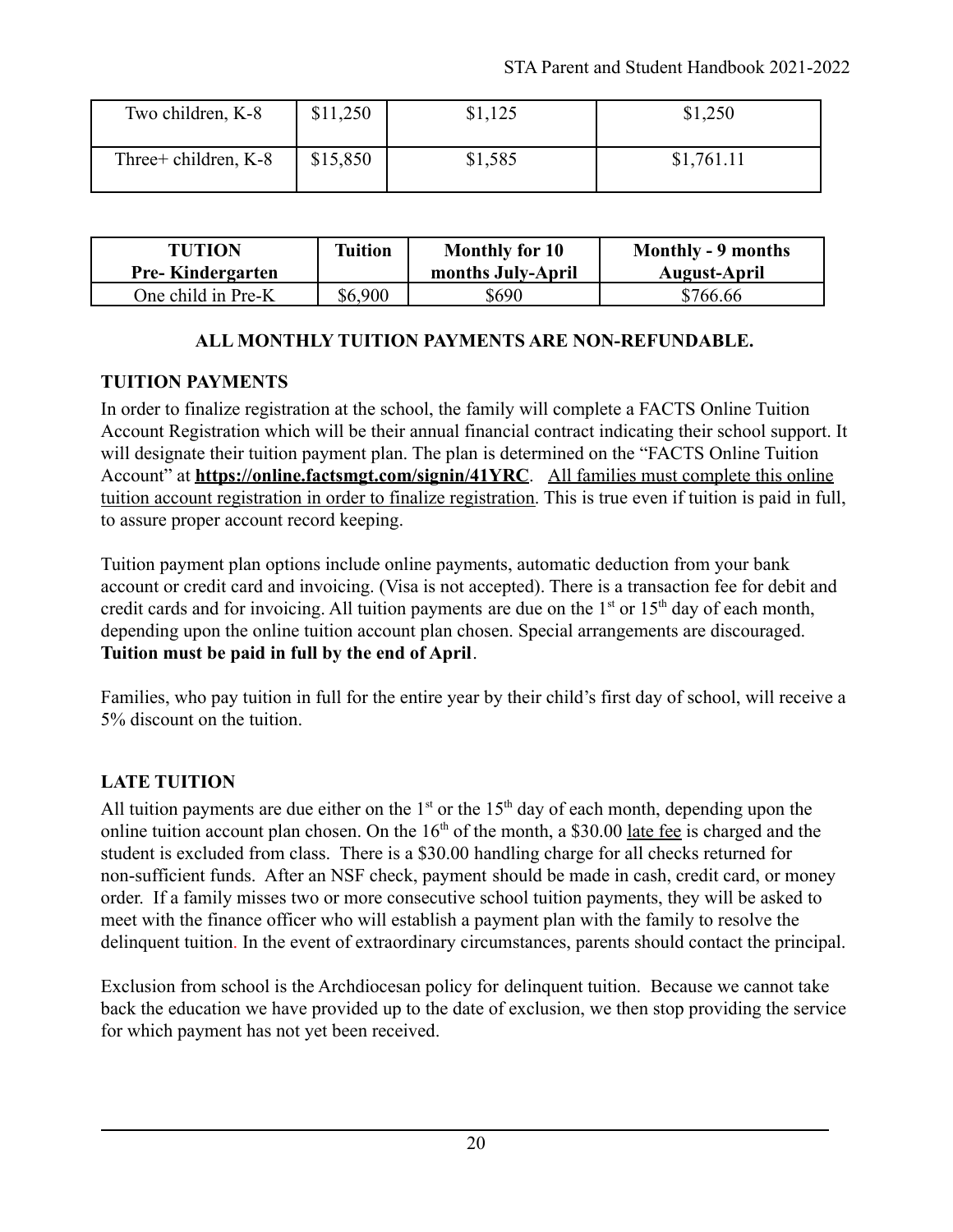All tuition must be paid by the end of each school year. If tuition is not paid, report cards, transcripts, etc.will not be issued to you or to a new school. Additionally, the family's registration for the next school term will not be accepted until all outstanding bills are paid in full.

### <span id="page-20-0"></span>**NON-PAYMENT OF TUITION**

If a family leaves a school and does not pay the balance of tuition, another Catholic school in the Archdiocese will *not accept* that student for admission until the tuition at the sending school is paid in full.

If a family leaves a school and does not pay the balance of tuition, grades and test scores do not have to be sent to the public school until the balance is paid. The school only sends the health records on to the public school. Verbal confirmation of grade placement *may* be given. In the case of eighth grade students, diplomas, report cards, transcripts, etc, will not be issued to you or to the high school until accounts are fully paid. Past due accounts are sent to a collection agency by the  $20<sup>th</sup>$  of June.

## <span id="page-20-1"></span>**FINANCIALASSISTANCE**

Prior to the start of school, some need-based scholarships are available; these scholarships cover only partial school tuition. Eligibility for aid is determined through a third party agency. Individuals must apply online at **[www.factsmgmt.com/aid](http://www.factsmgmt.com/aid)**. Once an online application has been completed, the following information will need to be sent to FACTS to complete the application process:

- Copies of your most recent Federal tax forms including all supporting tax schedules;
- Copies of your latest W-2 forms for both you and your spouse;
- Copies of supporting documentation for Social Security Income, Welfare, Child Support, Food Stamps, Workers' Compensation and TANF. This documentation can be uploaded in PDF format online or faxed to 1-866-315-9264 or mailed to: FACTS Grant & Aid Assessment, P.O. Box 82524, Lincoln, Nebraska 68501-2524. FACTS Customer Care is available at 1-866-441-4637.

St. Thomas the Apostle School has a Scholarship Committee that determines awards based on need. This committee meets monthly from March through August. Families who receive need-based financial aid must sign an agreement to indicate their commitment to comply with the parent-school contract. A copy of this contract is found in the Addendum of the Parent-School Handbook. **You must be registered, completed payment of registration and materials fees, and registered an account with FACTS in order to complete your award.**

## <span id="page-20-2"></span>**SCHOLARSHIPS**

Funding for need-based scholarship assistance is sought out by the school from agencies and organizations, such as Big Shoulders or the Archdiocesan program CARITAS. St. Thomas the Apostle School annually requests support from alumni and friends for a pool of financial aid. There are two alumni scholarship funds that are promoted online through our website. Parents will have additional paperwork and obligations as their part in the scholarship grants.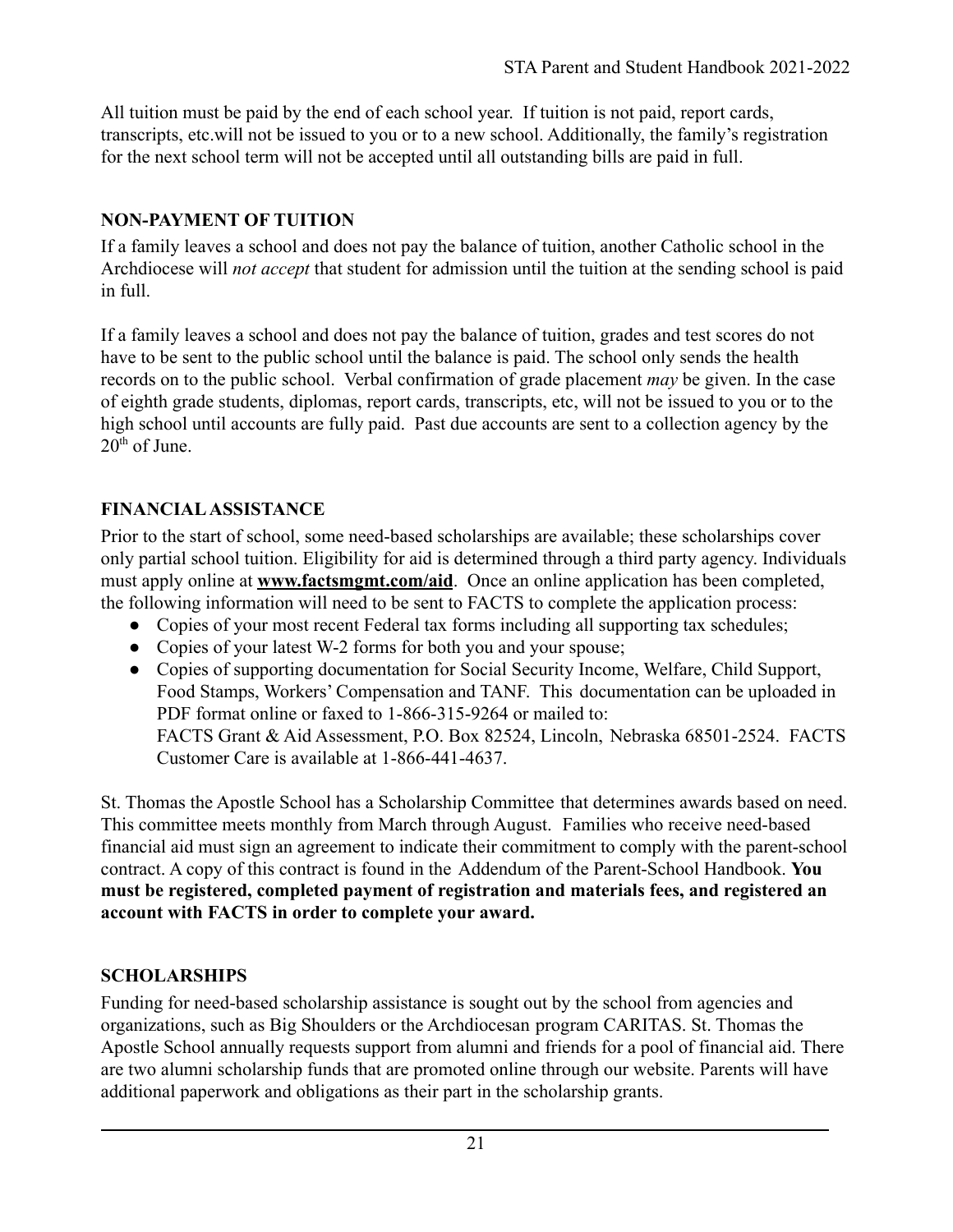Parents who need emergency financial assistance during the school year are encouraged to contact the principal. All information is kept confidential. Tuition assistance is based on financial need and the availability of school scholarship funds. The principal and the School Scholarship Committee work together in determining the source and amount of assistance.

#### *SERVICE HOURS*

<span id="page-21-0"></span>Each family is required to **serve a minimum of 3 STArs earned through community service** at the school per year. Service hours can be earned in various ways. (Options are listed below and in the addendum of this handbook). Families must log their hours on the HSA STAr Google Form within 48 hours of the event. A full explanation of service hours is given to all new families at the New Family Orientation, and to all families at Back To School Night.

All STA families are excited to fulfill a service hour requirement. Families earn "STArs" for their service hours. Families must earn 3 "STArs" by the end of the school year.

The following events earn families 1 STAr:

- Chaperone a school field trip
- Volunteer at an HSA event
- Volunteer in the classroom
- Volunteering in the parking lot each day for a month

The following events earn families 3 STArs:

- Coaching an athletic team for a season
- Being a Lead Parent Volunteer for an HSA event
- Serving on a school committee (STArry Night or School Board)
- Being a Lead Parent Volunteer for 8th Grade Graduation
- Being a Parent Ambassador and attending all required recruitment events
- Being a Lead Parent Volunteer and Coordinating Room Parents

For those families who choose not to fulfill this requirement, **a fee of \$300** will be added to their finance account. The \$300 fee will be prorated according to hours served. Additional information, including a copy of the Service hours form, can be found in **Appendix B**.

#### *FUNDRAISING POLICY*

<span id="page-21-1"></span>Our school is funded through three sources: tuition, donations/grants, and fundraising. Our Director of School Advancement coordinates the events. Families are encouraged to be involved in helping to raise funds annually through involvement in committees, promotions of events, and volunteering in fundraising programs.

#### **For the 2021-22 school year, there are two major fundraising opportunities:**

| Ways to Get Involved<br>Ð<br>Fundraiser<br>cription |  |
|-----------------------------------------------------|--|
|-----------------------------------------------------|--|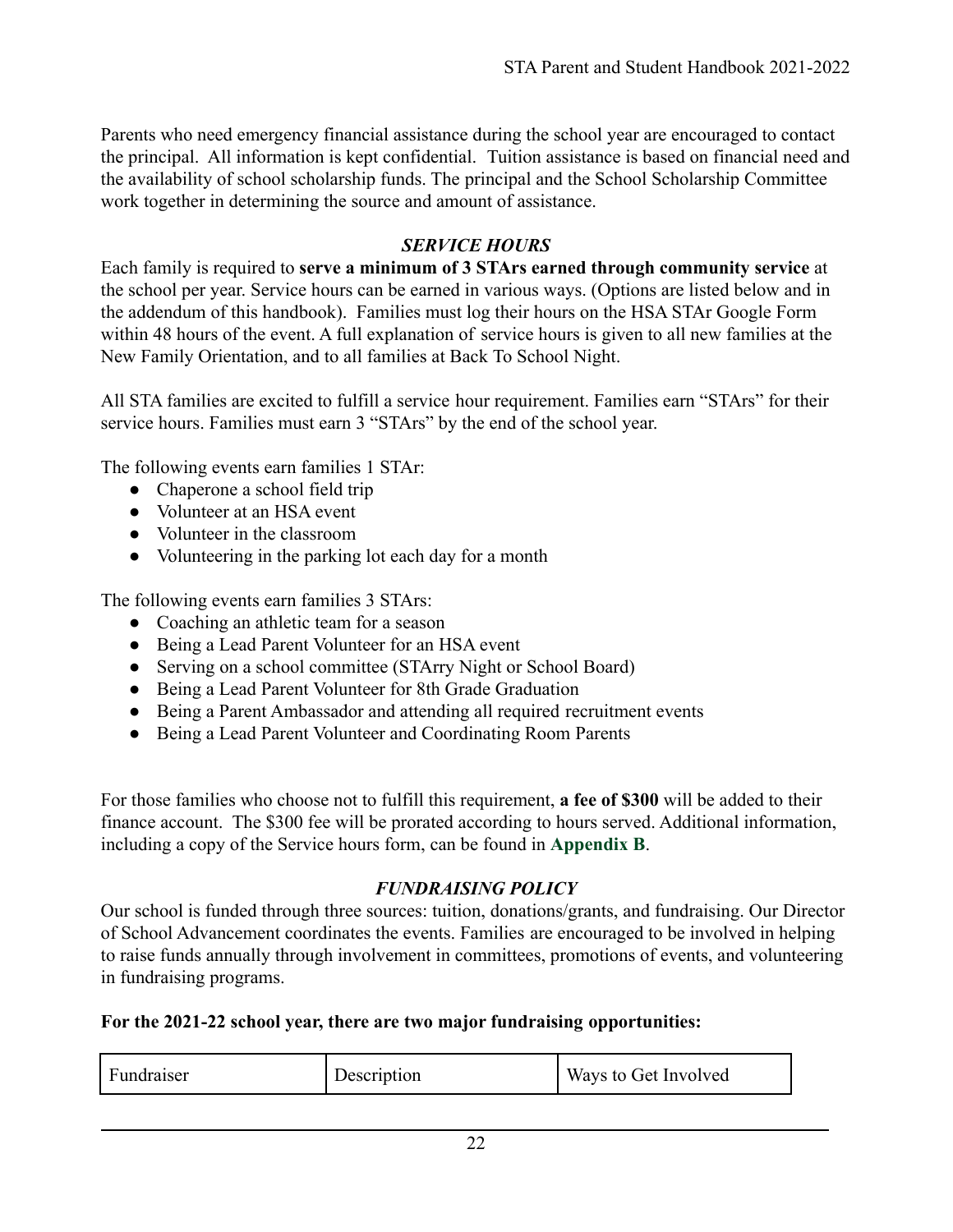| Reach for the STArs - The<br>Annual Fund for St.<br>Thomas the Apostle School | Reach for the STArs is the<br>Annual Fund for STA. It<br>provides annual funding for<br>school needs and<br>opportunities for school<br>growth. All families are<br>encouraged to support this<br>annual fund to help bridge<br>the gap between the cost to<br>educate the students at STA<br>and what families pay for<br>tuition. | - Make a monetary gift<br>- Invite other family<br>members and/or friends to<br>make a monetary gift<br>- Write a letter with school<br>administration inviting<br>constituents to make a gift in<br>support of Reach for the<br><b>STArs</b><br>- Volunteer to help prepare<br>the mailing materials<br>- Attend the "kick-off" event |
|-------------------------------------------------------------------------------|-------------------------------------------------------------------------------------------------------------------------------------------------------------------------------------------------------------------------------------------------------------------------------------------------------------------------------------|----------------------------------------------------------------------------------------------------------------------------------------------------------------------------------------------------------------------------------------------------------------------------------------------------------------------------------------|
| <b>STArry Night Gala</b>                                                      | STArry Night is an annual<br>benefit in celebration of St.<br>Thomas the Apostle School.<br>The evening consists of a<br>meal, entertainment, and<br>silent auction. This event<br>brings all families and<br>stakeholders of St. Thomas<br>together to celebrate and to<br>raise funds for our school.                             | - Join the planning<br>committee (September -<br>May commitment)<br>- Attend the event and invite<br>friends/family!<br>- Donate to the silent auction<br>- Work with the Director of<br>Advancement to solicit<br>businesses to sponsor and<br>support the event                                                                      |

STA's Fundraising Policy is outlined in Appendix I.

## <span id="page-22-0"></span>**OTHER WAYS TO SUPPORT ST. THOMAS**

All families are urged to lend a hand and support the following activities. Your service has a positive impact on the students in the school and on the entire school community.

## **SCRIP**

**How it works**: You purchase *face-value* gift certificates or gift cards for businesses and restaurants and we receive a percentage back from those companies as profit. The program that organizes such sales is called *SCRIP*.

**Benefit**: The program returns a percentage which we use to fund scholarships. Additionally, parents who buy cards receive a defined percent off their tuition for each card they buy. That amount depends on the value of the card and the amount of money spent on purchase of cards. Families are *encouraged to order at least three* SCRIP gift cards *monthly to make the greatest impact on their tuition accounts*. There is NO dollar amount assigned to the purchases.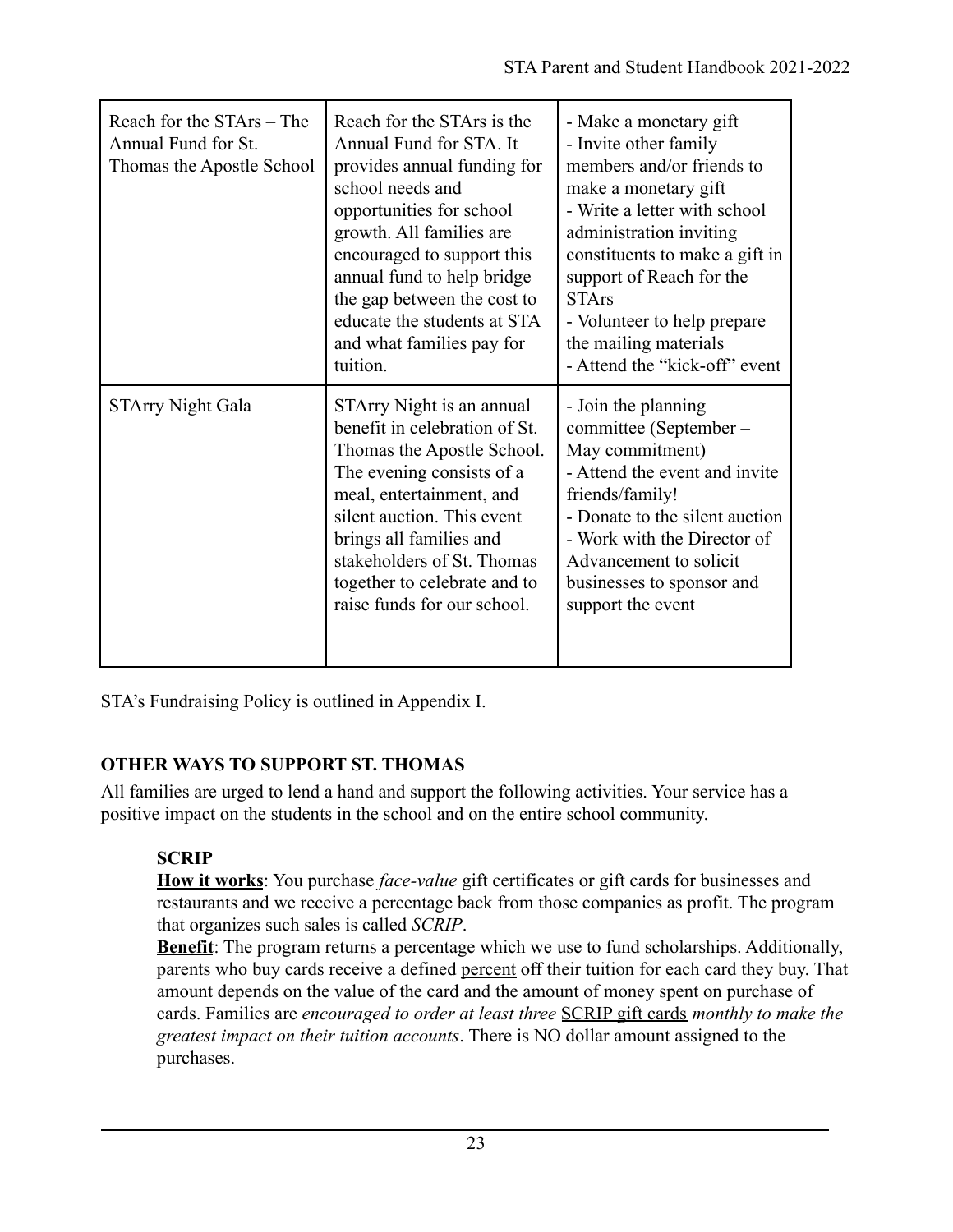**OR** Help to SELL SCRIP cards after Mass at the Sunday Hospitality held in the parish hall. This option provides the added feature of earning multiple service hours for the family.

### **Social Media**

#### **Facebook**

Enlist the help of your friends and family on Facebook! Use the link below to easily create your own Facebook fundraiser for STA: <https://www.facebook.com/fund/stapostleschool/>

#### **Instagram**

You can also enlist the help of your friends and family through your Instagram Stories! 1. Open the camera and take or upload a photo that best highlights STA! You can also use "Create Mode" to create a post with text only.

2. Tap the "sticker" icon at the top.

3. Select the "donation" sticker.

4. Search for and select "St. Thomas the Apostle School" (look for the STA logo next to the name)

5. Customize your fundraiser post.

6. Tap "Send To" and then tap "Share" next to your story.

Occasionally there are collections for tragedy relief (e.g. famine or hurricanes), or missions (e.g. the Orphanage in the Dominican Republic), or for the civic community (e.g. the Veteran's Project). You will be notified of such events in the principal's messages and in your child's weekly classroom newsletter.

St. Thomas the Apostle School is a very generous community which teaches its children to reach out to others less fortunate and to share one's own resources in the spirit of Jesus Christ.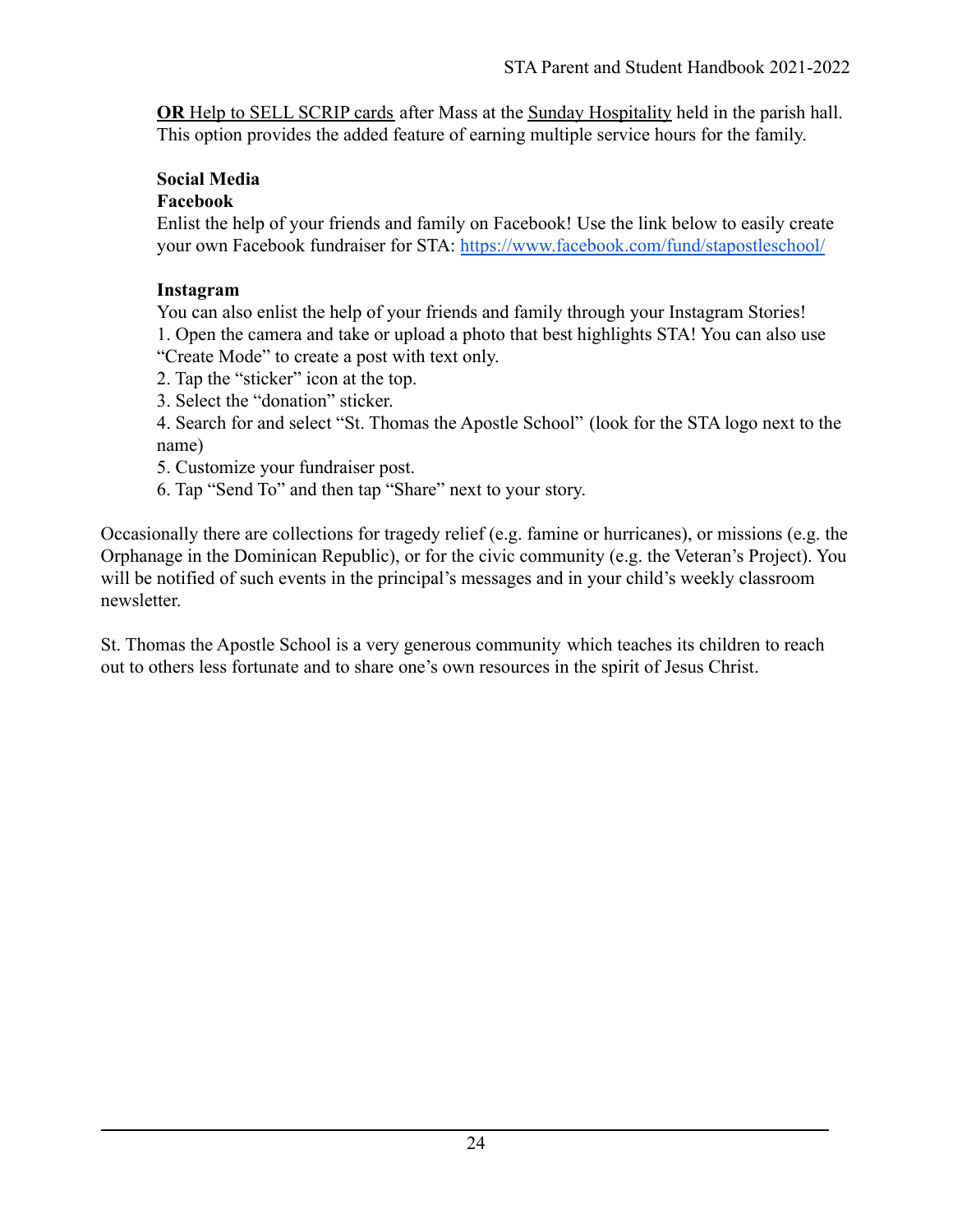## *ACADEMICS*

## <span id="page-24-1"></span><span id="page-24-0"></span>**GRADING SCALE**

The elementary school grading system is explained on the report cards and is set by the Archdiocese of Chicago. All students at STA receive a level of achievement on the Standards based scale. The scale for the letter grades is common to all Archdiocesan schools. All students in Pre-K through 8<sup>th</sup> grade receive a standards based grade for specials classes.

### <span id="page-24-2"></span>**Standards-Based Scale for All Students**

- **4**= Advanced. Student achievement reflects in-depth understanding and application that goes beyond the grade-level expectations
- **3**= Proficient. Student achievement reflects understanding and application of the grade-level expectations.
- **2**= Progressing. Student achievement reflects emerging understanding of grade-level expectations.
- **1**= Beginning. Student needs development of foundational skills to achieve grade-level expectations.

**>**= Evaluate later, learning goal was not a focus during this trimester

There is no 0 on this scale and a student cannot be given a grade of 0.

## <span id="page-24-3"></span>**Letter Grades Scale for Grades 4-8**

| $A+=99-100$    | $A = 95-98$   | $A = 93-94$          |
|----------------|---------------|----------------------|
| $B+=91-92$     | $B = 87-90$   | $B = 85 - 86$        |
| $C+=83-84$     | $C = 79-82$   | $C = 77-78$          |
| $D+= 75-76$    | $D = 71 - 74$ | $D = 69-70$          |
| $F = 0.5 - 68$ | I Incomplete  | <b>NG</b> Not Graded |

## <span id="page-24-4"></span>**HONOR ROLL**

Students in grades 4-8 are eligible to be placed on the school honor roll at the end of each trimester. Awardees are determined by point average (averages are not rounded up), and the following scale indicates the point value of each grade.

| $A+ = 11$ | $A=10$           | $A = 9$ |       |
|-----------|------------------|---------|-------|
| $B+=8$    | $\mathbf{R} = 7$ | $B - 6$ |       |
| $C + = 5$ | $C = 4$          | $C = 3$ |       |
| $D+ = 2$  | $D=1$            | $D = 0$ | $F=0$ |

#### Highest Honors for the the Trimester

Student earns a 10-11 point average for core subjects (religion, reading, English, math, science, social studies)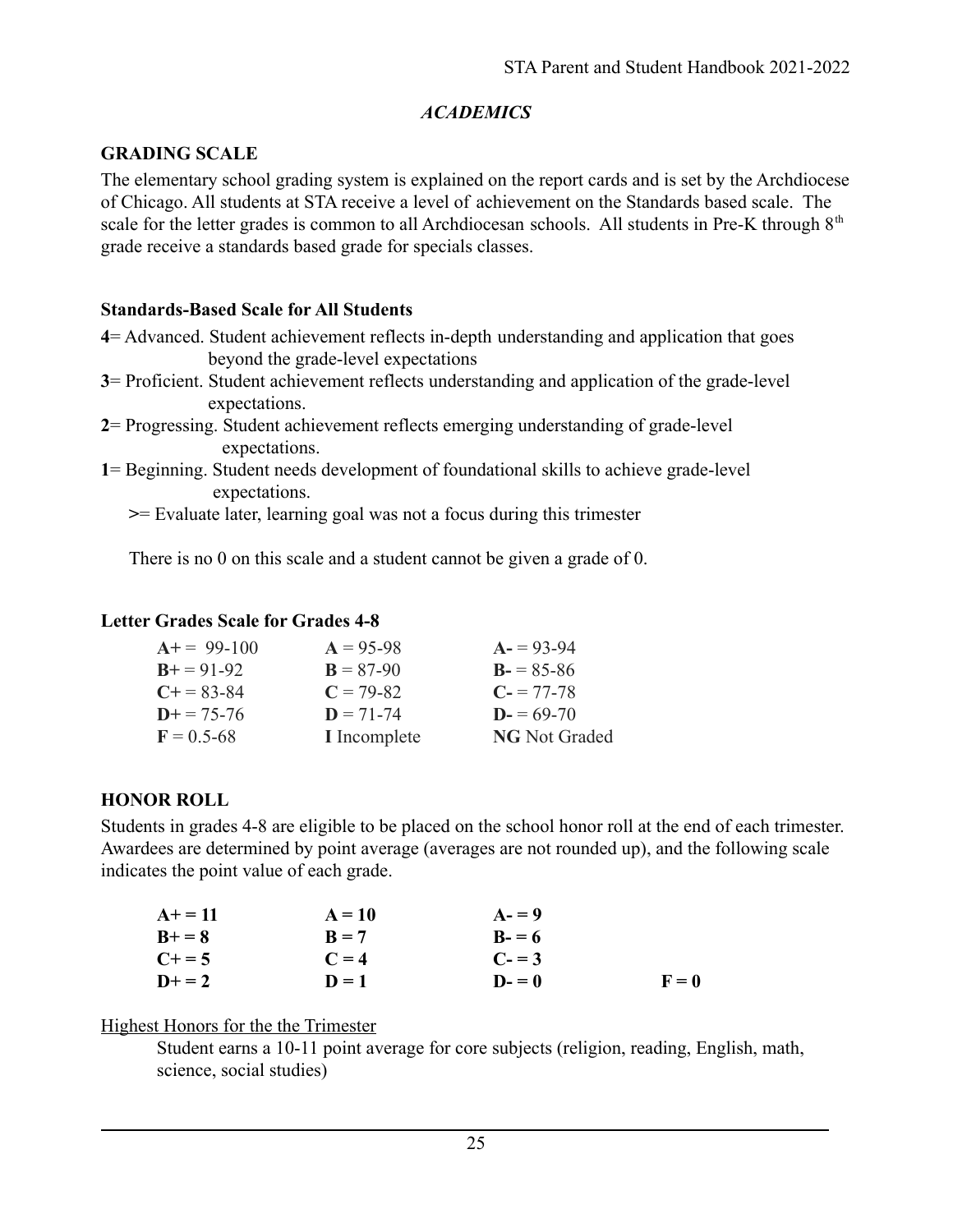Student earns all 3s or 4s in special classes (music, PE, Spanish, art, resource)

None of the *Successful Learner Traits* are marked (1) "Below Expectations" Highest Honors for the School Year

Earned Highest Honors in all three trimesters in the academic year

Honors for the Trimester

Student earns a 7-9 point average for core subjects (religion, reading, English, math, science social studies)

Student earns all 3s or 4s in special classes (music, PE, Spanish, art, resource)

None of the *Successful Learner Traits* are marked (1) "Below Expectations"

Honors for the School Year

Earned either Highest Honors or Honors in all three trimesters in the academic year

## <span id="page-25-0"></span>**HOMEWORK**

Homework is regularly assigned to students at STA. Homework is an important supplement to the work students do in class each day. Homework serves the following purposes: reinforce and practice skills and concepts taught in class, help prepare for future lessons, and/or further develop core reading and math skills.

At the start of each school year, teachers communicate with parents how frequently homework will be assigned, how they communicate assignments, how it will be assessed, and their expectations of the students. Parents will get information on what is expected for their child's classroom at the Classroom Open House. Some teachers choose to include homework information in their weekly newsletter or to email homework information. Additionally, students in grades 3-8 have an assignment notebook and are directed to record their assignments in them daily. Parents should help their children learn the value of an assignment planner as a good study skill.

## Parent Involvement

Parents are an integral part of making homework a positive experience for their child. Please make homework a top priority in your household and show your child that you value its worth by offering the following kinds of support:

- Sit down with your child and together schedule a time for completing homework assignments. Homework habits are more easily formed if children work at the same time each day.
- Help your child choose an appropriate study location. Provide your child with good lighting and necessary supplies
- Ask your child to describe the assignment before beginning, and later show you the completed work or summarize what he or she learned.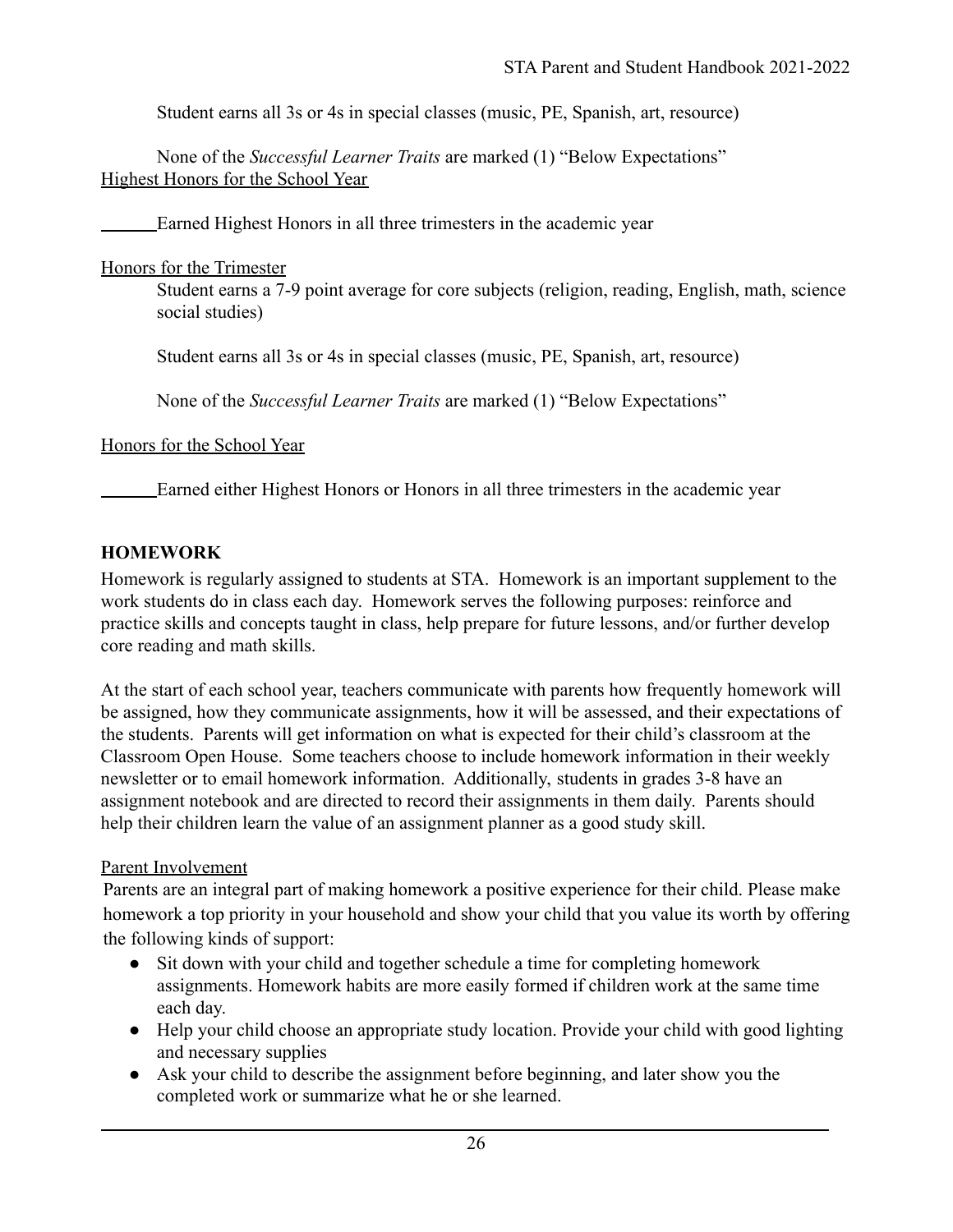- Encourage your child to work on his/her own, but say that you are available for help.
- Be a resource and consultant for your child, but do not hover over him/her with constant advice. Remember that sometimes the best help is a hug, a smile or a word of approval.
- If your child becomes frustrated, put away the assignment for a while.
- Please be available to check work and check whether the assignment is complete.
- In general, be encouraging and supportive. Your attitude is contagious.

For homework, the student is responsible for:

- Knowing what assignments are assigned and their due dates.
- Completing them in an appropriate manner and on time.
- Letting the teacher know if they do not understand an assignment.

### **Middle School - Zeros Are Not Permitted for Homework & Daily Study Hall**

Zeros Aren't Permitted (ZAP) is a program designed to increase the expectation of students who habitually, or occasionally, fail to complete and turn in assignments on time. Students who have zeros are likely to continue not handing in assignments, and therefore are at greater risk of failure and dropping out. ZAP clearly emphasizes the belief that assignments/projects/homework are important and must be completed. This program will direct students to use their abilities to acquire self-discipline and establish work habits that will serve them in an educational or work setting.We realize that for many students a zero is not an immediate consequence since most students who repeatedly receive zeros are students who are struggling in school anyway. This is just one more strategy to help a child experience more success in school. Preparing a student for high school and for life requires teachers to ensure each child knows the curriculum, and if he/she is not completing assignments a teacher cannot possibly provide an accurate measure of that student's knowledge.

The ZAP program is not a form of punishment rather a program to send a message that failure is not acceptable.

Students may not turn in or complete an assignment, project, or homework on time. "On time" means the assignment is submitted on the day and period it is due. The teacher will notify the student in person that he or she must complete the assignment during study hall.

Study Hall is an opportunity for students who have missing or incomplete work to make it up during school hours. Study hall will be monitored by each middle school teacher on a rotating basis. Teachers will host study halls in their classroom during recess. Students with missing assignments are expected to go directly to the study hall and arrive at the study hall prepared. Students are expected to silently work at a seat the entire time they are in study hall. Assignments that are completed in the study hall are the student's responsibility to give directly to their teacher. If a student does not complete the assignment during study hall, they must complete it that evening and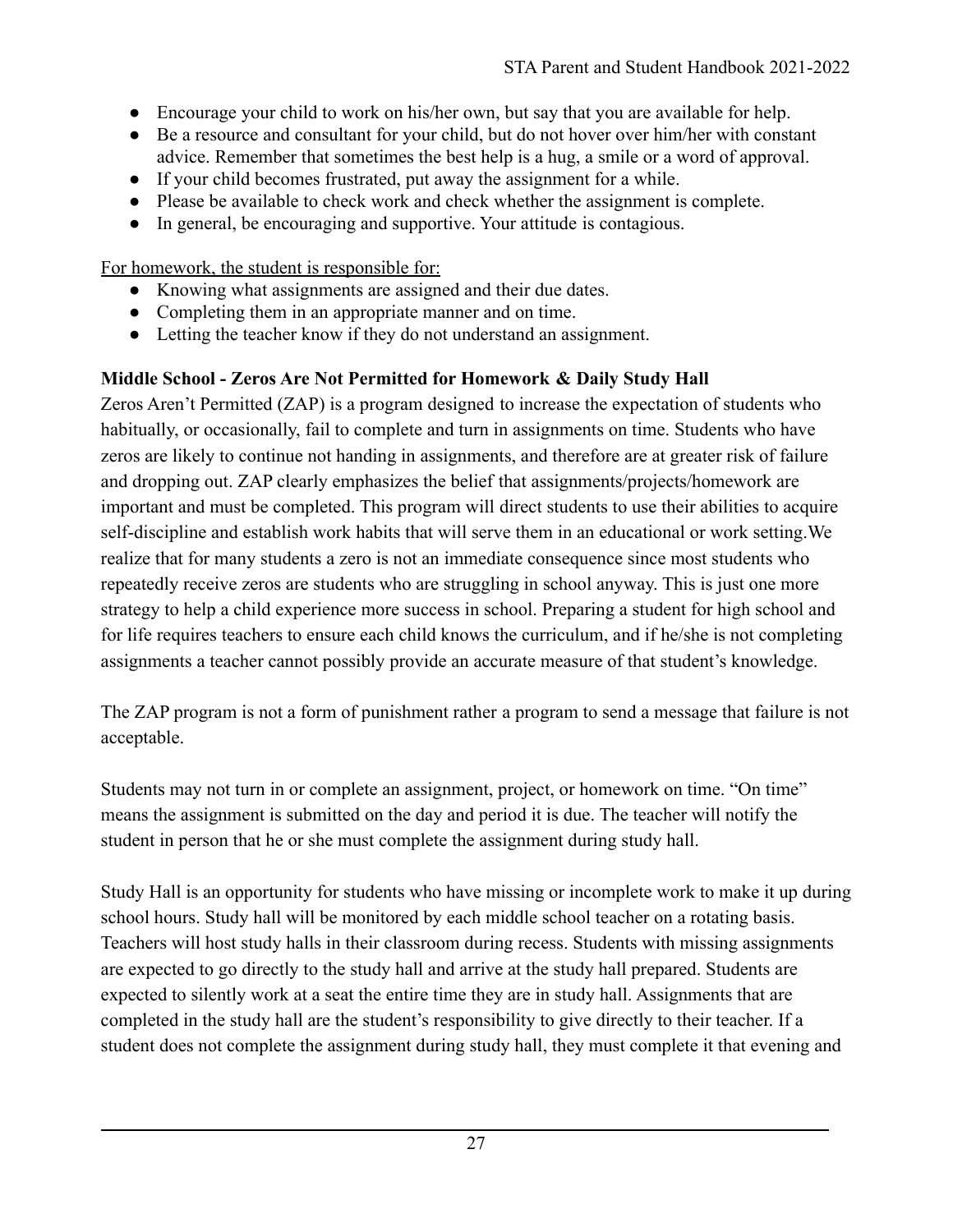turn it into the teacher that assigned the work before the 8:00 AM bell. If a student does not turn in their work before the 8:00 AM bell, they are required to attend study hall again.

A student has 5 school days to complete an assignment for credit. After 5 days, the student will be removed from the study hall list and the assignment will be graded according to completion. Grades are updated on a weekly basis on PowerSchool. ZAP assignments not turned in within 5 days of when the work as assigned will be given a grade of 50%. Families are encouraged to check PowerSchool and then email individual teachers with questions about assignments and grades.

After Study Hall, the teacher will review the assignment for completeness and quality of work. An assignment automatically drops 1 letter grade for each day it is late. If a student fails to complete an assignment he/she will remain in ZAP and attend study hall until the assignment has been completed for up to 5 days.

*Note that the student is responsible for knowing the assignment and completing the assignment. Parents who consistently "rescue" the child by finding the assignment and completing the work for the child are teaching the child to be irresponsible.* Teachers use PowerSchool, email, newsletters, and assignment notebooks to communicate homework with students and families. Together the teachers and the parents help children to learn responsibility for their own work and behavior.

#### Homework for an absent child

Parents can request homework for an absent child by an email to the teacher or by a phone call to the school office before 8 AM. This early request allows the teacher sufficient time to prepare the assignments to be picked up or sent home *in the afternoon*. Homework and textbooks may be picked up from the school office from 2:30-3:30 PM and after school until 5:30 PM.

#### <span id="page-27-0"></span>**ASSESSMENT PROGRAM**

The classroom teacher administers the standardized testing program according to policies determined by the Archdiocese of Chicago. Students in grades 3-8 participate in standardized testing as designated by the Archdiocese. There are several times during the school year that students may participate in benchmark assessments in order to measure their progress and growth towards the summative assessment in the spring. iReady is a formative assessment required by the Archdiocese. Kindergarten - 8th grade students will take the iReady assessment 3 times each school year, and use the iReady program to practice targeted skills. Other formative assessments may be administered during the year as a means of assessing and directing student growth.

The eighth grade students also take a high school preparation test in early December. No student shall graduate from the eighth grade unless he or she has received instruction in the history of the United States and has given evidence of a comprehensive knowledge of the subject. No student shall graduate from the eighth grade unless he or she has passed an examination on the principles of representative government, on the Declaration of Independence, the Constitution of the United States and the Constitution of the State of Illinois. The student must show an understanding of the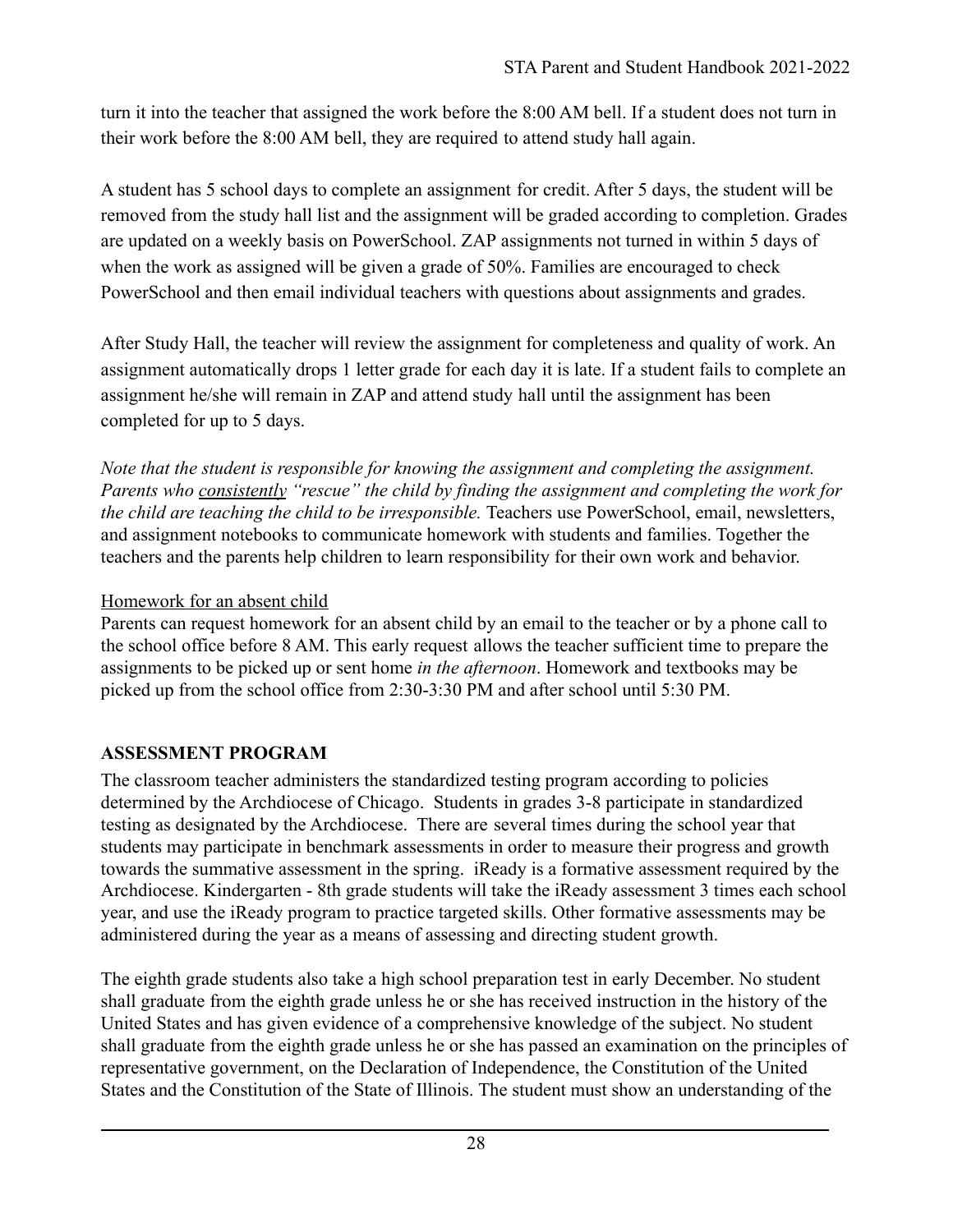proper use and display of the American flag. Students in grades seven and eight participate in social studies classes at least three hours per week. The test is first given in the seventh grade.

## <span id="page-28-0"></span>**CURRICULUM**

The curriculum of St. Thomas the Apostle School is built around the Archdiocesan Benchmarks, which are aligned to the Common Core State Standards. Textbooks and our resources are chosen in order to support the acquisition of the skills outlined in the Archdiocesan Benchmarks.

Technology, textbooks and other resources are *rented* from the school and the fee is included in the Materials Fee paid at the start of each year. Students are expected to take care of all materials entrusted to them. In the event a book or device is damaged, lost or defaced, the student will be assessed a fee. That fee will be based on the cost to replace or to repair the material. If the supply is lost or damaged beyond repair, the family is expected to pay the entire cost of replacement*.*

## <span id="page-28-1"></span>**SCHOOL SUPPLIES**

Many school supplies are provided by the school throughout the year and the fee for the various items, including materials for art projects, computer projects, science activities, etc., is included in the Materials Fee. Not all classroom materials are provided. Each student has a list of necessary supplies that should be provided from home. At the end of the school year, students receive a list of school supplies they will need for the following school year. Students are expected to have these supplies replenished as the need arises. Parents should carefully choose the items as designated on the list. The list of supplies is also posted online at [www.stapostleschool.com](http://www.stapostleschool.com). The individual classroom supply list can be fulfilled with an online order. The opportunity to purchase supplies is coordinated by the Home and School Association and announced by the school through the website and emails. Supply kit orders are only accepted online at [EPI School Supplies.](https://www.educationalproducts.com/shoppacks/) Families will be given an STA code. There is a stated deadline for ordering.

## <span id="page-28-2"></span>**LOCKERS/DESKS**

School desks and/or lockers will be assigned to students at the beginning of the year and remain the property of the school. School authorities have a right and a responsibility to examine the contents of desks, lockers, and book bags for reasons of health, safety and security. Students are not to change desks or lockers without permission from the teacher. Students show respect for school property and keep the desks and lockers in good repair. Damages to desks and lockers will be assessed to the family of the student who abused the property.

## <span id="page-28-3"></span>**COMPUTERS AND INTERNET USAGE**

Access to the school devices and the school network is given to students who attend our school, for their responsible use. Often the teachers will guide and direct students to retrieve information from the internet for research. At school, students are only allowed to access sites in order to complete an assignment.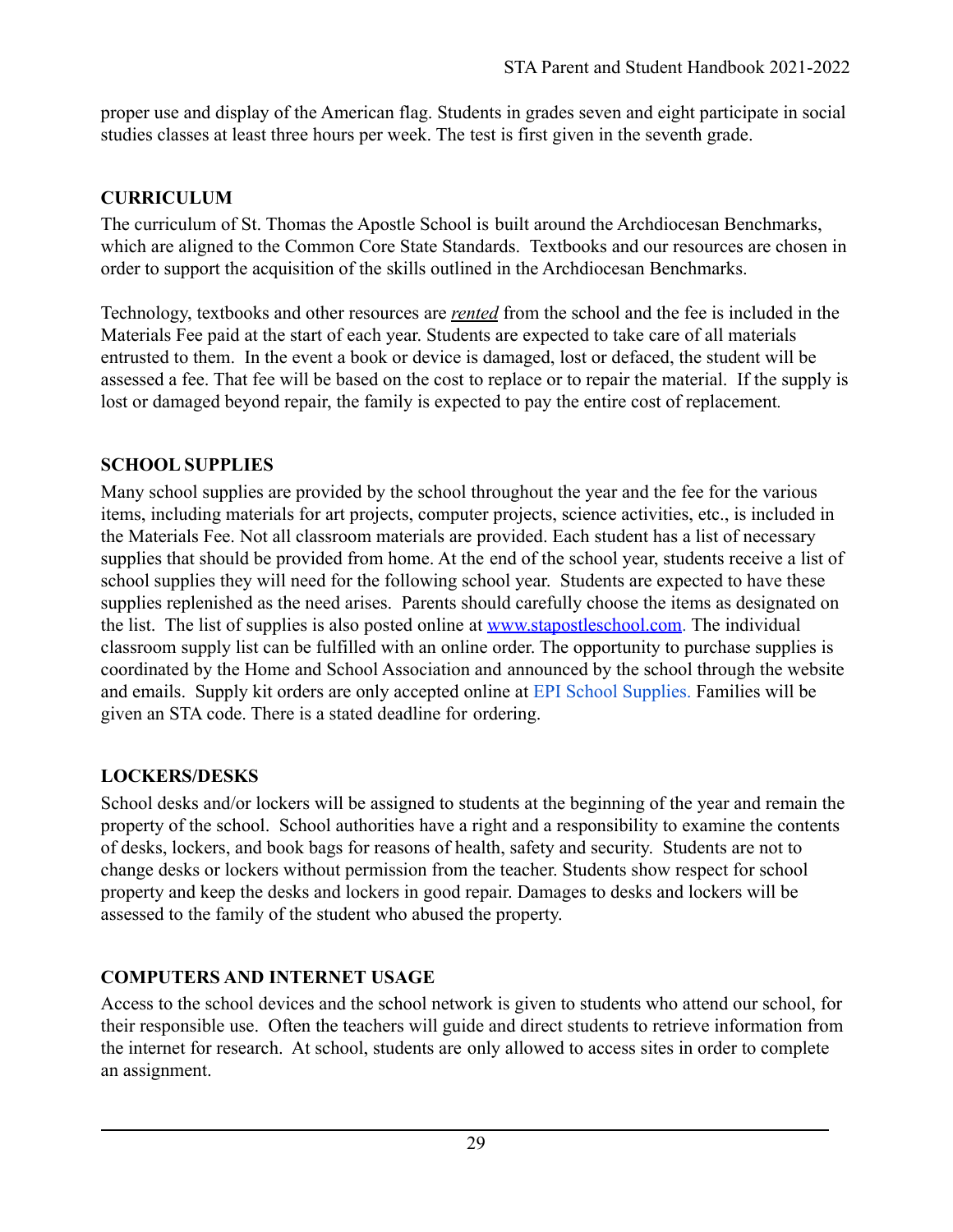Students will have access to desktop computers, Chromebooks, laptops, and tablets. This property must be used appropriately and safely. Damages that arise from careless use will be paid for by the student (or paid for by the student's parents) who abused the property.

Fourth through eighth grade students will receive a school email account that will enable them to use Google Apps. This account should only be used for academic purposes. Students should do this only to interact with STA teachers and other middle school students. Any inappropriate use of this account could result in loss of their account or additional disciplinary measures. Students should never use their personal email accounts on school devices.

All students, teachers, and staff are required to comply with the policies outlined by the school for the use of computers and tablets within the school and use of the internet in school and in school-related activities. The computer network and internet use policies are outlined in an Acceptable Use Agreement. All students and their parents are required to sign the agreement and a copy of the agreement is kept on file for the calendar year. Another copy of these guidelines can be found in **Appendix C.**

Student websites referencing the name *St. Thomas the Apostle School* or any member of the STA community should reflect Christian values. Any derogatory comments or pictures, personal attacks, rude or inflammatory language or postings on the internet (including, but not limited to Facebook, Twitter, etc.) will result in disciplinary consequences. Conduct, whether inside or outside the school, which is detrimental to the reputation of the school, can result in discipline. (See section in this Handbook on Discipline for further explanation)

Parents/guardians are primarily responsible for the student's appropriate and ethical use of technology *outside of* school. Some inappropriate use of technology outside of school, however, may subject the student to disciplinary action. Action-worthy inappropriate use of technology may include but is not limited to: harassment of others, derogatory use of the school name, remarks directed to or about teachers, staff, and students. It also includes offensive communications including videos/photographs and threats. Students who appear in photos or send messages conducting themselves in rude, vulgar, or inappropriate manner or gestures and are wearing identifiable school uniforms depicting St. Thomas in a negative light will be subject to serious discipline.

Unauthorized costs incurred for online purchases charged to the school by a student are the responsibility of the student and her/his family.

Per Illinois law, the school may not request or require the student to share content in the course of an investigation. The school may not require a student to provide a password or other account information, but may require a student to cooperate in an investigation if there is sufficient evidence to suggest the student's social network account violates the school's disciplinary policy.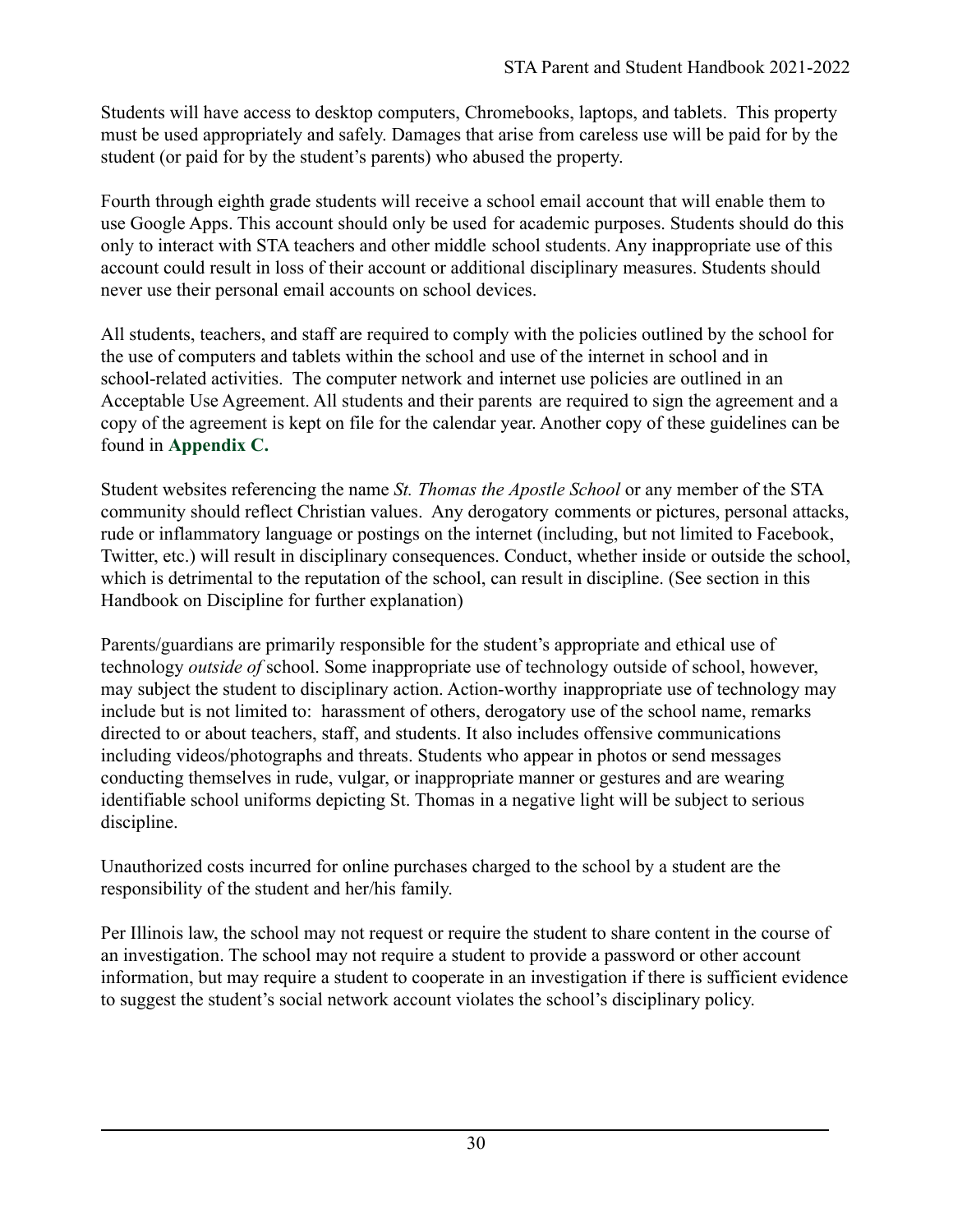#### <span id="page-30-0"></span>**1-to-1 TECHNOLOGY USAGE**

Every fourth through eighth grade student will be provided with a Google Chromebook to use during instructional time. The Chromebook will remain at school at all times. Students are NOT allowed to bring a personal device. Please see **Appendix C** for the complete policy for Chromebooks and Personal Devices.

## <span id="page-30-1"></span>**USE OF SCHOOL NAME, LOGOS, AND MOTTOS**

No one may use the school name, logo or motto on any type of social media or in any other way, for example, printing the name or logo on t-shirts or within publications, without the expressed written permission of the Director of Advancement or their designee. **The school logo is school property.** If you want or need permission to use the school name, logo, or motto, then you must email the Director of Advancement with the details for what you are requesting and receive written permission before proceeding. 2021-22 Director of Advancement - Mrs. Howard, [mhoward@stapostleschool.com](mailto:mhoward@stapostleschool.com).

## <span id="page-30-2"></span>**REPORT CARDS AND ONLINE GRADES**

Through *PowerSchool*, parents will have access to the grade book for their own children. Students receive a trimester grade report derived from the grades online. Parents may view their student's grades on *PowerSchool.* Teachers will post grades regularly. A copy of the report card will be provided at the time of Parent Teacher Conferences. The end of year report card will be distributed to students whose accounts are fully paid.

For families that need support logging into PowerSchool, please contact Ms. Keith and Ms. Irvin in the Main Office via phone or email.

## <span id="page-30-3"></span>**PROGRESS REPORTS**

Individual pupil progress can be monitored *every day* throughout the year through Power School Parents will be issued a secure password to assess the electronic grade book for their individual children. Parents are urged to monitor grades online. This electronic grade book provides immediate communication between parents and teachers throughout the year and thus each time the parent views the grades online, constitutes a progress report. Teachers will regularly update grades on PowerSchool. In this way, *every day a progress report is available.*

## <span id="page-30-4"></span>**PROMOTION**

Children who have completed the basic requirements of their grade level, according to their ability, will be promoted to the next grade. Students must have mastered the majority of their grade level standards in order to be promoted to the next grade.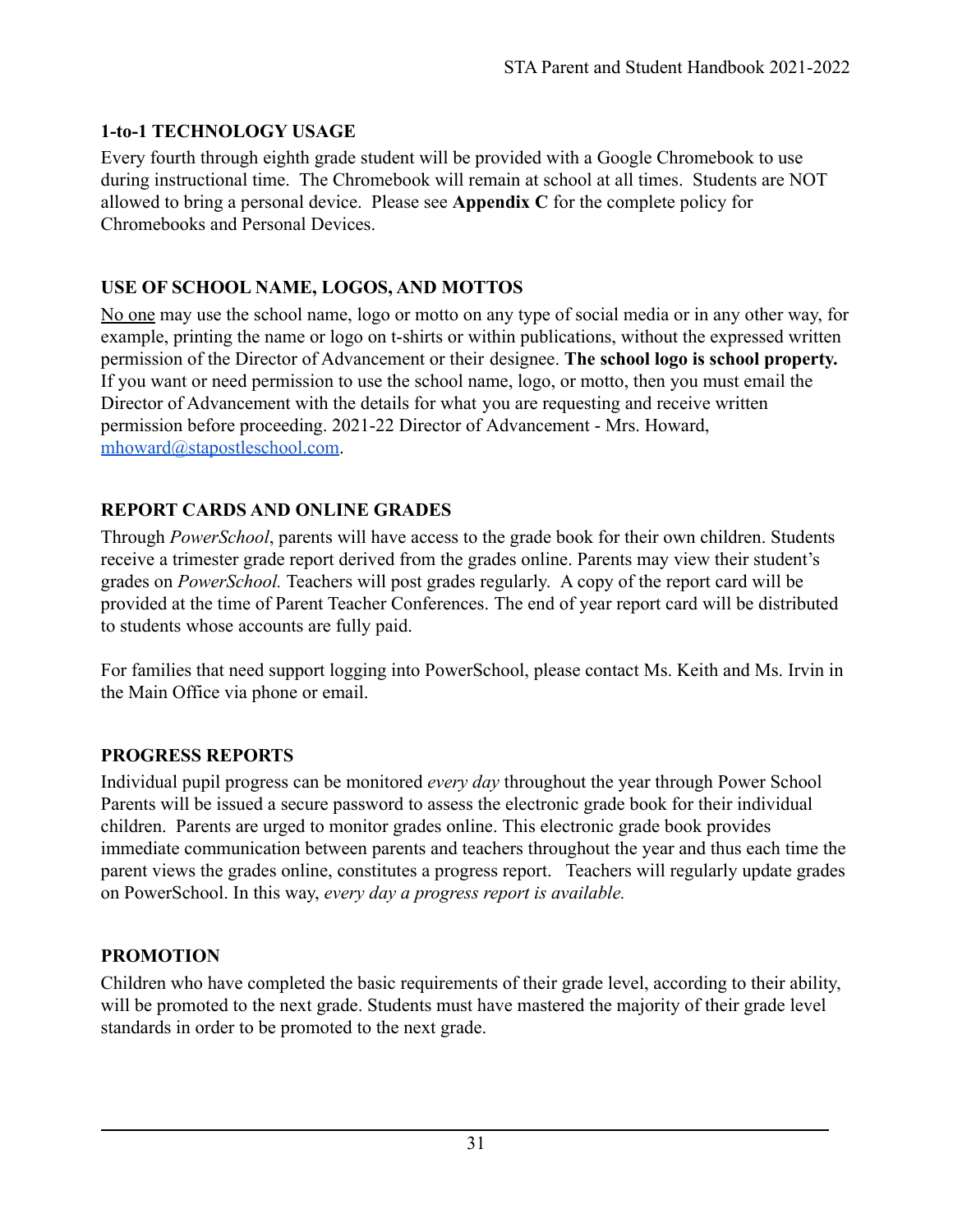#### <span id="page-31-0"></span>**RETENTION**

Sometimes it is advisable for a student to be retained at the present grade level for another year. This should not be considered a punitive action, but rather a way to ensure that a student is sufficiently prepared for further academic progress.

The decision to retain a student shall be made only if there is adequate evaluation and documentation that indicate that the student would most likely benefit from another year in the same grade to achieve the standards of that grade level.

Ordinarily parents are notified of the possibility that the child is making little or no progress in grasping grade level standards at the current grade level, usually no later than the end of the first trimester (November). If a student's lack of improvement continues past the end of the second trimester, the school will advise the parents of the appropriate interventions that are needed to ensure growth and progress. Families of students who face the possibility of retention will be notified of this at their March conference and be given measurable goals for the student to achieve by the end of the school year in order to advance to the next grade.

If no significant progress is achieved by the end of May, it is likely that the student will likely be either (1) placed in the next grade on probation for six weeks after having successfully completed summer school or a comparable program of tutoring; (2) will be required to attend summer school; or (3) will be required to repeat the grade level for another year.

A statement of the school recommendation will be kept in the students' file. New students who have been retained at their previous school will be placed in the grade level indicated on their report card.

## <span id="page-31-1"></span>**PROBATIONARY PLACEMENT**

Students who have not mastered the majority of the material in their current grade level at the completion of the school year are required to attend summer school or a comparable program of tutoring during the summer in order to be placed in the next year *on probation.* Upon the start of the next school year, we may require receipt of a letter from the summer school program or from the tutor outlining the work and progress made over the summer. *Without that receipt, the student will be retained in the grade level from the previous year.*

The probationary period is four to six weeks. During that time, the student must demonstrate adequate progress and the skills to succeed in the current grade. At the end of six weeks, the parents and the teacher will meet to discuss the student's progress and any prescriptions for further success and determine whether a return to the previous grade is more appropriate. A statement of the school recommendation will be kept in the student's file.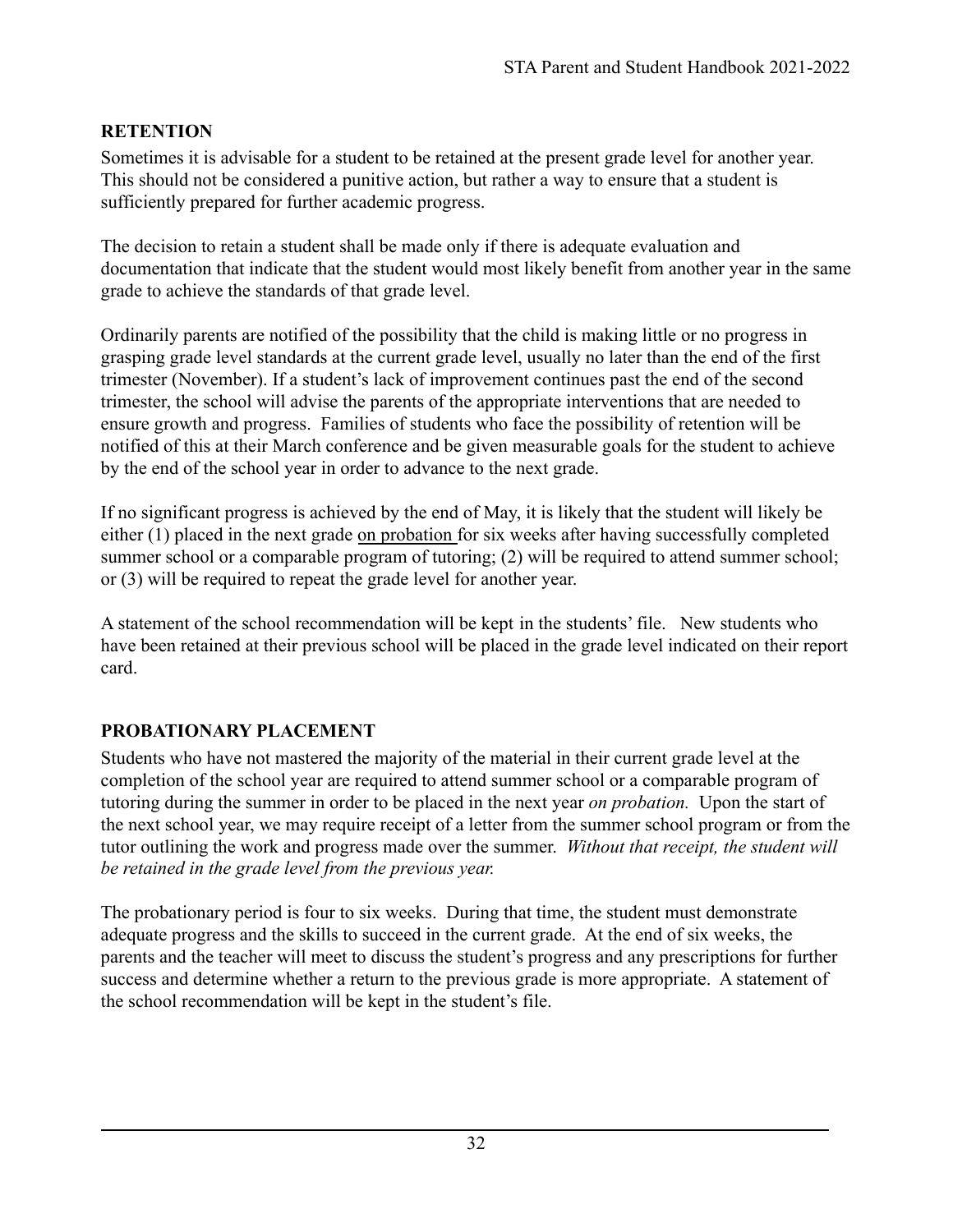## <span id="page-32-0"></span>**STUDENT SUPPORTS**

St. Thomas the Apostle School endeavors to educate all students within the limits of the school educational program. The school does not employ a special education teacher nor have a special education program. St. Thomas the Apostle School will cooperate with the local educational agency of the Chicago Public School System to assist parents who seek comprehensive testing for children's learning problems.

The school will comply to the extent possible within the regular school program with all recommendations and/or Individual Service Plans developed by the local educational agency. St. Thomas will determine if they cannot implement a student's IEP. We can fulfill it according to our available resources within the school. This school can, with the help of the Archdiocese, in some cases develop Catholic Individual Education Service Plans (CIEP) for students with special needs that can be managed in a regular classroom. A special education teacher may be available through the Archdiocese for a limited percentage of time to help implement the CIEP.

## <span id="page-32-1"></span>**TITLE ONE SERVICES**

St. Thomas is a recipient of Title One funding to assist qualified students whose standardized test scores on standardized testing were below the 50<sup>th</sup> percentile. The Title One teacher has a classroom for small groups of students who rotate into the Title One classroom for 30 minute periods once or twice a week for remediation. The teacher is highly qualified and is employed through the Chicago Public Schools.

Regardless of standardized test results, a qualified student for Title One must reside in a zip code served by Title One. Parents of students in the Title One program are provided with learning materials and input to work with their child. Parents are offered background support by the Title One teacher for working with their children.

Additionally, Academic Counseling is available for students who are in the Title One program. The program focuses on social and emotional skills for school success: setting student expectations, examining classroom behaviors, improving listening and study skills, practicing conflict resolution, encouraging self esteem, learning about bullying, reacting to peers, developing organizational skills, and more. A highly credentialed Academic Counselor is provided for eligible Title One students through Cornerstone Counseling Center of Chicago (www.chicagocounseling.org).

## <span id="page-32-2"></span>**STUDENT RECORDS**

Permanent Educational Record: The student's permanent record of education, often called the cumulative folder, consists of basic identifying information including the birth certificate and custody documents. It also contains a copy of the following documents for each year the student is in attendance: the attendance records, report cards, standardized test results, health and dental forms (except any psychological reports), accident reports, transfer records or graduate summary. The permanent record remains in the school permanently.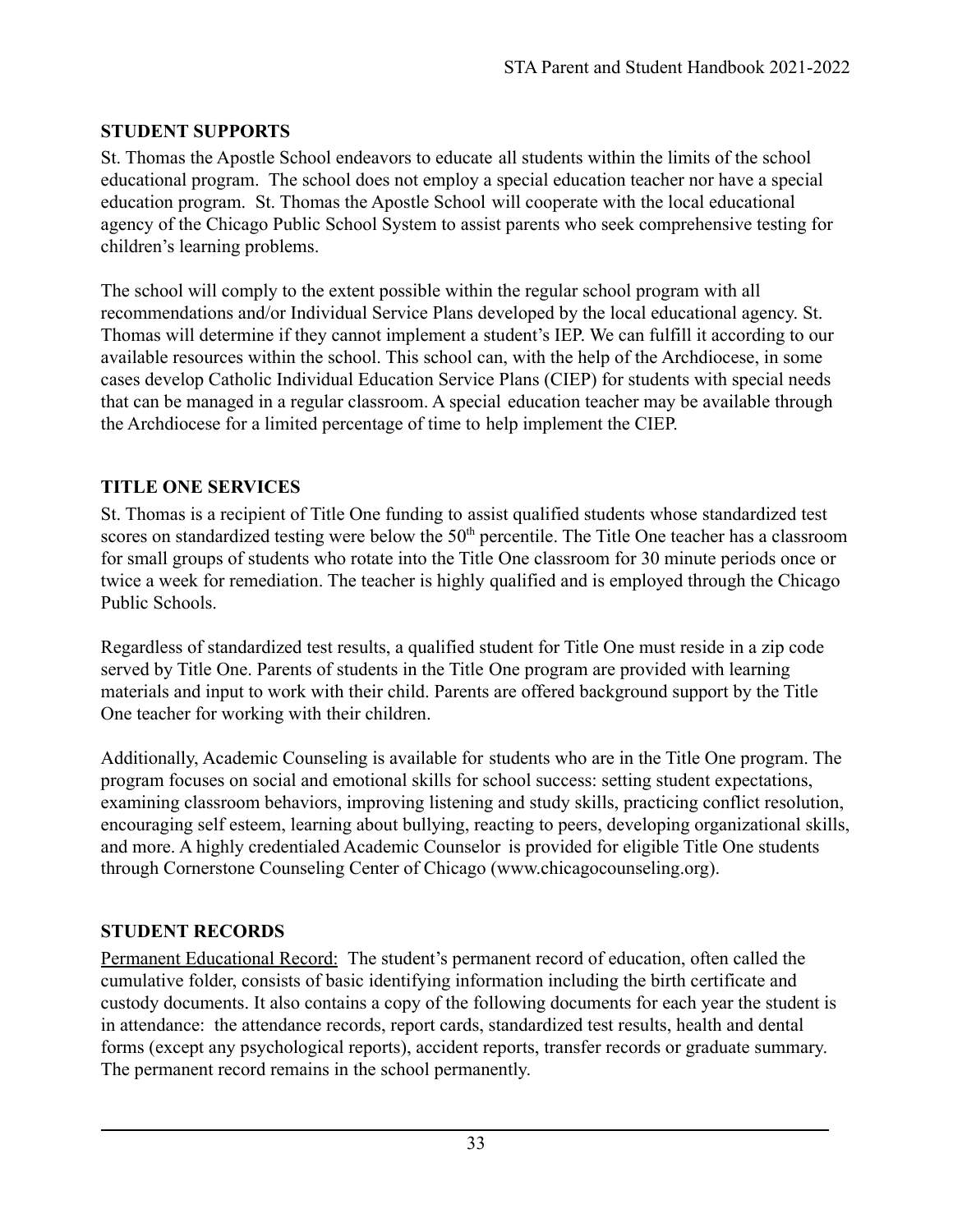Temporary Educational Records: Includes all other family background information, information from school sponsored activities including honor and awards achieved, psychological and academic testing reports, and any serious disciplinary reports. This file is NOT kept permanently; it is destroyed a year after high school graduation.

#### <span id="page-33-0"></span>**RECORDS - FAMILY EDUCATIONAL RIGHTS AND PRIVACY ACT**

Parents and students age 18 or older have the right of access to their permanent educational records in the presence of the principal. The school presumes that both parents have access to the student's records unless one parent can provide evidence that he/she has the sole right. A 24-hour notice is required in writing and should identify the precise record wanted to inspect. The principal must respond within 45 days. The school may refuse to change or delete any records. Statements made by parents about the records will be included in the record. The school may charge for any copies of the permanent record and for postage if that is indicated.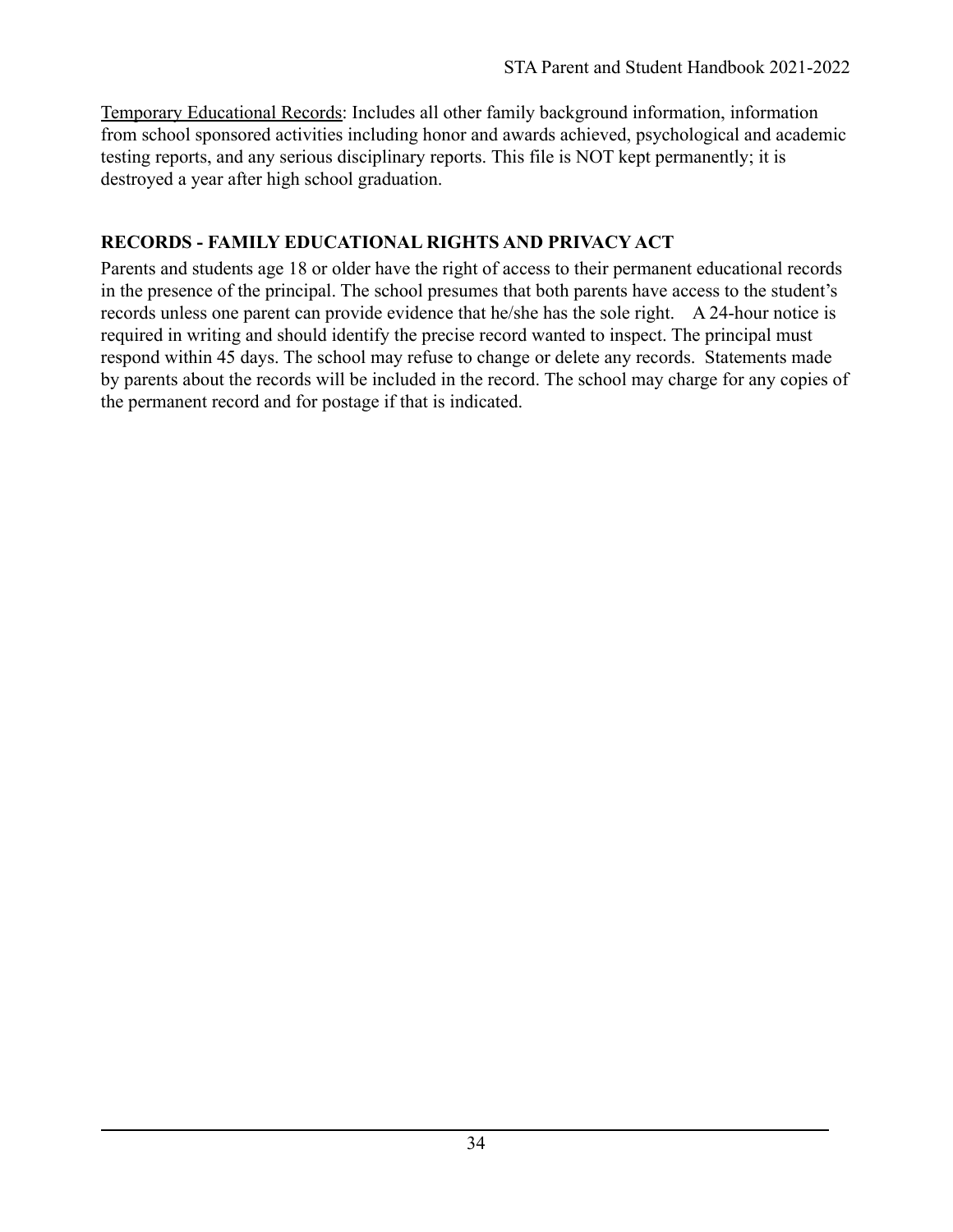### *RELIGIOUS EDUCATION CURRICULUM*

#### <span id="page-34-0"></span>**RELIGION CLASS**

Religion class is conducted daily and considered a core subject in the curriculum at this Catholic School. St. Thomas the Apostle School implements the goals of the religious education curriculum developed by the Archdiocese of Chicago. All students are expected to participate in religion class. Academic standards of achievement are delineated for this subject.

St. Thomas the Apostle School is committed to serving the whole student - socially, emotionally, academically and spiritually. Therefore, all students in preschool through 8th grade will participate in weekly Social Emotional Learning (SEL) lessons led by their classroom teacher. Students in elementary and middle school will be responsible for homework and assignments in SEL. SEL lessons will be assessed and graded as part of a student's Religion grade.

#### **FAMILY MASS**

The families of the school are invited to form a community and celebrate Sunday worship together throughout the year. At this Family Mass, children attend dressed in their school uniform and their relatives are invited to join them at the service. St. Thomas the Apostle families are encouraged to attend at least one Family Mass at St. Thomas. These 8:30 AM Masses are posted on the school calendar.

The students in the school will actively participate in the service. The Student Gospel Choir leads the singing, STA students are engaged through altar serving, reading the Scriptures, greeting all participants, and serving as ushers. Some parents and guardians will participate in processions. Students from each grade level will have a regular turn to lead. All families are invited to enjoy refreshments and fellowship in the parish hall after the Mass. Families can earn service hours for helping with hospitality after Family Mass. Regardless of your religious affiliation; all families are welcome to worship together.

St. Thomas Families also take a turn by grade level on a designated month for hosting the hospitality after the church service. Your grade level teacher will explain the details. You will also earn service hours for assisting at this hospitality. Please note the schedule of involvement and service below.

#### Schedule for Family Involvement and Service

STA families are strongly encouraged and welcome to attendly monthly Family Mass. Mass is at 8:30 and is led by students, and the school gospel choir participates as well. Administration and staff will communicate with STA families when their child's class is responsible for leading Mass OR after Mass hospitality in the Parish Hall.

Students that attend Mass in their STA uniform will earn a NUT Card.

#### **LITURGY**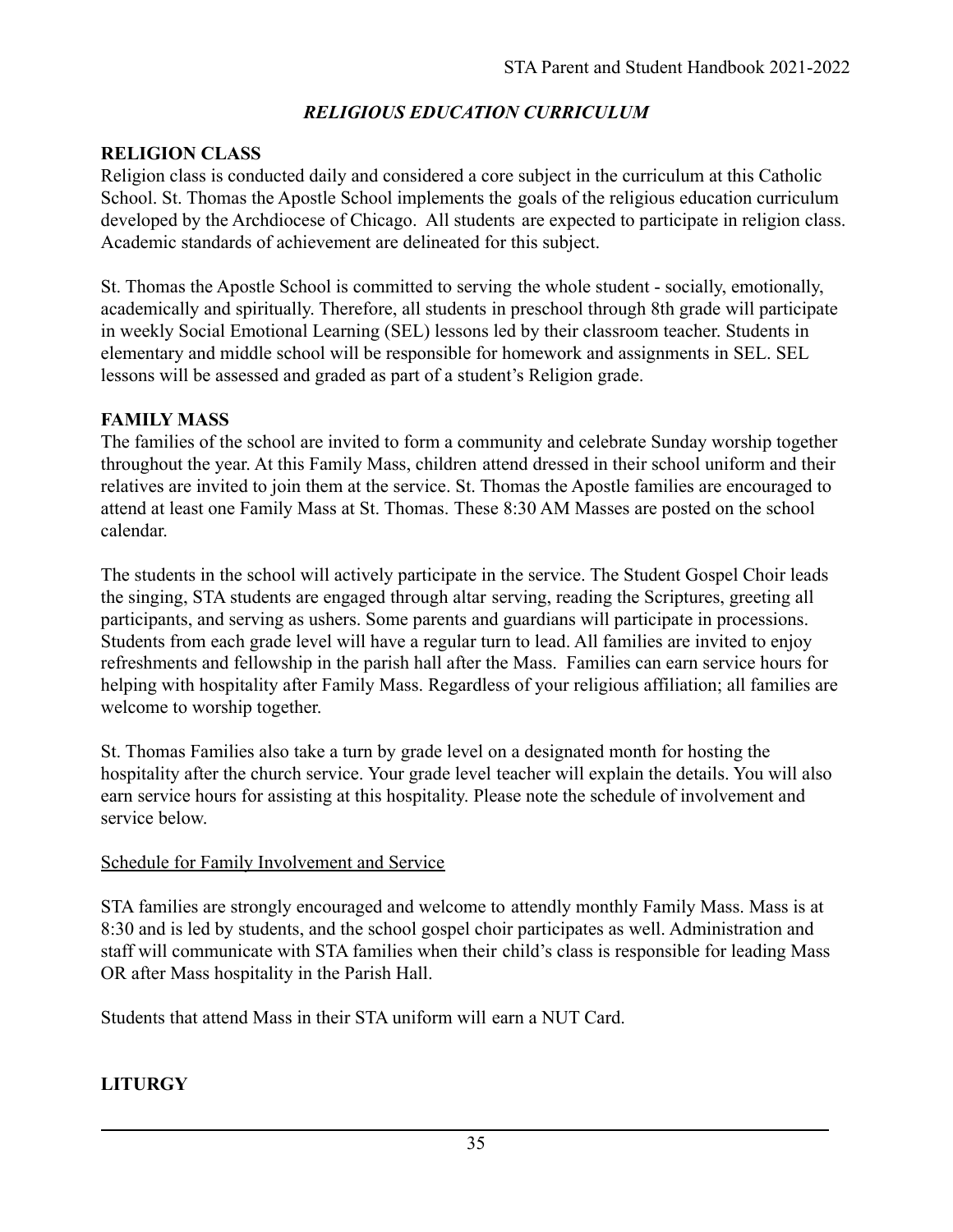Students attend Mass once each week during the academic year. They also participate in other traditional prayers and devotions according to the seasons of the church year. Attendance at the Mass and occasionally at devotions during the week is a *requirement* for all students. Parents/guardians and relatives are encouraged and invited to join us in these prayer opportunities. Students in Kindergarten may begin attending later in the year than the students in other grades.

## **PRAYER**

Students are guided to memorize specific prayers according to their grade level. Spontaneous prayer and meditative prayer are also encouraged. Students participate in daily prayer at school—in the classroom and in prayers led for the entire student body at the beginning and close of each day. Students are expected to act respectfully during prayer and to actively participate in prayer at this Catholic School.

## **PREPARATION FOR THE SACRAMENTS**

"Parents, above others, are obliged to form their children in the faith and practice of the Christian life by word and example." (Canon 774 #2) Catholic students are prepared for reception of the sacraments on a continuing basis during daily religion classes. All second grade students will be prepared to receive their first Holy Communion as a part of the religion curriculum. There are religious education classes held outside of school through St. Thomas the Apostle Parish to prepare students for Reconciliation and Confirmation.

## **MINISTRY AT MASS—ALTAR SERVING AND OTHER OPPORTUNITIES**

All fifth through eighth grade students are invited to be trained in the ministry of altar serving at Mass. All students in the school will have an opportunity to be trained to serve as a lector at Mass—reading the Scripture or leading prayers of the assembly—or to participate in processions or to join the choir as their interests lead them. The children's Gospel Choir is open for membership of students in the third grade and higher. They lead the music at the Tuesday services and at the Sunday Family Mass held at 8:30 AM during the school year in selected months.

## **STUDENT SERVICE HOURS**

All students at St. Thomas the Apostle School—no matter what grade level—are nurtured to recognize **service** as a way of life for followers of Christ. In the spirit of the Gospel, students learn to choose to reach out to others in need. Many opportunities for service are available at school, in the parish, and in the community.

By the time a student reaches middle school, he/she should be well-versed in recognizing opportunities for service. Service is a value held by all in the school community from the youngest student to the parent body. The underpinnings of the value of service are explicitly taught: a good citizen performs good deeds for others and our faith in Jesus Christ calls us to practice His teaching of service as a disciple. Students recite a school pledge in which they promise to give service.

Eighth grade students are required to complete a minimum number of 12 hours of service annually. There are many opportunities for service projects organized by the faculty throughout the year. Eighth grade students may receive recognition in the form of an award for accumulation of 50, 100,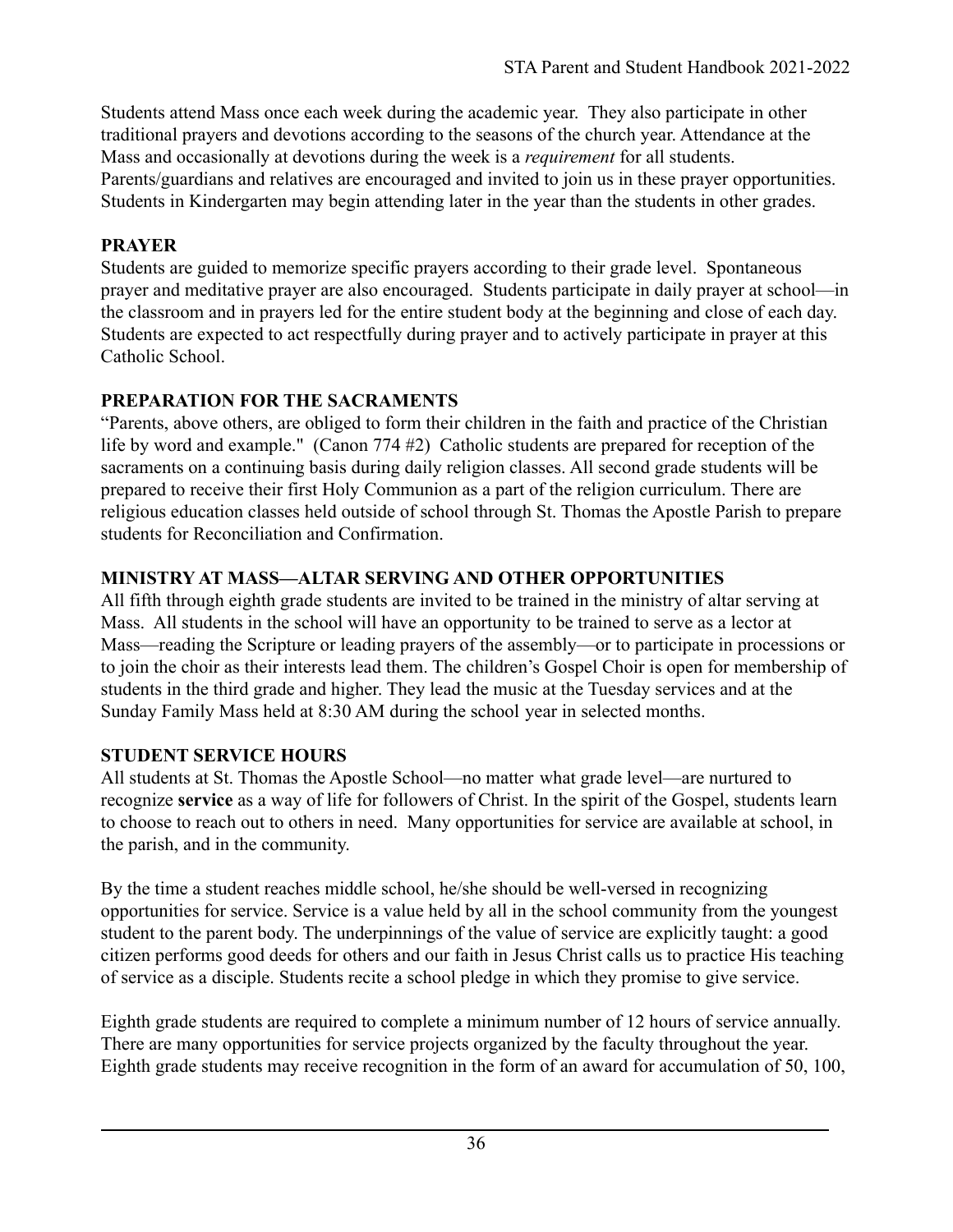or more service hours. Middle school students will be informed by their teachers about the methodology of recording their hours.

# **SCHOOL SERVICES**

#### **RESOURCE CENTER**

The school resource center/Library is available to all classes and students. Teachers are welcome to bring their class to the space to read and borrow books. Library books may be checked out for two weeks.

At the end of the year, unpaid accumulated book fines (five cents per day for each overdue book) or replacement book fees (full cost of lost book) for the St. Thomas School resource center will be added to the family financial accounts.

#### **LOST AND FOUND**

Parents should mark the child's name on all articles of clothing and property. Parents should check the Lost & Found box periodically. Lost articles may be claimed from the container provided in the school office. The school is not responsible for lost or misplaced items. Clothing and other articles turned into the school office are kept for one month. After that time they will be given away. Money, glasses, jewelry and other valuables should be turned in to the office staff for safe keeping.

#### **SCHOOL HEALTH & WELLNESS POLICY**

Parents want the best education and health care for their children and a healthy diet plays an important role in both. St. Thomas the Apostle School has embraced guidelines to limit the consumption of food and drink with high fat, sodium, and sugar content while the students are in school.

## **LUNCH**

Students have a choice of bringing lunch or buying a hot lunch at school. The hot lunch program follows the federally approved nutrition standards that became effective July 1, 2015. Food or drink with high sugar content will not be served through the hot lunch program. Each month a menu is published by the FSP Food Services and it is posted online. Based on the USDA waiver, hot lunch will continue to be free through June of 2022. Families that are interested in having their student receive free hot lunch must contact our lunch coordinator at [hotlunch@stapostleschool.com](mailto:hotlunch@stapostleschool.com) with 48 hours notice.

Free and Reduced Lunches are available to those families who are eligible. Applications for Free and Reduced Lunches are provided through FSP. All families are encouraged to apply for school lunches at the start of the year, even if they do not plan on ordering them. Forms can also be requested from the Lunch Coordinator- [hotlunch@stapostleschool.com](mailto:hotlunch@stapostleschool.com).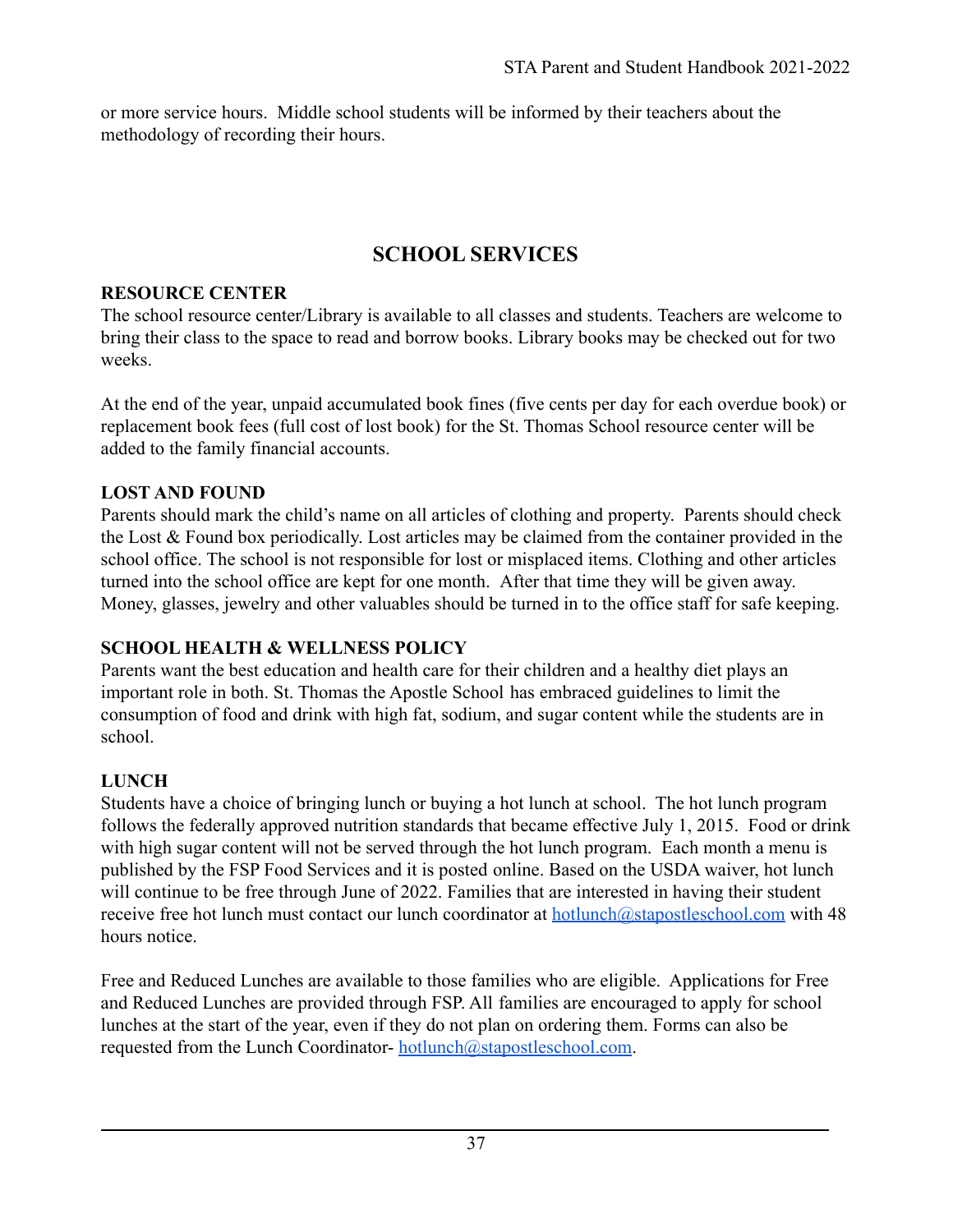### **GUIDELINES FOR STUDENT LUNCHES**

Food or drink with high fat, salt, and sugar content should not be brought to school in lunches. We do not allow families to bring treats to school for children's birthdays. Any treats sent to school for any reason without permission from the principal and/or assistant principal will stay in the office and be sent home with that child at the end of the day. Great care should be taken about NOT bringing any item that contains peanuts, any type of tree nuts, or items made in a factory which also processes food with nuts, to school as treats. We urge parents to not send carbonated sweetened drinks with their daily lunches.

## **SPECIAL** *FUN* **LUNCHES AND** *HEALTHY SNACKS* **ON SPIRIT DAY**

A few times a year, the Home and School Association provides alternative "Fun" lunches for the students. Order forms are provided for these special lunches. At certain times in the year, healthy snacks are available for sale on Spirit Day. The snacks and the fun lunches also follow the Nutrition Standards for all. Food and beverages will be caffeine free and feature healthier foods with more whole grains, low-fat dairy, fruits, vegetables, and leaner protein. Carbonated soda will not be sold at school for lunches or snacks.

### **ALLERGIES AND SAFETY**

Some of the students have extreme reactions to contact with nuts. Some students can go into anaphylactic shock from this exposure. We do not want to compromise our children's safety at school. When students bring food to school, please check that manufactured items have not been produced in factories where nuts have been processed e.g., granola bars.

#### **NUTRITION EDUCATION**

At school, students learn about good nutrition. It is important for them to *practice what they have learned about healthy eating and drinking in the classroom, especially while they are present in school*. Students are educated on healthy eating during the course of the school year. It is our greatest hope that through our combined home and school efforts, good habits will be learned and practiced for a lifetime.

#### **PHYSICAL EDUCATION**

Exercise is a critical part of healthy living and a partner to good nutrition. We believe that students should learn to pair healthy eating with daily exercise. Exercise is a daily part of every student's elementary school program. All students have weekly Physical Education (*P.E)* classes and daily recess, outdoor with weather permitting.

#### **SCHOOL PICTURES**

In the fall of each year, school pictures are taken of all students. Purchase of these pictures is *optional*. Parents will receive the pictures and choose whether they want to keep them, have retakes, or to simply return them. The deadline for deciding purchase, retake, or return will be reminded to the parents.

#### **SCHOOL YEARBOOK**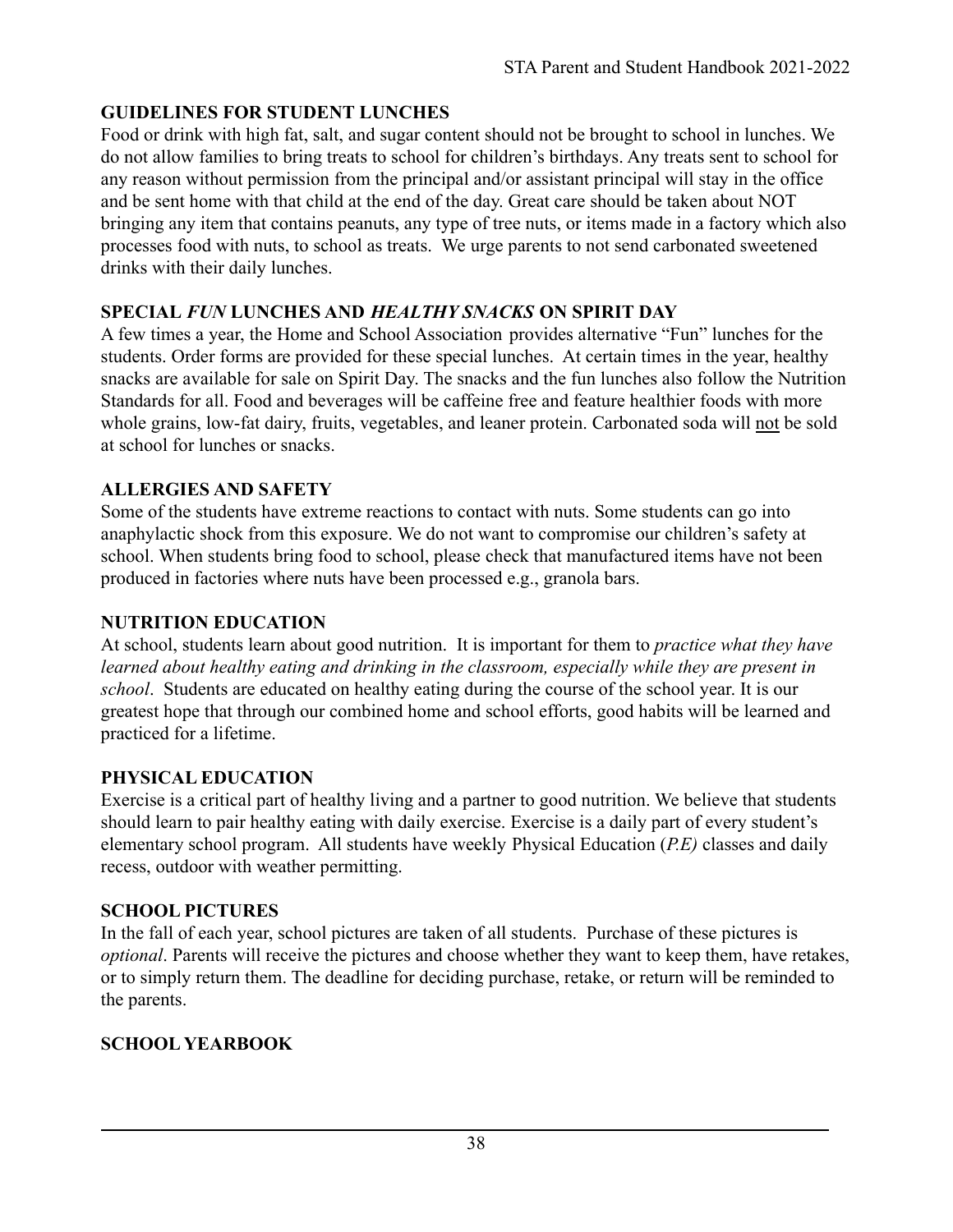A school yearbook is printed annually if a committee of parents and/or teachers expresses a desire to make one. A volunteer yearbook committee may include representatives from parents, faculty and students.

#### *ATTENDANCE*

### **CALENDAR**

The school calendar is formulated with attention to state and Archdiocesan requirements. A copy of the calendar for the following school year is provided to parents in April. A more detailed calendar is posted on the school website and shared in the principal's Friday newsletter. Families are responsible for reading the information sent.

They should make sure they can receive communication from the school by signing up for the school mailing list. They can do so by going to the Principal's Newsletters tab on the school website. Families who use Google Calendar can add the "STA Calendar" to their own calendar by going to the calendar page on the school website.

### **EMERGENCY DAYS**

Our school is required to schedule five emergency days over the course of the year. These days can be used when weather or outside events make it unsafe for students to come to school. If an emergency day is used, the last day of school will be pushed back. The emergency days this year are June 6th, 7th, 8th, 9th and 10th.

#### **ATTENDANCE**

The school calendar for the year consists of a minimum of 180 attendance days for students. More days are scheduled on the calendar in order to allow for possible weather-related closures. Students must attend school daily and avoid unnecessary absences. Student attendance is taken daily.

#### **ATTENDANCE REQUIREMENTS**

Daily attendance is compulsory in the State of Illinois for children 6 through 16 years of age. Therefore, students enrolled in grades K-8 at St. Thomas the Apostle School are required to attend school daily. The responsibility for compliance with the law and the school's policy belongs to the parent(s)/guardian(s) of the child.

The school is responsible for keeping an accurate record of each student's daily attendance. The attendance record is placed in the student's permanent file each school year.

## **DAILY SCHEDULE**

| 7:00 AM                  | <b>Extended Day Morning Program begins</b> |                  |                    |
|--------------------------|--------------------------------------------|------------------|--------------------|
| 7:45 AM                  | Students may enter the classrooms          |                  |                    |
| 8:00 AM                  | School begins with prayer                  |                  |                    |
| $10:40-11:05 \text{ AM}$ | Pre-K & K Recess                           | $11:05-11:35$ AM | Pre-K & K Lunch    |
| $11:05-11:30$ AM         | Grades 1 & 2 Recess                        | $11:30-11:55$ AM | Grades 1 & 2 Lunch |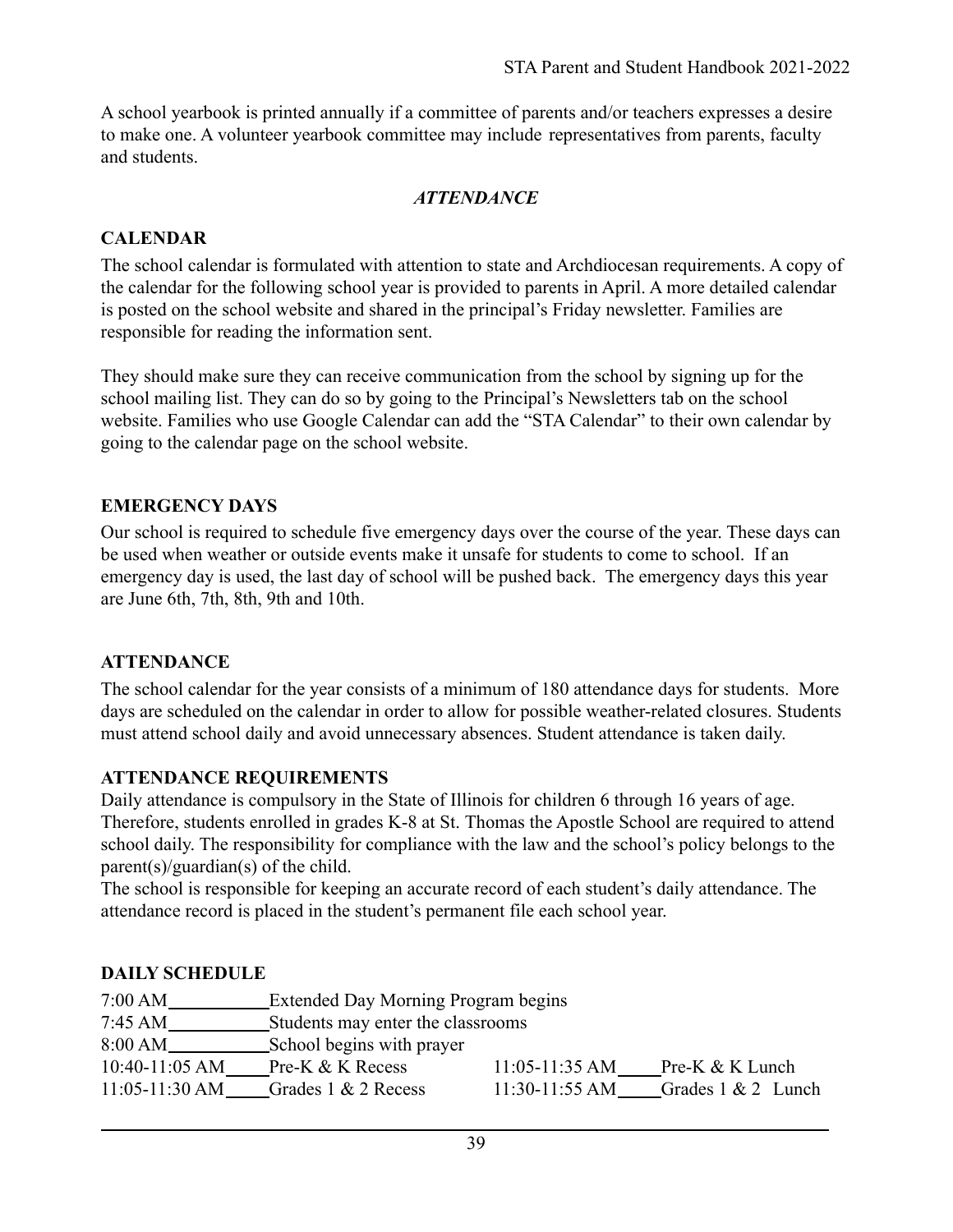| $11:30-11:55$ AM           | Grades 3-4-5 Recess                   | $11:55-12:20 \text{ PM}$   | Grades 3-4-5 Lunch |  |
|----------------------------|---------------------------------------|----------------------------|--------------------|--|
| $11:55 - 12:20 \text{ PM}$ | Grades 6-7-8 Recess                   | $12:20 - 12:45 \text{ PM}$ | Grades 6-7-8 Lunch |  |
| $3:15$ PM                  | Pre-K Dismissal                       |                            |                    |  |
| $3:30 \text{ PM}$          | Grades K-8 Dismissal                  |                            |                    |  |
| 3:45 PM                    | Extended Day Afternoon Program begins |                            |                    |  |
| $6:00$ PM                  | Extended Day is closed for the day    |                            |                    |  |

#### **On Wednesdays, the school dismisses an hour earlier to accommodate regular professional development and meeting time for the teachers.**

#### **\*WEDNESDAY DISMISSAL**

| $2:15 \text{ PM}$ | Pre-Kindergarten Dismissal            |
|-------------------|---------------------------------------|
| 2:30 PM           | Grades K-8 Dismissal                  |
| $2:45 \text{ PM}$ | Extended Day Afternoon Program begins |
| $6:00$ PM         | Extended Day is closed for the day    |

### **ARRIVAL**

Students may arrive at school anytime *after* 7:00 a.m. They come in the front door of the school building and wait quietly in the AM Care locations (Pre-K classroom and gym) until they are allowed to go to their classrooms at 7:45 a.m. Students may never be unsupervised and for this reason, they may not wait anywhere else in the building or go to their classrooms before 7:45 AM.

Students should not be dropped off at St. Thomas the Apostle before 7 AM. The Extended Day Morning Program begins at 7 AM and is supervised by faculty members. The charge is \$2.50 per 15 minutes of care. The charge is levied for any part of 15 minutes. Students may never be unsupervised once they enter the campus. Families will be charged \$2.00 per minute for every minute their child is in extended day after 6:00 PM.

Students who arrive at or after 7:45 AM must go directly to their classrooms. All students should enter the building using the south door (Parking Lot Door) beginning at 7:45 AM. Students should use the stairwell designated for their class in the morning. Students are expected to be *in their seats, ready to learn at 8 AM.* Any student who is not in their classroom and ready to learn after 8 AM is tardy. Tardy arrivals will be recorded and reported on the Report Card.

Students in grades 1-8 go to their classrooms directly and by themselves in the morning. Parents do not walk them to the classrooms or lockers unless there is a special circumstance such as carrying a project.

Parents of children in kindergarten may accompany their children to the classroom in the morning for the first two weeks of school only. We teach our children to be self-reliant and independent. They should be able to hang their coats and carry their backpacks by themselves as a sign of readiness for kindergarten. The Teacher Assistant will be available to help them with needs after the first two weeks of school.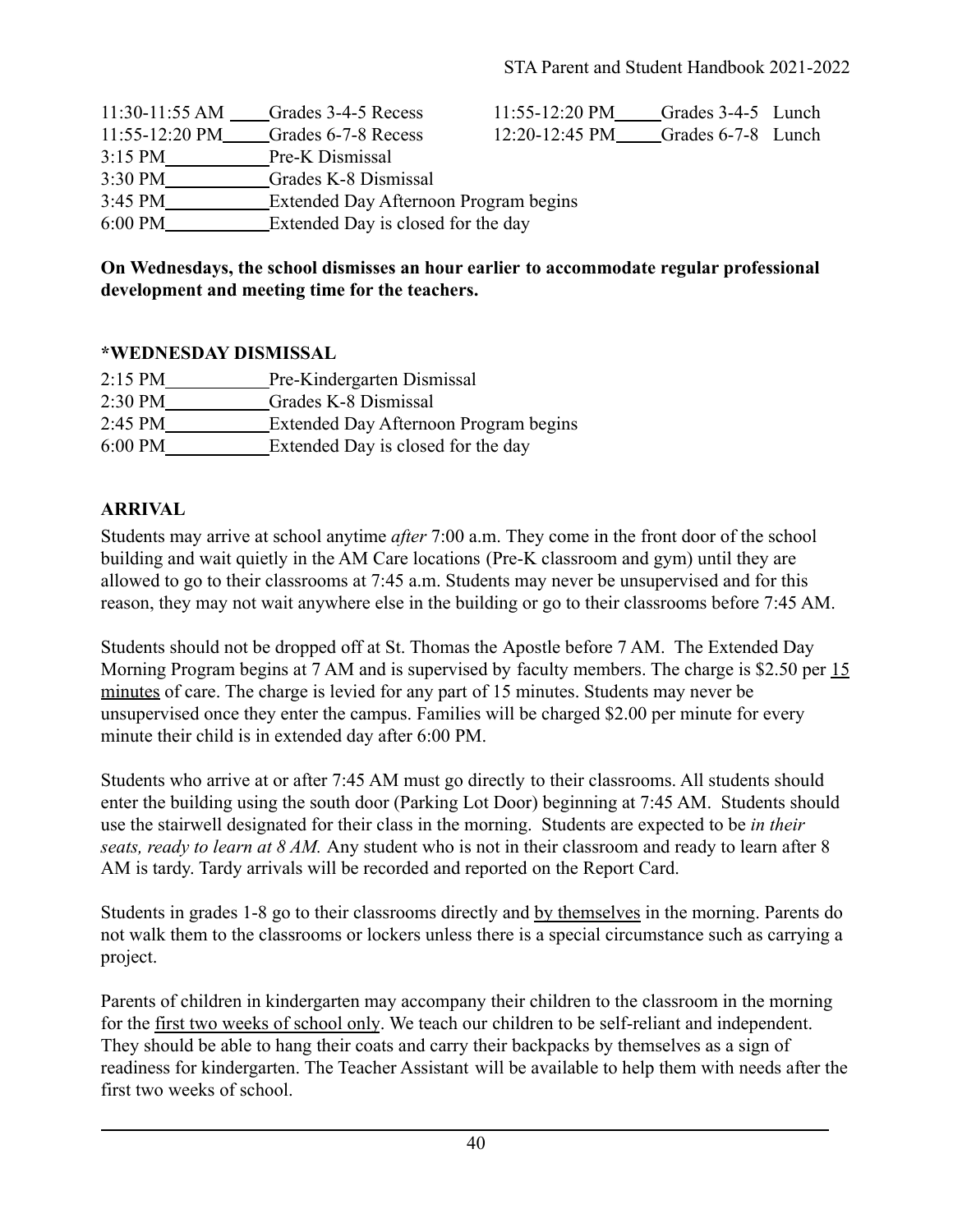Parents of children in the pre-kindergarten classes may help their children with their clothes and lunch boxes at their lockers throughout the year. They may stay a brief time with the children for the first month of school. By the end of September, the Pre-K parents should leave the building after the children have walked into the classroom.

### **DISMISSAL**

Dismissal takes place at 3:30 PM (2:30 PM on Wednesdays) for students in grades K-8. Pre-kindergarten children leave the building at 3:15 PM (2:15 PM on Wednesdays). Teachers will take students outdoors to the reserved area in the parking lot. Parents do not come into the building to retrieve the children except in inclement weather. Students who walk home or take the city bus will be released by their teachers to go directly to their destination. Families must provide the school with written permission that their child is allowed to walk home and/or take the bus. Most students ride home by car and their drivers must follow school protocol.

Parents/guardians must exit their cars, notify the teachers that they are taking their child/ren, and lead the child/ren back to their vehicles within the parking lot. Parents may not park on Woodlawn and beckon their children to cross the street to the car. Teachers will not permit the children to leave the parking lot until an authorized adult has been acknowledged. For safety sake, students may not walk unaccompanied among the cars and back to the reserved area. Parents may not offer a ride to another student without the expressed permission of the parent of that child who communicates that permission to the teacher.

Students do NOT return to the school building during dismissal at 3:30—3:45 PM. Any child who wants to re-enter the building after dismissal must get authorization from their teacher. Children must be released directly to a parent and are under staff supervision until the exchange takes place.

At 3:45 PM (2:45 PM on Wednesdays), ALL the students who have not been taken home must go directly to the Extended Day Program. Students may not walk across the street, stand or sit in the parking lot unattended, or wait at the local fast food/drink shop *unless the student is accompanied by a parent or guardian to the shop*. For safety sake, no child is left unattended, especially outdoors. That is our firm policy. The Extended Day Afternoon Program begins at 3:45 PM and is supervised by a staff member. The charge is \$2.50 per 15 minutes of care. The charge is levied for any part of 15 minutes.

St. Thomas the Apostle School will not release children to be picked up by taxi or any ride sharing service. We will only release the child to approved adults from the list provided by the child's parent/guardian.

## **STUDENT DEPARTURE**

On Health and Safety Form, parents list one of the following ways for their students to depart from school: car, walk, bike, bus, school van, or public transportation). When a child utilizes a different way to get home from their normal mode of transportation, the teacher and office must be notified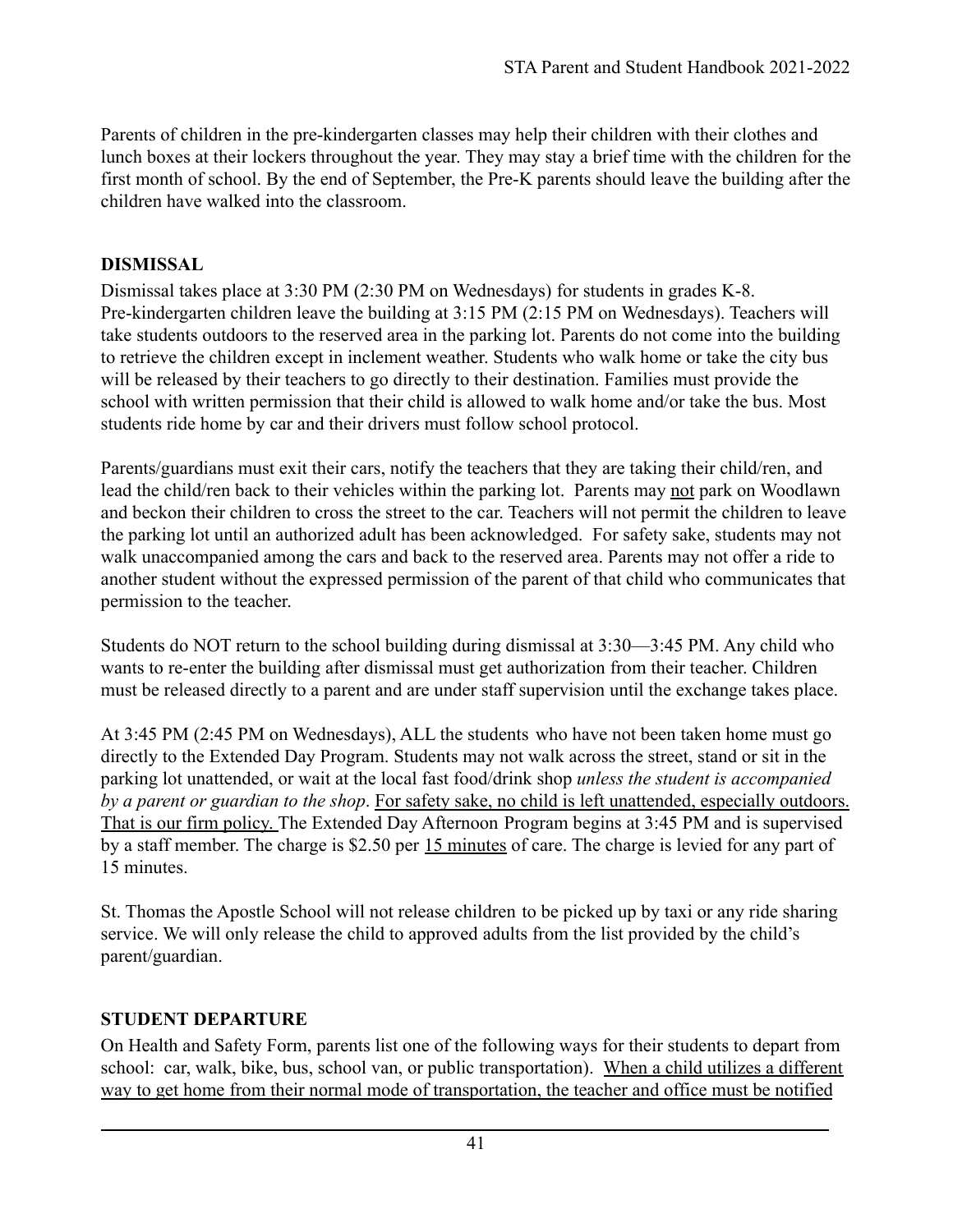in writing every time by the parent. This rule also applies to students who do not take their usual designated ride home and walk to the Neighborhood Center or the public library after school. The school must be notified in writing when the student is walking to the Neighborhood Center or library and will leave for home from there. There is no adult supervision from St. Thomas the Apostle School for students who walk to either location.

When there is extreme cold, heavy snow, or falling rain, the students will be dismissed from the school gym rather than the parking lot. Families must pick up their children from the gym and walk them to their cars. They should not request that their children stand at the doors or run to the parked cars to find a parent.

## **SUPERVISION AFTER SCHOOL DISMISSES**

Students must leave the school grounds by 3:45 p.m. If no ride has been provided by 3:45 PM, the child goes directly to the After School Care Program for supervision. The child may NOT wait in the school office for a ride since there is no supervision during that time. Office personnel have other duties and child supervision is not their purview. No one is permitted back into the classroom or to their lockers after dismissal unless they have been given permission by school personnel. Students in the building after dismissal may not move unsupervised through the building. They must be supervised by an adult at all times.

Students may also participate in the After School Enrichment programs at 3:45 p.m. and/or at 5 p.m. They will be supervised by the moderator of each program until being dismissed directly to a parent or guardian. Students must remain with their STA School Athletics coaches after school until they are dismissed directly to a parent or guardian. If a parent or guardian does not arrive within 5 minutes, the student is escorted to the After Care Program. If dismissal is after 5:50 PM, the coach *must remain* with the student until the parent or guardian arrives.

# **ABSENCE**

A student who is not present in the classroom at 8:00 a.m. is marked absent. This designation may be changed to tardy if the student arrives within two hours. A student who arrives later than 10 AM will be marked absent for a half day.

We encourage parents to notify their child's teacher and/or the school office in the event of an absence. If a child is absent from school for the day, he/she may not participate in extracurricular activities that day or evening.

Parents are notified by a phone call when their student is too sick to attend class. If the child becomes sick during the school day and *remains in school in the school office for two hours or more*, the child will be counted "absent from class." The child is not attending school and thus is "not present." St. Thomas cannot provide healthcare in the school building for a sick child other than emergency care.

If the student has been chronically absent due to health complaints (5 days in succession or a total of 10 days due to health) the parent will bring in an excuse *completed by a physician.* Excessive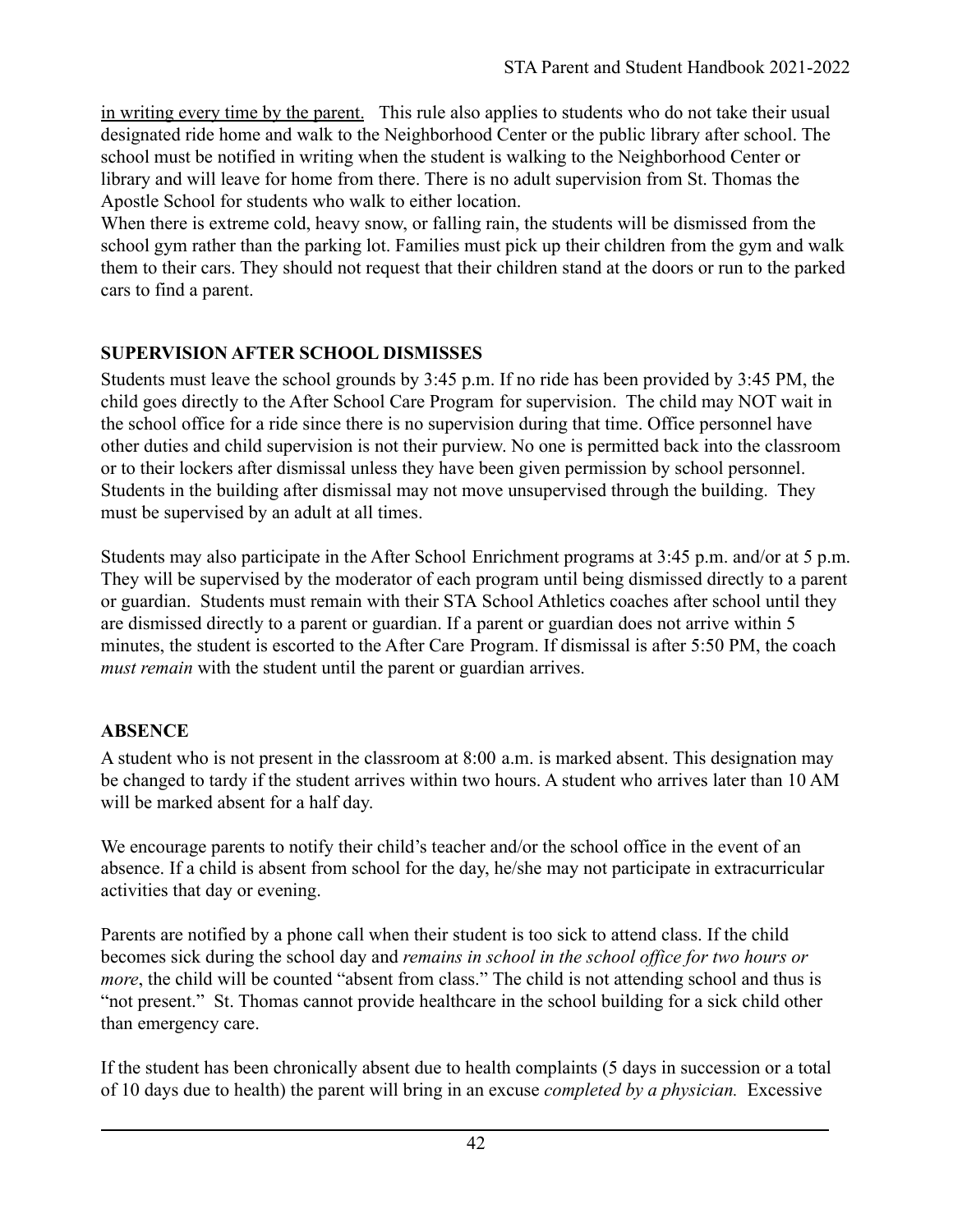absence could lead to summer school. This will be determined by the school administration. This is a St. Thomas policy; not an Archdiocesan policy.

Excused absences are only given for middle school students on high school shadow visits, deaths in the family, extreme health issues, and other potential reasons as determined by the school administration. All decisions on excused absences are made at the discretion of the principal and/or assistant principal.

## **ABSENCE FOR ATTENDANCE AT SHADOW DAYS**

Parents of Middle School students, who want them to attend Shadow Days at high schools, must abide by the following protocol:

- 1. Permission for absence at a Shadow Day will be granted based on the student's record of current completed assignments. Permission will not be granted for absence on days on which tests are given unless special arrangements have been made with the teachers. Teacher approval of absence for a Shadow Day is required. Students who are absent *without* notification and permission for a Shadow Day will have an unexcused absence.
- 2. Absence for a Shadow Day will be marked as an *excused absence* for the attendance record, and because the student is in attendance at the high school for the entire day, the excused absence will not be held against a student's perfect attendance record.
- 3. The high school must give acknowledgment of the student's attendance that day.
- 4. All class work and homework missed due to attendance at a Shadow Day must be completed within TWO school days.

## **TARDY**

Students need to be on time everyday. Students are marked **tardy if they are not present and prepared to learn** *in their classrooms* **by 8:00 AM.** Between 8:00 AM and 8:15 AM, tardy students should go directly to their classrooms. Students who arrive after 8:15 a.m. must report to the school office to inform the Office Manager before going to the classroom. Students *who walk into the building* at 8 AM will be marked tardy. Students, who are at their lockers, in the school office, or in the hallways at 8 AM will be marked tardy because they are not in the classroom ready to learn.

**It is the parent's responsibility to get their child here on time.** The school administration will address chronic tardiness with the family. Traffic jams and personal emergencies can happen to every family and are totally understandable, but ongoing issues of late arrival are a matter of concern.

Students have the number of tardies they received each trimester noted on their report card.

#### Medical Tardy

Students experiencing health problems or attending doctor/dentist appointments, which result in lateness to school, will be given a tardy slip marked "medical" when they arrive in the building. Parents are required to phone the school office by 8:00 AM. to report that their child will be tardy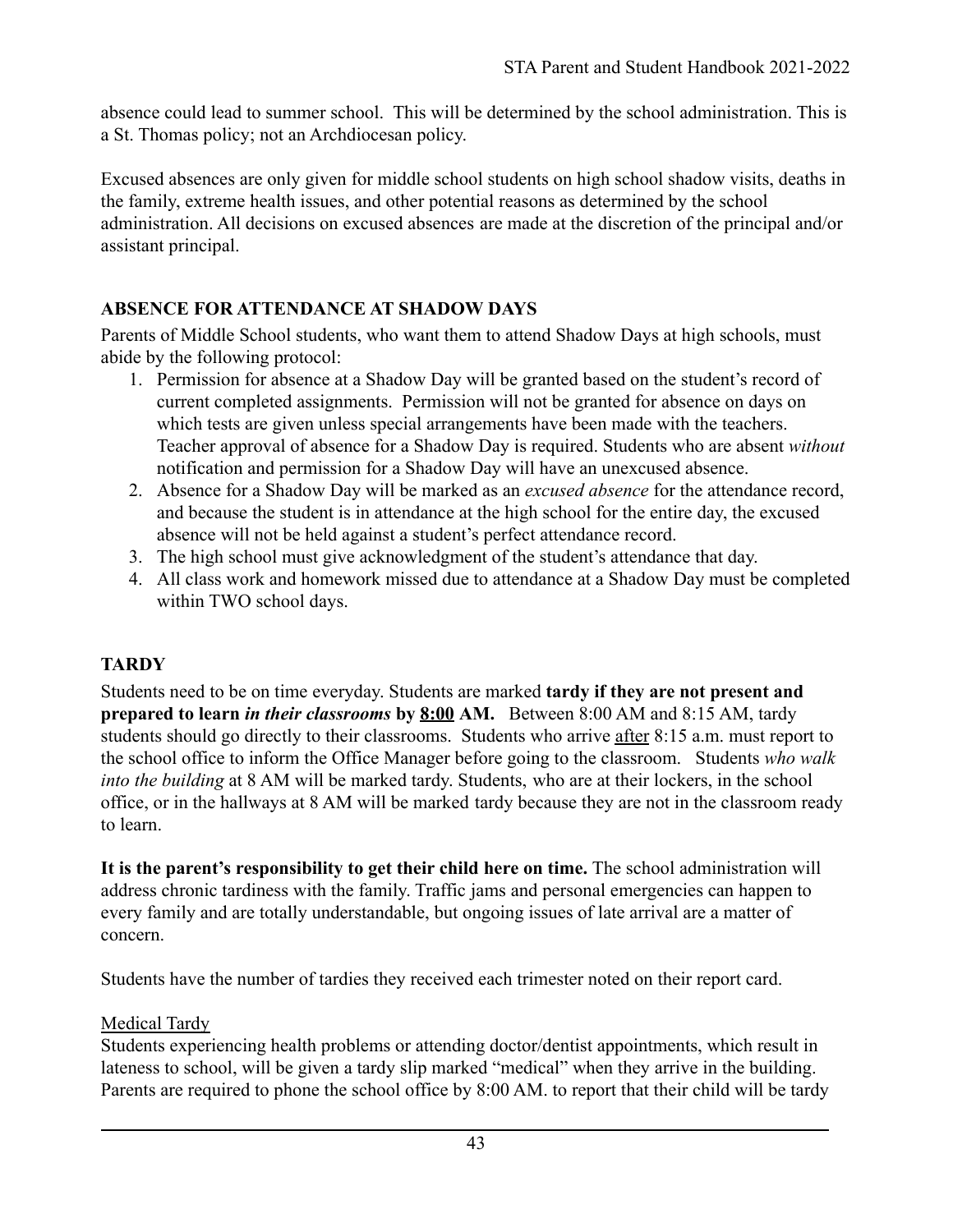for medical reasons and to explain the complete circumstances. Granting of a medical tardy will be left to the discretion of the school principal and, if used repeatedly, may need to be verified with a doctor's note. Children receiving medical tardy slips will still have the tardy recorded on the child's report card.

## Tardy After 8:30 AM.

Parents *of students, who are more than 30 minutes tardy* to school, for whatever reason, are asked to *come into the office* to sign the child into the building. Students will receive a tardy form in order to be admitted into the classroom. Parents will come to the school office to explain the half hour or more tardy. They may not simply drop the child at school and leave.

# **PERFECT ATTENDANCE**

A student has Perfect Attendance when s/he has attended each day of school and has had zero tardies. Students with Perfect Attendance for the month will be given a NUT card at the beginning of the next month. Students with Perfect Attendance for the year will be recognized at the end of the year assembly with an award.

# **EARLY DISMISSAL**

All requests for early dismissal must be made by 10:00 AM on the morning of the day on which the child will be leaving school early. Requests should be made via phone call or email before 7:45AM when students arrive at school. Without prior notification, school personnel are not authorized to release students from school prior to the 3:30 PM dismissal time. If there is a compelling emergency, please see the principal. The principal will release students only to the immediate care of a parent, guardian, or authorized person. Always the adult must sign the student out in the Office "Sign-Out" book.

Medical and dental appointments should be made after school hours whenever possible. Early dismissal requests for medical appointments, which have been rescheduled that day, will be permitted with notification after 10:00 AM, but the student must produce a doctor's slip upon return to school.

# **APPOINTMENTS**

Students, who have a doctor, dentist, orthodontist, etc., appointments and need to leave early or in the course of the day, must have a parent email or send a ClassDojo message regarding the reason and time for the appointment to the teacher. The teacher will forward the message to the office. Parents who pick up a child for an appointment must come into the office to sign the child out. Children are then called out of class and meet their parents in the office. Parents who bring a child back to school after an appointment are required to come into the office and sign the child into the building.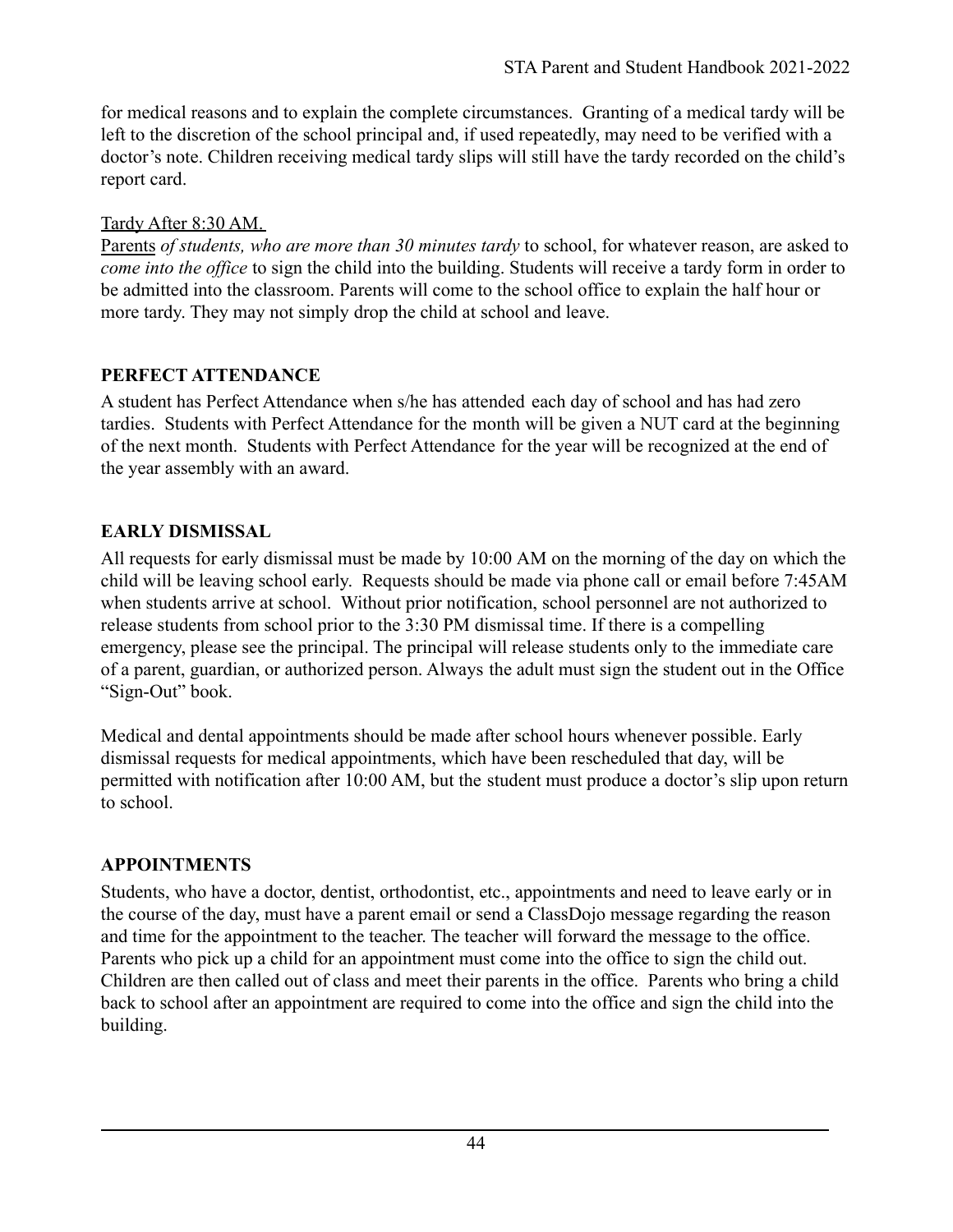## **VACATION / ABSENCE**

Requests for absence from school for vacations other than those scheduled for the school, are strongly discouraged. A child must be in attendance at school while school is in session, except for emergencies, health issues, and compassionate leave for funerals. Parents who take a child out of school for non-emergency reasons are responsible for the impact that this absence may have on the child's academic grades.

Parents must notify both the school office and the teachers about a vacation, athletic competition, or trip that is not an emergency *at least one week* in advance of the extended leave. Students whose parents do not notify the office and their teacher prior to leaving will be given an unexcused absence and will not be permitted to make up work.

#### **It is the policy of the school that**

- 1. No assignments will be given *in advance* for students leaving for *non-emergency reasons.*
- 2. Tests/quizzes, depending on the timing of the requested vacation, *may* be given prior to a student's leaving if that chapter or unit is nearly complete and the teacher agrees.
- 3. Teachers will notify parents whether tests or quizzes will be administered prior to the vacation or if a test/quiz must be taken immediately upon a student's return
- 4. Upon returning from a vacation which is not at the end of an academic grading period, students will be given three school days to complete and submit all missed assignments and to take all tests/quizzes.
- 5. Teachers can require tests/quizzes to be taken *earlier than three school days* provided that parents were *notified of the requirement prior to leaving*.
- 6. No extra credit activities will be given or accepted in place of missed assignments that are not completed within 3 days of return.
- 7. If a vacation falls at the end of an academic grading period, the student will **not** be able to make up any missed homework, tests, or quizzes for a grade.
- 8. It is the parents', rather than the school's responsibility, to initiate and receive all non-emergency vacation communication.

# *COMMUNICATIONS*

## **EMERGENCY CARD**

Each year a new Emergency Card must be completed for each student. The card is electronically signed by the parent/guardian and submitted to the school office staff. This card is extremely important. It is critically important that all phone numbers and emails are accurate and current.

In the event of a medical emergency, the parent is always called first to make a determination whether the parent or paramedic should take the child to the hospital. If there is grave danger for a child taken to the hospital, the signature gives permission to begin treatment before the parent/guardian arrives at the hospital.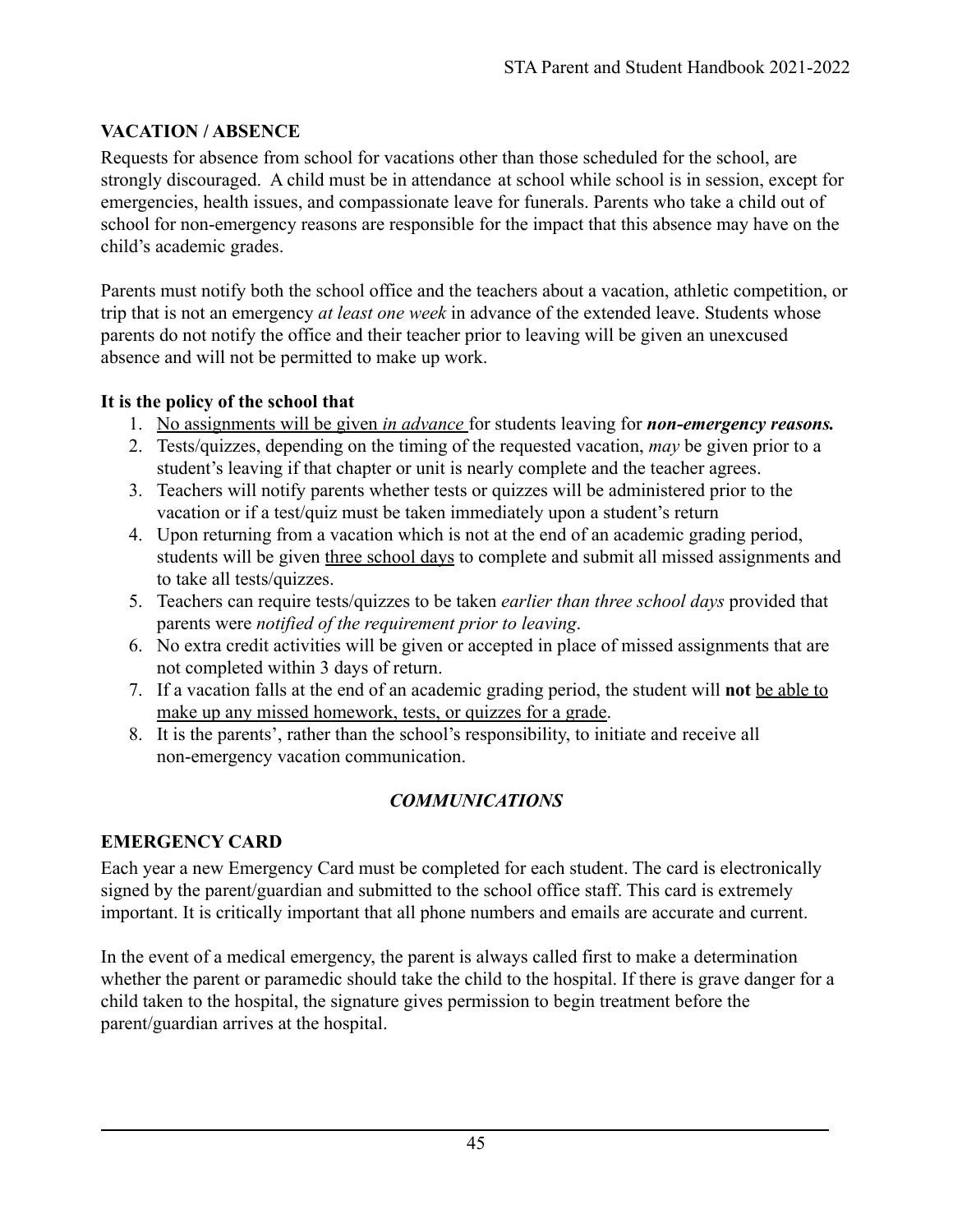## **CHANGE OF ADDRESS/PHONE NUMBER/EMAIL ADDRESS**

Parents should notify the school as soon as possible when a change of custody, address, email address, or phone number takes place.

## **PARENT NEWSLETTER -** *THE GOOD NEWS AT STA*

Every Friday the principal will send an electronic newsletter to all families called *The Good News at STA*. This newsletter will be sent to all given email addresses and also published on the school website. This newsletter is the primary way the school will communicate with families. It includes important information, news, and upcoming events in the school. All parents are expected to read this weekly message. If families do not receive the message in their email or need to receive it in an alternative form, they should notify the school office. They can also add their email to the mailing list by going to the "Principal's Newsbriefs" section of the school website.

Parents and guardians must read and inform themselves of all school messages sent from school. It is the parent's responsibility to be current on all school messages sent to the homes.

### **WEBSITE**

School events and information, including the school calendar can be found on the school website, [www.stapostleschool.com](http://www.stapostleschool.com). Families can find information on academics, extracurricular activities, tuition, ways to support STA, school news, and more on the website.

## **PARENT-TEACHER CONFERENCES — FORMAL**

Parent-Teacher Conferences are formally held at the end of the first and second trimester of school when the report cards are issued for Pre-K-8 students. It is a requirement to attend the conference twice a year. This matter is indicated in the Parent Agreement with the school. **See Appendix A.** Parent Conferences for the 2021-2022 school year are November 19th and March 4th. There will be no school for students on Parent Teacher Conference days. Parents are urged to sign up for the conferences ONLINE and in a timely manner. Students are welcome to attend the report card conference *with* the parents.

## **PARENT-TEACHER CONFERENCES — INFORMAL**

Parents and teachers are encouraged to contact each other whenever a concern arises. Please make an appointment in advance either by phone, through email, or in a ClassDojo message. In order to ensure privacy and adequate time, the teacher may schedule a conference only at a time when she is not supervising students. Do not expect to speak with a teacher when he/she is supervising students. If parents "drop by" the classroom before or after school, this does *not constitute an appointmen*t unless the teacher has the time available and students are *not* present. Parents **cannot** visit in the classroom **after 7:45 AM** when the teachers are supervising students. Parents must have an appointment in advance in order to meet with a teacher.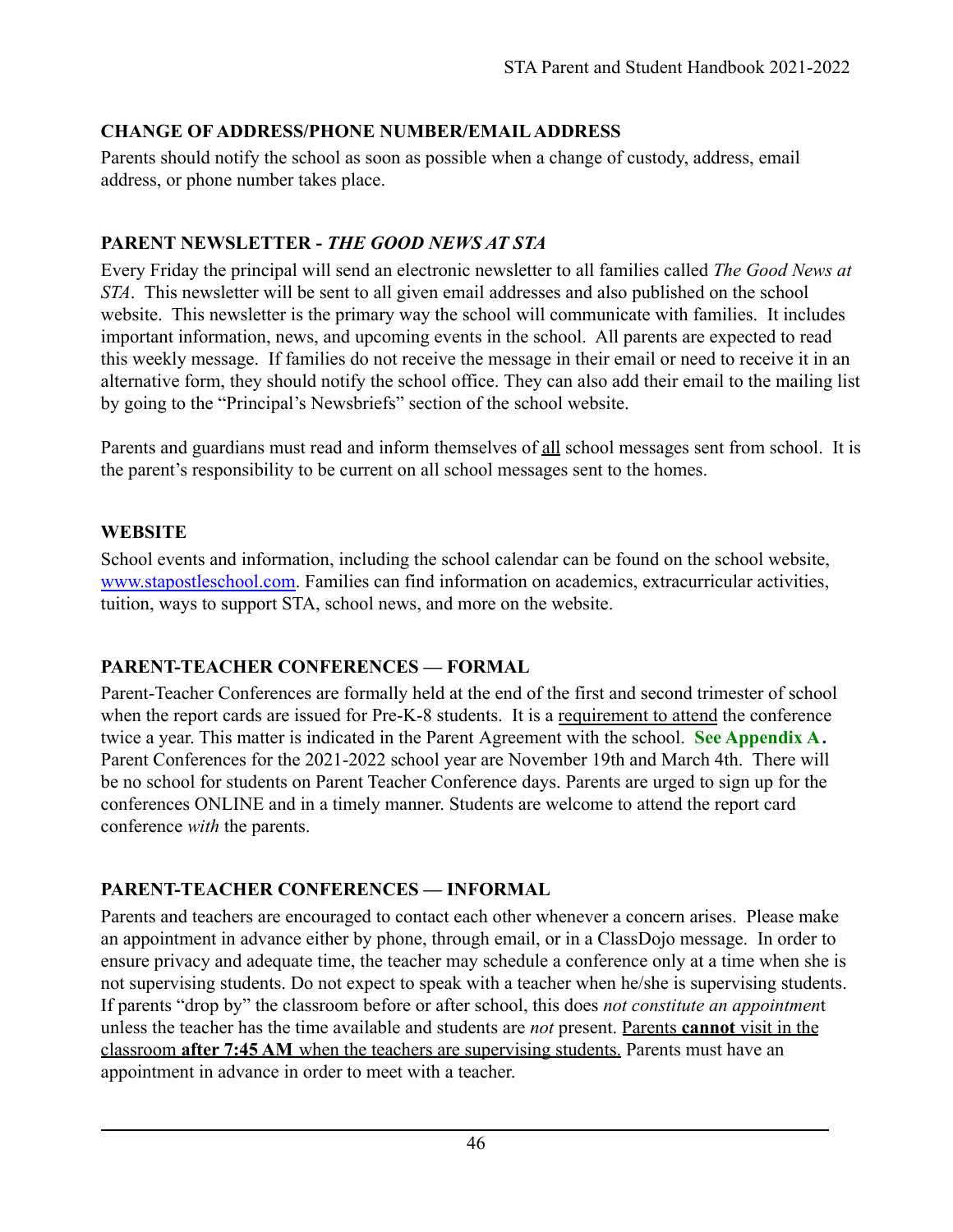The best way for parents to contact teachers is via email. Parents may also call the school office and leave a voicemail message for the teacher to arrange a return call. Teachers inform families of their *school email* addresses at the start of the year. Teachers always can be reached through a message sent on Class Dojo.

## **EMAIL**

The primary way to reach teachers is through their school email address. Each teacher's school email consists of the first initial of the first name followed by their last name and this is followed with @stapostleschool.com. All school staff are expected to check their email regularly. Parents can also contact teachers through ClassDojo.

## **VISITORS' IDENTIFICATION**

Parents and anyone else who wants to visit a classroom, must sign in at the school security desk and obtain a Visitor's Badge on a lanyard to wear before they move freely in the building. School staff and faculty have been instructed to ask all adults—including parents—and non St. Thomas students to display their Visitor's Badge on a lanyard, and if they do not have one, to return to the school office to get one. The purpose of these requirements is to insure that all who are present in our building provide no threat to our students and, in case of a school evacuation, to have an accurate understanding of all who are not remaining in the building. This is a school policy designed to ensure the safety of all.

## **CHILD CUSTODY**

If parents are separated or divorced, the school presumes that both parents have access to the child unless one parent can provide legal documentation that he/she has the sole right to the child and may indicate whether contact is allowed or not. Legal documentation is required and should be provided at the time of registration or whenever circumstances change. Court Orders designating custody arrangements must be filed in the student's permanent/cumulative file. The Archdiocesan attorney may be consulted in situations that are unclear to school personnel.

## **NON-CUSTODIAL PARENT / JOINT CUSTODY PARENTS**

Unless the school is provided with a court order prohibiting the parent from inspecting or obtaining records, the school will provide the non-custodial parent access to the school records for their child. Academic records as well as other related information regarding the child may be inspected—including medical, dental, child care. The non-custodial parent will receive information/communications from the school.

The non-custodial parent will also have access through *PowerSchool.* The non-custodial parent who desires a copy of all report cards, messages, newsletters, and wants to participate in parent-teacher conferences may receive information and participate according to the plan the Court has allowed. If there is no prohibition, then we provide full participation.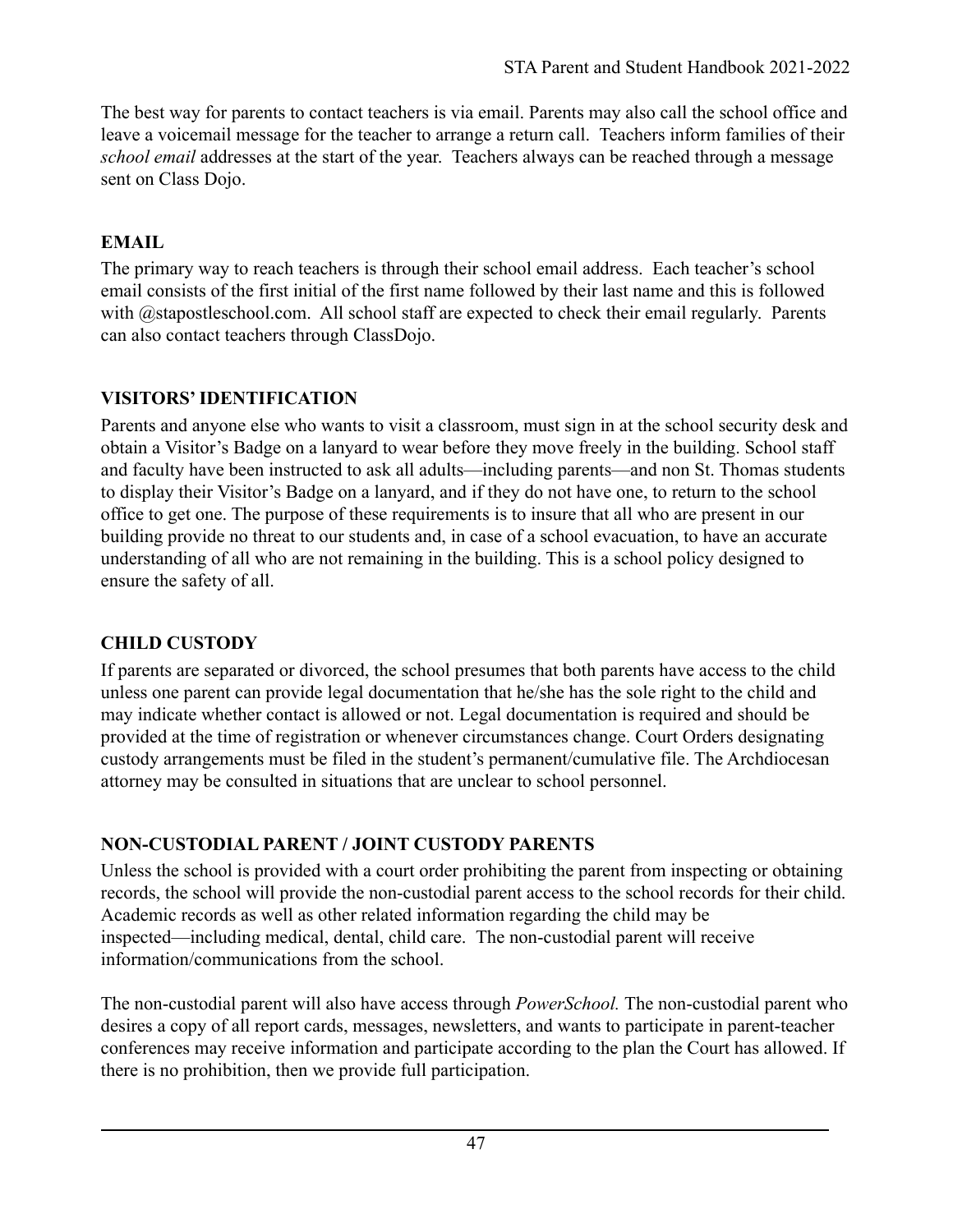## **PARENT-PRINCIPAL CONFERENCES**

Please make an appointment in advance either by phone or email to meet with the principal and/or assistant principal. To contact the principal by email use:  $\epsilon$ monahan $\omega$ stapostleschool.com. To contact the assistant principal by email use: mbeckert@stapostleschool.com.

If the topic involves a *child's academic progress, classroom behavior, or a concern with a teacher*, parents must first have had a personal or phone conference with the teacher to resolve the concern before asking to see the school administration. Parents may request to have school administration at a parent-teacher conference. It is important to address concerns at the most immediate levels of involvement.

### **PARENT VISITS TO CLASSROOMS**

With the exception of Pre-K parents, after the first week of school, parents do not walk their children directly to the classroom in the morning. We encourage the children to become independent and responsible and we support them in their growth. Visitors may not eat with or visit with students during lunch.

Parents are welcome to observe their child's classroom, but they must first get permission from both the classroom teacher and principal/assistant principal beforehand. All parent observations must be scheduled at least one day in advance. Parents visits to classrooms should be rare and purposeful, as frequent parent visits disrupt the learning environment.

#### **TELEPHONE**

The telephone in the school office is for school business use only.

#### Student Use of the School Phone

Students must have office staff's permission to use any school phone. With a teacher's permission, students may be permitted to phone home if they forgot their lunch, have violated the uniform dress code, or have a cancelled after school activity. The student must be in the presence of a school office staff member when making this phone call.

#### Student Cell Phones

ALL students must park their cell phone in the school office when they arrive for the day and retrieve it when they leave directly for home. Students never carry their cell phones, keep them in their desks or lockers or anywhere except in the school office during the day where they are locked for safe-keeping. The cell phones may not be turned on in the school building, at dismissal or during After Care. Students may only turn on their phone when picked up by their parent or guardian. Cell phones may not be used for picture taking, texting, game playing, and Internet or email access during After Care. Parents should not try to contact their child via their cell phone while the student is at school. See complete cell phone policy under "Electronic Equipment."

#### Phone Calls to Teachers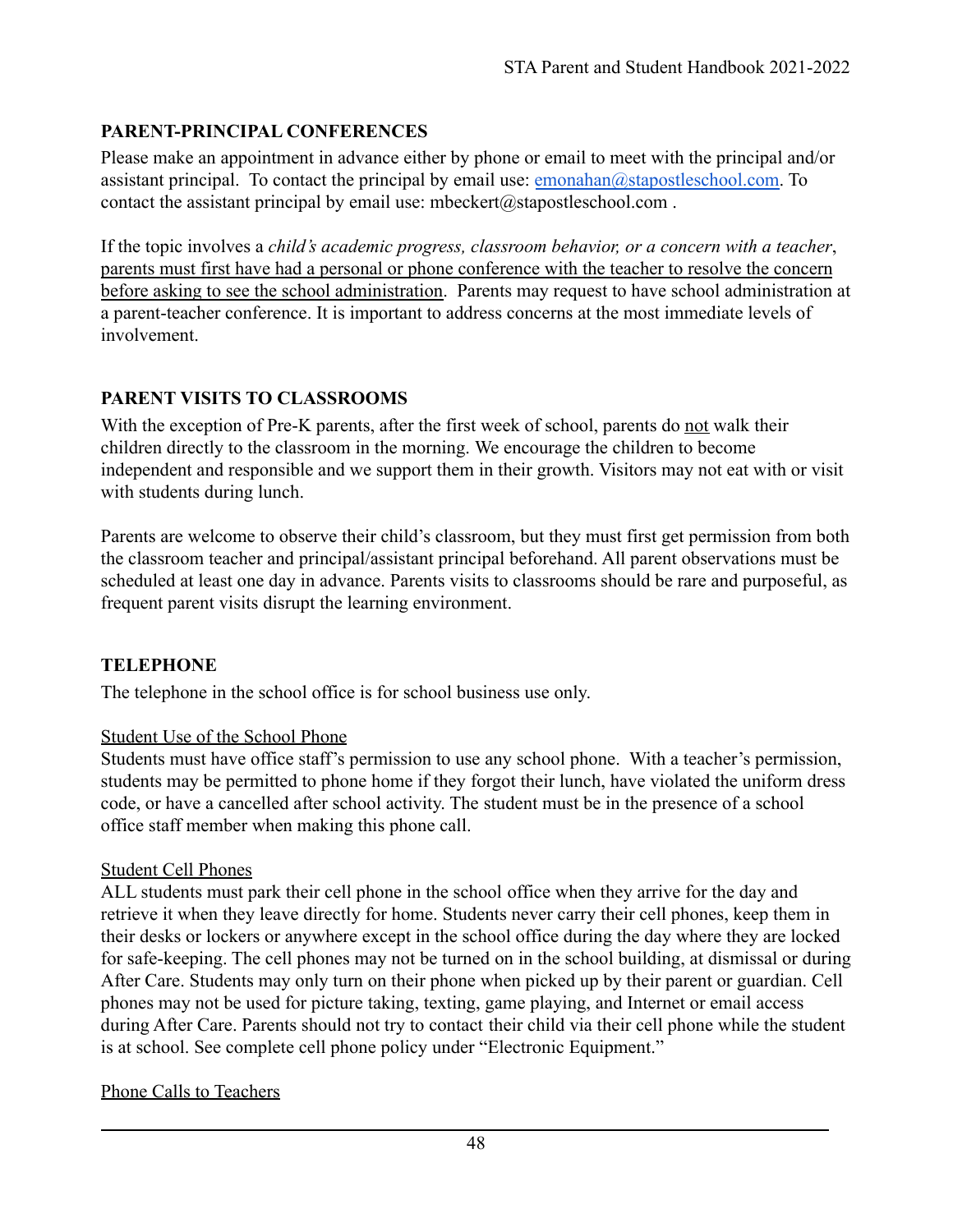Parents may leave a message for a teacher at school. Teachers will return the call as soon as they are able. Teachers are not obligated to share their personal cell phone number with school families.

#### Phone Messages for Students

Only in a true emergency should one leave messages for return calls from students. Office staff is not always available to deliver phone messages at the moment nor will classes be interrupted by PA announcements. That being said, the student will be informed of important messages left for them by the school secretary at the end of the day.

#### Faxes

The school cannot accept faxed signatures for any school *document*. Homework may not be sent by fax.

### **ITEMS DELIVERED TO SCHOOL**

On occasions, students may forget to bring items to school. Parents are discouraged from bringing those forgotten items to school. Items delivered before 8AM will be delivered to the students, but classes begin at 8:10 AM after morning announcements and prayer, and we will not interrupt them in order to pass on any items. Items will be available for pick up during recess and lunch. Families should only order lunches to be delivered to the school or deliver a lunch for their child during the day in rare and exceptional situations, and they should not be doing this regularly.

## **TELEPHONE BROADCAST SYSTEM –** *SCHOOL MESSENGER*

St. Thomas the Apostle School uses a telephone broadcast system that enables school personnel to notify all households and parents by phone within minutes of an emergency or unplanned event that causes early dismissal, school cancellation or late start times. This service is provided by **School Messenger.** Parents are asked to ensure that correct phone numbers and emails are on file.

St. Thomas the Apostle School will continue to report school closings due to snow or weather on local radio and television stations, and will use this system as an overlay to the public announcements. Morning announcements *for school closures or delays* will be made early in the morning with no exception for individuals. Most announcements about weather delays or cancellations will be made via email and Class Dojo, however messages will be sent via SchoolMessenger in case of emergency or short notice.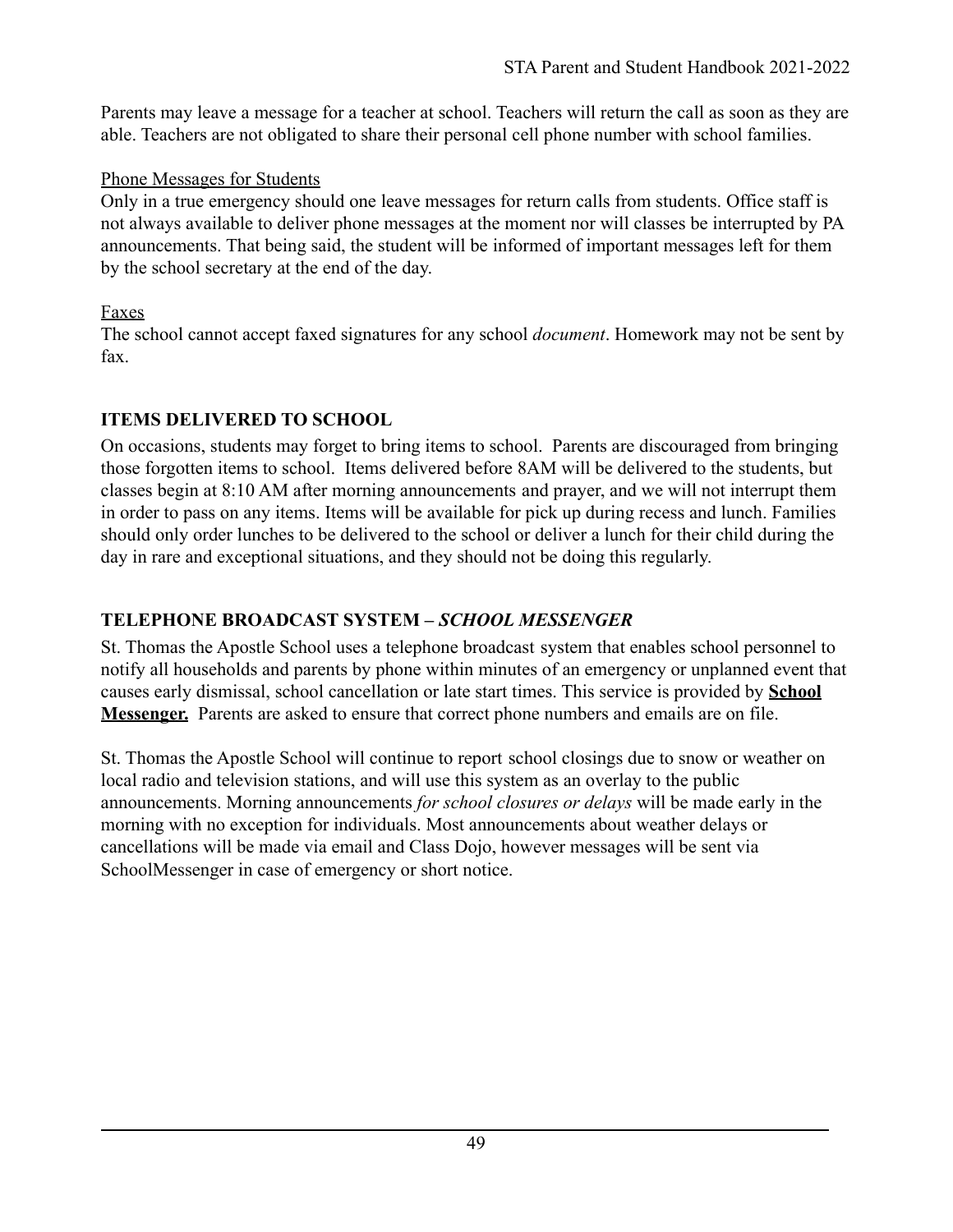## *DISCIPLINE*

## *SAFE SCHOOL* **POLICY**

Our school mission requires us to implement a faith-filled educational community, promote respect for self, others, and others' property at all times. We therefore expect that our students' conduct will be formed by and demonstrate Christian values.

### **CODE OF BEHAVIOR**

### **for ALL students, teachers, and parents at St. Thomas the Apostle School:**

- o **S**tay Safe
- o **T**ake Responsibility
- o **A**ct Christ-like

## **COMMON EXPECTATIONS FOR SHARED SPACES**

St. Thomas has matrices for proper behavior in the following shared spaces in the school building. Our shared spaces include the hallways, stairways, restrooms, playground, gym, and school office. See Appendix D.

## **POSITIVE BEHAVIOR**

Students will be recognized individually, as a class, and as a school throughout the school year for staying safe, taking responsibility, and acting Christ-like. Teachers and administrators will explain and model the guidelines during the August Teach Day and throughout the year as needed so that students know what is expected at our school. Students can be recognized with a positive office referral by any staff member. Students with a positive office referral will be sent to the office for the assistant principal or principal to be call home with a positive message. Students will also be recognized at Motivation Monday.

## **MONITORING STUDENT BEHAVIOR**

STA believes it is important to collect data on student behavior to better understand when and where particular behaviors are occurring. ClassDojo is one way our school will record the positive choices that students make. Students will be recognized for their positive choices both on an individual and group basis. Use of ClassDojo will allow for teachers to recognize students over periods of time. ClassDojo is secure and any student information will be protected. No student last names will be used. ClassDojo's privacy policy can be found at <https://www.classdojo.com/privacycenter/>

In the event that a student does not meet the expectations of staying safe, taking responsibility, and acting Christ-like, the teacher or staff member will remind the student of the expectations.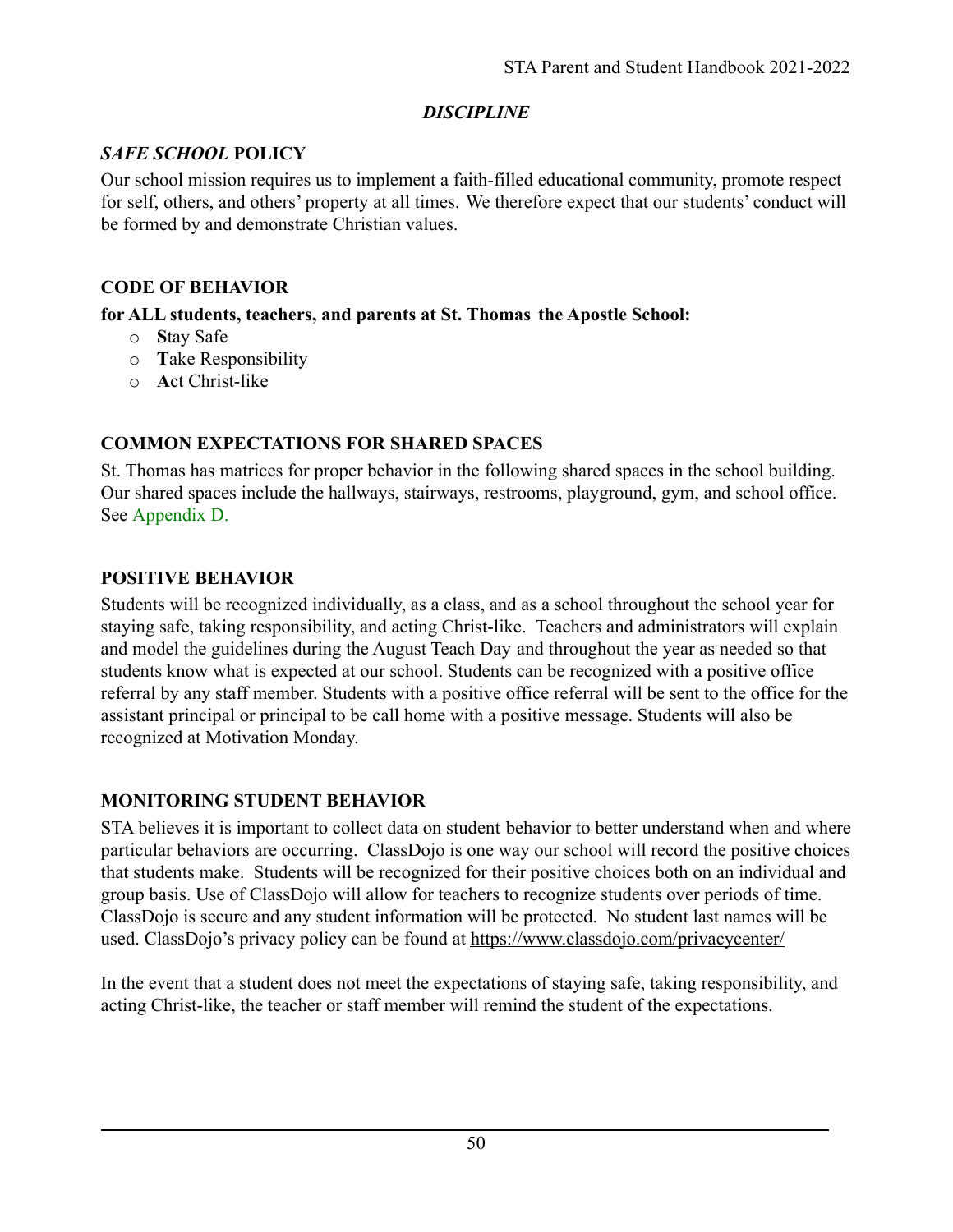### **VERY SERIOUS OFFENSES**

Very serious offenses can lead to detention, suspension, or possible expulsion from St. Thomas the Apostle School.

Harassment or Intimidation of Others: excessive teasing, racial remarks, making threats (verbal or written or sent online), abusive, sexual, or vulgar language and name-calling, or physically touching/pushing someone around to frighten another

Intentionally Causing or Attempting to Cause Physical Injury or intentionally behaving in such a way as could reasonably cause physical injury to a student or school personnel

Defacing or Vandalizing school or parish property

Leaving School Grounds without permission and without adult supervision—and especially when students leave the grounds to spend time in local shops or at restaurants or fast food locations

Blatant Disrespect of an Adult or Peer: Students are expected to treat everyone with respect and kindness at all times. Blatant disrespect or defiance is not tolerated.

Possession of Illegal Substances such as alcohol, tobacco, or drugs

Weapons such as knives of any kind: plastic, rubber, Swiss Army, traditional; handguns of any kind, including: plastic, "toy," paintball, BB, or water – as well as those not specifically mentioned; and any other item *used as a weapon* in a threatening manner or in "play-fighting". This also includes sharing pictures of weapons or discussing the use of any weapon to intimidate or threaten someone else.

Sexual Harassment is unwelcome attention of a lewd or sexual nature. It includes a range of behavior from mild transgressions and annoyances to serious abuses. Sexual harassment is considered a form of illegal discrimination, and is a form of abuse (sexual and psychological). Examples of harassment include but are not limited to the following:

- Sexually suggestive remarks, gestures, and jokes
- The display of offensive sexual drawings, pictures or photos
- Offensive or negative comments about a person's gender and/or physical appearance
- Inappropriate touching or advances
- Standing too close to or cornering a person
- Unwelcome pressure for dates or sex
- Discussing and/or spreading rumors about a person's sexual activity or orientation.

Engaging in Illegal Activity including calling in false alarms of any nature or actions punishable by law

Fighting including "play fighting" is not allowed. A student should never to put his/her hand(s) on another student.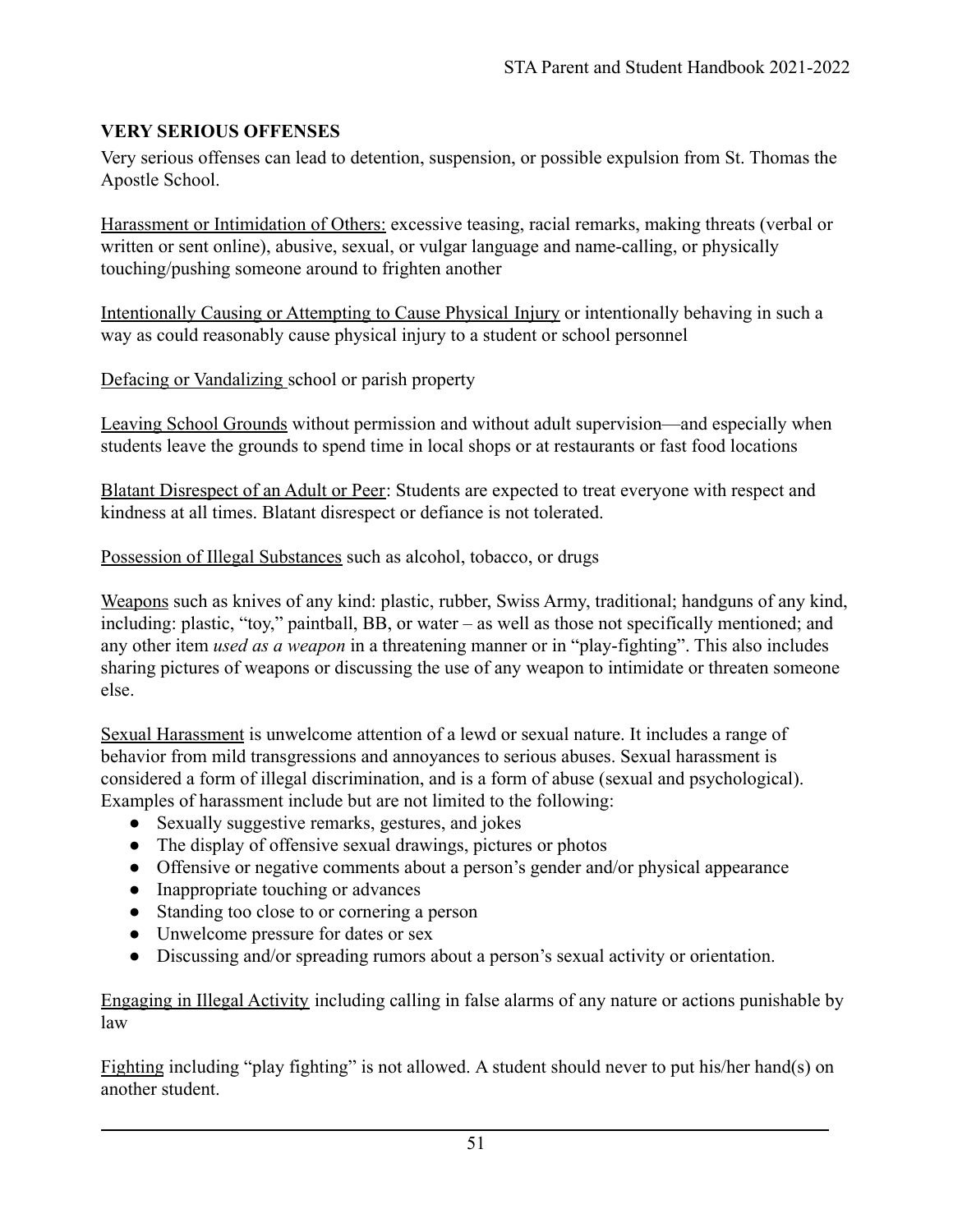Gang Behavior is not tolerated in any form at Saint Thomas the Apostle. Gang affiliation or the appearance of gang affiliation which includes, but is not limited to: expression in costume, caps, hair styles, signs, signals, insignias, and posters (whether in lockers, books or notebooks), graffiti, and intimidation of others – has no place at St. Thomas the Apostle School.

Possession of Pornographic or Malicious Material or exploring Internet sites with such material, "sexting" others, or entering false information into a website or online about another student or member of the staff of St. Thomas the Apostle School

#### Bullying

All St. Thomas the Apostle students are important to our school community. We believe that it is the responsibility of students, faculty and parents to work toward the eradication of any type of bullying. Parents are urged to work in partnership with the school to encourage positive behavior, valuing differences in gifts, talents, and abilities, and promoting sensitivity toward others.

Bullying acts involve repeated harassment of another student. Harassment may be:

**Physical** which includes, but is not limited to, punching, poking, stalking, destruction of property, strangling, hair pulling, beating, biting, spitting, pinching, and excessive tickling, theft, destruction of property

**Verbal** which includes, but is not limited to, name-calling, teasing, taunting, gossip, and threats whether in person, through **any** form of electronic communication or social media, the Internet or written communication

**Emotional** which includes, but is not limited to, intimidation, rejecting, terrorizing, extorting, defaming, humiliating, blackmailing, rating/ranking of personal characteristics such as race, disability, ethnicity, perceived sexual orientation, manipulation of friendships, isolating, ostracizing and peer pressure

**Sexual** which includes, but is not limited to many of the emotional acts or conduct described above (in person or through electronic communication or social media) as well as exhibitionism, voyeurism, sexual propositioning, gestures, sexting, sexual harassment and abuse involving actual physical contact or sexual assault.

Teasing *may lead to* bullying, but on its own is not necessarily bullying. Teasing behaviors include hurtful name-calling, ridiculing, exclusion, pressure to engage in undesirable behavior, threatening, gossip, and fighting. Teasing behaviors include repeated harassment that may turn playground squabbles into bully behavior of intentional malicious harassment and physical abuse. Situations can take place at home or at school. Students who are teased themselves may tease others.

Students who are witnesses of bullying or victims of bullying are expected to report the bullying to the teacher. Parents of children who are witnesses of bullying or who feel their child is a victim of bullying should report this to their child's teacher, as well. Parents need evidence and specific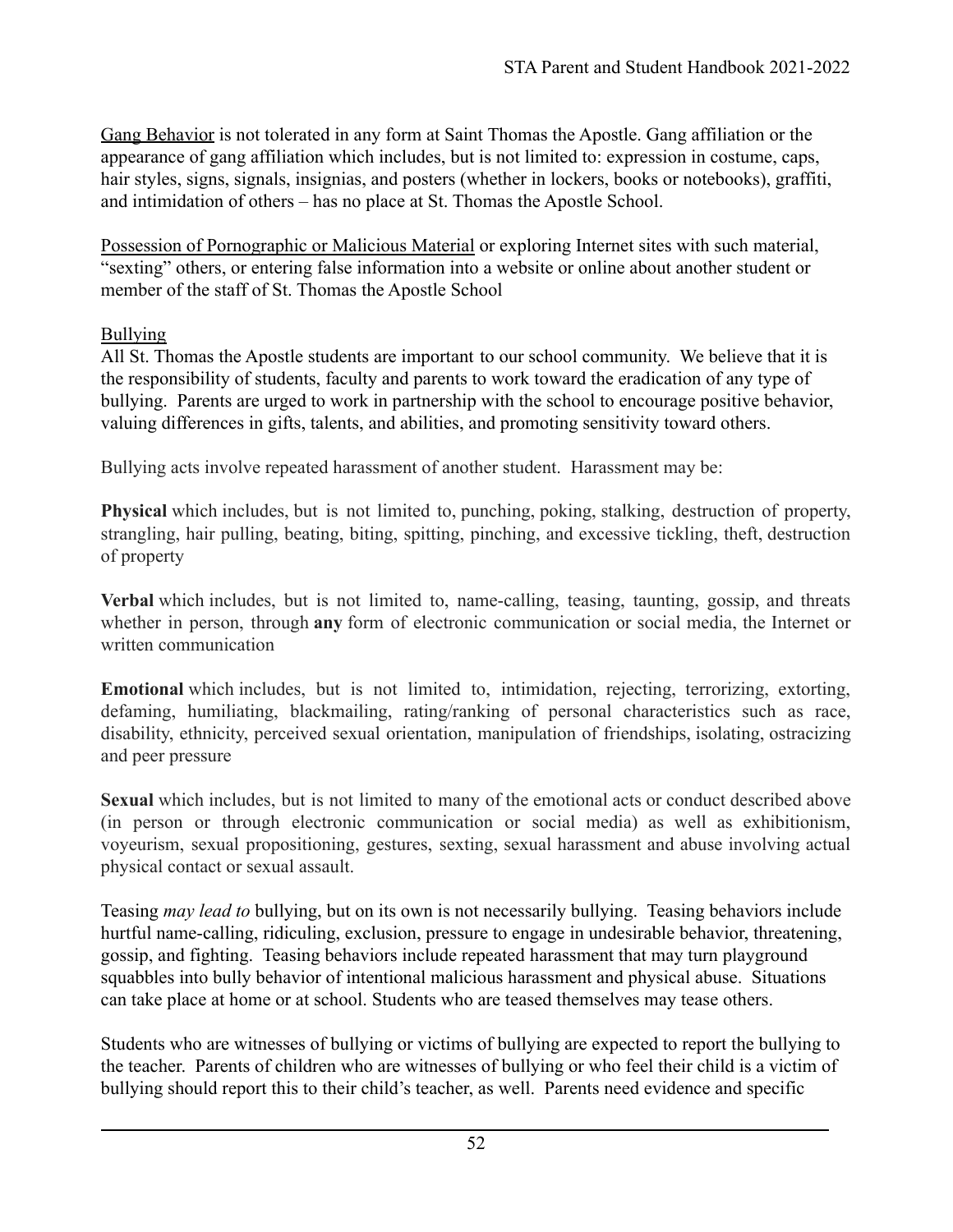information to support their claim. The teacher will determine the validity of this report and bring it to school administration, if valid. The school administration will then investigate the claim and determine the appropriate response depending on whether the allegation is substantiated or unsubstantiated. St. Thomas the Apostle School follows the policy of the Archdiocese of Chicago in addressing and responding to bullying.

The school's goal is to create a positive school climate, to educate students about the harm that results from teasing/bullying behaviors and the significant participative role of by-standers when it takes place. We also teach students the strategies for dealing with such behaviors, engage parents as partners in teaching and modeling respectful behaviors at home, and to promptly punish bullying behavior when it is reported. Our goal is to teach skills for prevention of teasing and bullying as well as to promote self-resilience and coping skills among all students so they know how to deflect harmful teasing.

Bullying is considered to be a major behavior. Any incidents of bullying should result in an office referral form and the student being sent to meet with school administration. Parents of both the bully and the student being bullied must be informed.

All students are taught to report bullying behaviors to a teacher, playground supervisor, principal, or other delegated authority as soon as the incident occurs. All reports of such behaviors, even minor incidents, will be logged and tracked through office referrals. In addition to the bully, the by-standers are *also held responsible*. As a school community, we all are involved. Bystanders may also be held responsible for teasing and bullying behaviors.

Parents are also expected to follow the school guidelines for positive behavior and avoid any behavior that could be defined as bullying or harassment. Any parent who displays bullying behavior towards a child, parent, or staff member either directly or indirectly can face consequences, up to and including expulsion from St. Thomas the Apostle School.

#### **Cyberbullying**

Acts of cyber bullying by students are strictly prohibited. All personal electronic devices brought onto school grounds including cell phones can be searched by administrators if they have reasonable suspicion that a student has been involved in cyberbullying. The school also has the right to search any school-provided technology of the students. Parents and students should be aware that students can be disciplined for cyberbullying even when the events do not occur on school grounds or at a school sponsored event if: the conduct is viewed to be detrimental to the reputation of the school or the Roman Catholic Church; if the conduct could reasonably cause a substantial disruption at school; or if the conduct reasonably interferes with the rights of the students to feel safe and secure while at school.

Cyberbullying encompasses all acts currently prohibited as bullying that are accomplished through electronic means including, but not limited to, direct harassment and indirect activities that are intended to damage the reputation or interfere with the relationships of the student(s) targeted. Examples include posting harmful material, impersonating the person, disseminating personal information or images (pictures), or activities that result in exclusion. Cyberbullying encompasses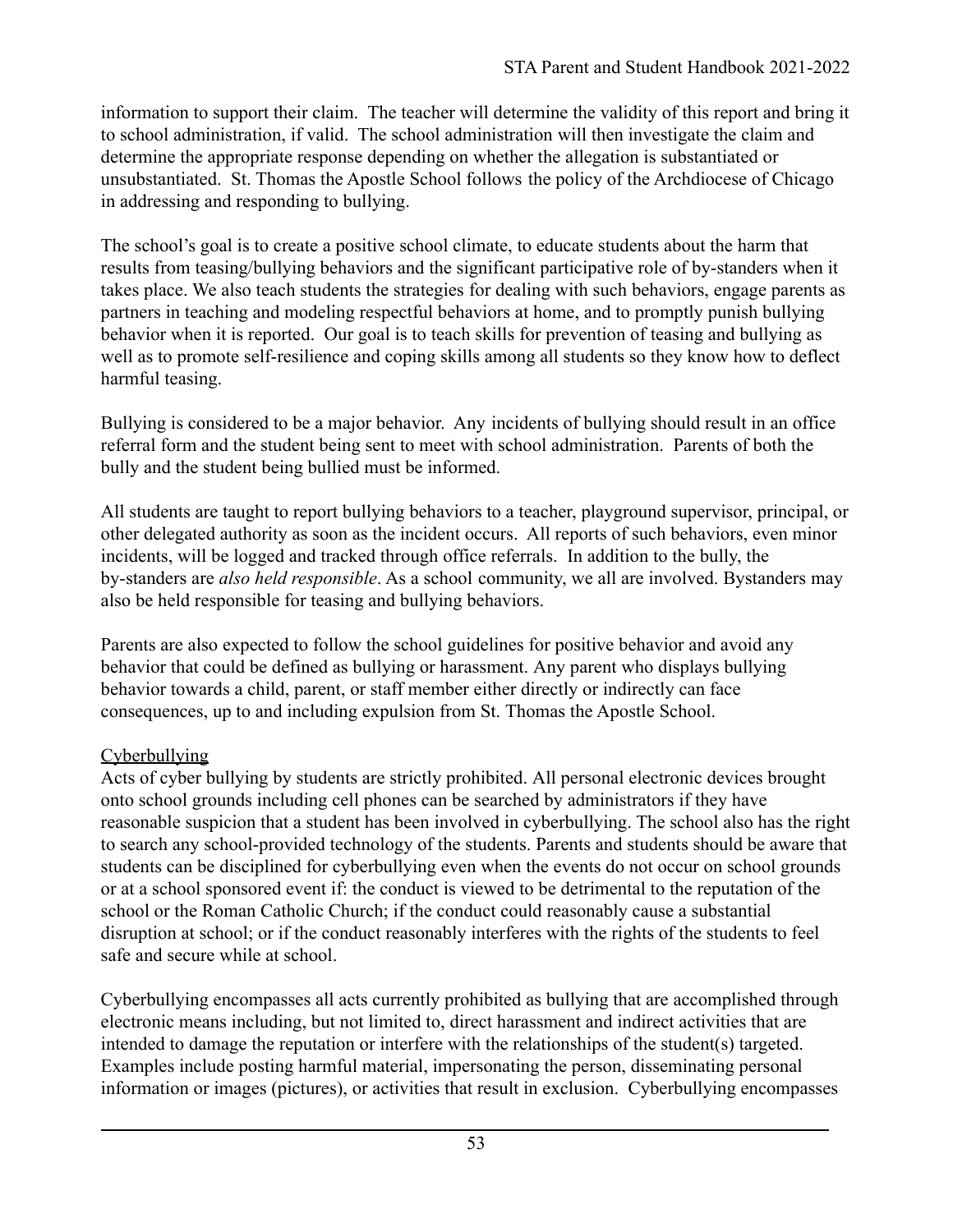all forms of electronic harassment including social media, text messaging, instant messaging and email. It is important to understand that even if the harmful online interactions occur off-campus, the subsequent personal interactions often occur at school. The combination of online and in-school interactions can present significant concerns and risks for the safety of students.

**This list of** *Serious Offenses* **is not intended to be all-inclusive**. Our policies take the necessary consideration of the age or mental capacity of the student involved or the particular circumstances involved. The disciplinary consequences of the serious behavior *will match the situation as deemed appropriate by the principal*.

## **LOGICAL CONSEQUENCES**

In guiding the student's growth in Christian attitudes, St. Thomas the Apostle School strives to emphasize *positive interventions* that build a child's ability to choose appropriate over inappropriate behaviors. Self-discipline, responsibility, and accepting the consequences of behavior are emphasized. The students are expected to respect self, others, and all property. Teachers have been trained on providing logical consequences for misbehavior.

## **LEVELED CONSEQUENCE SYSTEM FOR GRADES 4-8**

#### Minor Behaviors

Minor Behaviors will be noted with a negative point on ClassDojo. Parents can utilize the settings of the ClassDojo app in order to receive notifications for when their students receive a negative point. Teachers may implement leveled consequences within their classrooms for times when students display multiple minor behaviors.

#### Major Behaviors or Repeated Minor Behaviors

Major behaviors will result in an office referral. An administrator will meet with the student who received the office referral. The administrator will decide if any of the following consequences are needed:

**Demerits** – Demerits will be given by administrators to students when they engage in one of the following major behaviors: blatant disrespect, stealing, cheating, violence, extreme uncooperativeness, forging parent or guardian signatures, disruptive classroom behavior, vulgarity in any form (including online pictures and expressions), abusive language, profanity, bullying, or cyberbullying. This list does not include all behaviors for which a student can receive a demerit. Demerits can be given for unlisted behaviors by the principal or assistant principal. Families will be notified of the demerit either via email or a phone call. Families are encouraged to contact the teacher with questions about the incident and to contact the administrator with questions about the consequence.

**Detention** – Administrators can give a detention to students who engage in any of the very serious offenses listed above. Families will be notified of the date and the time of the detention via email at least one day in advance. Detentions will be served after school and will last an hour long.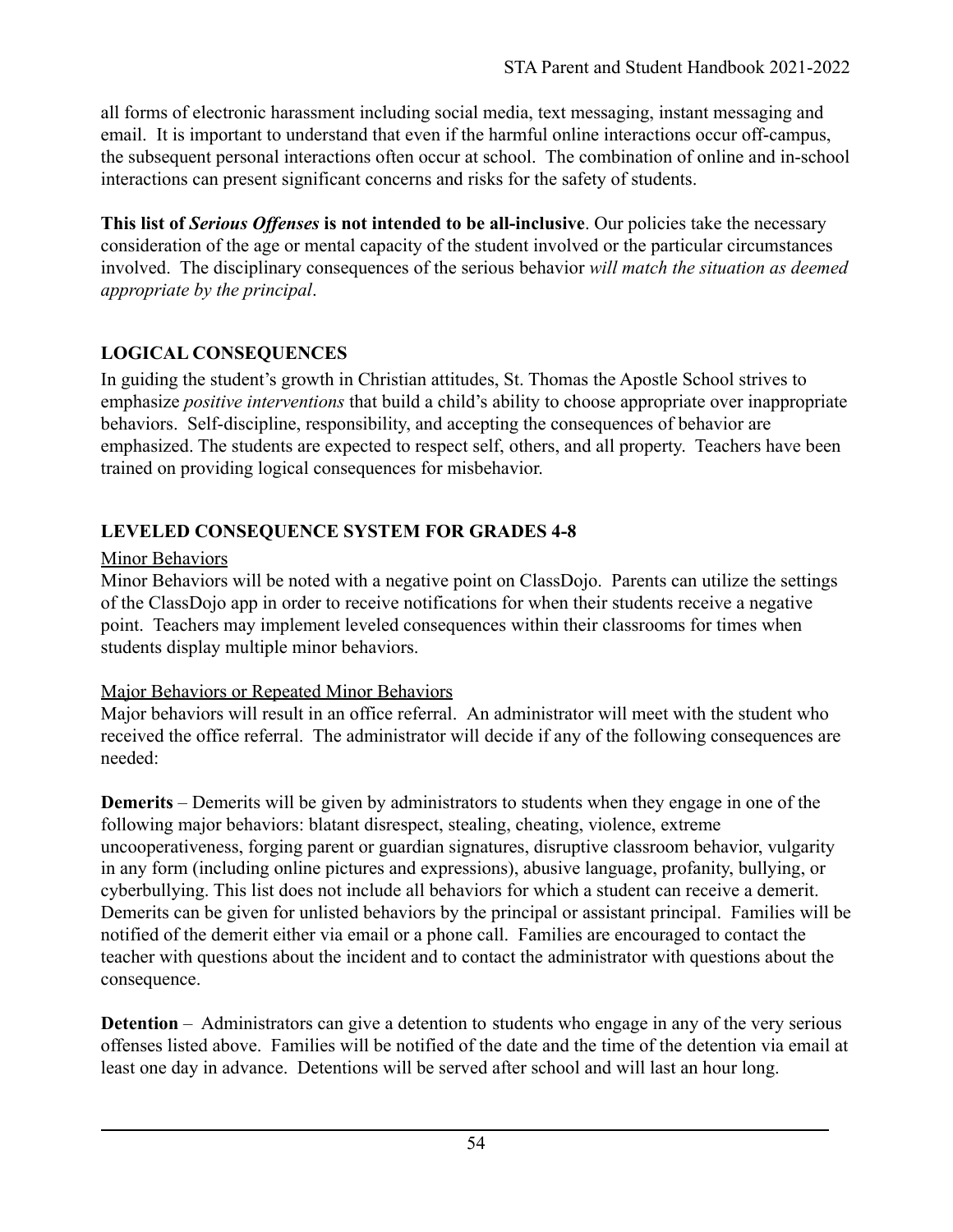**Suspension** – A suspension can be given in one of two ways. Administrators can give a suspension to students who engage in any of the very serious offenses listed above. Students who receive three demerits in one academic year will have an in-school suspension. The administrator will notify families of the date(s) of the suspension via a phone call. The administrator will determine whether or not the suspension is noted in the student's records.

In-school suspension requires that a student remain in school, but be out of the classroom completing the assigned schoolwork. On days of in-school suspension, students may take any scheduled quiz or test or submit any project that significantly impacts the student's grade. Students will receive and complete the regular classroom work throughout the day and must submit that completed work to the teacher immediately upon returning to class. The teacher will check all assignments to ensure that students have kept up with the skills taught during the day and will assign what was not completed during in-school suspension.

Out-of-school suspension means that a student is removed from the school environment for a period of 1-5 days and placed in the custody of parents. The school will issue assignments to students placed on out-of-school suspension and all tests, quizzes, and class work missed will receive 0's unless the student completes them within two days of returning to school. A student may have to stay after school to take the exams if they cannot be completed during the school day. A child's academic work and progress during out-of-school suspension is the sole responsibility of the parent.

**Expulsion** - Expulsion means not allowing a child to remain in the school building. Under rare circumstances, after repeated interventions, attempts to help one child must be weighed against what is good for the school as a whole. Serious disciplinary infractions may subject a child to immediate expulsion. Expulsion may follow a lengthy out-of-school suspension.

The pastor and the principal make the final decision as to whether or not a serious disciplinary infraction warrants expulsion. Depending on circumstances, parents may be given the opportunity to voluntarily withdraw their child rather than face involuntary expulsion. If expelled, the record of that expulsion remains on the child's permanent record and will follow the child to any subsequent school to which the parent makes an application.

Administrators can give an expulsion to students who engage in any of the very serious offenses listed above. The administration will contact the family to arrange a meeting to discuss the possibility of expulsion.

## **SERIOUS DISCIPLINARY PROCEDURES**

When there is a problem in the classroom, inside or outside the building, or elsewhere, it is important that everyone understands the concerns. The incident will often be recorded in writing. The teacher or administration will determine the seriousness of the issues at hand.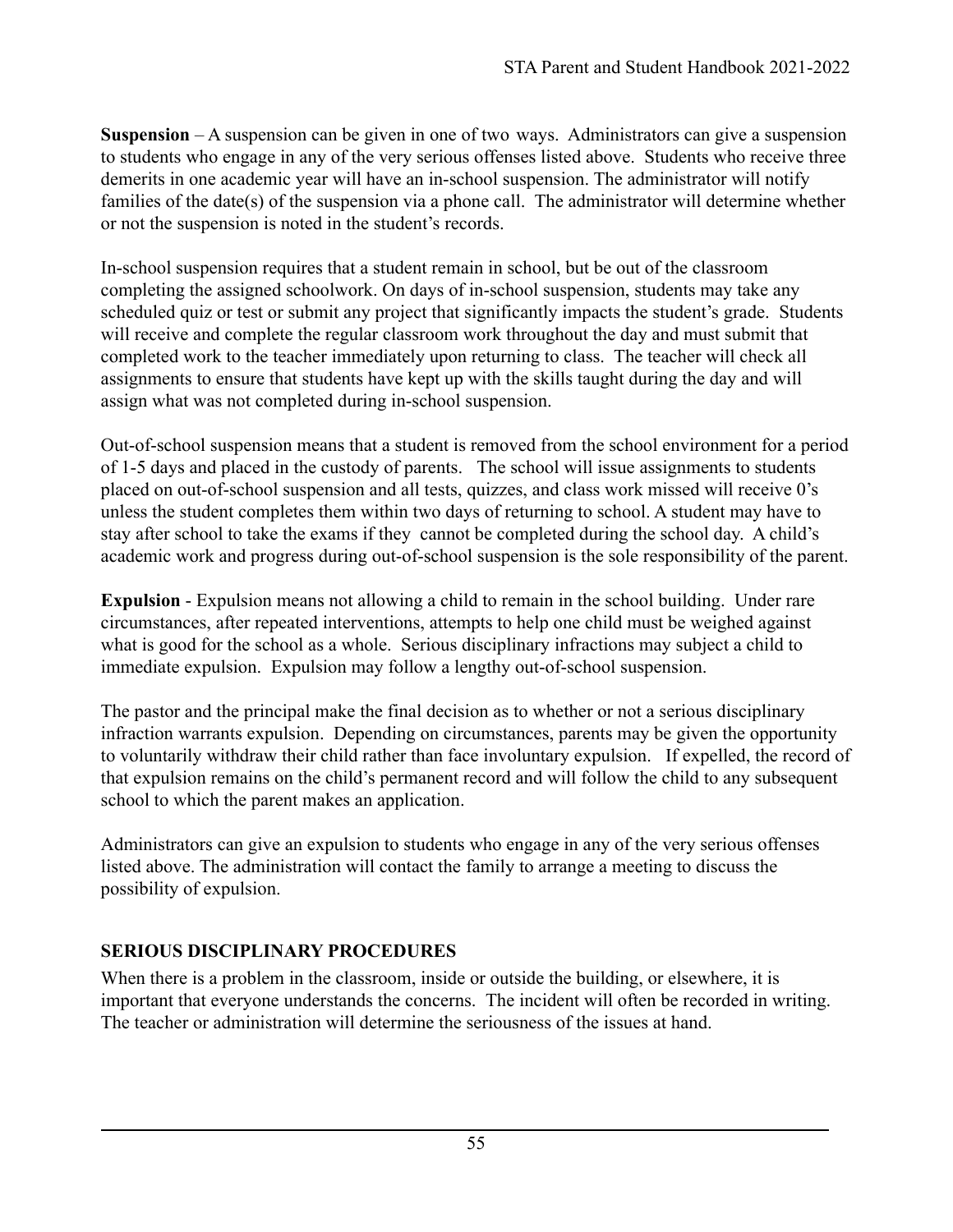In the process of investigating disciplinary incidents at all grade levels, students will be given the opportunity to explain the incident before any action is taken by the teacher or principal. Parents will be notified of any disciplinary consequences.

According to the Catechism of the Catholic Church (no.2223) "Parents have the first responsibility for the education of their children." Our role at STA is to assist parents in this vocation, not to replace them. We strive for a partnership based on good communication and mutual support. Therefore, when a student's behavior is out of line or misguided, we expect parents to support us in our attempt at correcting the behavior as the student progresses.

Following the determination of consequences, if a parent thinks that the student has been *dealt with unfairly*, they are asked to observe the following order of contact for resolution of the concern:

- 1. Conference with the teacher.
- 2. Talk with the principal.
- 3. Contact the pastor to request a meeting *with the teacher, principal, and pastor*.

Behavior that is deemed very serious is reported to the parents by the Principal or Assistant Principal. Consequences are determined on a case-by-case basis. The principal may impose disciplinary measures, such as detention, probation or suspension, expulsion, and/or parental withdrawal. These disciplinary measures may be imposed progressively or separately as the situation warrants.

In incidents of serious or chronic misbehavior, suspension or expulsion may be employed. Suspension is a limited exclusion from the classroom. It is used to correct a student who does not respond to regular corrections or has been part of a serious incident or infraction of school rules. Expulsion means excluding a student from school over a longer period of time or permanently for the good of all involved. Some serious incidents require the involvement of and/or report to the police department and may or may not include pressing charges against the student.

Each case will be handled individually according to the nature and seriousness of the violation. If a disagreement between the parent and the school results in the parent seeking civil litigation, the student will be asked to withdraw from school until the civil decision has been made.

#### **SEARCH AND SEIZURE**

The teacher and/or principal have the authority to search students and their property and seize student's property if reasonable cause exists. School personnel may conduct inspections of desks, lockers, backpacks, personal belongings, etc, at any time with or without the student present, and without notice. This search will generally be done with another school administrator or teacher present.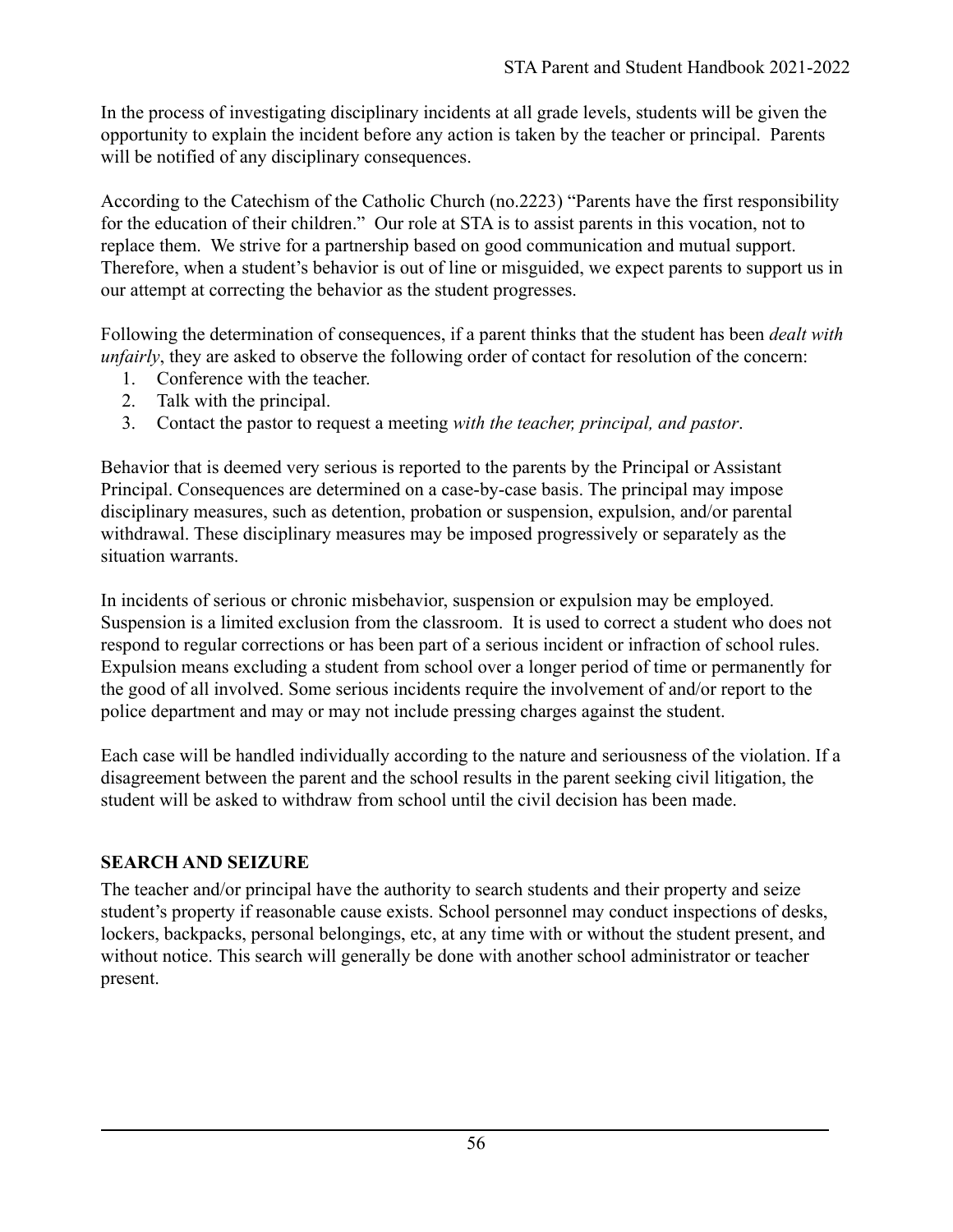### **GUM AND CANDY**

Gum chewing is NEVER permitted anywhere on the school premises. Ordinarily, eating candy treats is limited. Teachers may arrange for class treats occasionally in the classroom or in the lunchroom. Students are never permitted to eat in the school hallways.

## **ELECTRONIC/OTHER EQUIPMENT**

Students may not bring electronic equipment to school. Students with unauthorized equipment will have those things removed and kept in the office until the end of the school day or longer. The equipment will be returned *directly to the parents—not to the student*. If a phone or other electronic equipment is found in the student's possession during defined school hours after the first incident and reminder, a consequence will be assessed.

The following policy applies to all cell phones:

- Students must turn them off when they are on school grounds between the time they arrive in the morning and 3:30 p.m. *when they leave the grounds with their rides*. If a student stays for Extended Day, the phone is retrieved *when they leave Extended Day*.
- Students check the phones in at the school office when they arrive and never keep them on their person, in their locker, backpack, or desk. Students who fail to turn in their cell phone in the morning may receive a demerit.
- Phones may not be used for taking pictures, text messaging, or game playing after school as the student waits for a ride. They may not be used at Extended Day since phones are not permitted to be retrieved from the office until students leave.
- Phones may be turned on only after school is dismissed and students have left the school property in the company of an adult; or if they have received permission from the school personnel.
- Students may not carry them along on school trips. If there is a need to use a phone, the student will contact his/her teacher who will carry a phone.
- For emergency messages to parents during the school day, students will consult with school personnel first and use the school office phone in the presence of a staff member.

## *DRESS CODE*

#### **PURPOSE**

The school dress code is important to our parochial school. We have developed a standard of proper dress and general appearance for our students that will demonstrate the Christian values of our school program. We believe that the dress code will enhance the educational purpose of our entire student body. Families must cooperate with it and to set aside individual desires for the good of the overall school community. The clothing and appearance of all students should be appropriate, modest, and neat.

School uniforms are designed to remove the pressure of competition and economic status for students. Uniforms permit a neat, consistent appearance and allow students to concentrate on their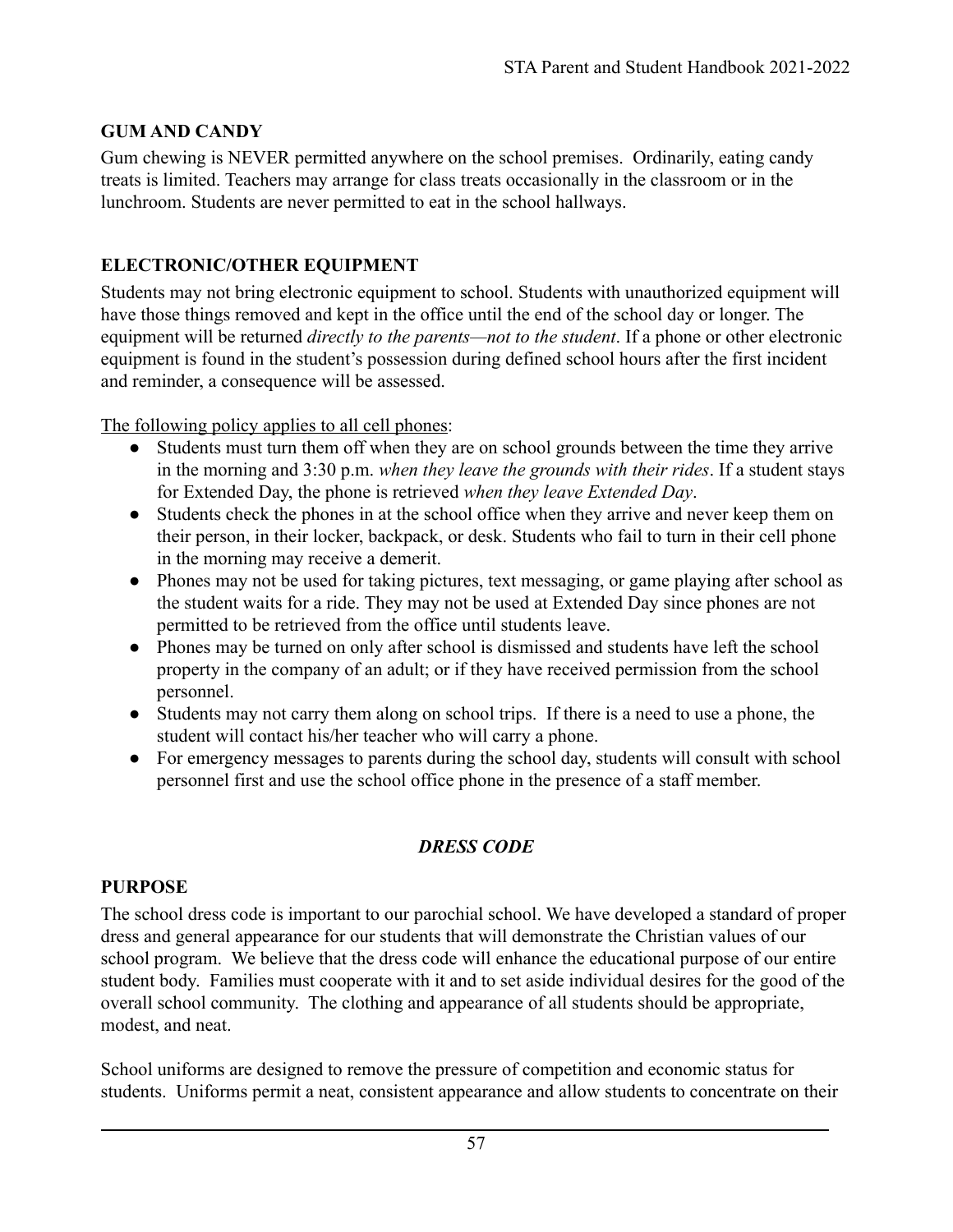studies. The uniform code is strictly enforced by the school faculty and administration. All uniforms should be clean and free of holes. Shoes and socks must be worn at all times. Grooming and hairstyles meet a given standard.

### **UNIFORMS**

Students in grades pre-kindergarten through eight wear the uniform as described in **Appendix E** of this handbook. The school uniform features the stylized STA initials on the outerwear. All students wear the uniform for Physical Education class described in the Appendix. Please note the uniform requirements for shoes as well.

Along with the uniform clothing are guidelines for student appearance. Parents are urged to carefully read the rules for uniform wear at each grade level. The Dress Code and rules for the uniforms at each grade level are also posted on the school website. See **Appendix E** of this handbook for a complete listing of requirements.

Parents should ensure that all students wear the complete uniform to and from school. On gym class days, students are to wear their gym uniform to and from school. Students who come out of uniform will receive a uniform violation notice. Students will receive a warning for their first notice, and the student's family will be fined \$20 for each subsequent violation.

The school has the right to hold students out of class if they are not following the dress code. Parents are responsible for making sure that their child comes to school in uniform, and parents are expected to support and enforce the school's dress code.

## **PURCHASE OF SCHOOL UNIFORMS**

There are three resources for ordering school uniforms. They include *Schoolbelles* 79<sup>th</sup> & Harlem at the Bridgeview Court Plaza, Bridgeview, IL 60455; 708-598-8008. OR **MartiNelli's** 3517 W. 95th Street, Evergreen Park, IL 60805; 708-425-6287. OR families may purchase gently used uniforms from the **school supply closet** at \$5 per item or make an exchange of used clothes. Gently-used school uniforms are available for sale throughout the year and can be arranged through the school secretary.

The gym uniform may be purchased through the companies listed above. Some School Spirit Wear tee shirts \*but NOT ALL) may also be worn as part of the gym uniform. Orders for School Spirit clothing and items are made periodically through special orders throughout the year.

## **N.U.T. DAYS (No Uniform Today)**

Occasionally, students are allowed to dress out of uniform for special days or as a special reward. N.U.T. cards are earned throughout the school year as stated in school newsletters. N.U.T. days are not permitted when students participate in a field trip. Students are not to ever dress in clothing that is unbecoming to a Christian student. Clothing worn for N.U.T. Days is to be neat and modest and a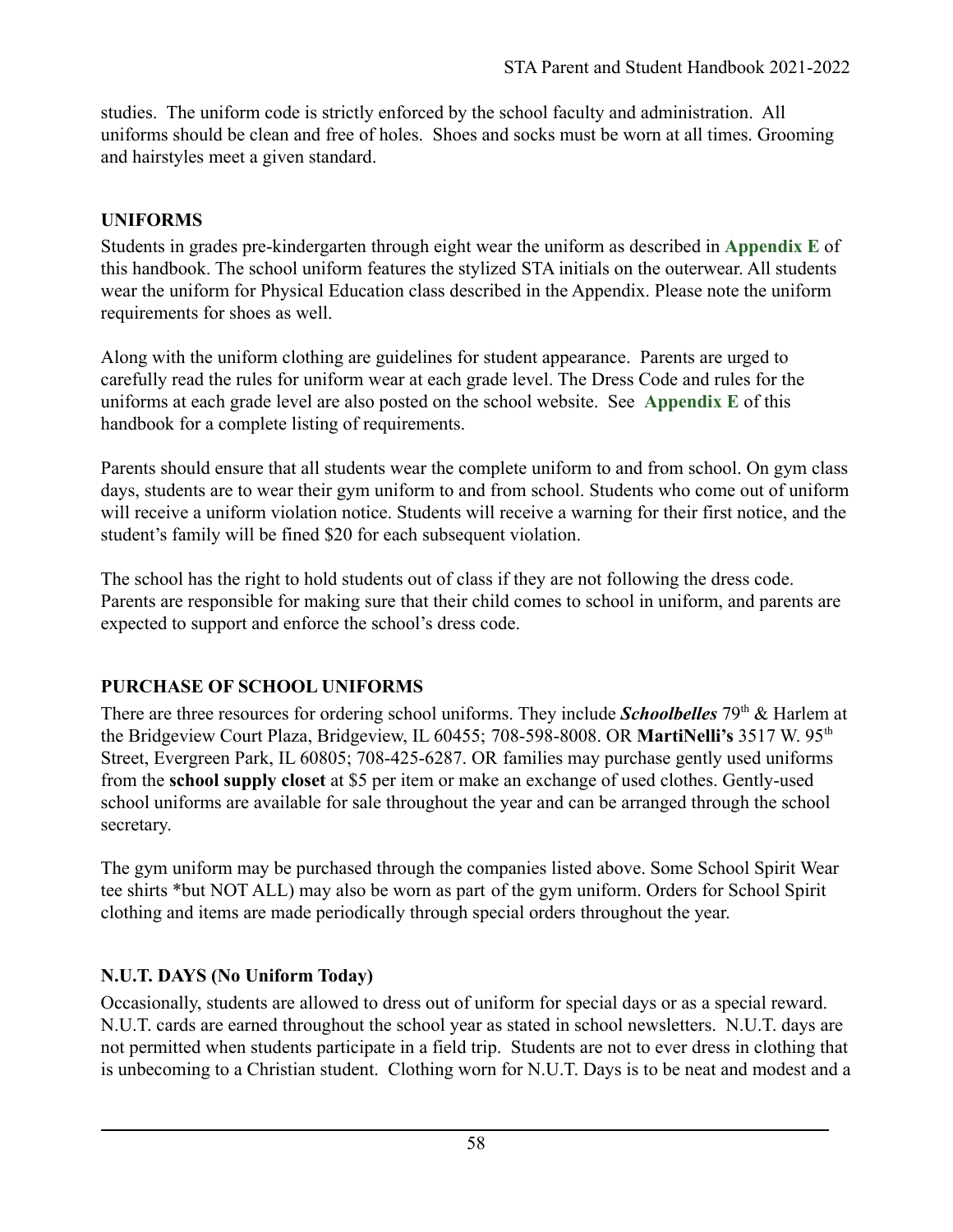student's appearance must conform to the Appearance section of the Dress Code Policy in **Appendix E** of this handbook.

The principal will make the final decision as to whether a particular article of clothing is appropriate for a N.U.T. Day. See N.U.T. days in **Appendix E** for details.

If an article of clothing is deemed inappropriate by the principal, the student will be asked to call home for a change in clothing or for their school uniform and will receive a uniform violation. Students unable to reach a parent may be asked to put on a school uniform from the extra uniform closet instead of continuing to wear the article of clothing that was deemed inappropriate. Repeated noncompliance will be noted on the student's report card. Administrators can suspend N.U.T. card use for a period of time.

#### **SCHOOL SPIRIT WEAR DAYS**

On School Spirit Days, students may wear clothing that is the official St. Thomas the Apostle Spirit Wear. Spirit wear orders can be made online. Check both the School Spirit Day and the N.U.T. sections of **Appendix E** for guidance about appropriate attire for these events.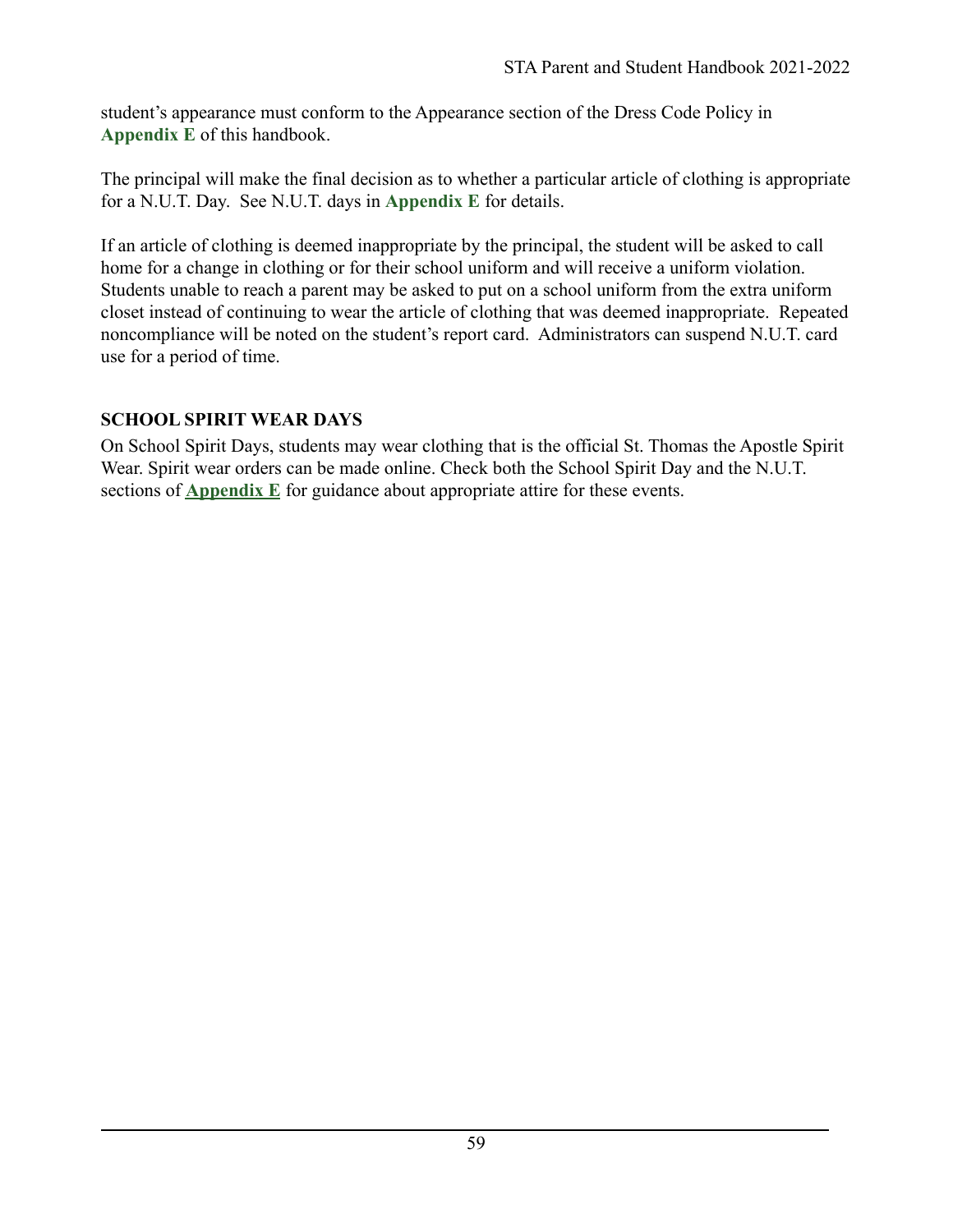### **HEALTH**

The following information outlines important information regarding health requirements and health records at school. There are absolutely no exceptions to the stated requirements for health records, and they all must be satisfied by any student who wants to continue to attend this school or any other state-accredited school in Illinois.

### **HEALTH EXAMS**

**BEFORE SCHOOL BEGINS, all health records must be up-to-date. Students may not attend school until health records are submitted.**

- **● Dental Exam** all new students and all students entering kindergarten, second, and sixth grade must have a dental exam. This is recorded on a **Dental Form** which is signed and dated by the dentist.
- **Eye Exam** all new students and all children entering kindergarten must have a vision screening. Results are documented for the school.
- **Hearing Test** all new students must have a hearing test. Results are documented for the school.
- **Physical Exam—all new** students and all sixth grade students must have a physical and this is documented on a form signed and dated by the doctor. Illinois state law requires that **all** students have a physical exam on file at school. Parents complete the health history on the form; sign and date it.

#### **HEALTH RECORDS ON THE EMERGENCY MEDICAL CARD**

Each student is required to have Emergency Medical Information on file in the school office. The Health Record Form is given to families at the time of registration. It also includes contact information for parents and other individuals who are back-up contacts. On the card, indicate any chronic illnesses and/or allergies.

## **IMMUNIZATIONS**

Illinois State Law requires that parents provide a written updated statement of a child's required immunizations. **No child shall be permitted to attend beyond the date of enrollment without the written statement**. Forms to be completed and signed by your doctor are provided at the time of registration. St. Thomas the Apostle School can exclude your child from school if your medical forms are not submitted. NOTE: If a student has *not* been vaccinated and there is an outbreak of measles, mumps, or chicken pox, that student may not return to school until the health department agrees that the contagion is over.

All pre-kindergarten through grade 8 students must have all immunization records up to date. **Registration at STA is not complete without submission of these records.** The minimum immunization requirements for all children include the following:

5 DPT's (DtaP's, DT's) (diphtheria-tetanus-acellular pertussis)

4 OPV's (Oral Polio)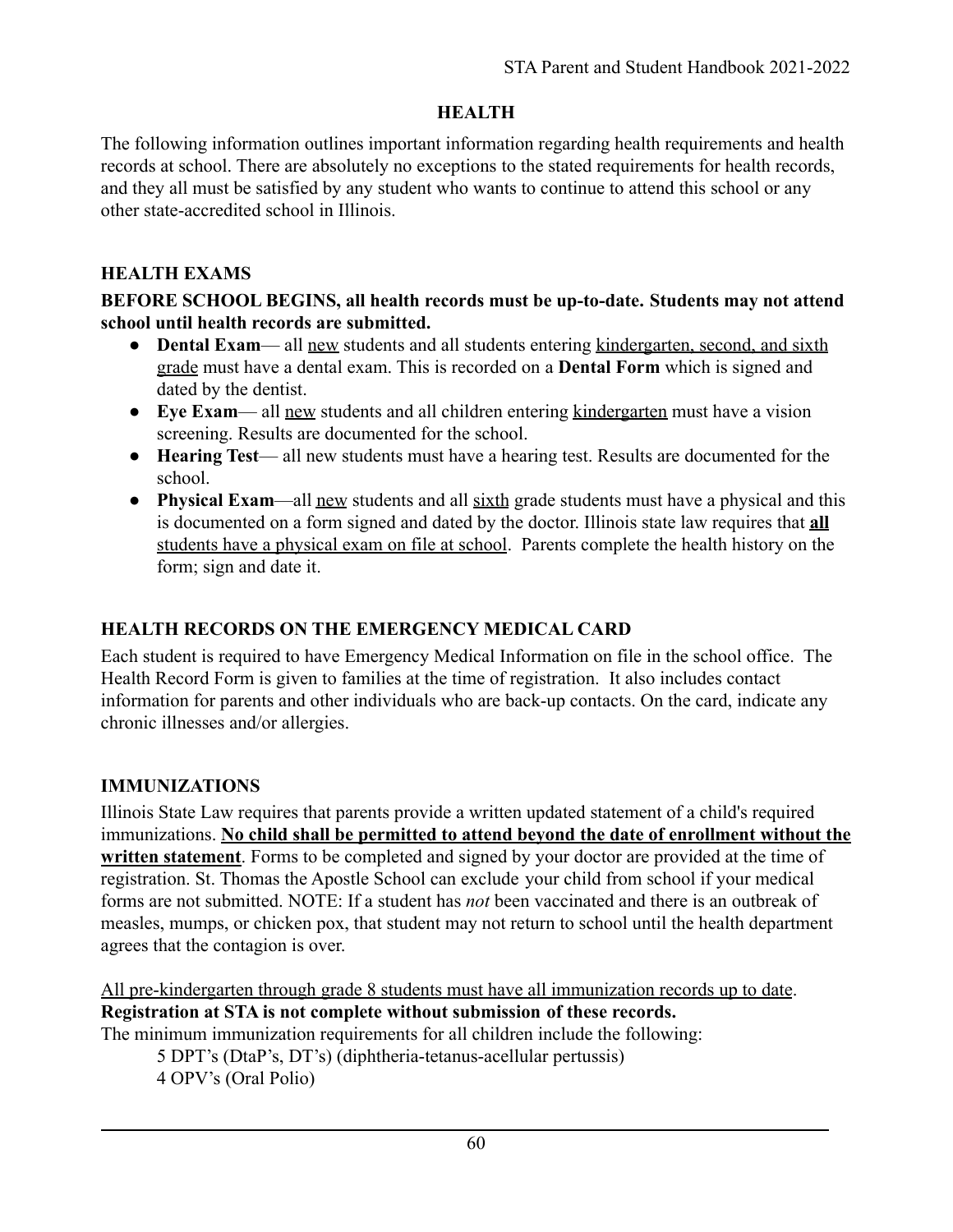2 doses of measles (rubella) vaccine

- 2 doses of rubella (German measles) vaccine
- 2 dose of mumps vaccine
- 3 doses of hepatitis B vaccine
- 2 doses of varicella (chickenpox)

The requirement for sickle cell anemia, TB, diabetes, and lead poisoning screening tests is determined by your doctor who indicates this decision on the health history section of the Physical Form.

## **ADDITIONAL MIDDLE SCHOOL IMMUNIZATIONS**

Additional immunizations are required of students in grades six through eight. All sixth grade students must have had a DTAP vaccine *prior to entering the grade*. The DTAP refers to a vaccine to prevent whooping cough, diphtheria, and tetanus. Students who are not in compliance will stay out of school until the requirement is met. See the listing of required immunizations for sixth grade students that is provided with the registration materials.

## **ALLERGIES**

Parents inform the school of any and all allergies the student has. This information is recorded on the School Health Record. Teachers will be informed of students who have allergies that require immediate response. Some of the students have extreme reactions to contact with or even the smell or presence of nuts. Because we do not want to compromise any child's safety at our school, we have put precautions in place.

In instances where students do have an allergic reaction to nuts or any other allergen, parents can be reassured that teachers have been trained in first aid, CPR, and use of the epi-pen. Students may carry their own epi-pen if the parents request it. A Food Allergy Action Plan must be completed and submitted *on the first day of school* for those children with food allergies.

## **COMMUNICABLE DISEASE**

Students with pink eye (conjunctivitis), flu, or other communicable diseases must be excluded from school until symptoms are no longer apparent. Should you think that your child has contracted a contagious disease (pink eye, measles, chickenpox, etc.) please advise the school office immediately. Do NOT send your child to school if you have suspicions that the child has a contagious disease. Contact the doctor and if the suspicion has been confirmed, please relay that information to the school office as well.

After a diagnosis of head lice is confirmed, the student must immediately be treated with an anti-lice shampoo until nits are no longer evident. Treatment takes place at home and directions for home treatment will be made available. Families in the school will be notified by a letter to take precautions. The student will not be permitted to return to class until the school receives a note from a physician stating that they no longer have lice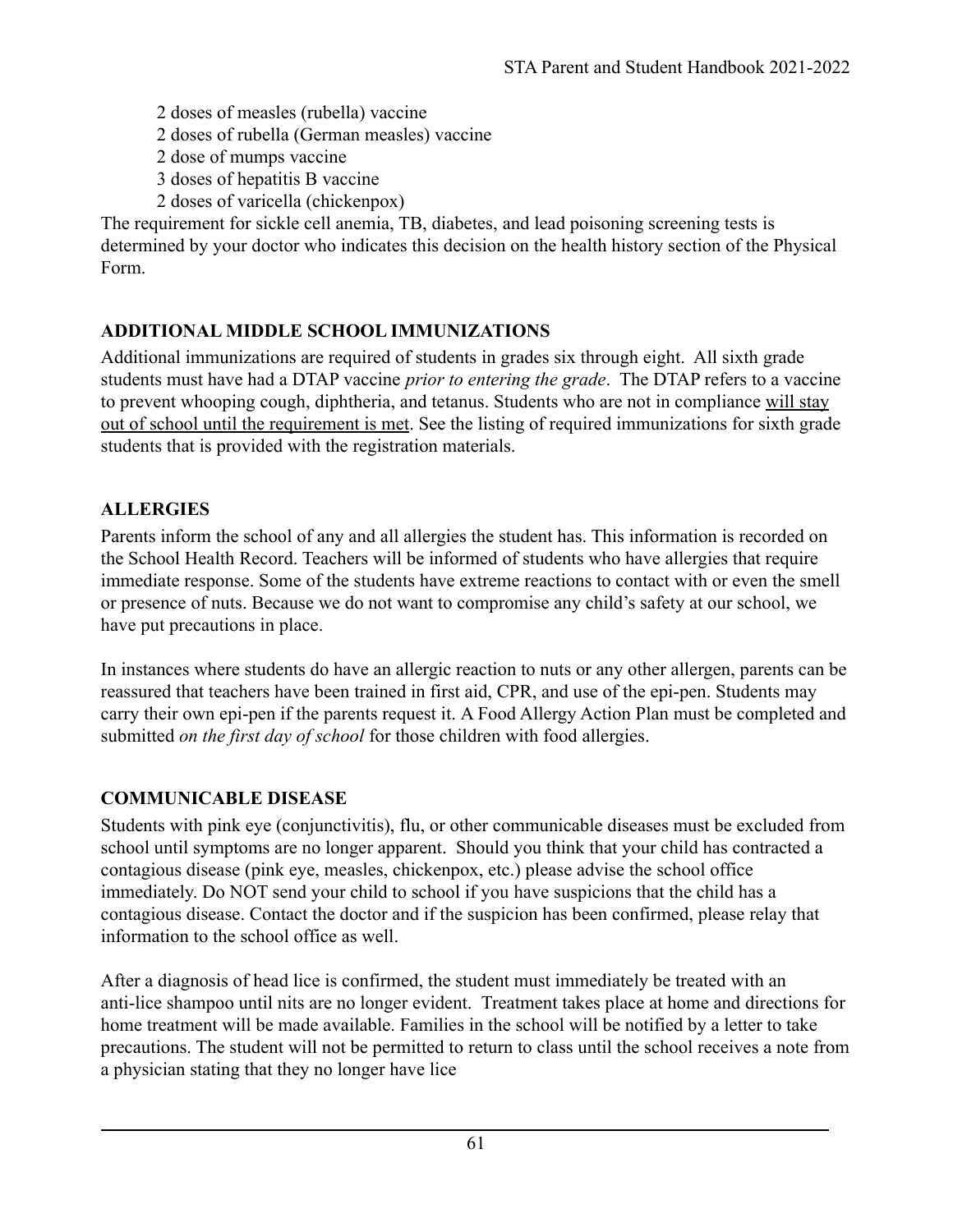A student who has other communicable diseases (for example, ringworm or strep throat) cannot be readmitted to school without a physician's certificate which states that he/she is able to return to school and is no longer contagious. A letter is sent to the families of that student's classroom indicating that someone in the class contracted the communicable disease and warns parents of symptoms for which to watch.

If a student contracts measles, no textbooks or papers may be sent home until after the child returns to school. At that time, all assignments will be given and sufficient time will be arranged for the make-up of work.

## **ILLNESS**

If your child is sick or has an elevated temperature *before leaving for school*, keep your child at home. Students must be fever free before returning to school. Sending children who do not feel well to school does not help the student, the parents, or the other students at the school.

In the event of illness of a student while at school, the parent or other designated person indicated on the Emergency Medical Form will be telephoned. Parents should make arrangements to pick up their child who is sick *in a timely manner*.

## **FEVERS**

If a student is sent home with an elevated temperature, he/she should remain at home until his/her temperature has been NORMAL for 24 hours *from the time of dismissal.* Students who have left school with a temperature may not return to school to participate in any after-school sports activities.

# **MEDICATION**

Generally, school personnel will not maintain or supervise students' taking medications or administer medications. Only in *extraordinary circumstances* may medication be supervised by the staff—asthma inhalers, epi-pen, or medication for ADHD such as Ritalin<sup>™</sup>

Only those medications that are necessary to maintain the child in school and must be given during school hours shall be administered. Students with asthma, epipen, or diabetes medication may self-carry and/or self-administer upon receipt of necessary documents.

- 1. No medication will be given to any student *without the written consent of the physician and parent*. The physician and parent will complete and sign a *medication form* that is available in the school office. No exceptions to this rule are permitted.
- 2. For those who have a medication form, the following applies. Medications prescribed for a student must come in the original container/package with the pharmacy label and student's name affixed. The medication must be accompanied by a signed note and must include:
	- Name of medication Dosage
-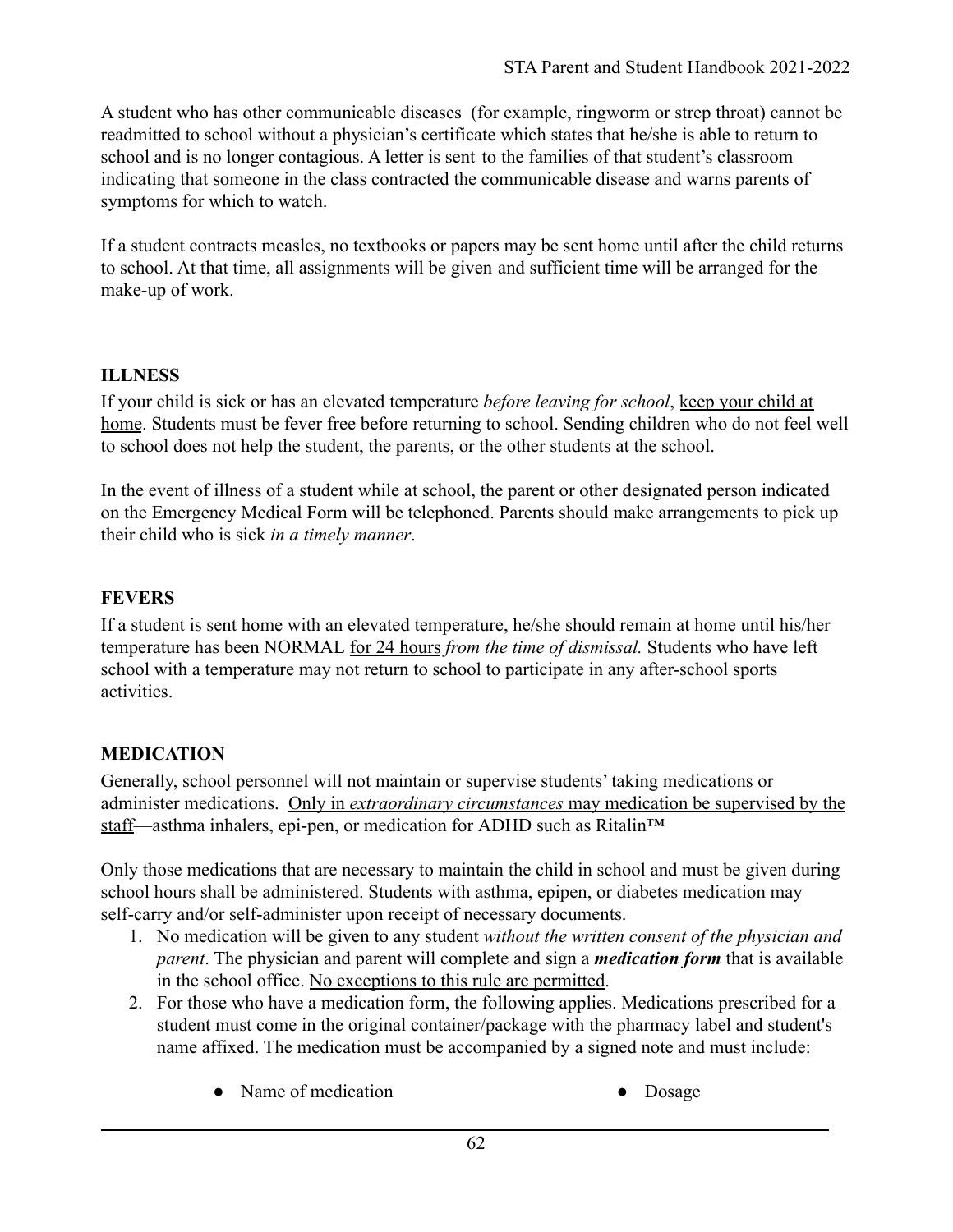- Time
- Indicated health condition
- Complete instructions for administration of the medication.
	- 3. All medications are kept locked in the school office. No student is to have any medication in his/her possession.
	- 4. With written permission from a physician, a student with asthma *may* keep an inhaler in their possession. The student will self-medicate as needed, and may keep the inhaler with him/her and away from other children. Students will be responsible for cleaning and maintaining their inhaler.
	- 5. With written permission of the parents, the student may carry his/her own epi-pen.
	- 6. If non-prescription medication is necessary during school time, the parent/guardian must come to school to administer it to the child.
	- 7. If non-prescription medication is necessary during school time, the parent/guardian must complete the necessary *medication form* with the doctor so the student can self-medicate.
	- 8. It is the parent/guardian's responsibility to notify the school if medication orders change.
	- 9. Under no circumstances may the *school personnel* administer pain relievers (Tylenol™ or aspirin) to students.
	- 10. Parents should never put medication in the child's lunch box or book bag.
	- 11. Cough drops, throat lozenges, aspirin, etc., constitute medication at school. If the doctor requires such medication during the day, a *medication form* is required. The medication is stored in the school office for the student to self-medicate. Alternatively, the student would stay at home until this condition is alleviated.

# **ACCIDENTS**

All accidents during the school day or at a co-curricular activity should be reported to the school office staff. Parents will be notified in case of a serious injury. The supervising teacher or staff member who witnessed the accident will complete an accident report.

State law regulates that minor injuries be treated by school staff with only soap and water and a bandage. If there is any serious injury, the parents are notified immediately. If the parent cannot be located, and if immediately necessary, paramedics will be called and the child will be taken to Children's Hospital accompanied by the principal.

# **CONCUSSIONS**

Any student who exhibits signs, symptoms, or behaviors consistent with a concussion (loss of consciousness, headache, dizziness, confusion, or balance problems) shall be immediately removed from class and their parent will be notified. Students who have had a concussion must have written permission from a doctor in order to return for after school athletics.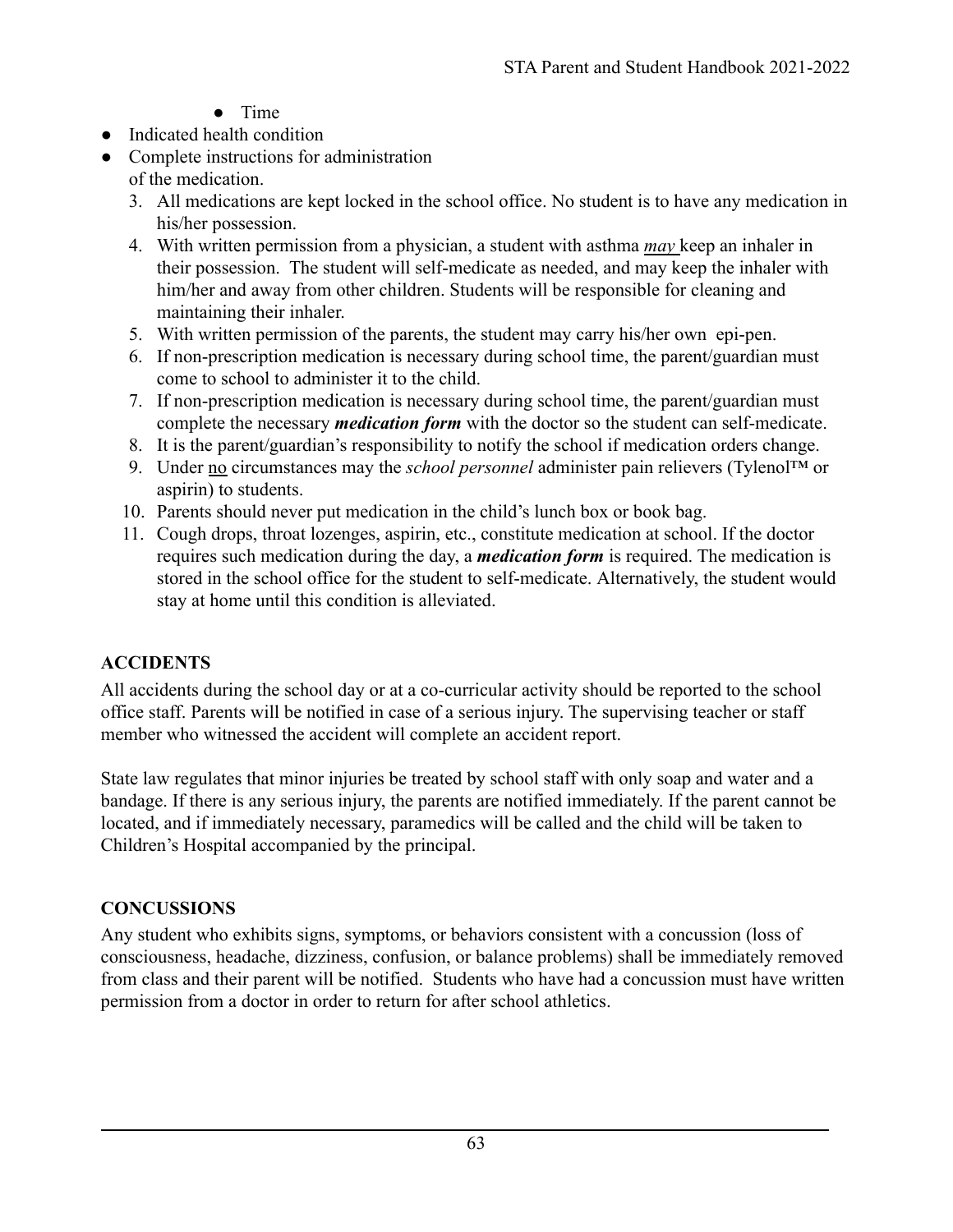## **HOSPITALIZATION**

Notify the principal if a student is hospitalized. A physicians' certificate stating that the student is now able to return to school is required when the child returns.

## *SAFETY*

### **ASBESTOS**

In 1986, Congress passed the Asbestos Hazard Emergency Response Act. (AHERA). That law requires all schools, kindergarten through twelfth grade, to be inspected and identify any asbestos-containing building materials. The law further requires the development of a Management Plan, based upon the findings of the inspection, which outlines our intent in controlling the potential for exposure to asbestos fibers in our schools.

In the past, asbestos was used extensively in building materials throughout the country because of its insulating and fire retarding capabilities. Virtually any building built before the late 1970's contains at least some asbestos in pipe insulation and structural fireproofing. Parish buildings contain asbestos material. The primary concerns arise when these materials begin to deteriorate or become damaged.

Our school has been inspected and some asbestos containing materials were identified in our building. The materials are distributed in various locations and include floor tile, pipe insulation and mechanical areas not readily accessible to building occupants or students. These areas have been contained for safety. The school has been inspected and has passed inspection for safety.

Our school's Inspection Report and Management Plan outlines in detail the methods used to maintain the materials in a safe manner. In addition, as required by law, appropriate school staff members have been trained to administer this program. A copy of the inspection report and the management plan is on file at our school office for review if you so desire. In addition, a letter sent to all families regarding this matter is in **Appendix F.**

# **PROCEDURES FOR MORNING DROP OFF AND AFTERNOON PICK UP**

Parent Volunteers direct traffic in the morning and afternoon. You must obey their directions. Please demonstrate cooperation and respect toward the patrols. Your behavior is a model to your children. Repeated instances of misbehavior in the parking lot can result in additional service hours being charged to your family.

*Do NOT drop off or pick up your child by parking in front of the school building as this causes a traffic problem on Woodlawn Avenue and poses a safety risk to your child and other drivers.*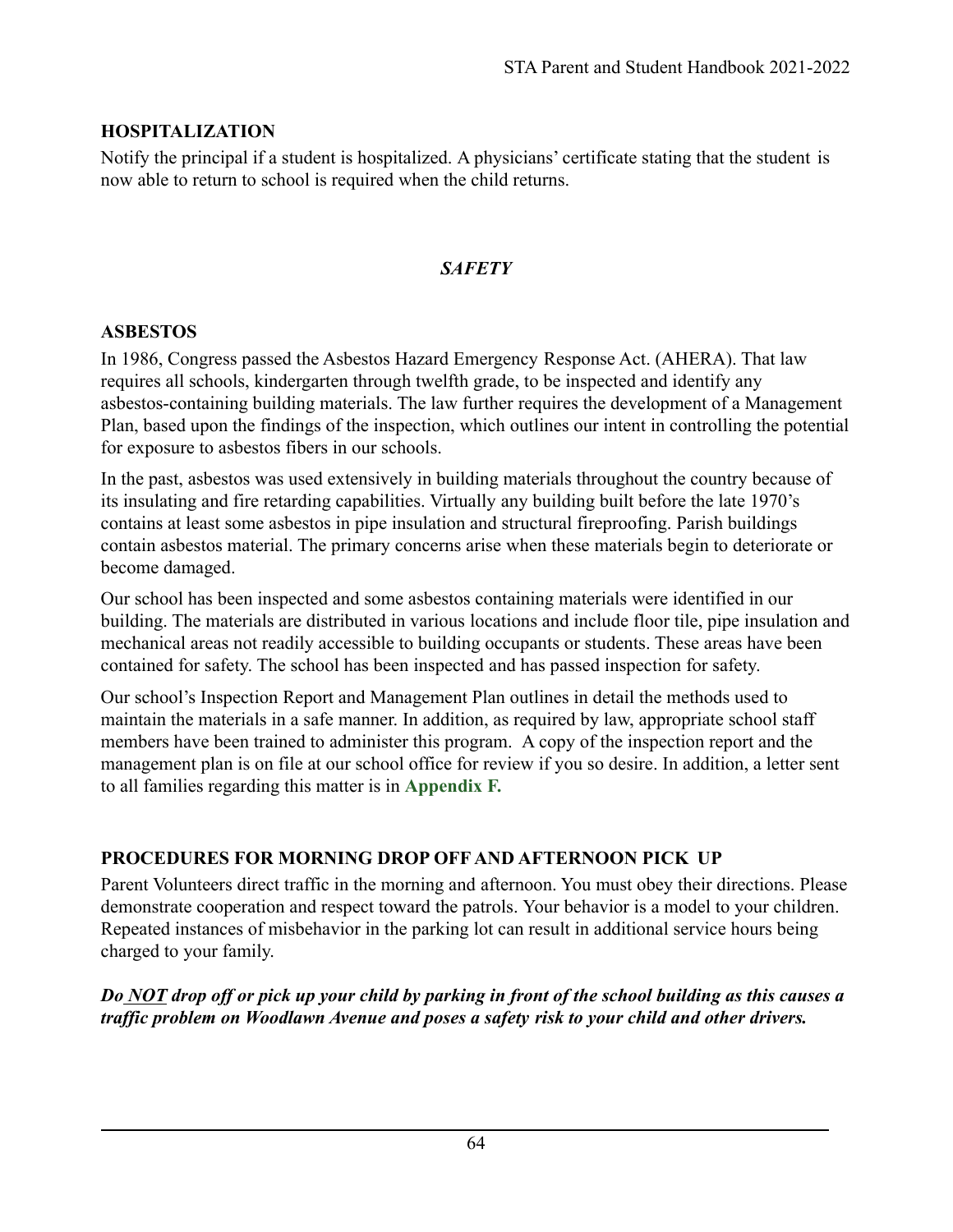#### **PROCEDURES FOR MORNING DROP OFF**

- 1. All vehicles must enter St. Thomas the Apostle School at the private alley entrance to the parking lot from Kimbark Street. Do not enter from Woodlawn Avenue, which is a designated exit.
- 2. Cars proceed in a single file order toward the school sidewalk on the south entrance to school.
- 3. Vehicles will proceed to the parking lot following direction of the cones which will be in place each morning during the drop-off time. These cones will be located parallel with the school on the east side of the parking lot. Four vehicles can unload at a time as long as every car pulls up to the side entrance. Drivers must pull up!
- 4. Your child MUST be ready to exit the vehicle when you make a complete stop. Adults are asked NOT to exit their vehicles at any time while in the drop-off lane. If you need to exit in order to assist your child out of the car, then choose to park in the lot and do not pull up in the drop off lane.
- 5. Drivers must drive very slowly as they exit and are not permitted to make a left hand turn on to Woodlawn Avenue. They must make a right turn only.

All students and families entering the building at the south door off of the parking lot during arrival. No one should enter through the Woodlawn Avenue door during arrival.

#### **PROCEDURES FOR AFTERNOON PICK UP**

- 1. All vehicles must enter St. Thomas the Apostle School at the private alley entrance from Kimbark Street. Do not enter from Woodlawn Avenue, which is a designated exit.
- 2. Cars proceed in a single file order toward the school sidewalk on the south entrance to school.
- 3. Parents park and exit their cars and proceed to the cones which will be in place each afternoon during the drop-off time. These cones will be located parallel with the school on the south side of the building
- 4. Retrieve your child from the gathering of students and walk them directly to the car. Do not stand at the door, in the walkway, or in the area in which the children gather. Please stand on the outside of the cones to allow the staff to properly dismiss and release students.
- 5. Parents are asked not to use dismissal time to have a conference with the teachers.
- 6. When exiting the parking lot you must make a right turn only.

#### **TRAFFIC SUPERVISION**

Traffic Monitors are parent volunteers. Follow the directions of these individuals. Every parent has the opportunity to volunteer on this Home and School committee. Violations of the parking lot procedures will be reported to the school office and can result in additional service hours being charged to your account. Please do not socialize with traffic monitors while they are volunteering.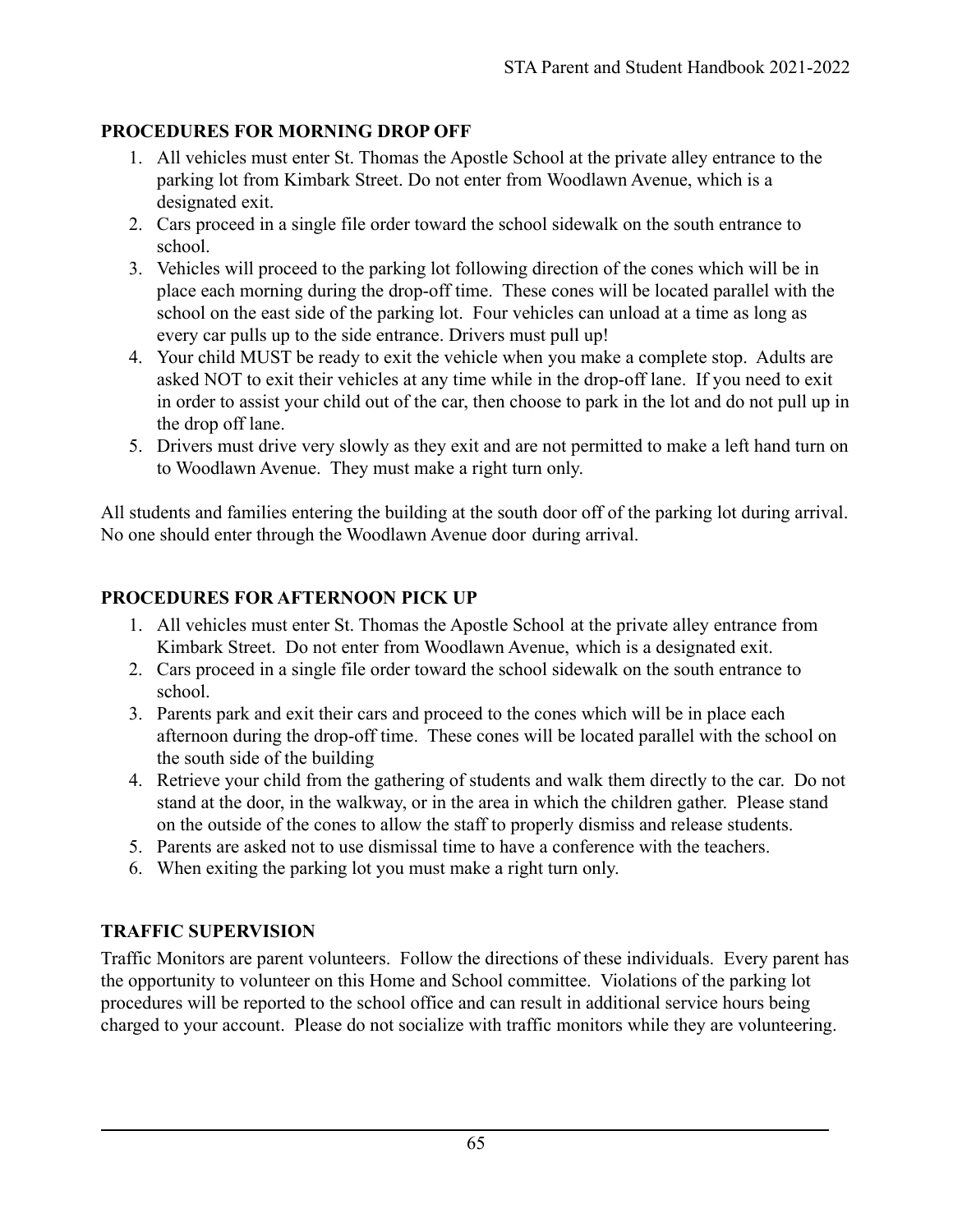## **PARKING LOT ETIQUETTE**

- 1. Do not walk down the driveway. This is for all vehicles.
- 2. Be alert for cars that are already moving and do not walk behind them they may not be able to see you approaching. Instead, wait until they have cleared your area and then move on.
- 3. Be cautious and aware of your surroundings when walking in the parking lot.
- 4. Make sure that you are driving 5 mph or less.
- 5. Do not use your cell phone while driving in the parking lot.
- 6. Cars should always be parked in marked stalls.
- 7. On school days, do not drive across the parking lot, even if it is fairly empty. There are children on the STA campus from 7:00am until 6:00pm and this includes the parking lot.
- 8. Please demonstrate cooperation and respect toward the traffic monitors.
- 9. Parents should demonstrate respect in their words, gestures, and other body language toward the volunteers directing traffic. We model respect to our students at all times.

# **PARKING LOT DURING THE SCHOOL DAY**

Do NOT park in the parish/school lot from 10:40 a.m.-12:20 p.m. The parking lot is used for recess during this time. Cars within the lot during recess may not leave while children are playing.

If you are chaperoning a field trip or volunteering at the school, park along the perimeter of the parking lot or on the street.

Note that any cars parked in the parking lot between the school and church, in the alley, behind the school gym or in any other non-designated spot will be ticketed and towed by the police department as an obstruction to the fire lane.

## **BUS SAFETY**

When students ride the bus for school field trips or for daily transportation services, they should observe the proper rules of safety and courtesy. The guidelines are provided in our PBIS Matrix (see Appendix D). Students who are regular bus/van rides to and/or from school must bring a note to school if they will not be using that service on a particular day.

# **SECURITY**

All school entrances are locked when classes are in session for the safety and protection of students and staff. The school has a security officer responsible for monitoring the safety and security of the building from the security desk in the main lobby. People are only permitted to enter the building through the south door before 8:15 AM and between 3:30-3:45 PM. After 8:15am and after dismissal, all parents and students are required to enter by the FRONT DOOR of the school building—not the parish entrance. Parents and visitors during the school day may enter through the main doors and are required to check in at the security desk before going anywhere else in the building. Visitors must pick up a Visitor Badge from the security desk before entering classroom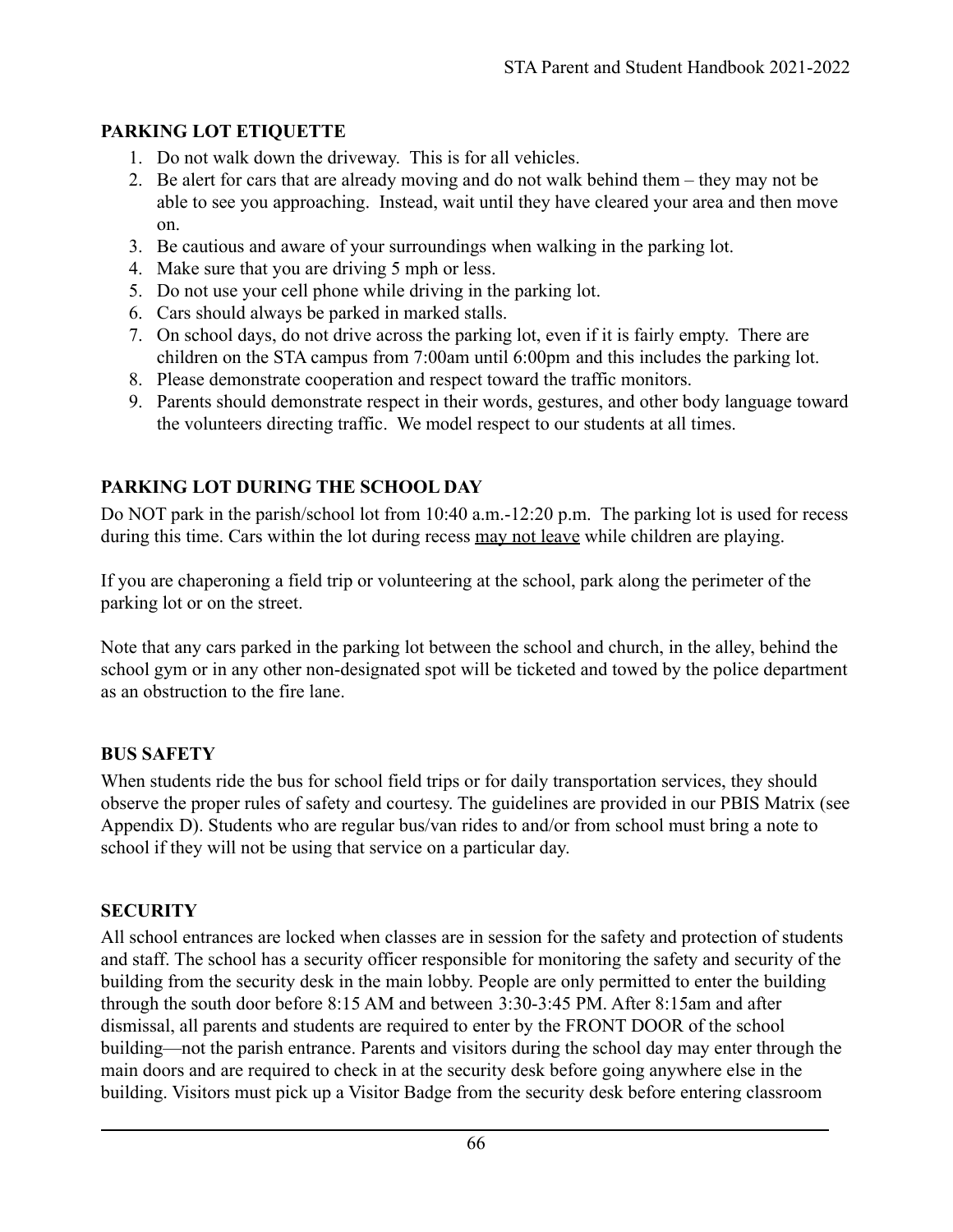areas. Parents or other visitors found in the building without a badge will be asked to return to the school office to obtain one.

#### **CHILD ABUSE/NEGLECT: ALLEGATIONS/SUSPICIONS**

All teachers and staff members are **mandated reporters** of allegations and suspicions of child abuse and neglect and are required by law to make reports to the Department of Children and Family Services whenever such circumstances should become apparent.

## *EMERGENCIES*

#### **All adults and students in the building are required to observe these procedures during an actual disaster and/or practice drills.**

#### **FIRE**

Signal: Ring the fire alarm bell. Procedure:

Exit the room single file to the assigned area. Close the classroom door. Teacher takes roll book to check attendance. Remain outside in silence until further directions are given.

## **TORNADO**

Signal: Announcement over the PA system Procedure:

> Exit the room single file to assigned area. Close classroom door. Teacher takes roll book to check attendance. Kneel facing the wall and shield head and face Remain quiet until further directions are given.

## **EARTHQUAKE**

Signal Announcement over PA system

#### Procedure:

Students take cover under a sturdy desk, table or other furniture or against an interior wall.

They get down on knees and face away from the windows.

They use a book should to shield the head from glass.

They hold onto the furniture.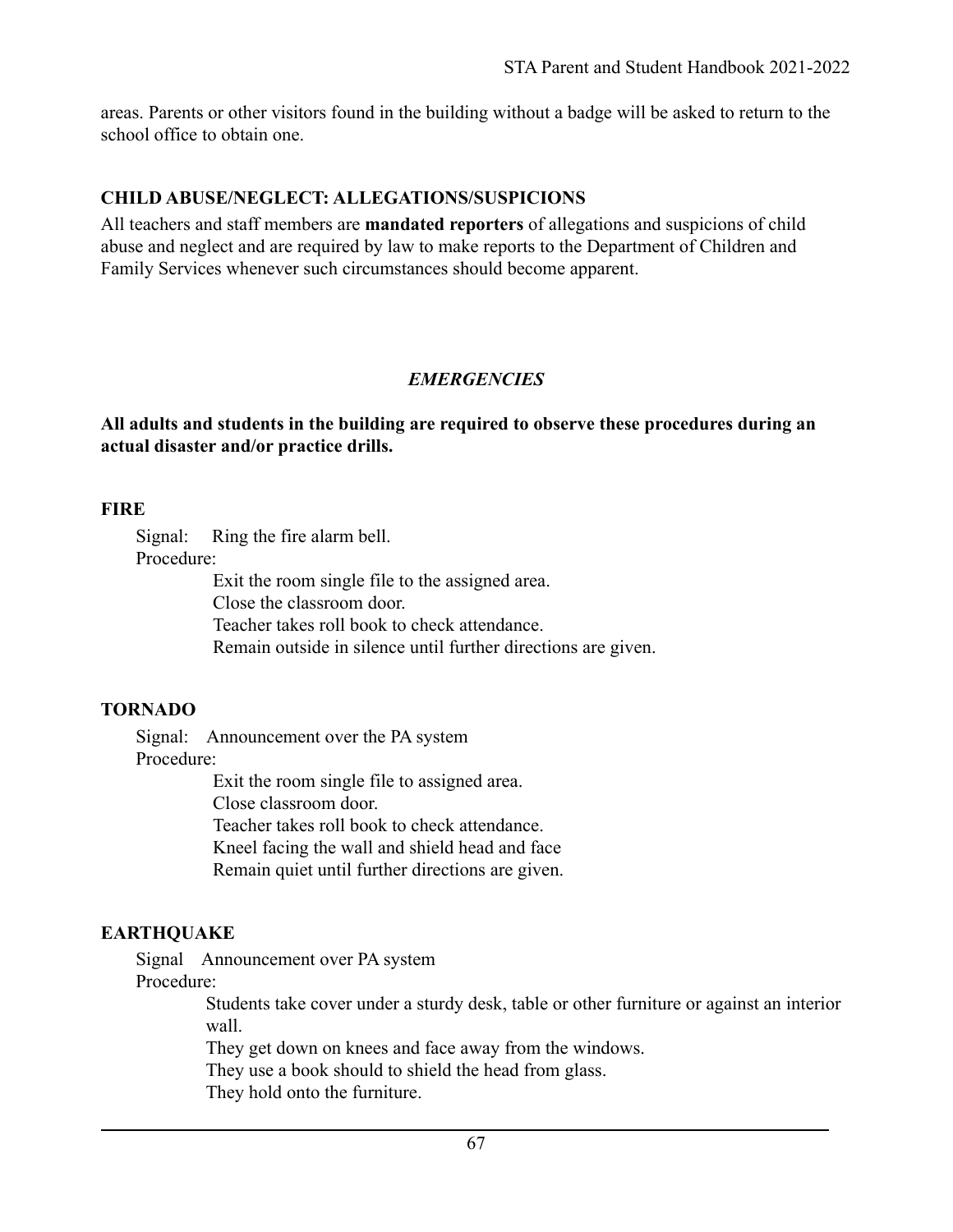## **SCHOOL EVACUATION**

Signal: Announcement over PA system Procedure:

> Exit the room single file to area announced over PA system (e.g. off-site location, church, gym, and cafeteria). In cases of broad evacuation, students will gather at Phillip Murray School, 5335 S. Kenwood Avenue. They will stay there and parents will be notified through *School Messenger* for pick up from that location. Close classroom door. Teacher takes roll book and checks attendance.

### **SHELTER IN PLACE**

Signal: Announcement over PA system Procedure: Close and lock the classroom door. Students gather in designated location in the classroom along the wall away from the windows and out of sight. Students remain silent. Stay in place until the room is unlocked by the proper authority.

## **SNOWSTORM**

School closings or school delays may be necessary in case of severe weather. STA School parents will be notified through our MailChimp Emails OR School Messenger. The information will also be posted on the school website and broadcast on radio stations WGN, WJPC, WCFL, WIND, WBBM, OR WMAQ. View local TV news broadcasts and listen for our full name: **St. Thomas the Apostle School-Chicago** *so as to distinguish us from other schools with the name "Thomas" in them*. Or check www.emergencyclosings.com

During a school closure, the Extended Day Program will **NOT** be available. School will not be open for instruction and students are not to report to school when school has been announced as closed for a snowstorm.

## **SCHOOL DELAY**

If school will be open with a delayed start, the delay will be announced through MailChimp Email, ClassDojo OR the automated phone system, School Messenger, over local radio, and on the school website. School dismissal, on delayed start days, will be at the regular time. School lunches will be served. The Before-School Extended Day Program will begin at the regular time, 7.00 a.m. and regular rates will apply. For a one-hour delay, the school day starts at 9:00 a.m. For a two-hour delay, the school day will start at 10:00.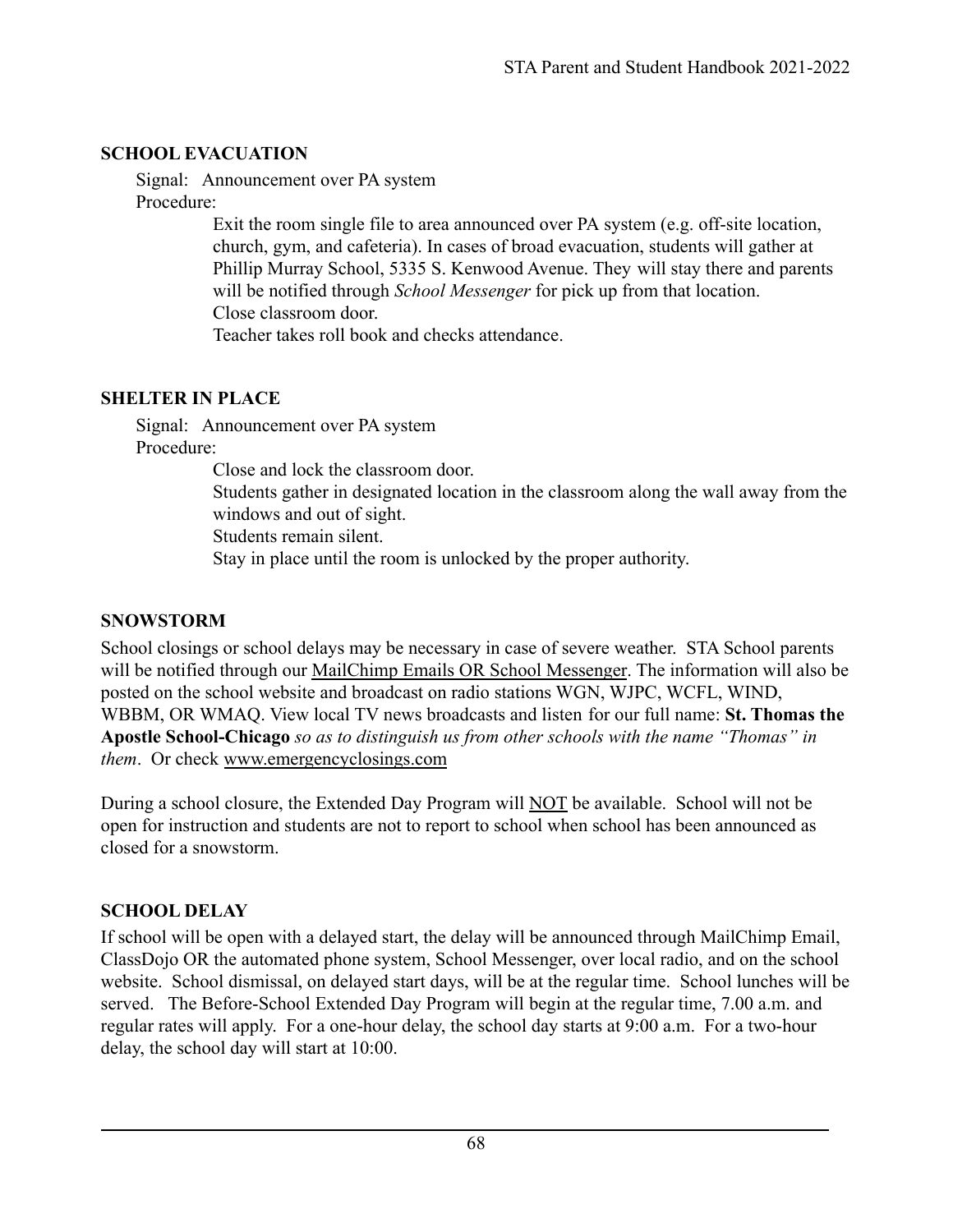## **EMERGENCY SCHOOL DISMISSAL FOR WEATHER**

In case of severe weather during school time, the school administration will determine whether St. Thomas the Apostle School would close. The following procedure is used:

- 1. Notify all parents through the automated phone system, School Messenger. Parents will be notified at all phone numbers, home, work and cell. Text messages will be broadcasted.
- 2. Send students to Extended Day if parents are unable to pick up the student or if the parents could not be reached within an hour of the emergency dismissal.

Parents may decide to take their children from school as a precaution in bad weather regardless of whether an early dismissal is announced. That is a parental choice. Students will be responsible for all school assignments missed during their early departure.

### *EXTRACURRICULAR ACTIVITIES*

#### **EXTENDED DAY PROGRAM**

St. Thomas the Apostle School provides two options to families for student supervision and care before and after school in a program. The Extended Day Program is available to 1st-8th grade students after school. This monthly program provides students with homework help and enrichment clubs, and is designed for students who regularly stay after school. This program costs \$220 per month per child.

The second program is After School Care. This program provides security, supervision, recreation, and enrichment activities for children of working parents within a Catholic environment. After School Care is open to all students. Any student who is not picked up by the end of dismissal and it not signed up for the Extended Day Program goes to After School Care.

Before Care is open every school day from 7:00 a.m. to 7:45 a.m. Before Care is not open before 7:00 am. There will be no adult supervision for any child dropped off before 7:00 am. It takes place in the Pre-K classroom and the gym. Afternoon Care is open at 3:45 p.m., which is 15 minutes after school dismissal at 3:30 p.m. On Wednesdays, the program begins at 2:45 p.m., 15 minutes after the 2:30 dismissal. The program is available until 6:00 p.m. It takes place in the school cafeteria and other designated classrooms in the school building.

All students who are not picked up by 3:45 p.m. will go directly to After Care so that supervision continues until the family arrives. The program is also open when there are delays due to weather and on early dismissal days. The program is not available on school holidays. Additions and exceptions to the schedule are communicated in advance through the school calendar and the parent newsletter. It is the family's responsibility to read all messages communicated from the school regarding schedules.

Students should bring a snack from home. An emergency information form must be on file. In the afternoon, children will not be released to any adult not listed on the emergency card.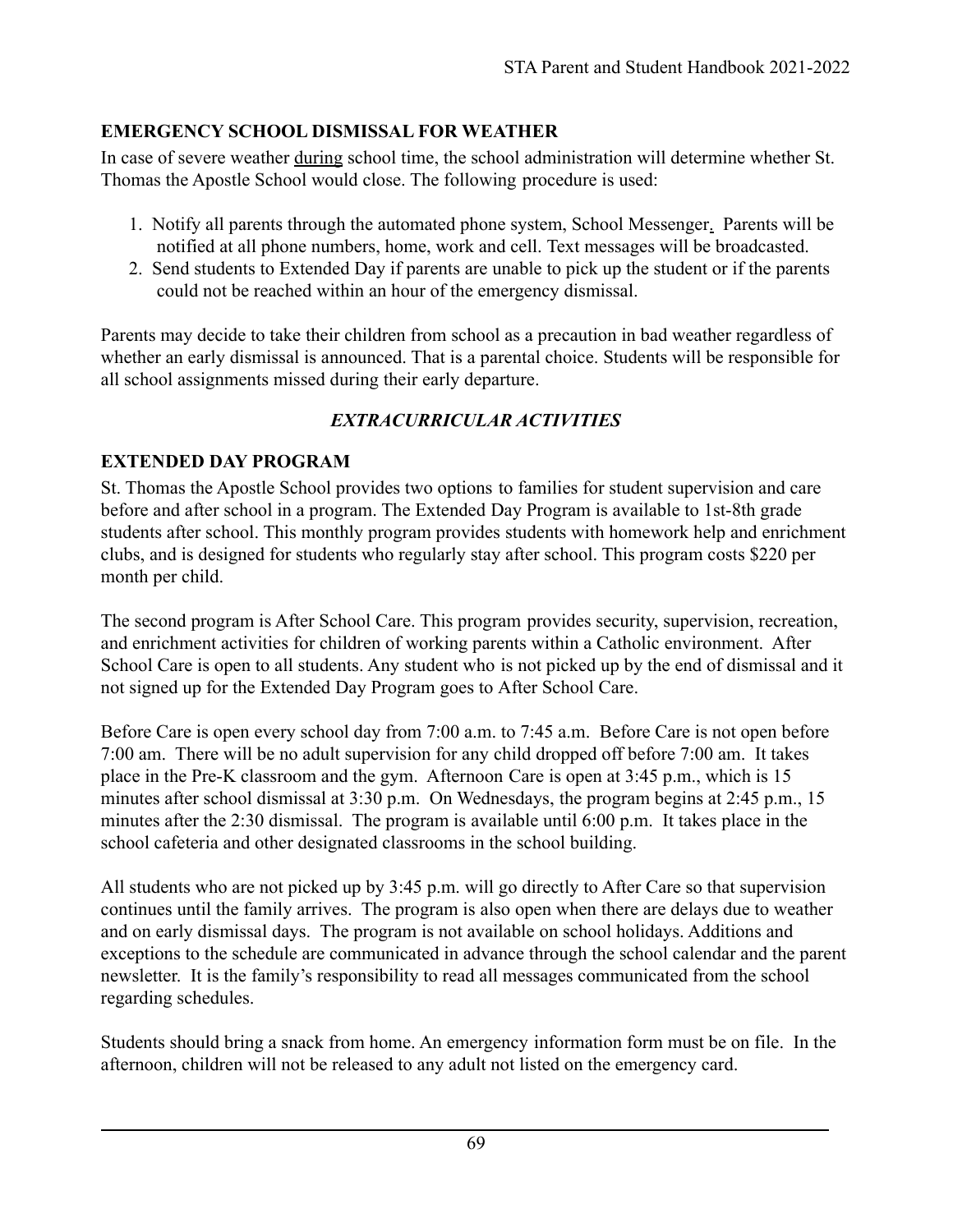The cost for supervision of children in After School Care is \$2.50 per any part of 15 minutes. Any part of 15 minutes will be considered 15 minutes. Attendance is tracked on a daily basis and the parent signs the roster daily. Your daily total will be written on the pass you will receive when you sign your child out. This pass is your receipt that you can use to track your billing. Starting at 6:00 p.m., the rate is \$2.00 per minute. Call the school office (773-667-1142) to report if you will be late. Avoid circumstances that will result in late pick up at the end of the day. On the last day before Christmas break and the last day of school there is no after care. Families who have a child here after the end of pick up on these days will be charged \$2.00 per minute.

Payment for both programs is required on a monthly basis. Bills will be input weekly into the family's FACTS account and must be paid in accordance with the family's tuition payment schedule. The only exceptions include the bill for May, which will be mailed home and paid at St. Thomas the Apostle, and payment for the month of June, which is paid on a daily basis. Be prompt and send the exact amount stated on the bill. An additional fee will be applied to all bills that are paid late on FACTS.

Failure to make payment will result in the child being excluded from the program. Conversations about delinquent accounts are addressed with the Tuition Manager and/or with the principal and assistant principal. Extended Day supervisors do not resolve financial concerns.

Students are expected to follow the PBIS Matrix when in attendance of Extended Day. If any of the guidelines are violated, the staff will issue a warning which is documented with the date and signatures of both the parent and staff member. Students who do not follow the expectations may be sent to the school office. The school administration may decide that a child cannot attend Extended Day if major or repeated offenses occur.

Extended Day supervisors are trained in first aid. If your child needs medical assistance, the same procedures apply as during the regular school day.

All questions and concerns about the program should be directed to the Head Supervisor. Any issues that cannot be resolved should be brought to the attention of the assistant principal.

## **AFTERNOON EXTRACURRICULAR ACTIVITIES**

**After School Enrichment Programs** are provided in addition to the school sponsored Extended Day Program. St. Thomas sponsors many extracurricular activities for the enjoyment and enrichment of the students and the development of abilities not covered in the formal classroom setting. Some activities are free and some are fee-based. Participation in these extracurricular activities is a privilege. Students must be cooperative, courteous, and behave in a Christian manner to be eligible to participate in these activities.

A menu of Enrichment Program choices is offered for each of the three sessions. You will get a c communication describing each program. Parents/guardians must *register for each* of the programs directly with the group/company that is offering them. The program choices are scheduled for an 11-week session with a few shorter interim sessions occasionally offered.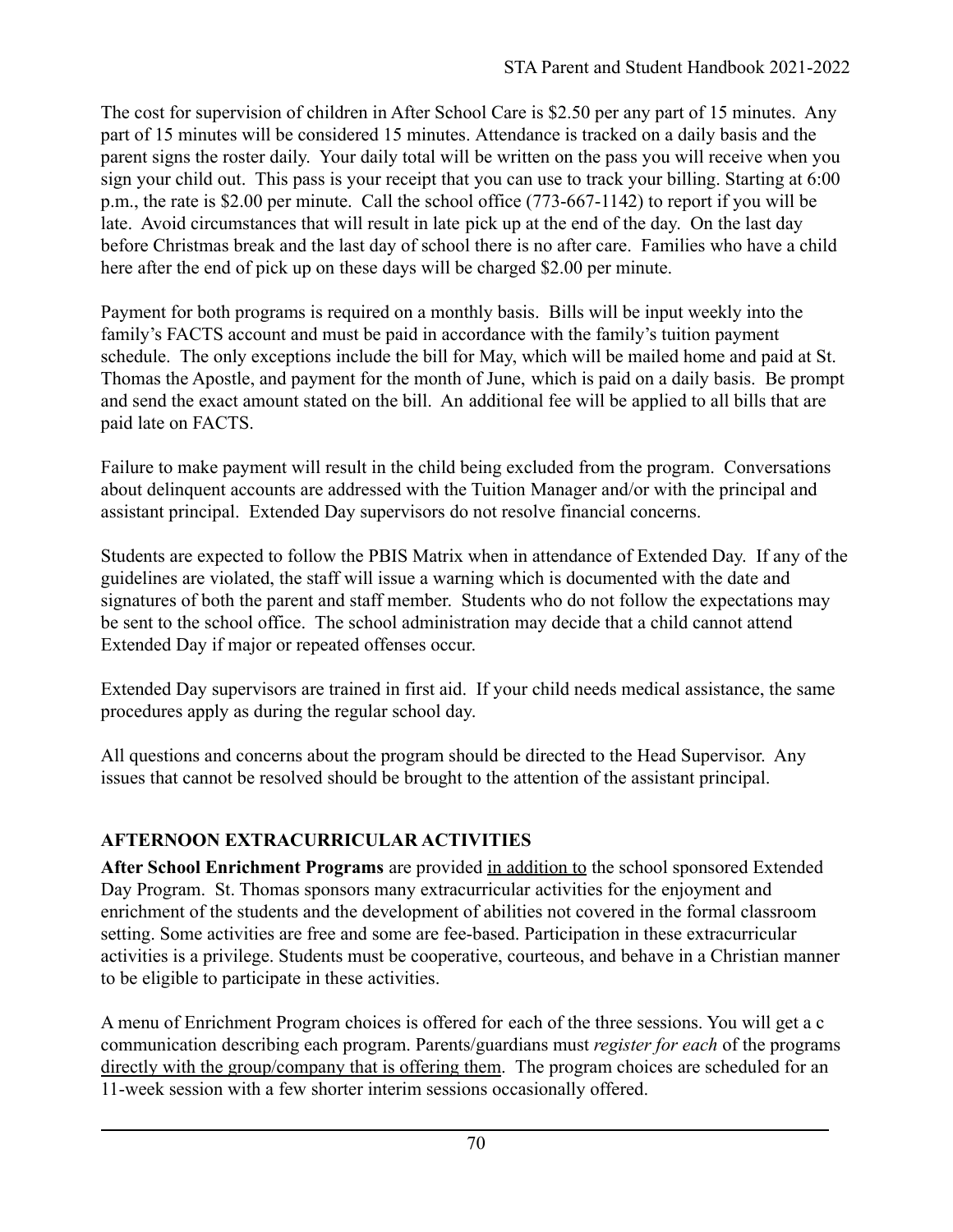Students must follow the guidelines of each program designated on the individual registration forms. Each enrichment offering is managed by a designated supervisor.

When the Enrichment activity is completed for the day, the students may go directly to the Extended Day Program or parents may pick them up from the security desk within 10 minutes after the program ends. Students not picked up within ten minutes go immediately to the Extended Day Program for supervision and regular rates will apply for the time spent there.

## **ATHLETICS**

An **Athletic Director**, appointed by the principal, directs the athletic program at St. Thomas the Apostle School. An **Athletics Committee** made up of parents, alumni, parishioners, and other interested adults are led by the Athletic Director. The Athletic Director works with the guidance of the principal to establish the program and address all aspects of the athletics program. Parents are welcome to volunteer to assist with the athletics program. All coaches must have a background check and be Virtus trained for work with the team.

League sports will be held based on the following criteria in place before the program begins: a minimum number of students have registered for the sport, there is a league or venue in which to compete, and a coach and assistant are available. Without these criteria, the sport will organize as a club activity and not as a school sport. The athletic program adheres to Archdiocesan CYO rules. Practice for league sports takes place after school in our school gym.

The **league sports** for 2021-22 consist of the following

| grades $5-8$ : | boys  | Flag football     |
|----------------|-------|-------------------|
| grades $K-2$ : | co-ed | <b>Basketball</b> |
| grades $3-4$ : | co-ed | <b>Basketball</b> |
| grades $5-6$ : | boys  | <b>Basketball</b> |
| grades $7-8$ : | boys  | <b>Basketball</b> |
| grades $5-8$ : | girls | <b>Basketball</b> |
| grades $5-8$ : | girls | Volleyball        |
| grades $3-8$ : | co-ed | Track             |

**Club Sports** for 2021-22 includes soccer depending on the availability of a sponsoring vendor and coaches.

Periodically, the teams will have home games and established tournaments on campus or away. Parent participation at all games is strongly advocated. Annually, the parents help to organize a Sports Banquet held in May.

Administration reserves the right to limit CYO Sports and all school-related extracurricular activity participation for student athletes based on a student's academic and conduct grades. Athletes must follow the established academic policy and the school behavior code in order to participate in sports. Students who have been suspended from school may not participate in practices or games for a minimum of one week. Students who are expelled are no longer on the team. When a student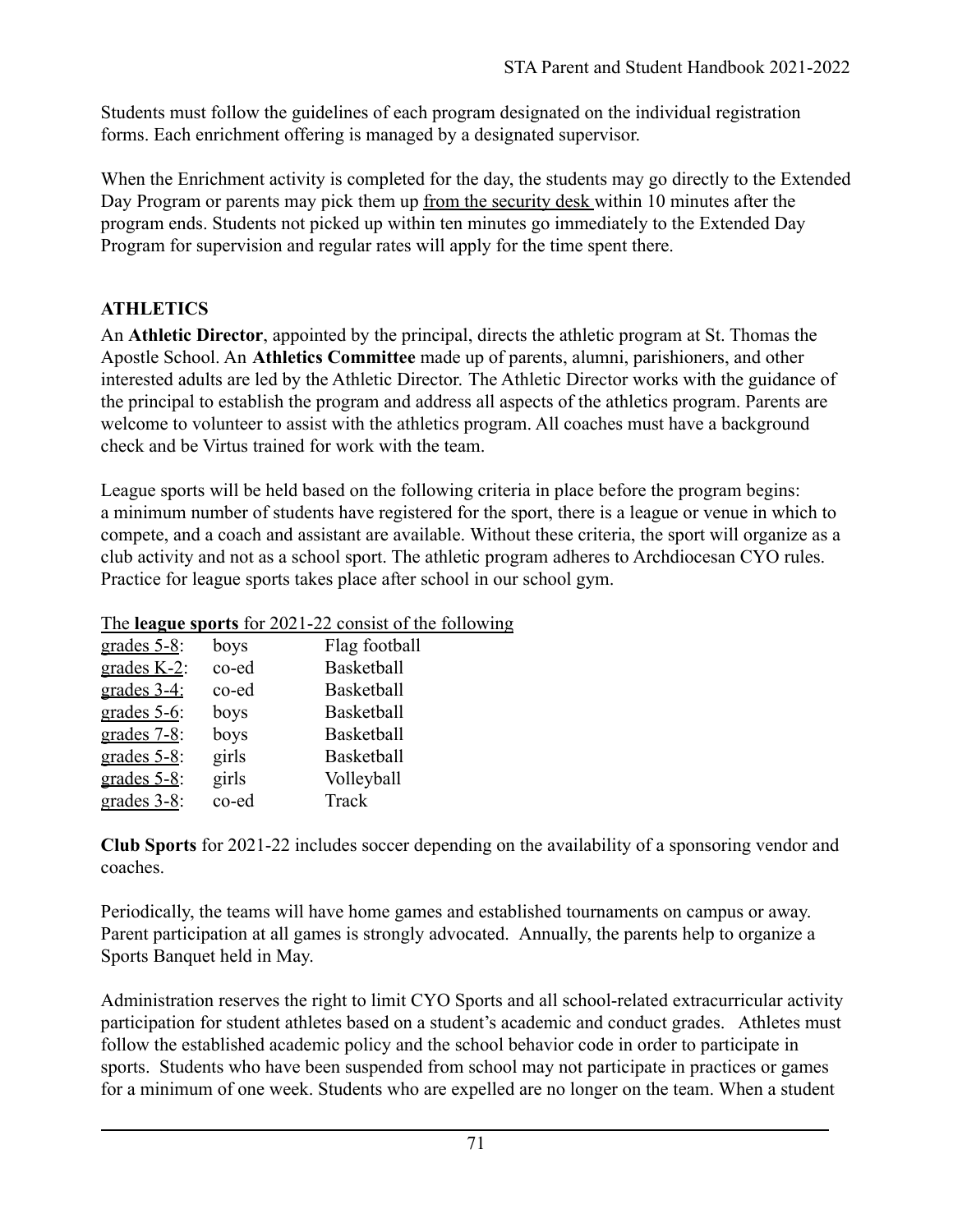transfers to a public school, the student is no longer eligible to practice with our students or play games.

Students must register for participation in sports according to the established guidelines. No exceptions are granted for those who have not followed them.

#### **SPORTS PHYSICALS**

Sports physicals are required before a child participates in sports. All forms documenting the student's physical must be submitted to the child's coach before the first practice. No exceptions to this rule are granted. The safety of the children who participate in sports is paramount.

#### **FEES FOR PARTICIPATION IN SPORTS**

There is a per-child and per-sport fee **for league sports. \$80 per sport per child \$120 for two sports if paid by 10/01/21 \$150 for three sports if paid by 10/01/21 If the student is participating in football/volleyball, the fee must be paid prior to the season.**

If payment is made after 10/01/21, then the cost is \$80 *per sport per child* with no discount. Fees are non-refundable after the second game. A child will not be allowed to practice or participate in sports if both fees are not paid within the week of the beginning to practice for the sport. Parents must sign a permission form before students participate in athletics.

#### **SPORT UNIFORMS**

The day after the team sports picture has been taken, the uniforms must be taken home and returned washed, repaired, and labeled with the student's name. They will be given to the coach. A charge of \$75 will be levied for missing and/or damaged uniforms. Report cards will be withheld until the sport uniform is returned or paid for. Students will not receive a trophy at the banquet unless and until the uniform(s) are returned or paid.

#### **BASKETBALL HOME GAMES**

Dates of home games will be announced through the Friday "Good News at STA" newsletter during the season.

Parent Volunteer Opportunities are abundant! Volunteer services for sports can be counted toward Service Hours.

**Concessions** 

- Volunteer needed to supervise the door/gate
- Volunteers needed to supervise the food for concessions

#### Student Attendance at Home Games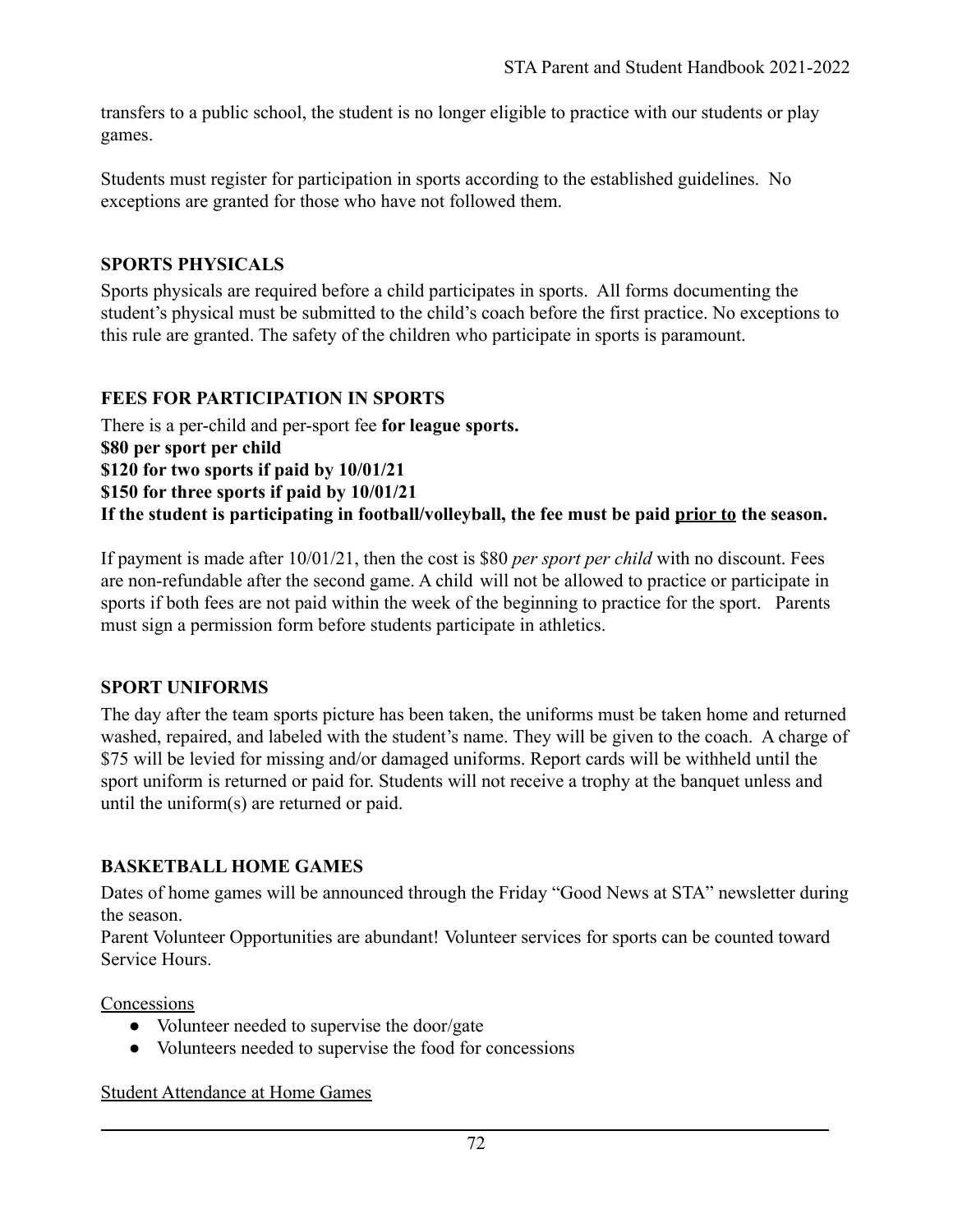- Students must be accompanied by a supervising adult.
- Students pay \$1 for admittance.

Procedures for After-Care Students to Attend Home Games

- The student's fee of \$1 for gate will be waived if the student is attending the After Care program and attends the game with the supervisor.
- An Extended Day Supervisor will sit with the students from the after-school Extended Day who have permission to attend the game. Students must stay for an entire game before they return to the program held upstairs. They may stay as long as there is a supervisor and they are demonstrating cooperative behavior.
- Parents must come to get the student from the game and sign out the student from the Extended Day Supervisor.
- Supervision of Extended Day students at home games is a Service Hour volunteer opportunity for adults (teenagers must be 18 years old to supervise children)

## **ACADEMICS AND CONDUCT IMPACTING PARTICIPATION IN SPORTS**

All students have a responsibility to represent St. Thomas the Apostle School in a Christian manner. Students who do not live up to their responsibilities in academics, conduct, and/or effort will not be permitted to represent the school in athletic events.

Students in grades four through eight, must maintain a C average in all core academic subjects (Religion, Math, English, Reading, Spelling, Social Studies, Science) in order to participate in athletics. A failing grade of "F" in a core subject will cause the student a 3 week suspension from sports games in order to improve the score. Parents are reminded to follow student academic progress by using *PowerSchool.* In this way, parents have immediate access to student grades and eligibility.

Academic evaluation for athletes will take place approximately every 3 weeks. If a student is not passing all of their classes, athletic ineligibility notices will be sent home to parents from the principal, who in turn notifies the Athletics Director and he contacts the coaches involved. If a student has received a major consequence for behavior, a notice will be sent home to parents and the Athletics Director and he contacts the coaches involved.

The student will then be placed on **probation** for two weeks. Probation is a *warning period* during which the student *may still participate* in sports. The student must be passing within the next two weeks. If no improvement is reported, the student will be placed on **suspension.** Suspension means that the student *may not participate* in practices, practice games or league games for three weeks. The student on probation or suspension will be reevaluated at the end of every three week period.

Students and parents must present themselves at all sporting events as the Christians we profess to be. Supporting our teams is laudable, but no abusive or improper language and gestures by spectators or students will be tolerated.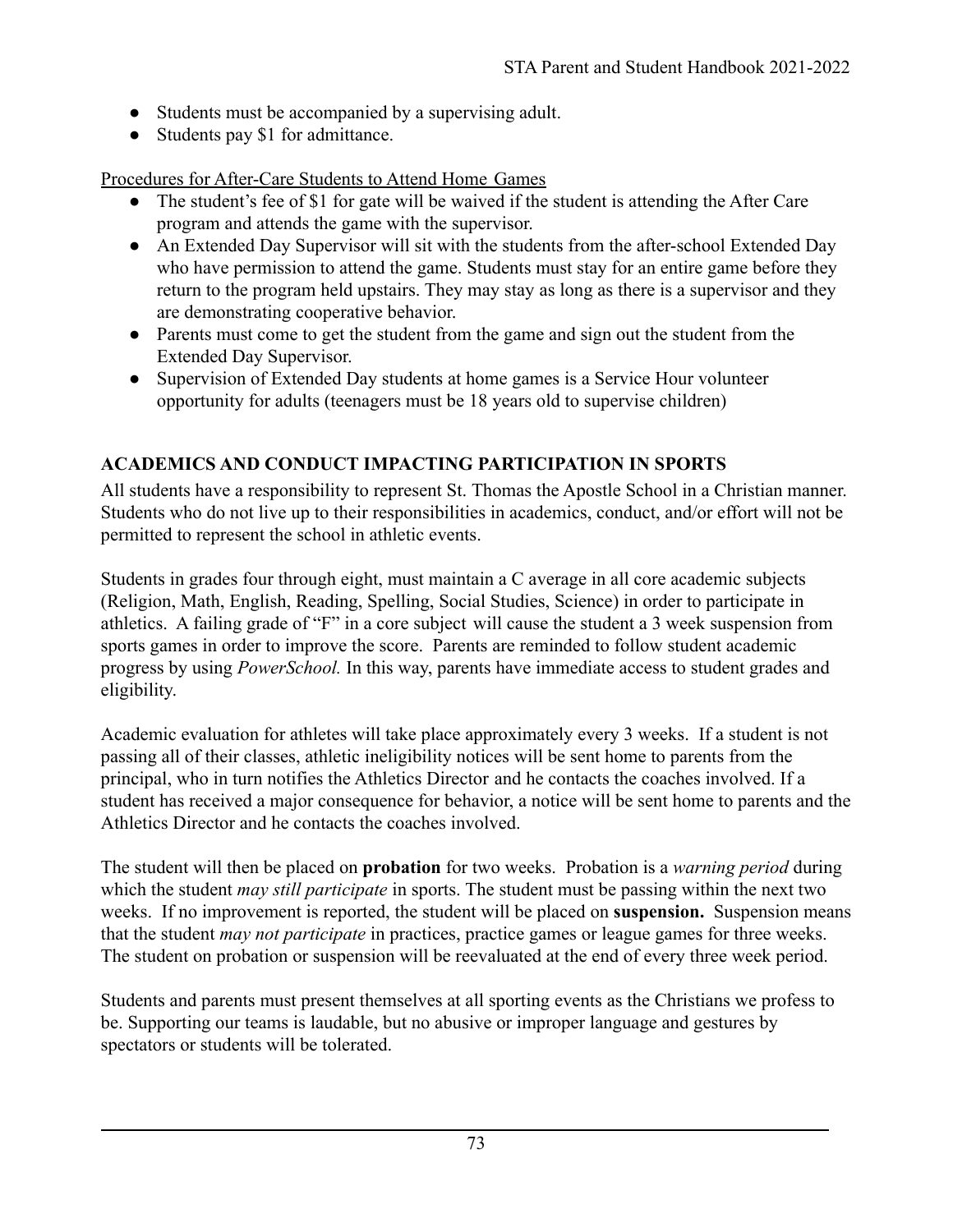## **BIRTHDAY PARTIES**

If parents are planning a birthday party outside of school and intend to invite students from school, invitations must be passed out in the classroom to the entire class or to all girls or all boys, rather than just inviting a select few. The teacher needs advanced notice about invitations being passed out so that they can be coordinated effectively. The child should give the invitations to the teacher to distribute to the entire class. There is no such thing as a "secret party." Children should not be disrespected or excluded as this is very hurtful and disruptive to a classroom community. The school does not permit families to bring or serve birthday treats to school, and does not host birthday parties at school. Teachers cannot provide the contact information of other families. This is something that parents can coordinate through their HSA Room parent.

# **FIELD TRIP POLICIES**

Field trips are integral to the curriculum because they provide authentic learning experiences; they are not optional events. Teachers are encouraged to regularly plan field trips that support academic growth and connections to the academic curriculum. Students represent St. Thomas the Apostle School on these trips and are accountable for their behavior. Students can be denied participation if they fail to meet academic or behavioral requirements. Parents may incur additional fees for field trips in order to cover admissions and other expenses. Generally, students wear their school uniforms on a field trip. Students do not take field trips to amusement parks.

#### Permission Form

Parents are notified of the field trip by letter at least two weeks prior to the planned trip. Written permission using the proper form is required; otherwise, the student will not be allowed to participate in the field trip. The student will bring home the form for a signature. A copy of the form is available in **Appendix G** of this handbook.

## **Chaperones**

For kindergarten, the ratio of adult chaperones is one (1) adult per five (5) students. For grades one through five, the ratio is one (1) adult per seven (7) students. For grades six through eight, the ratio is one (1) adult per ten (10) students. Because this is a school activity, all chaperones and students are under the leadership of the classroom teacher. The *teacher will choose* the chaperones.

All chaperones must meet the Archdiocesan requirements for student supervision that includes:

- 1. Pass a criminal background check.
- 2. Be *Virtus* trained.
- 3. Complete the Child Abuse and Neglect Tracking System form. (CANTS).
- 4. Sign the Code of Conduct.

## Rules for Chaperones include:

- Verification of completion of all four requirements listed above must be submitted prior to the field trip.
- The time spent while chaperoning field trips may be applied toward service STArs.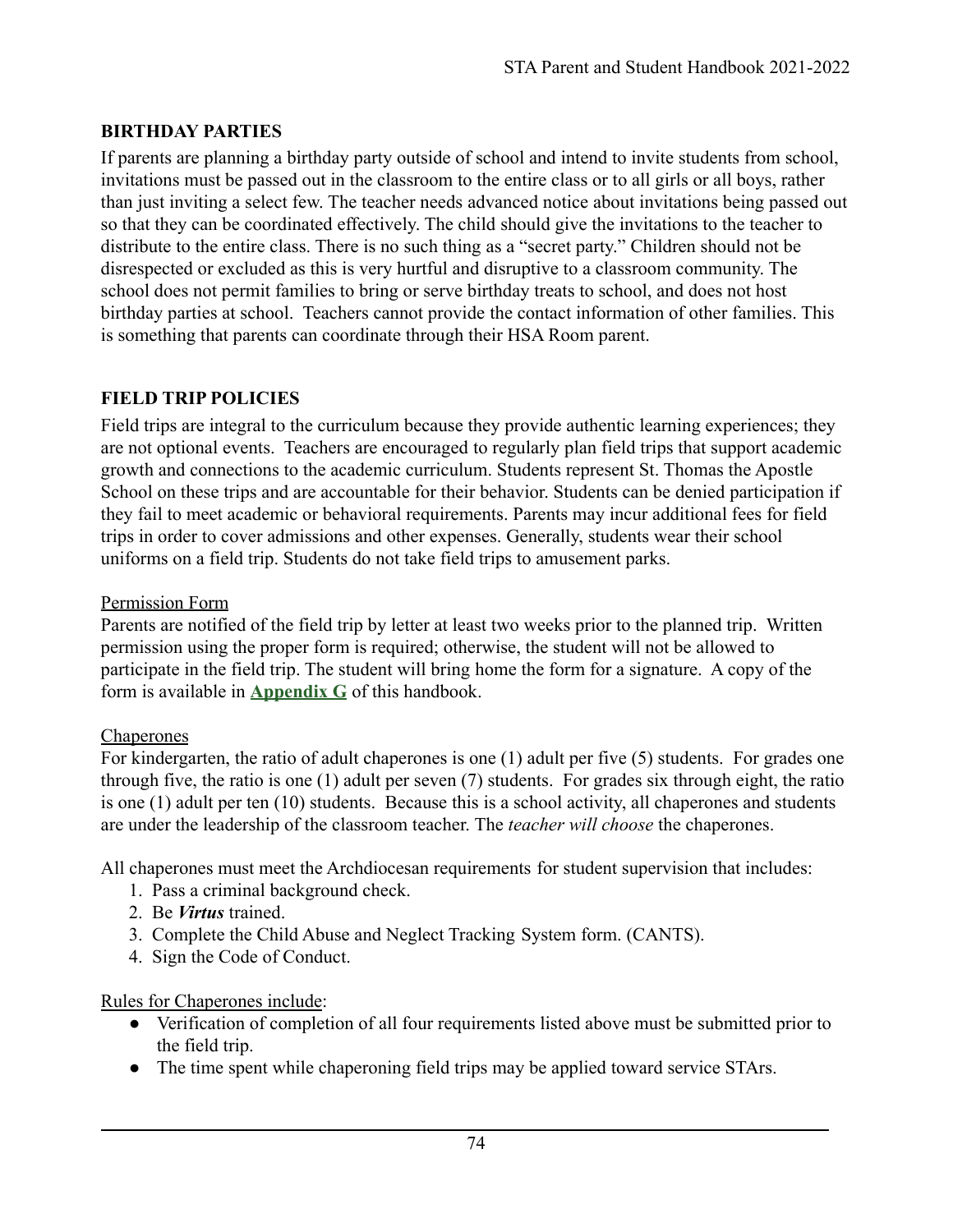- If a parent has not completed all of the above requirements, if there is room on the bus that parent may join the trip and supervise his/her child only. Such individual parents may attend only when there is room on the bus and there are an adequate number of chaperones for the remainder of the class. In this case, no service hours will be granted. This arrangement is generally made for Pre-Kindergarten age children.
- Chaperones may not deviate from any guidelines for the trip that have been established by the teacher.
- Chaperones stay in contact with the teacher who is the supervisor and do not leave the group they have been assigned.

#### Participation in Field Trips

If the parent chooses not to send a child on a field trip, school work will be assigned for the student and counted as a class assignment grade. The student may complete this work at school or at home on the day that the trip is planned. If the child's non-attendance on a field trip is brought about by a school decision, the school will provide the assignment and supervision in another teacher's classroom. If a student misses school on the date of the field trip, the child is counted absent and work will be made up according to the class requirements.

#### Field Trip Transportation

Whenever possible, bus transportation will be utilized. When students ride on a bus for a field trip, they follow the rules outlined under the section on school safety. The use of private vehicles for a field trip is rarely used except for prekindergarten students who ride *with their own parents* in a booster seat. Private passenger vehicles will not be used for field trips.

Classes may walk or take public transportation to cultural and educational venues on occasion. The mode of transportation will be indicated on the permission form.

## *VOLUNTEERING WITH CHILDREN*

#### **PROCESS**

Before volunteering with children at St. Thomas, all adults must have a criminal background check, sign the Code of Conduct and the completed CANTS form, and either have taken Virtus training or are going to take Virtus training in the immediate future. A step-by-step guide to this process can be found in Appendix H.

| PARISH/SCHOOL VOLUNTEERS WHO WORK WITH CHILDREN |  |
|-------------------------------------------------|--|
|                                                 |  |

|                         | Complete an online criminal<br>background check application |                            |
|-------------------------|-------------------------------------------------------------|----------------------------|
|                         | before being accepted as a                                  |                            |
| <b>ONLINE CRIMINAL</b>  | volunteer. Applicants cannot                                | National background check. |
| <b>BACKGROUND CHECK</b> | begin service until the                                     | Re-checks are conducted    |
|                         |                                                             | automatically.             |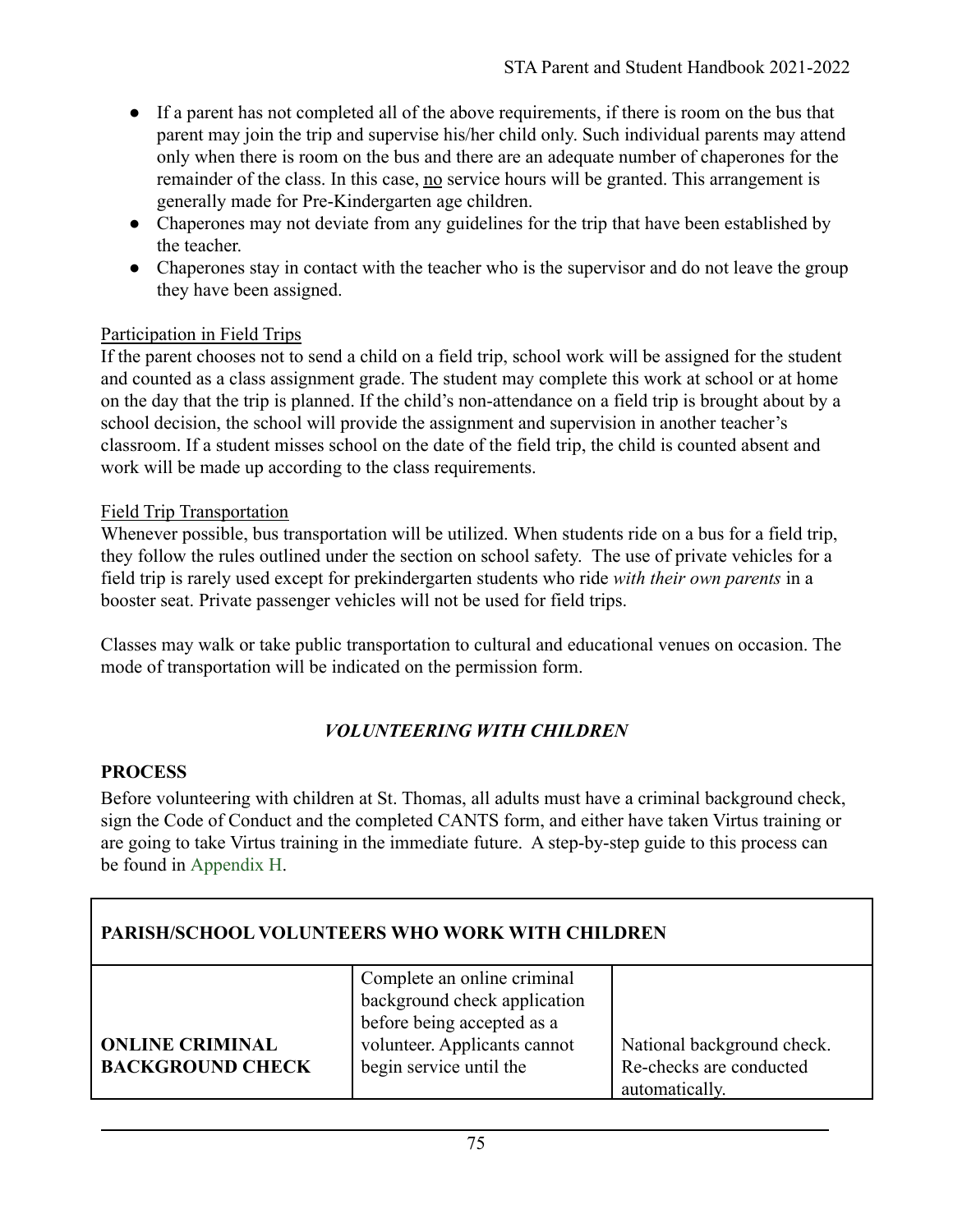|                                                                                                                                                         | background check approval has<br>been received.                                                                                                                     |                                                                                                                                                                |
|---------------------------------------------------------------------------------------------------------------------------------------------------------|---------------------------------------------------------------------------------------------------------------------------------------------------------------------|----------------------------------------------------------------------------------------------------------------------------------------------------------------|
| <b>VIRTUS/PROTECTING</b><br><b>GOD's CHILDREN</b>                                                                                                       | Attend within 60 days of<br>beginning service. Certificate of<br>attendance kept on site in<br>personnel file.                                                      | One time three hour training for<br>adults. No one under 18 years<br>of age permitted at training. All<br>participants must pre-register<br>online.            |
| <b>CODE OF CONDUCT</b>                                                                                                                                  | Read and sign prior to<br>beginning service. Signed<br>acknowledgement form kept on<br>site in personnel file.                                                      | Complete new form if<br>employee moves to new<br>parish/school.                                                                                                |
| <b>CANTS</b><br><b>FORM.DEPARTMENT OF</b><br><b>CHILDREN &amp; FAMILY</b><br><b>SERVICES' CHILD ABUSE</b><br>AND NEGLECT TRACKING<br><b>SYSTEM FORM</b> | Complete form and submit to<br>site prior to beginning service.<br>Copy of complete form kept on<br>site in personnel file. Original<br>mailed to DCFS by the site. | To be done annually.<br>Application reviewed by DCFS<br>for abuse and neglect offenses.                                                                        |
| <b>MUST BE DONE</b><br><b>ANNUALLY</b>                                                                                                                  |                                                                                                                                                                     |                                                                                                                                                                |
| <b>MANDATED REPORTER</b><br><b>TRAINING</b>                                                                                                             | Coaches should complete this<br>requirement prior to beginning<br>volunteer service.                                                                                | Copy of certificate kept on-site<br>in personnel file. Online<br>training available in English.<br>Live training available in<br>English, Spanish, and Polish. |

#### **SAFE ENVIRONMENT PROGRAM (***VIRTUS***)**

#### What Is Virtus?

The Archdiocese of Chicago and over 50 other dioceses across the United States participate in a program to educate teachers, staff, and volunteers, who work with children at both the school and parish levels about the ways in which we can make and maintain a safe and secure environment for our children.

The training educates participants about child abuse and emphasizes prevention, identification, response, and reporting. The purpose of the training is to ensure that the highest codes of conduct are followed and that children who worship, study, or participate in activities in our parishes and schools are continuously protected.

Who must be trained?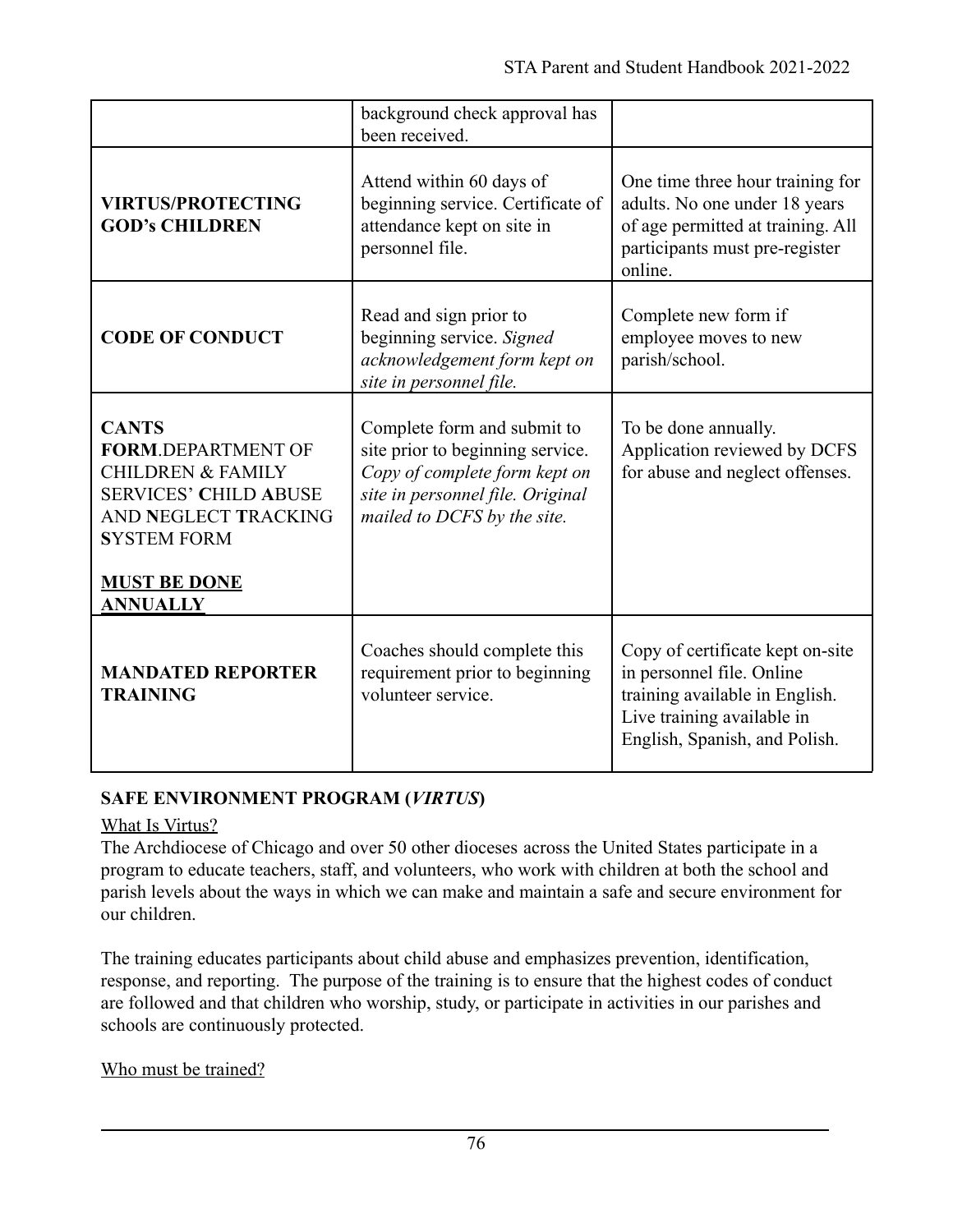All teachers, substitute teachers, teacher aides, catechists, school and parish staff must be trained. Additionally parents who are involved directly with children need Virtus training. This includes, but is not limited to, parents who serve as coaches, room parents, field trip chaperones, and those who work at school events such as school parties and Field Day.

#### What is involved in the training?

- 1. Training will consist of one three hour group session. This is provided throughout the Archdiocese at various locations in the city during the entire year. The dates are noted on the school website and reminders will be announced in the parish and school bulletins.
- 2. Following the training session, your name and email address will be given to the archdiocese. You must sign on to the diocesan website to register. Click on VIRTUS and sign in and establish a password.
- 3. You will then have access to the follow-up training program entitled "Virtus." You must read the printed article and answer the question posed at the end. You will receive online informational bulletins, one per month. You are required to read the bulletins and answer the question at the end of each bulletin.
- 4. Unless you have completed or are regularly completing the online portion of the training, you will NOT be permitted to work or volunteer at STA

#### Why *Virtu*s Training?

Nothing is more important than the safety and protection of our children. St. Thomas the Apostle Parish and School already provides a safe environment and we wish to do everything possible to ensure that we continue to do so. We expect everyone's cooperation and support in this important work.

#### Training Sessions

- You must be pre-registered.
- No walk-ins are permitted.
- Sessions start on time and anyone who is late will be turned away.

#### *PARENT—PARISH COVENANT*

As a member of the Catholic Church, parents are required to support the spiritual growth in their children and witness to faith by praying with their child, teaching them to live a moral life, worshiping with them on the weekend, and participating at other spiritual opportunities throughout the year.

The Catholic Church teaches that parents are the first teachers of their children in the ways of faith. Simply put, children first learn the practice of faith at home by the example of their parents. At the appropriate time the parish church assists the parents by providing a more formal catechetical program that helps to educate and form their children in faith.

In no way does the Church envision that the parish is to take over the role of parents and become the primary teacher of children in the ways of faith. In other words, the parents must continue to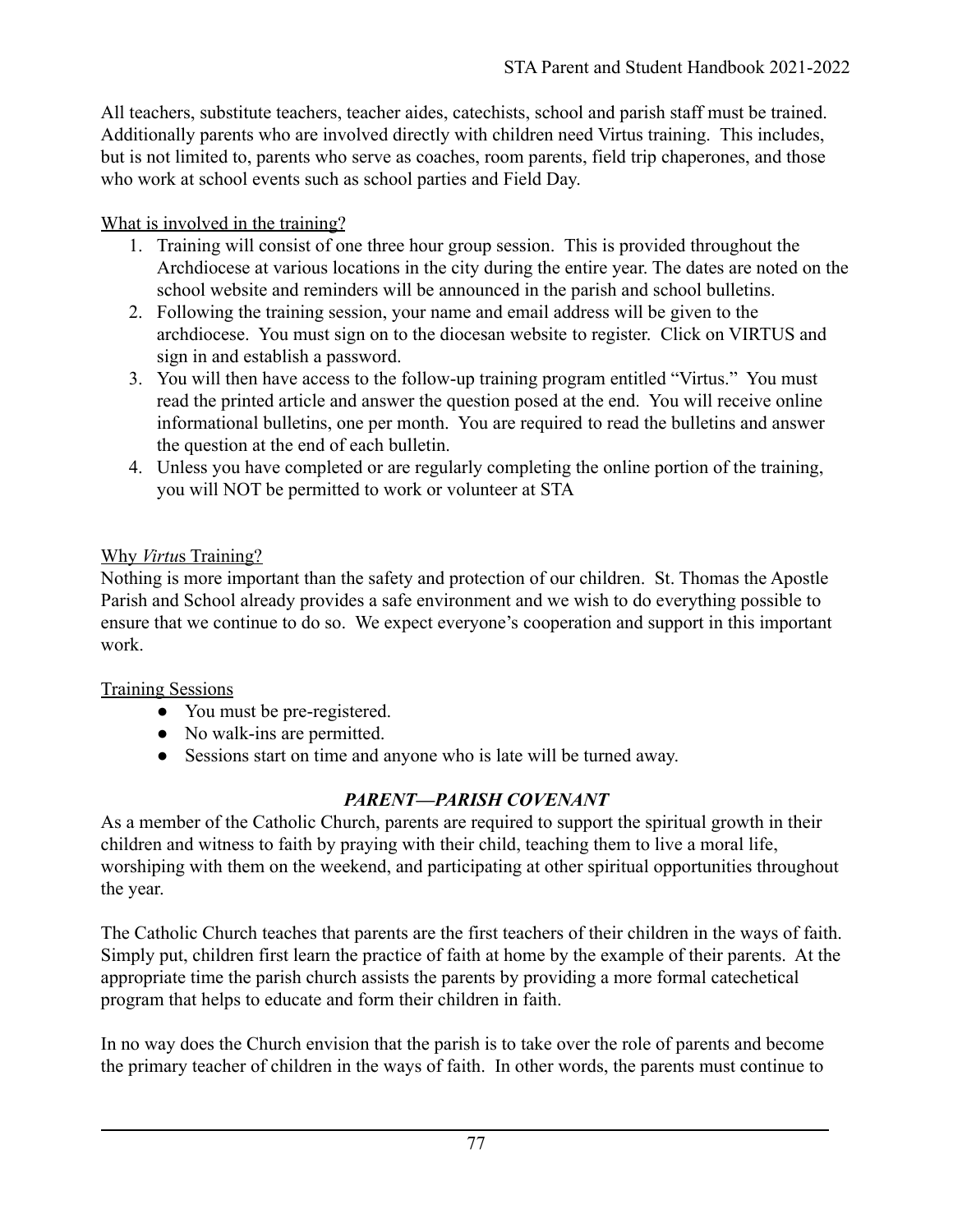practice the faith in word and deed. Minimally, practicing the faith means to faithfully worship each Sunday and to live a life that is in concert with the teachings of the Christ.

A Catholic school exists to support and enhance what the parents do in their role as mentioned above. The parish envisions this spiritual covenant between parents and St. Thomas the Apostle Church. Those who are registered members of the parish community and the universal Church will participate at St. Thomas the Apostle through stewardship of time, treasure and talent.

### **REGISTERED MEMBERS OF ST. THOMAS THE APOSTLE PARISH**

Some school families are members of St. Thomas the Apostle Parish. Rights and responsibilities are included in parish membership. Membership in the parish has some implications for St. Thomas the Apostle School families. **What is required of ACTIVE members of St. Thomas the Apostle church? An ACTIVE member does the following:**

- 1. Completes a registration form and submits it to the parish office. For the current school year, families should register in the parish no later than September 20, 2021. Registration forms are available in the parish office. Registration Sunday is in September and completion of paperwork can be done after Mass.
- 2. Participates at Mass on all Sundays and holy days of obligation with the other members of St. Thomas the Apostle Parish community. Catholics may attend Mass at any parish throughout the year, however, attendance at Mass *at St. Thomas Church* indicates that *this* is your parish community, and thus regular attendance at St. Thomas is expected of the ACTIVE member of the church.
- 3. Leads a healthy sacramental life through a habit of regularly celebrating the Sacrament of Reconciliation and frequently receiving Holy Communion.
- 4. Fulfills your obligation to provide for the continuing religious education of your children. For parents who have children preparing to receive the sacraments of Reconciliation, Eucharist, and Confirmation, enroll your children in the Sacramental Preparation Programs offered at St. Thomas the Apostle Parish. The school will provide religious instruction for the sacraments, but additional involvement in the parish sacramental religious education program provides a fuller opportunity to be prepared specifically for receiving the sacraments with fuller understanding and participation is required.
- *5.* Gives a sacrificial offering in the weekly collection basket or online through *Give Central. Each member of the parish* helps to support St. Thomas the Apostle Parish ministry. Parents model for their children an important lesson of stewardship by contributing regularly to the church. Each member of the parish prayerfully determines what is a just and fair sharing of one's income for the mission of the parish. A simple guideline is to tithe your household annual income to God for the work of the church (10 % is the guideline from Scripture).
- 6. Participates in service opportunities through parish and educational organizations of St. Thomas the Apostle Parish. Active parishioners step forward to assist at the weekend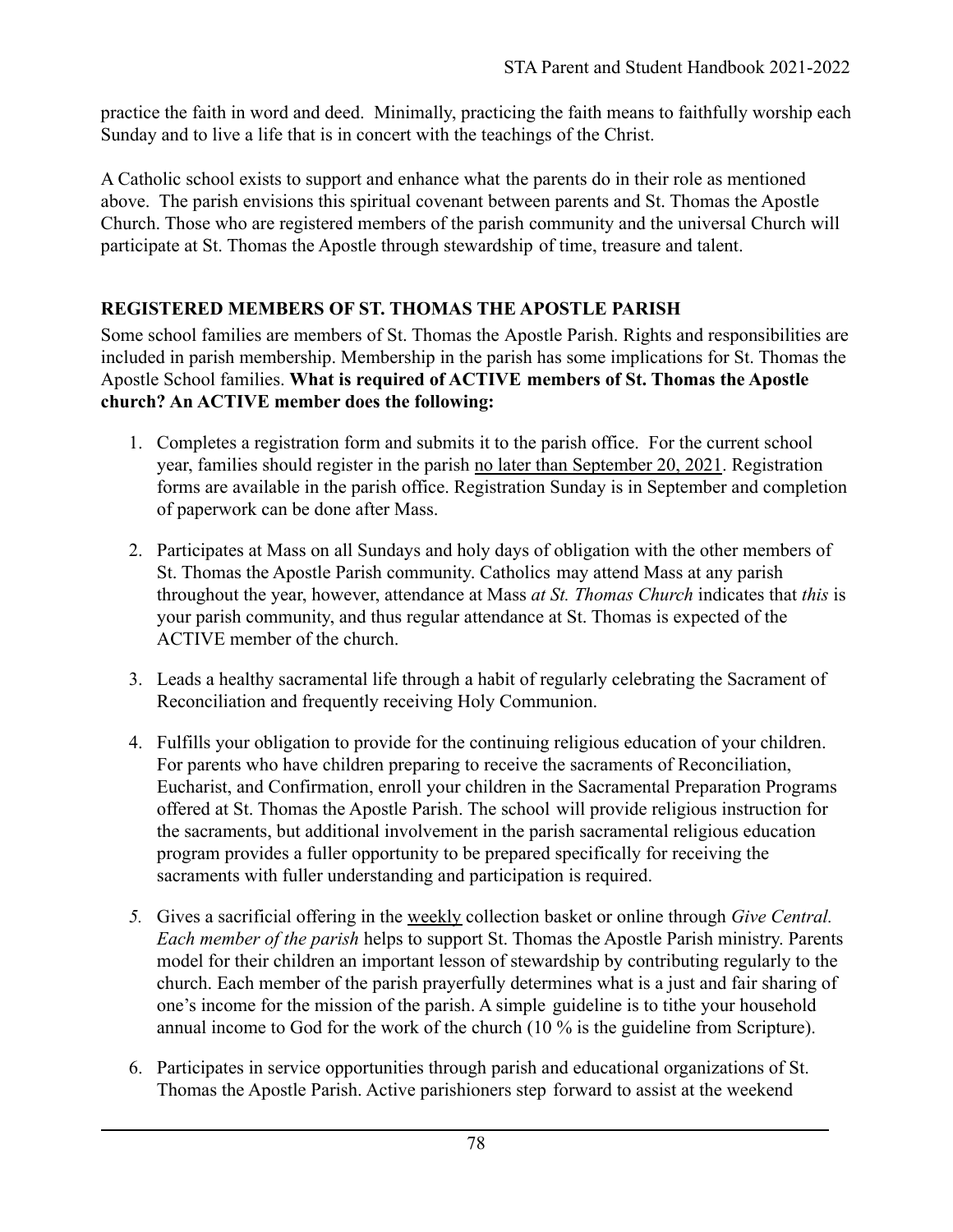Masses by any of the various ministries (choir, carry offertory, usher, Reader, Communion Minister, greeter, etc.) and/or participate in parish events /activities/ organizations (for example, Sunday hospitality, outreach, teach catechism, youth ministry, committees, or fundraisers).

By fulfilling these responsibilities, an ACTIVE member of St. Thomas the Apostle Parish leads a Christian life by believing, professing, and practicing Christ's teaching in every facet of their life. An ACTIVE member of the parish who has a child or children attending St. Thomas the Apostle School is eligible for receiving a \$1,000 tuition scholarship per child per year.

Verification of one's ACTIVE status is conducted twice annually prior to the award of scholarships in the spring of the year.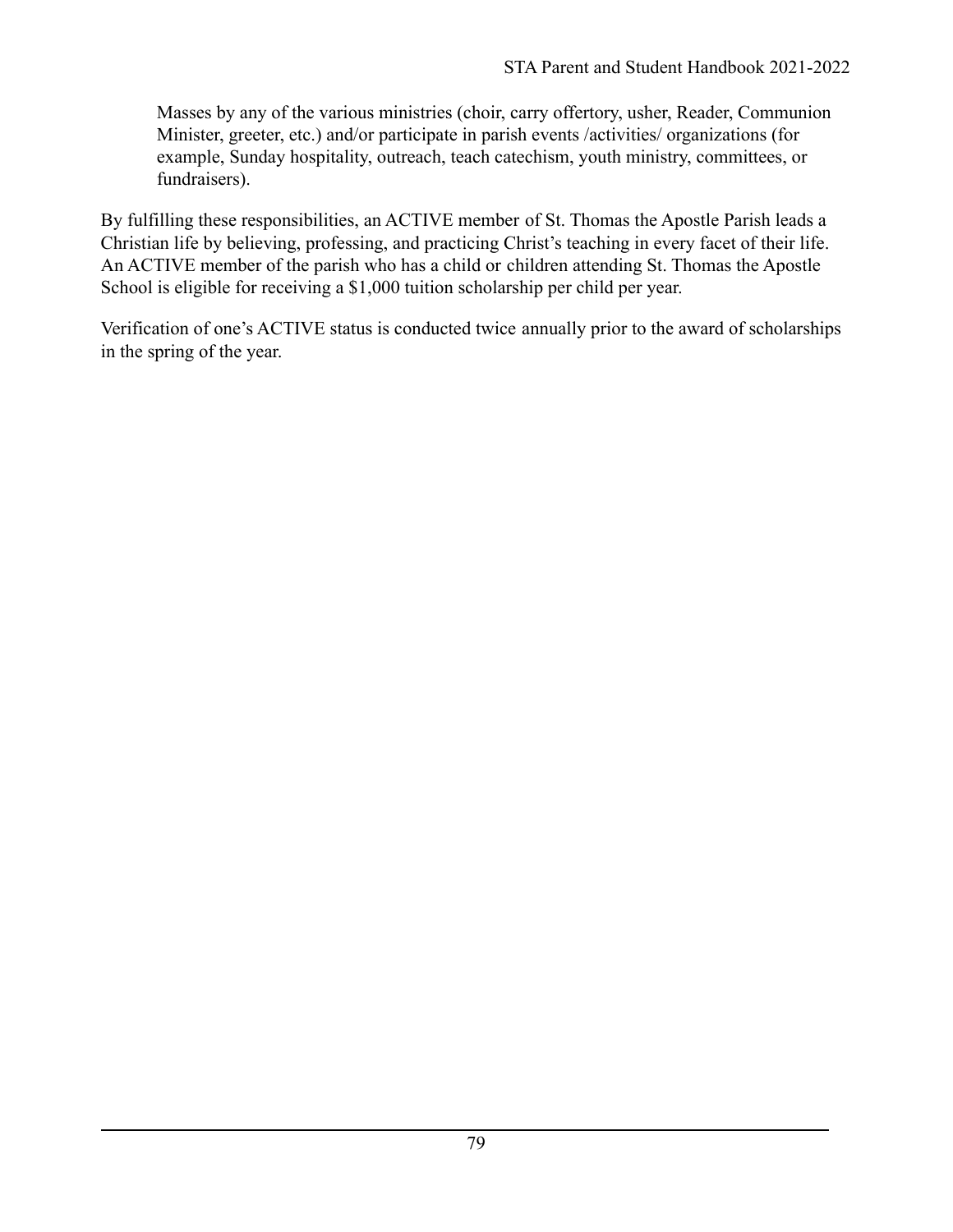*APPENDIX*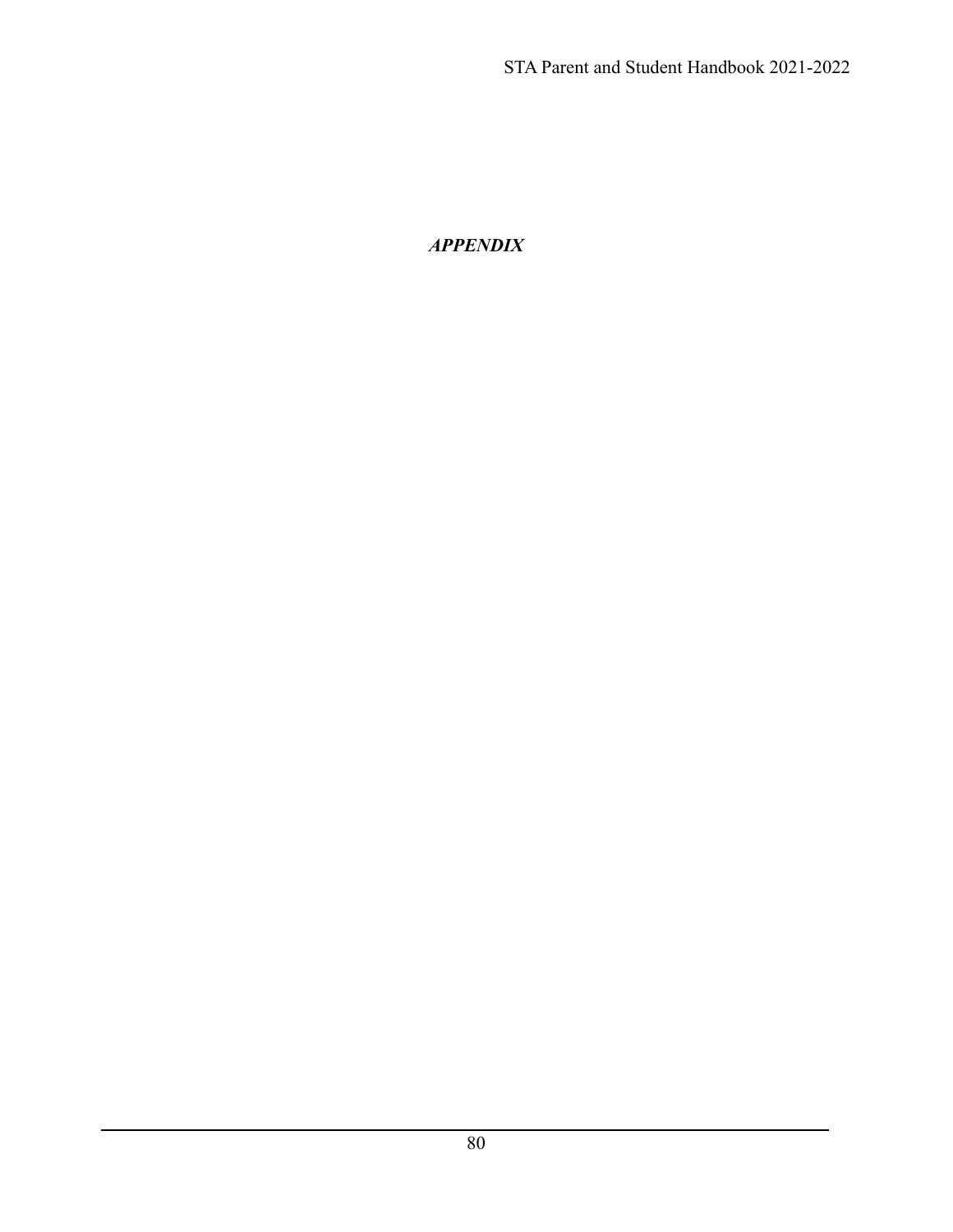# **APPENDIX A**

## **PARENT AGREEMENT WITH ST. THOMAS THE APOSTLE SCHOOL**

We understand that all parents whose children attend St. Thomas the Apostle School must be supportive of the school and actively involved. Our involvement is a condition of our child's/children's admission and continued enrollment.

### We agree:

1. To participate actively in our child/ren's education. St. Thomas' educational program requires the joint efforts of teacher, parent, and child. We will help our child/ren succeed in school by helping him/her set aside time to do homework, by encouraging good study habits, and by reviewing with him/her any homework and tests.

- 2. To attend the Parent-Teacher-Student Conferences held in Fall and Spring and cooperate with suggestions to help our child's/children's progress in school.
	- 3. To read the regular newsletters sent home by email every Friday by the principal, to carefully read any communication from the school, and to comply with any deadlines announced therein, so that our child/ren can participate fully in school programs and activities.
- 4. To participate in the life of the school especially through various opportunities provided by the Home and School Association.
- 5. To faithfully observe the policies, rules and regulations of the school and to inform ourselves by carefully reading the Parent Handbook.
	- 6. To foster in our child/ren the Christian values of nonviolence in speech and action. We agree to discourage behavior and language at home and in all social media that does not align with Christian values, to encourage non-violent conduct in our child/ren, and to support the school's efforts to maintain a safe, happy, and non-violent environment. We also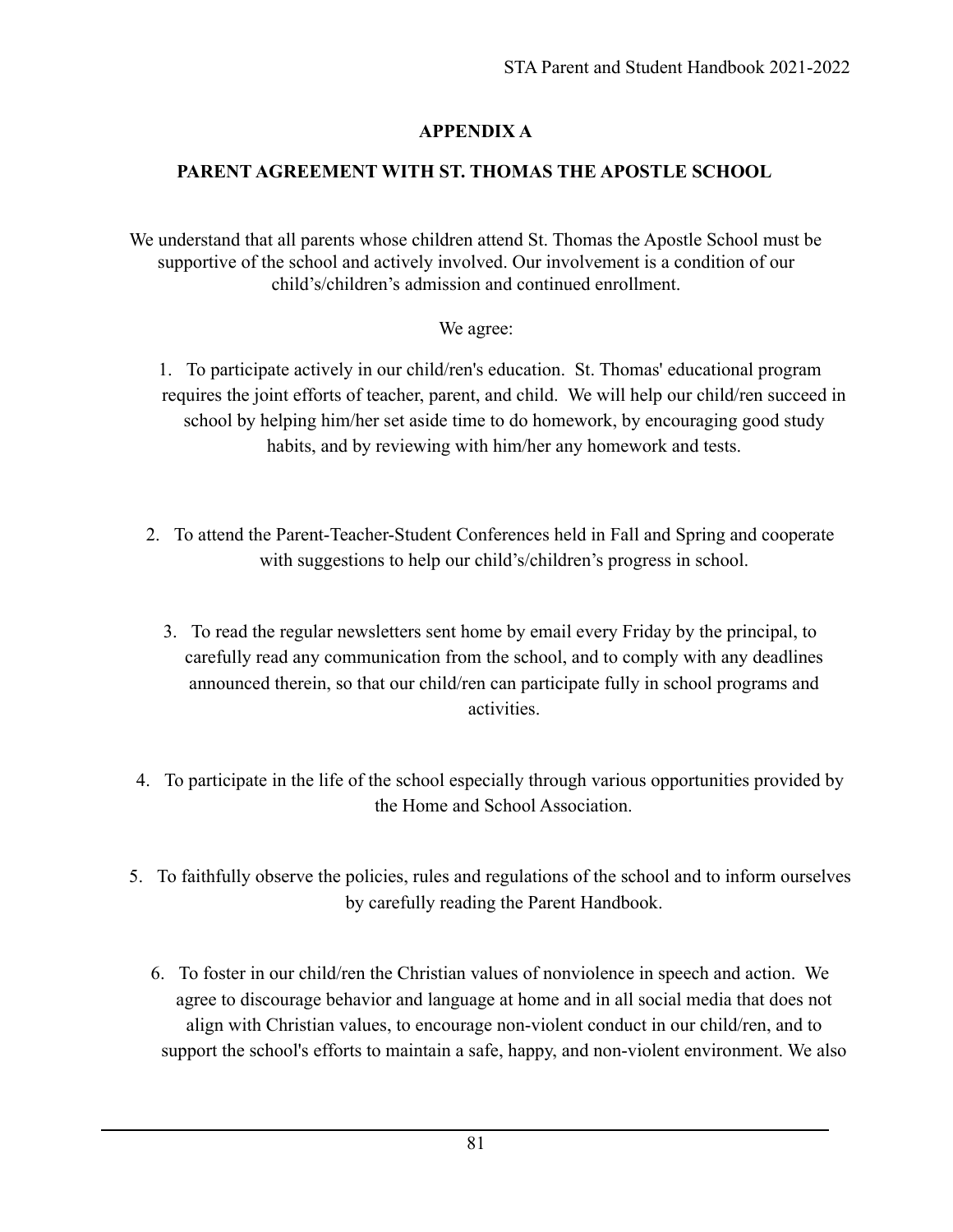agree to model Christian values in our interactions with adults and other children in and around the school building.

- 7. To help develop self-discipline and a studious demeanor in our child/ren so that he/she and all the other students in school can learn. Disruptive behavior is not acceptable at St. Thomas. We agree to discuss these standards with our child/ren and to support the school's efforts to maintain a disciplined learning environment.
- 8. To always cooperate with all school staff and show them respect at all times. We agree to always work with the school and be receptive to any feedback that they may have. We agree to respond to any disciplinary notices or phone calls in a manner that will encourage our child's growth and development, and work with the school to remedy these issues.
	- 9. To cooperate and comply with the policies outlined in the School Handbook.
- 10. To make tuition payments in full and on time. If a family is delinquent with tuition and/or with Extended Care fees, the child will be excluded from school on the  $16<sup>th</sup>$  day following the scheduled payment. When an outstanding balance is due from a parent, the school may not allow the child to participate in any extra-curricular activity or sport until it is paid in full if the school so chooses.

11. To support the fundraising efforts of the school. Families are not required to make a financial contribution, but they should work with the school to support these efforts for the benefit of our students. The major fundraisers are Reach for the STArs in the fall and STArry Night in the spring. The description of these fundraisers and other fundraising opportunities are outlined in the Parent Handbook.

12. To complete 3 STAr Service requirements for the benefit of the school and students – or pay \$300 *in lieu of service not completed (ex: if 2 STAr service requirements are met, then \$100 will be charged to FACTS)*. The \$300 will be added to tuition if service hours are not fulfilled.

We sincerely commit ourselves to support the school as outlined above.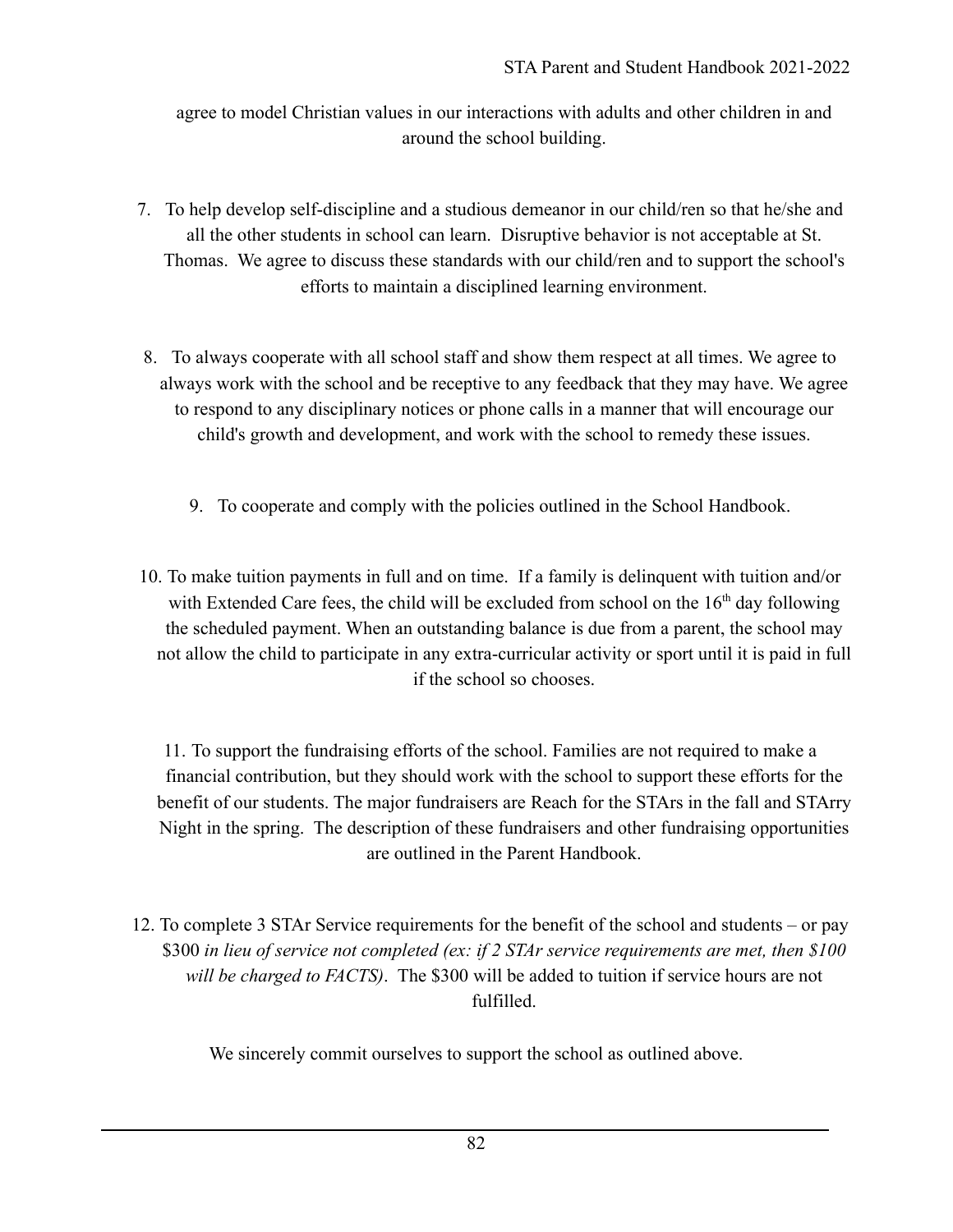| Parent/Legal Guardian Signature | Date             |
|---------------------------------|------------------|
| Student                         | Grade in 2021-22 |
| Student                         | Grade in 2021-22 |
| Student                         | Grade in 2021-22 |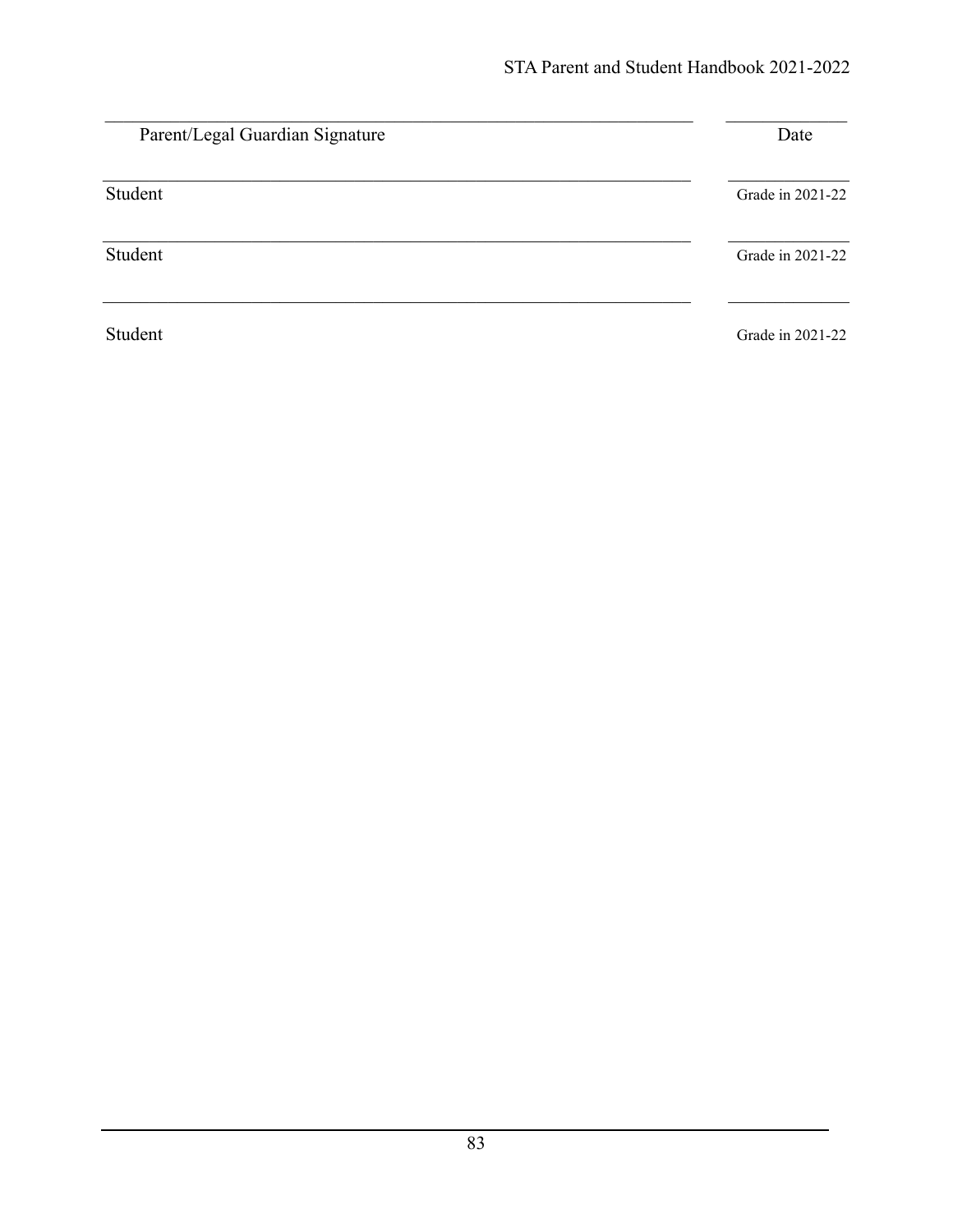## **APPENDIX B**

#### **SERVICE HOURS POLICY***"With the support of parents, parishioners, faculty and staff, St. Thomas the Apostle School provides quality Catholic education to students."*

This support of the school and parish community of St. Thomas the Apostle School and Parish has helped to create a special environment for learning and caring community. The majority of our families give of themselves in so many ways. Their example has been an inspiration to others as well as a powerful example to their children. Many have discovered for themselves that "it is in giving that we receive."

Our school is an extension of the ministry of the church. School parents are asked to be active participants in various outreach activities conducted by the school and the parish. Just as in any family, success comes as a result of every member doing his/her part. Therefore, each school family is required to earn a minimum of 3 "STArs" through service to the school community per year. There are many choices for service. Some activities can be completed from home, but most require presence at the school. All of the activities promote an ownership for the success of the school and benefit the children.

You will be asked to log your service "STArs" through a Google Form within 48 hours of the event. The school administration and Lead Parent Volunteers will confirm service hours based on sign-in at the event. The various opportunities for each family to give of their time and their talents in order to fulfill the service hour requirement are provided through the principal newsletter, teacher newsletters, Class Dojo, and Home and School Association throughout the year. These opportunities directly support the operation of the school through financial savings.

Each family is different and there are circumstances that prevent some parents from spending time away from home. There are many opportunities to help at home or at school. If a family has been unable to accumulate service hours, it is *their* responsibility to contact the school office before the third trimester begins for information about service opportunities.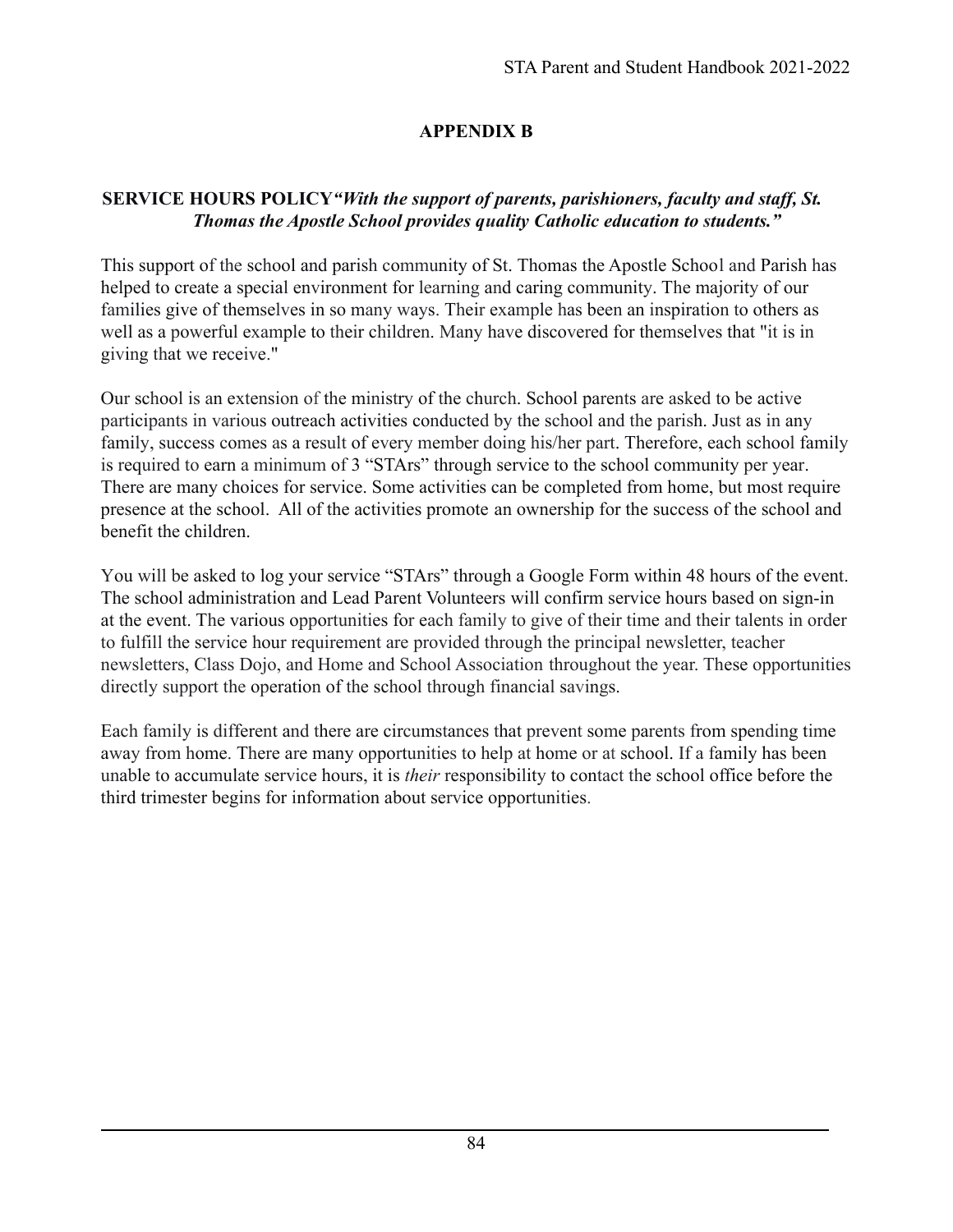# **APPENDIX C**

## **TECHNOLOGY**

#### **KINDERGARTEN TO GRADE 3 STUDENTS**

Before I can use the internet at my school, there are some promises that I need to make to my teacher, my classmates, my parents, and myself. These promises are made to help keep me safe and to make my time on the internet fun, interesting, and educational.

When I use a device:

- I promise to ask for help when I do not know what to do.
- I promise to share the device with my classmates and to be helpful if someone needs my help.
- I promise to follow my teacher's directions about using the device.

When I use the Internet:

- I promise to learn something new every time I use the Internet.
- I promise to stay on the Web pages my teacher shows me and directs me to locate.
- I promise to tell my teacher if I see something inappropriate on the Internet.
- I promise to give credit to the authors of the information I collect for reports.
- I will not copy and paste information for a report and then claim the words as my own writing. (I will not plagiarize).
- I will not send email or instant messages at school.

#### **GRADES 4-8**

Before I can use the internet at my school, there are some promises that I need to make to my teacher, my classmates, my parents, and myself. These promises are made to help keep me safe and to make my time on the internet fun, interesting, and educational. When I use the internet, I promise to:

- Act as a representative of my school, showing everyone that I can act responsibly.
- Tell my teacher or another adult when I see or my group sees something that is inappropriate or makes me feel uncomfortable.
- Follow all of the instructions my teacher gives and stay only in the areas the teacher advises.
- Actively use the information I find on the internet in my learning (projects, reports, discussions).
- Use the internet as a learning tool to help me discover my world. I should know the reason for using the internet for a certain task.
- Treat the people I meet on the internet with respect and never use inappropriate language, pictures, and gestures in any form on the internet.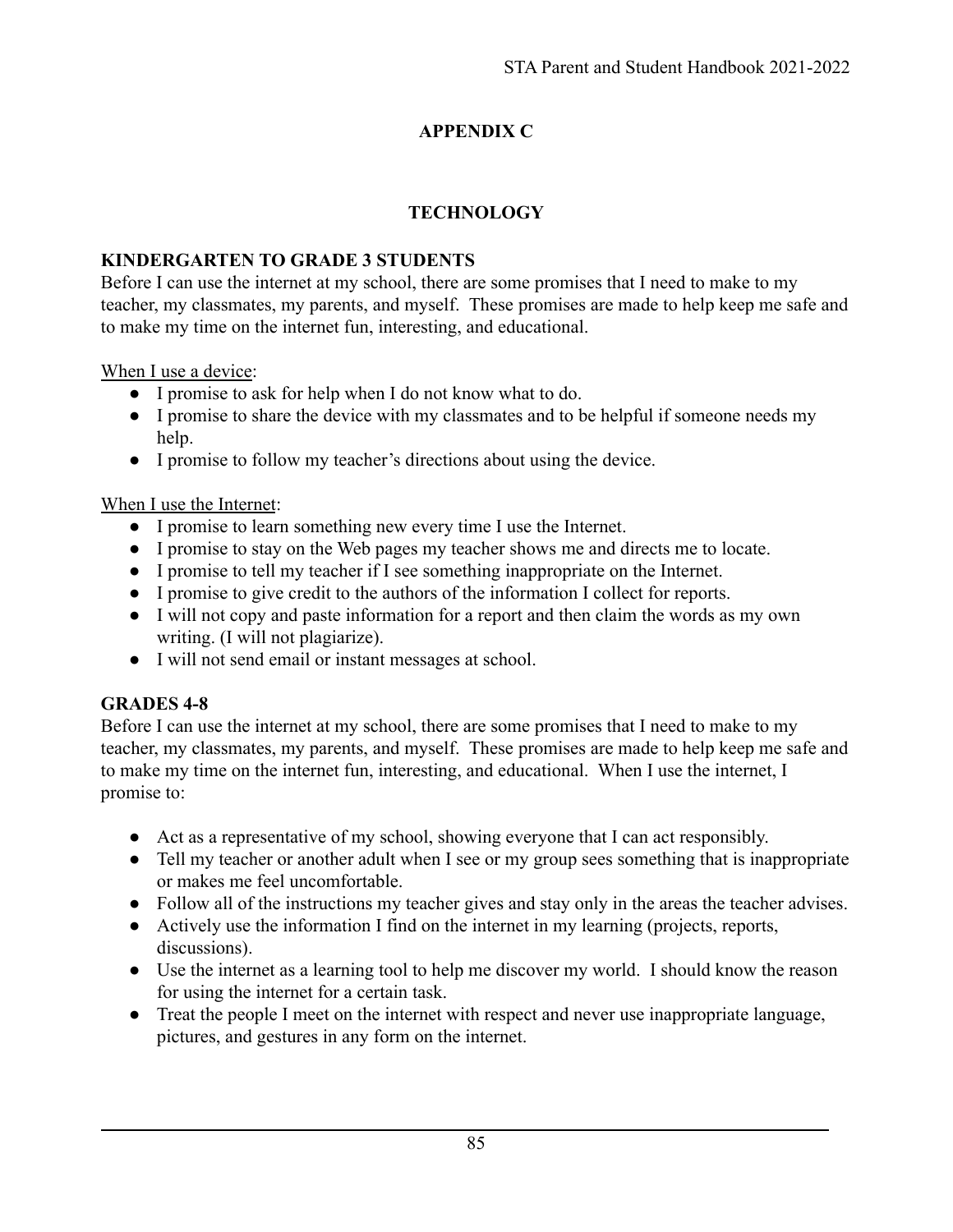- Give credit to the source of information when I copy from the internet. I will not take credit for someone else's words. I will not plagiarize: copy and paste information and claim it as my own words.
- Share the activities I do on the internet at home. It is important to let my parents/guardians know what I am doing on the internet and why.
- Be aware that there are consequences for choosing not to follow the internet rules.
- While at school, I also agree to not use Instant Messenger, check messages from my home account, access any other person's account or website, or purchase anything.
- I will use the computer only with the teacher's permission and will not change any settings, change or attempt to change any configuration program or password, or download, install and store software on the school computer without the approval of the teacher.

I understand my teacher knows how to keep me safe on the internet, so it is important for me to follow directions. If I find anything on the internet that makes me feel uncomfortable, I will share that with my teacher right away.

I have had the Acceptable Use Policy for Computers and Telecommunications explained to me. I understand its significance and I voluntarily agree to abide with all terms and conditions of it. I further understand that violation of this agreement would be unethical and might even constitute a criminal offense. Should I choose to violate this agreement, my privileges will be revoked and disciplinary action, and/or appropriate legal action may be taken.

### **PARENTAL CONSENT FORM**

St. Thomas the Apostle School has chosen to permit students access to devices and telecommunication resources to further its educational goals and objectives. Reasonable care has been taken to assure the appropriateness and educational quality of the material available through the use of educational software and telecommunications. However, parents and guardians are warned that St. Thomas the Apostle School and the Archdiocese do not have total control of the information on the internet. The school uses a screening device to filter inappropriate material, but this is not perfectly effective.

Parents and guardians are the primary authority responsible for imparting the standards of ethical and legal conduct their child should follow.

As the parent/guardian of the student below named student, I have read the Acceptable Use Policy for Computers and Telecommunications ("The Policy") and I have either explained it to my child ("student") or I have assured myself that my child understands it. I understand my own and the student's responsibilities regarding computer hardware, software, and internet access at St. Thomas the Apostle School.

I hereby indemnify and hold harmless the Archdiocese of Chicago and St. Thomas the Apostle School from any claim or loss resulting from any infraction by the student of the policy or any applicable law.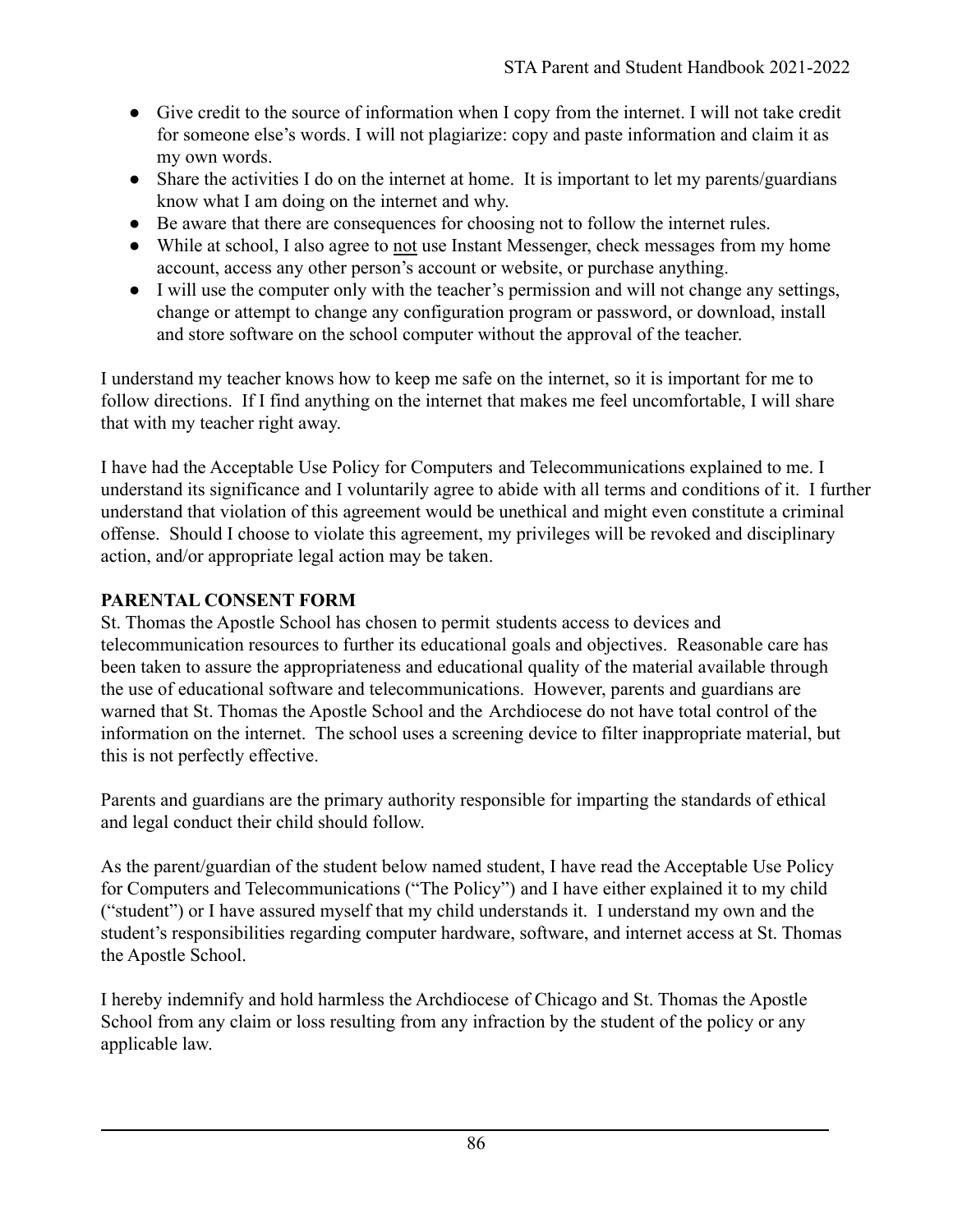#### **GRADES 4-8 TECHNOLOGY POLICY**

St. Thomas the Apostle School recognizes the role technology can play in the educational growth of students. As part of this goal, St. Thomas the Apostle School will provide students with Google Chromebooks to use during the school day. The purpose of providing Google Chromebooks in the classroom include but are not limited to classroom activities, homework, independent practice, and any other work designated by the teacher. Students should use their Google Chromebook during the instructional day solely to support their education. Students will maintain academic integrity in all their work at all times. It is up to the student to be responsible and aware of their device's use, care, and location.

Google Chromebook Procedures:

- 1. Each 4<sup>th</sup>-8<sup>th</sup> grade homeroom homeroom will have a cart with the Google Chromebooks for the students in this homeroom. Each Chromebook will have a number and each student will be assigned one Chromebook to use during the year.
- 2. At the beginning of the year, each student and their parent/guardian will sign an agreement for proper Chromebook use. Students will NOT be allowed to use their STA Chromebook until this agreement is signed and returned to the student's homeroom teacher.
- 3. Students must pass an exam about how to responsibly and correctly use a Google Chromebook before using the technology. Students will NOT be allowed to use their STA Chromebook until this test is passed.
- 4. All Chromebooks must remain at St. Thomas the Apostle School at all times. Students will NOT be allowed to bring their assigned Chromebook home with them or take them outside of the building.
- 5. At the end of the year, students will return their Chromebook to the school. Students in 4<sup>th</sup>-7th grade will receive the same Chromebook when they return the following year. They are responsible for the care of their Chromebook so that it lasts the duration of their time at STA.
- 6. Student's families are responsible for any lost, damaged, or broken Chromebooks assigned to their student. They will be charged \$100 for a replacement Chromebook. Any fees for lost/damaged/broken Chromebooks will be assessed on FACTS on June 1st after all Chromebooks are checked in at the end of the year.

#### Expectations:

- 1. Students will use appropriate technology only at teachers' discretion. They will use Chromebooks when directed/permitted.
- 2. No personal devices are to be brought to the classroom, including Kindles and tablets used for independent reading.
- 3. Students will only use appropriate applications on their Chromebook. They do not use them for games and/or non-school related tasks and functions.
- 4. Students are not to call, text message, email, use social media, or electronically communicate with others from their device, including contacting other students, parents, guardians, friends, and family while at school.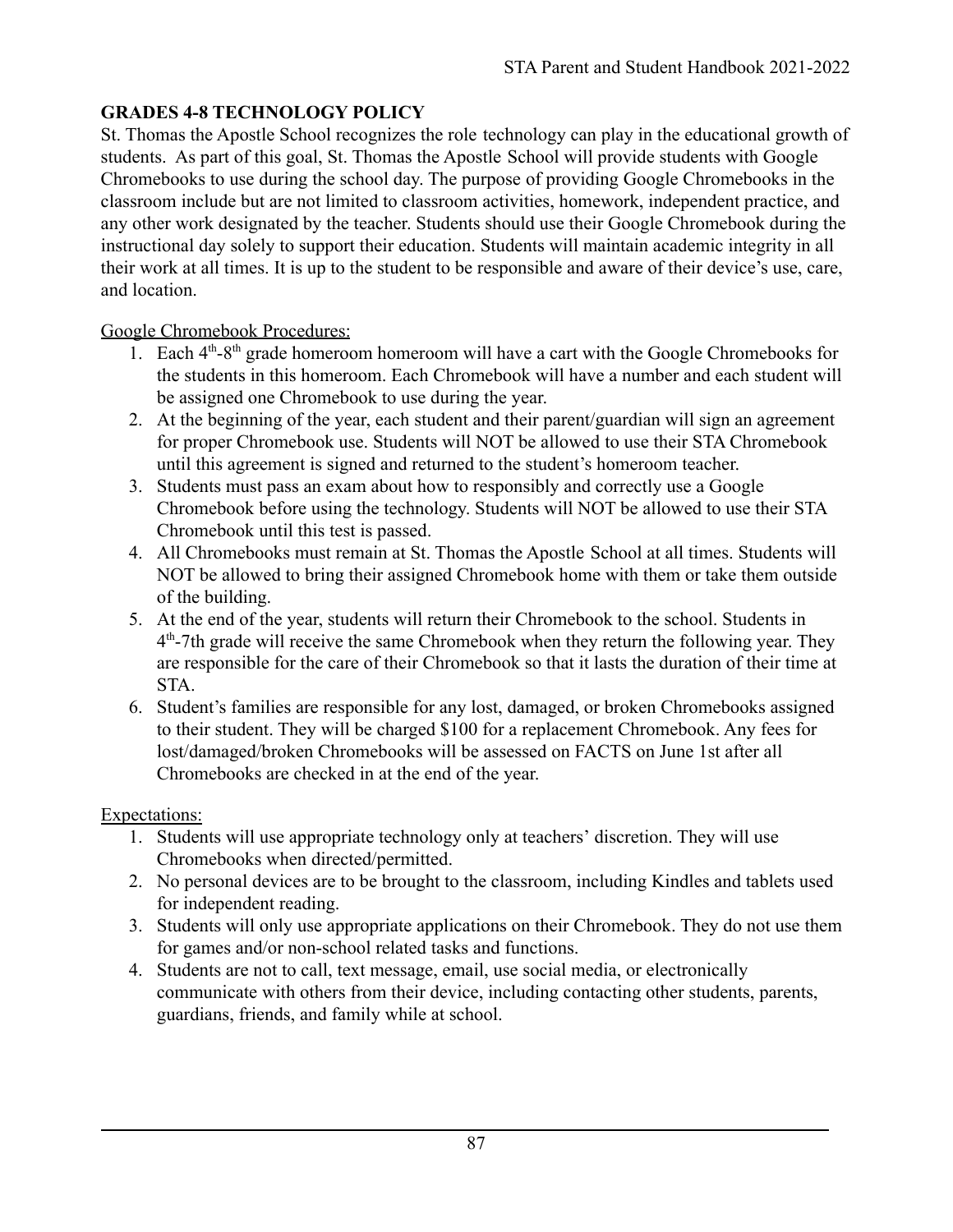#### Enforcement of Unacceptable Device Use

Inappropriate use of a device can include, but is not limited to not meeting the above-mentioned expectations and the following:

- Obscene, profane, lewd, vulgar, rude, inflammatory, threatening, or disrespectful language or images typed or posted
- Information that could cause damage to an individual or the school community or create the danger of disruption of the academic environment
- Personal attacks, including prejudicial and discriminatory attacks
- Harassment
- Knowingly or recklessly posting false or defamatory information about a person or organization
- Communication that promote the destruction of property, including the acquisition or creation of weapons or other destructive devices

Any student who does not follow these expectations when using their Chromebook will receive a consequence from the teacher. This could result in loss of Chromebook privileges for the rest of the period. Repeated misuse of Chromebook can result in loss of Chromebook privileges, detention, suspension, and/or a meeting with school administration.

In line **accordance with** the Catholic values and mission of the school, all content **accessed** should be appropriate and clean content. The classroom teacher will approve web browsing in advance each time.

#### Specific Usage Terms

- Students may not use any device to record audio or video media of any student or staff member without their permission.
- Students are permitted to access ONLY the school's network for accessing the internet.
- The school is not liable for the loss, damage, misuse, or theft of a student's personal device.
- The school reserves the right to monitor, inspect, copy, and review a student's Chromebook and/or personal device when administration or teacher has reasonable suspicion that a violation has occurred.
- Students may not utilize any technology to harass, threaten, demean, humiliate, intimidate, embarrass, or annoy their classmates or others in their community. This is unacceptable student behavior known as cyberbullying and is not tolerated by STA.
- Students must be aware of appropriateness of communications.
- The school expressly prohibits use of any devices in the bathrooms or any other private space.
- They may not use devices without expressed teacher/supervisor permission in the cafeteria, gym, library, or in Extended Day. Chromebooks cannot be removed from the classroom for use during Extended Day.

---- ---- ---- ---- ---- ---- ---- ---- ---- ---- ---- ---- ---- ---- ---- ---- ---- ---- ---- I have read this acceptable use policy for technology use at St. Thomas the Apostle School. I understand and accept my responsibilities. I will follow this policy and the other technology policies outlined in the STA Parent and Student Handbook. I understand that my child will not be allowed to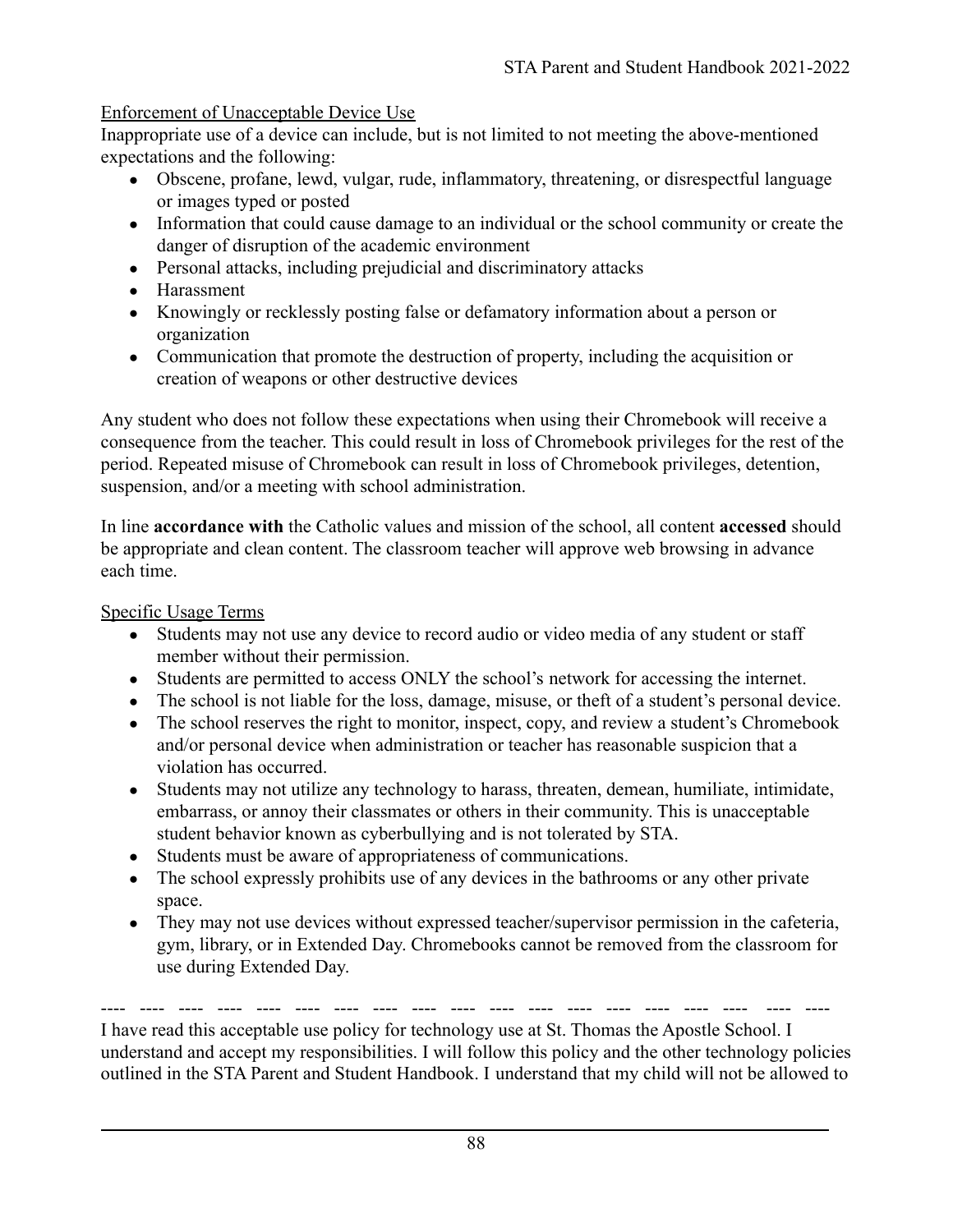use a St. Thomas the Apostle School Chromebook until this form is signed and submitted. I understand that I will be assessed a \$100 fee if the Chromebook is lost, damaged, or broken.

| Student Signature: | Date: |
|--------------------|-------|
|                    |       |
|                    |       |
| Parent Signature:  | Date: |

#### Inappropriate Technology Use Documentation Form

This is notifying that your student was inappropriately using technology in [classroom and teacher] on [date here]. The student did not meet the expectations established in the STA Parent and Student Handbook. The student [describe technology misuse here]. The student cannot use their device in class again until this form has been signed and returned. Your student will still be expected to complete all of their classroom assignments and will be provided the materials to do so without technology. Please acknowledge that you've received notification of this incident by discussing this with your child and responding to this message. Please refer to the Parent Handbook to review the policies for Chromebook and personal device usage at St. Thomas the Apostle.

Sincerely, [Teacher's name here]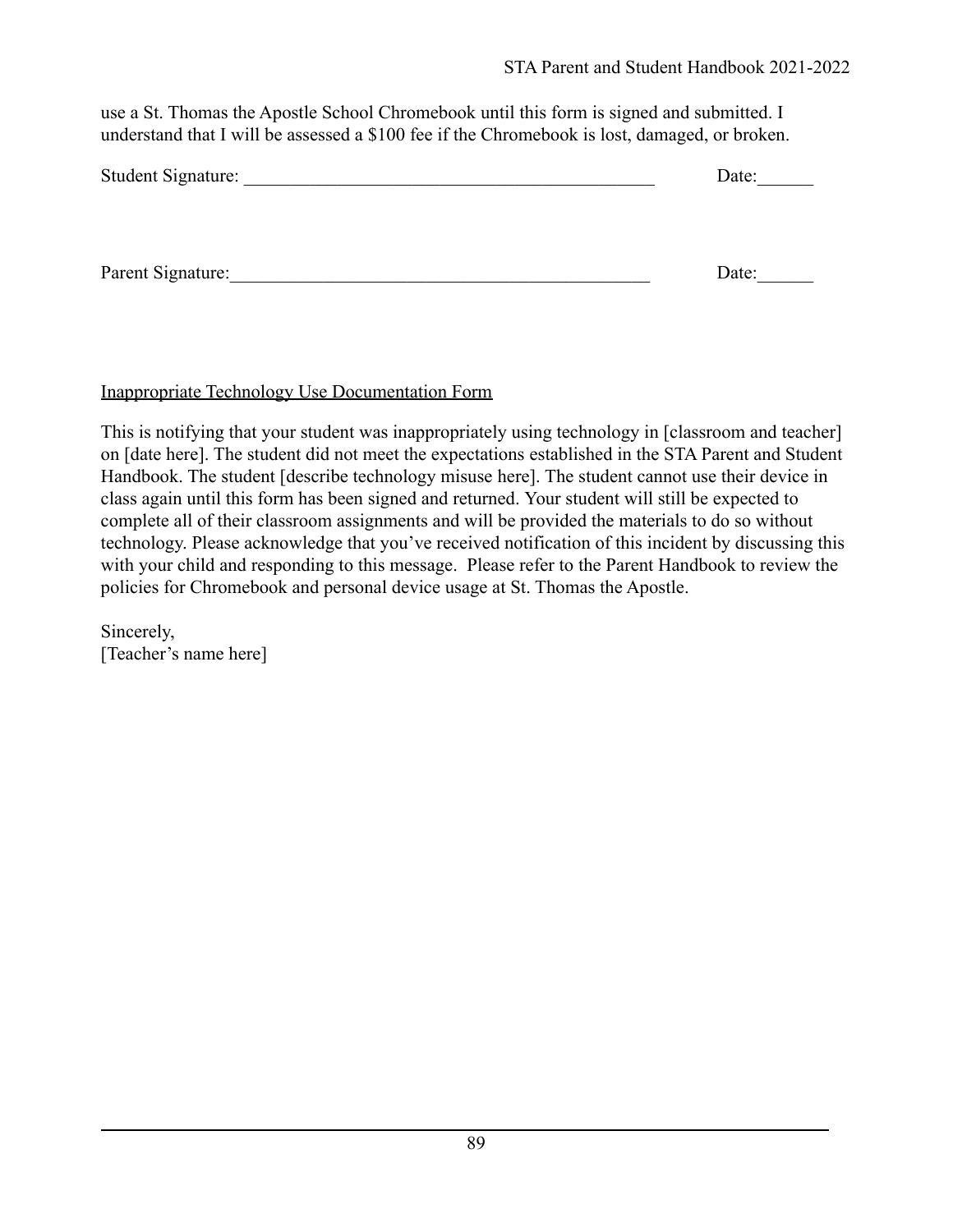### **APPENDIX D**

#### **ST. THOMAS THE APOSTLE PBIS MATRIX**

#### **S**tay Safe **T**ake Responsibility **A**ct Christ-Like

– –

–

–

– –

–

–

–

| <b>STA</b>             | Lunchroom                                                                                                                                                                                                                                                                                        | Hallway                                                                                                                                                                                                                                                                                                                                                                  | Classroom                                                                                                                                                                                                                                                                                                                                       |
|------------------------|--------------------------------------------------------------------------------------------------------------------------------------------------------------------------------------------------------------------------------------------------------------------------------------------------|--------------------------------------------------------------------------------------------------------------------------------------------------------------------------------------------------------------------------------------------------------------------------------------------------------------------------------------------------------------------------|-------------------------------------------------------------------------------------------------------------------------------------------------------------------------------------------------------------------------------------------------------------------------------------------------------------------------------------------------|
| <b>Stay Safe</b>       | Walk everywhere<br>$\overline{\phantom{0}}$<br>Stay seated until it is time<br>$\qquad \qquad -$<br>for your class' clean up<br>procedure<br>Talk with people only at<br>your table<br>Walk to line up and follow<br>your class's route when<br>given permission by a<br>teacher (voice level 1) | Keep hands to self (walls<br>and others)<br>Walk in a straight line at a<br>$\overline{\phantom{0}}$<br>safe pace to keep up with<br>your class<br>Hold one hand on the<br>handrail as you descend the<br>stairs<br>Take one stair at a time<br>$\overline{\phantom{0}}$<br>Have your whole body face<br>$\overline{\phantom{0}}$<br>in the direction you are<br>walking | Walk<br>$\overline{\phantom{0}}$<br>Hands and feet to yourself<br>$\qquad \qquad -$<br>and in your area<br>Manage and use learning<br>$\overline{\phantom{0}}$<br>tools appropriately<br>Feet and all chair legs on the<br>$\overline{\phantom{0}}$<br>floor when sitting in a chair                                                            |
| Take<br>Responsibility | Raise hand for teacher<br>$\equiv$<br>acknowledgement<br>Clean up after yourself<br>Check the floor and your<br>table for extra trash<br>Use a wipe or a rag to clean<br>your table<br>Put all trash in garbage can                                                                              | Listen to teacher's directions<br>$\overline{\phantom{0}}$<br>Go directly from one area to<br>$\overline{\phantom{0}}$<br>your destination<br>Have quiet feet when you<br>walk                                                                                                                                                                                           | Be prepared (necessary<br>$\overline{\phantom{0}}$<br>supplies-homework and<br>books)<br>Accept and follow directions<br>Listen to speaker at a voice<br>$\qquad \qquad -$<br>level 0<br>Do quality work - try your<br>$\qquad \qquad -$<br>best<br>Stay on task<br>$\overline{\phantom{0}}$<br>Be a problem-solver<br>$\overline{\phantom{0}}$ |
| Act Christ-like        | Say please and thank you<br>$\overline{\phantom{m}}$<br>Make room for everyone at<br>$\qquad \qquad -$<br>your table<br>Place any food you do not<br>want on the counter before<br>you sit down                                                                                                  | Be considerate of others<br>$\overline{\phantom{0}}$<br>Move to the side and let<br>$\overline{\phantom{0}}$<br>others pass<br>Wait your turn patiently in<br>line                                                                                                                                                                                                       | Have a positive attitude<br>$\overline{\phantom{0}}$<br>Use nice words and actions<br>$\overline{\phantom{0}}$<br>Work cooperatively with<br>$\qquad \qquad -$<br>your group<br>Clean up after yourself<br>$\qquad \qquad -$                                                                                                                    |
| Voice Level            | 3                                                                                                                                                                                                                                                                                                | 0 (1 when you need speak to an<br>adult)                                                                                                                                                                                                                                                                                                                                 | $0 - 3$                                                                                                                                                                                                                                                                                                                                         |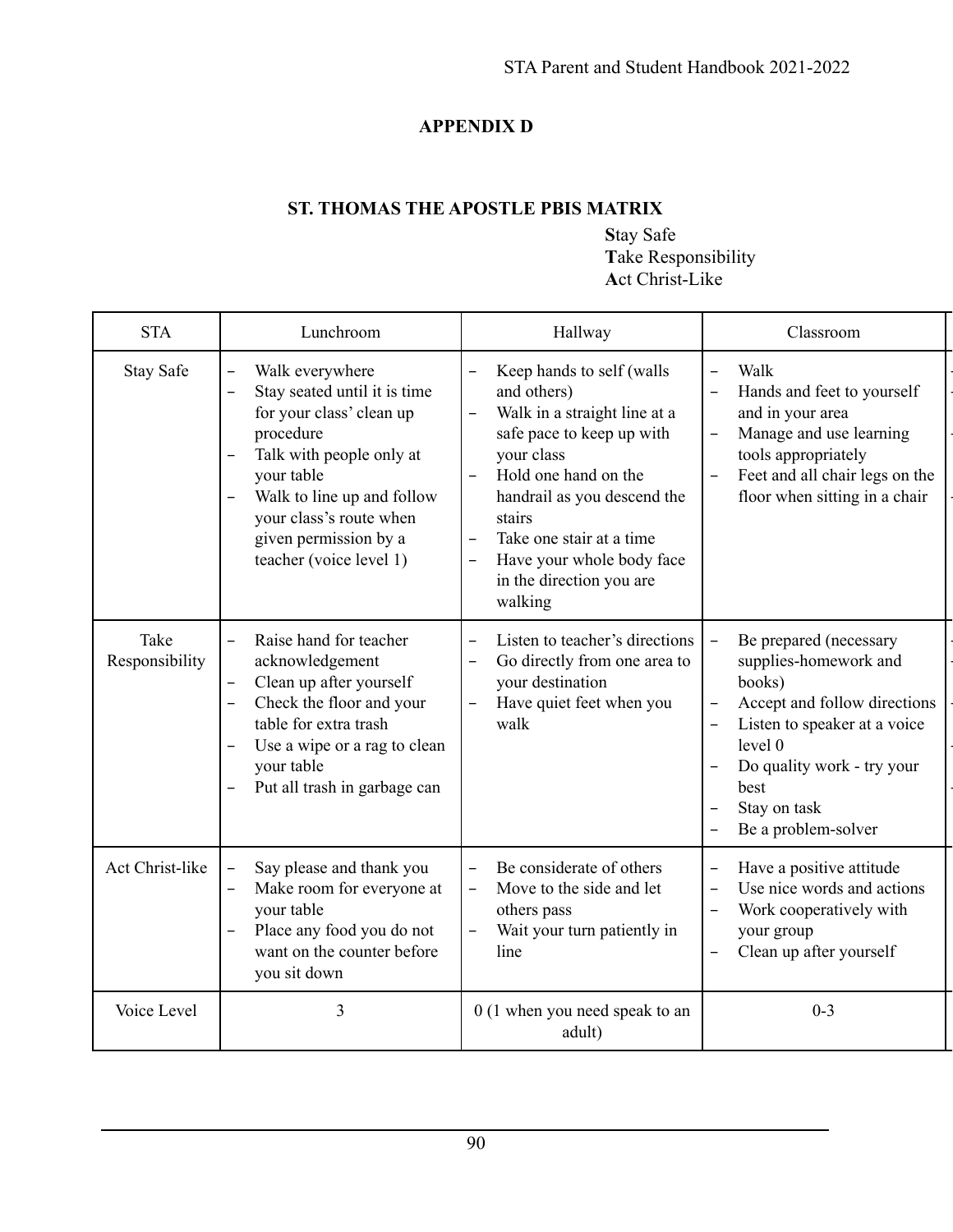| <b>STA</b>             | Arrival/Dismissal                                                                                                                                                                                                                                                                                                                                                                                                                  | Church                                                                                                                                                                                                                                                                                                                                                                                                                                                                                                                                      | Recess                                                                                                                                                                                                                                                                                                                                                                                                                                                                                                                                    |                          |
|------------------------|------------------------------------------------------------------------------------------------------------------------------------------------------------------------------------------------------------------------------------------------------------------------------------------------------------------------------------------------------------------------------------------------------------------------------------|---------------------------------------------------------------------------------------------------------------------------------------------------------------------------------------------------------------------------------------------------------------------------------------------------------------------------------------------------------------------------------------------------------------------------------------------------------------------------------------------------------------------------------------------|-------------------------------------------------------------------------------------------------------------------------------------------------------------------------------------------------------------------------------------------------------------------------------------------------------------------------------------------------------------------------------------------------------------------------------------------------------------------------------------------------------------------------------------------|--------------------------|
| <b>Stay Safe</b>       | <b>ARRIVAL</b><br>Proceed to the staircase for<br>your class at a voice level<br>of " $1"$<br>Walk carefully and use the<br>handrail on the stairs<br>Sit at your desk ready to<br>$\qquad \qquad -$<br>learn by 8:00 am.<br><b>DISMISSAL</b><br>Dismiss at 3:30pm from the<br>$\qquad \qquad -$<br>designated staircases for<br>your classrooms escorted<br>by teacher in a voice level<br>of " $1"$<br>Move carefully in a line. | Sit, stand, and kneel up<br>straight<br>Follow the hallway<br>procedure when coming to<br>and from church                                                                                                                                                                                                                                                                                                                                                                                                                                   | Immediately walk to your<br>$\overline{\phantom{0}}$<br>class' line when the whistle<br>is blown by the teacher<br>Face forward in a single<br>line with jackets and other<br>belongings<br>Always stay visible to the<br>recess monitors<br>Gently tag others during a<br>game<br>Only use teacher-approved<br>recess materials<br>Always stay on school<br>grounds<br>Follow your classroom's<br>procedure for when<br>moving cars are present<br>Remain silent once your<br>class enters the building<br>until you enter the cafeteria |                          |
| Take<br>Responsibility | <b>ARRIVAL</b><br>Walk in line facing forward<br>$\qquad \qquad -$<br>at all times<br>Keep your hands to<br>yourself.<br><b>DISMISSAL</b><br>Walk in line facing forward<br>at all times<br>Keep your hands to<br>yourself<br>Walk to your class'<br>$\overline{\phantom{0}}$<br>designated spot and wait<br>for a confirmation from<br>your teacher before leaving                                                                | Dip two fingertips into the<br>Holy Water basin, face the<br>altar, and make the Sign of<br>the Cross<br>Genuflect as a class before<br>entering your pew<br>Lower kneelers carefully<br>with your hands before<br>Mass begins<br>Place song sheet on pew<br>when not singing<br>Clap appropriately<br>During the Sign of Peace,<br>shake the hand of the<br>person to the left of you<br>and the person to the right<br>of you<br>Raise kneelers with your<br>$\qquad \qquad -$<br>hands and put your coat on<br>after the group genuflect | Watch where other are<br>$\overline{\phantom{0}}$<br>when joining the class line<br>Gather all belongings that<br>$\qquad \qquad -$<br>were brought outside<br>Agree upon the rules of the<br>$\overline{\phantom{0}}$<br>game before starting                                                                                                                                                                                                                                                                                            | $\overline{\phantom{0}}$ |
| Act Christ like        | ARRIVAL/DISMISSAL                                                                                                                                                                                                                                                                                                                                                                                                                  | Receive Eucharist or<br>blessing with reverence                                                                                                                                                                                                                                                                                                                                                                                                                                                                                             | Be positive, compassionate,<br>and include others                                                                                                                                                                                                                                                                                                                                                                                                                                                                                         |                          |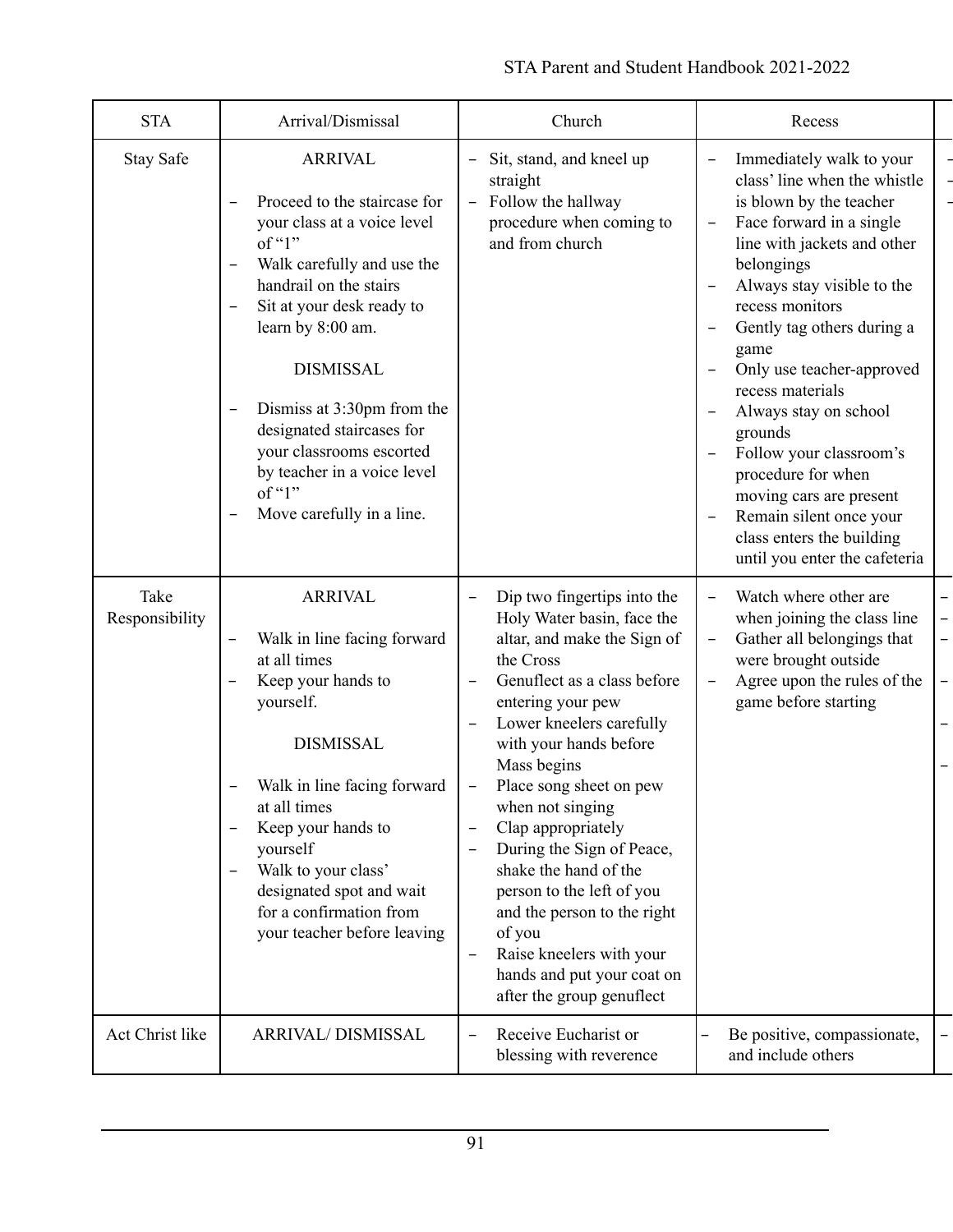|             | Be aware of the student in<br>front and back of you at all<br>times.<br>Greet others (voice level $=$<br>1)<br><b>DISMISSAL</b><br>Stand attentively waiting<br>with your teacher leaving<br>snacks and electronic<br>devices in your backpack | Sing and say the responses<br>prayerfully<br>Be attentive at all times | Respect other people's space<br>and bodies<br>If a problem cannot be<br>solved peacefully, seek help<br>from teachers on duty |
|-------------|------------------------------------------------------------------------------------------------------------------------------------------------------------------------------------------------------------------------------------------------|------------------------------------------------------------------------|-------------------------------------------------------------------------------------------------------------------------------|
| Voice Level | Arrive and dismiss at a voice<br>level of " $1$ ".                                                                                                                                                                                             | Enter and exit at a voice level<br>$0 - 1$                             | $0-4$ playing<br>0 walking into building                                                                                      |
|             |                                                                                                                                                                                                                                                | Sing and respond at a voice<br>level 3                                 |                                                                                                                               |

| <b>STA</b>             | All School Gatherings                                                                                                                                | <b>Field Trips</b>                                                                                                                                                                        |                                                                                           |
|------------------------|------------------------------------------------------------------------------------------------------------------------------------------------------|-------------------------------------------------------------------------------------------------------------------------------------------------------------------------------------------|-------------------------------------------------------------------------------------------|
| <b>Stay Safe</b>       | Walk in to your class'<br>assigned seating place in the<br>gym<br>Listen to principal and<br>—<br>teacher directions<br>Sit upright and face forward | Stay with your class and<br>$\overline{\phantom{0}}$<br>chaperone at all times<br>Ask the teacher or<br>$\overline{\phantom{0}}$<br>chaperone for permission<br>to leave the larger group | Voice Level Ex<br>$0 = Sile$<br>$1 = Whis$<br>$2 =$ Partner<br>$3 =$ Discus<br>$4 = Outd$ |
| Take<br>Responsibility | Participate actively when<br>appropriate<br>Say any responses, prayers,<br>$\qquad \qquad -$<br>or songs with the school<br>community                | Be prepared for the trip<br>Listen to your teachers and<br>chaperones directions                                                                                                          |                                                                                           |
| Act Christ-Like        | Applaud presenter<br>$\qquad \qquad -$<br>positively<br>Listen silently<br>$\overline{\phantom{0}}$                                                  | Listen to directions and<br>presentations given by the<br>host of the field trip<br>Use your manners and be<br>polite to the host of the<br>field trip and the<br>chaperones on the trip. |                                                                                           |
| Voice Level            | 0 when seated for the assembly<br>or presentation<br>1 for entering the gym<br>2 for applause and participating                                      | 0 during presentation<br>1 on the bus<br>2-3 during exploration                                                                                                                           |                                                                                           |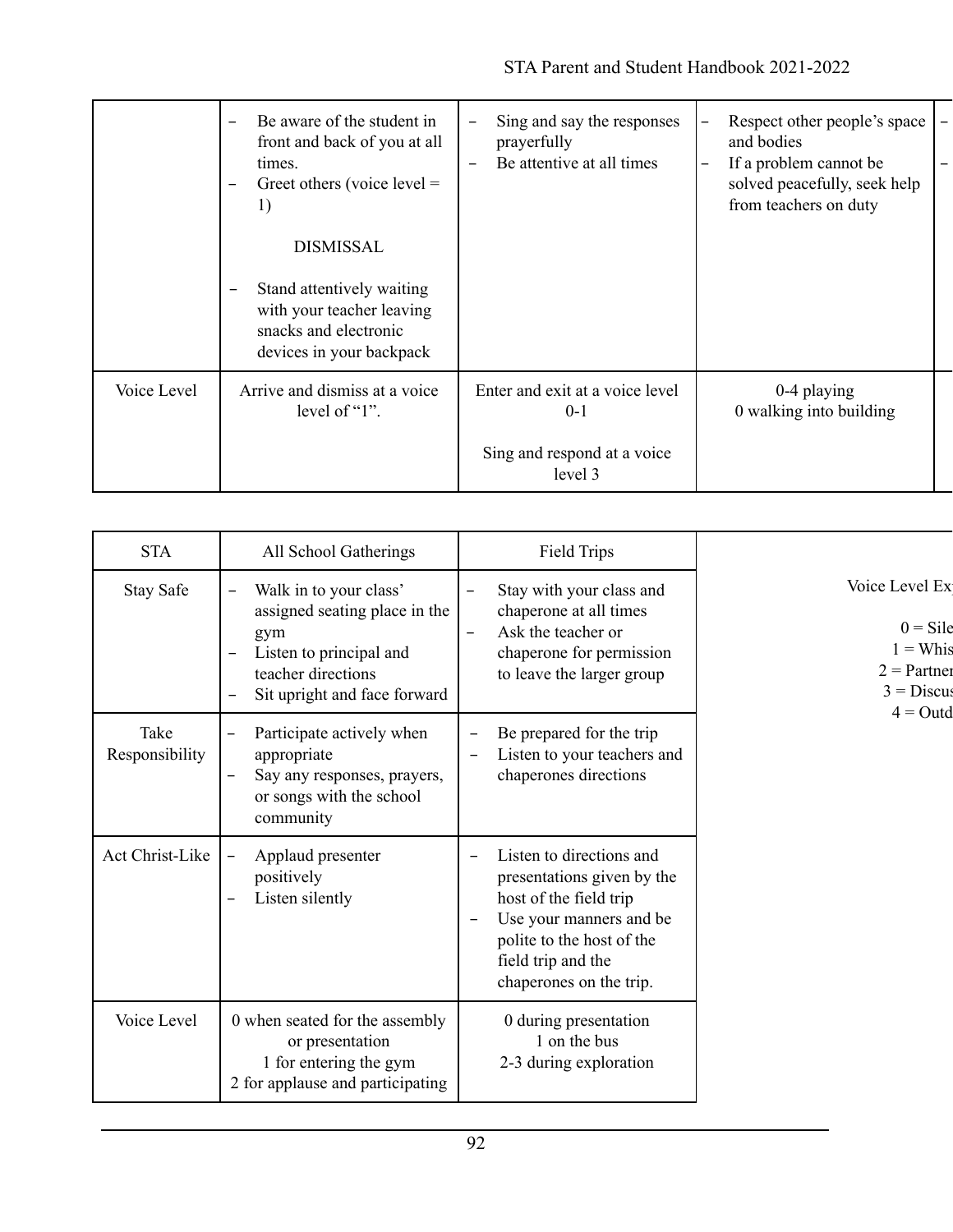### **APPENDIX E**

#### **UNIFORM DRESS CODE FOR BOYS AND GIRLS**

| <b>DRESS</b>                   | <b>CODE</b>                                                                                                                                                                                        | <b>UNACCEPTABLE</b>                                                                                                                    |
|--------------------------------|----------------------------------------------------------------------------------------------------------------------------------------------------------------------------------------------------|----------------------------------------------------------------------------------------------------------------------------------------|
| <b>SWEATSHIRT</b>              | St. Thomas sweatshirt with the STA                                                                                                                                                                 | <b>Anything other than STA</b>                                                                                                         |
|                                | logo<br><b>Spirit Wear Fleece</b>                                                                                                                                                                  | style<br>Hooded sweatshirts or zip<br>jackets in any other color<br>or with any other logo than<br><b>STA</b>                          |
| <b>SWEATER</b>                 | Solid navy blue, gray, or white pullover<br>with sleeves, vest, or a cardigan<br>sweater<br>School logo is allowable but not                                                                       | Any color or design other<br>$\bullet$<br>than a solid navy blue,<br>gray, or white sweater.                                           |
|                                | necessary.                                                                                                                                                                                         |                                                                                                                                        |
| <b>GYM</b><br><b>UNIFORM</b>   | <b>STA t-shirt or sweatshirt and STA</b><br>green gym shorts or sweatpants<br>depending on the weather<br>STA spirit t-shirts are permitted                                                        | Other pants, shorts, or<br>$\bullet$<br>shirts than indicated<br>Any non-STA athletic wear<br>underneath STA gym<br>uniforms           |
| <b>SHOES FOR</b><br><b>GYM</b> | Only athletic shoes worn with socks;<br>laces must be securely tied<br>Any color gym shoe may be worn on<br>PE days only                                                                           | Any shoe that is not an<br>athletic shoe,<br>Show is not securely tied,<br>or worn without socks<br><b>Crocs</b>                       |
| <b>JEWELRY</b>                 | Limited to a wristwatch a simple gold<br>or silver chain necklace; chains must<br>not be longer than 18" and crosses<br>must be very small<br>One pair of stud earrings are allowed<br>in the ears | Hoop earrings or any face<br>jewelry<br>Wristbands, chokers, or<br>longer, colorful, or<br>distracting jewelry<br><b>Apple Watches</b> |
|                                | No more than one small ring per hand                                                                                                                                                               |                                                                                                                                        |
| <b>HAIR</b>                    | Hair is to be neat, clean, and<br>well-groomed.                                                                                                                                                    | Extreme or distracting hair<br>styles<br>Any non-natural coloring                                                                      |
|                                | It must be of a natural hue and all<br>dye/highlights removed by the first day<br>of school.                                                                                                       | (ex: red, blue, purple)<br><b>Students should not bring</b><br>any hair grooming items                                                 |
|                                | Hair may not hang in the eyes or<br>obscure eyesight.                                                                                                                                              | with them<br><b>Bandanas or decorative</b><br>headbands                                                                                |
| <b>MAKE UP</b>                 | Not permitted at any time.                                                                                                                                                                         | All makeup<br>$\bullet$                                                                                                                |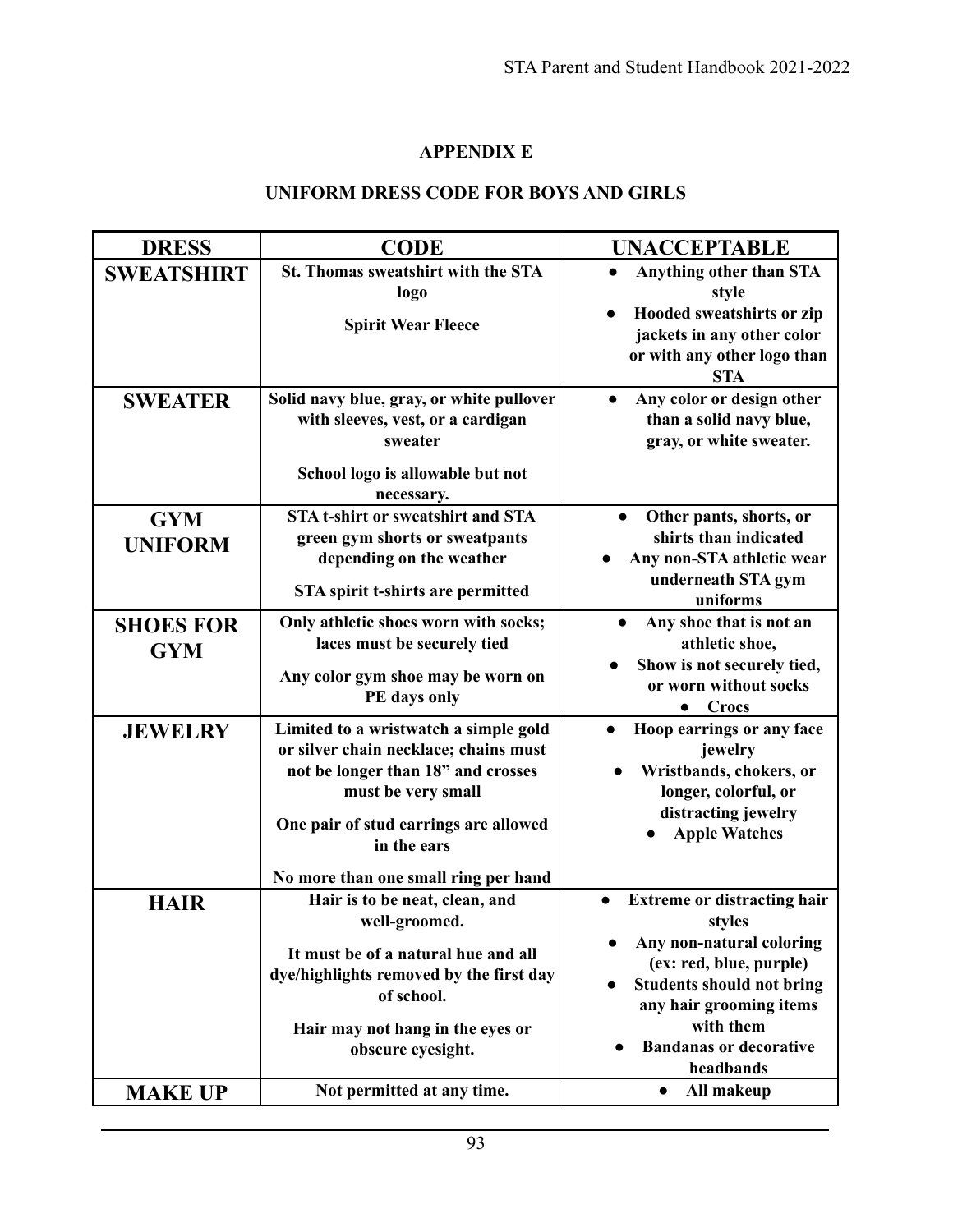| <b>NAILS</b>   | Groomed neatly; only clear nail polish<br>or one solid color is permitted | • Artificial nails, extreme<br>lengths, designs, or glitter<br><b>Acrylic nails</b> |
|----------------|---------------------------------------------------------------------------|-------------------------------------------------------------------------------------|
|                | Nails may not be longer than the tip of<br>the finger                     |                                                                                     |
| HATS, CAPS,    | Worn at recess only                                                       | <b>Hats worn inside</b>                                                             |
| <b>SCARVES</b> |                                                                           |                                                                                     |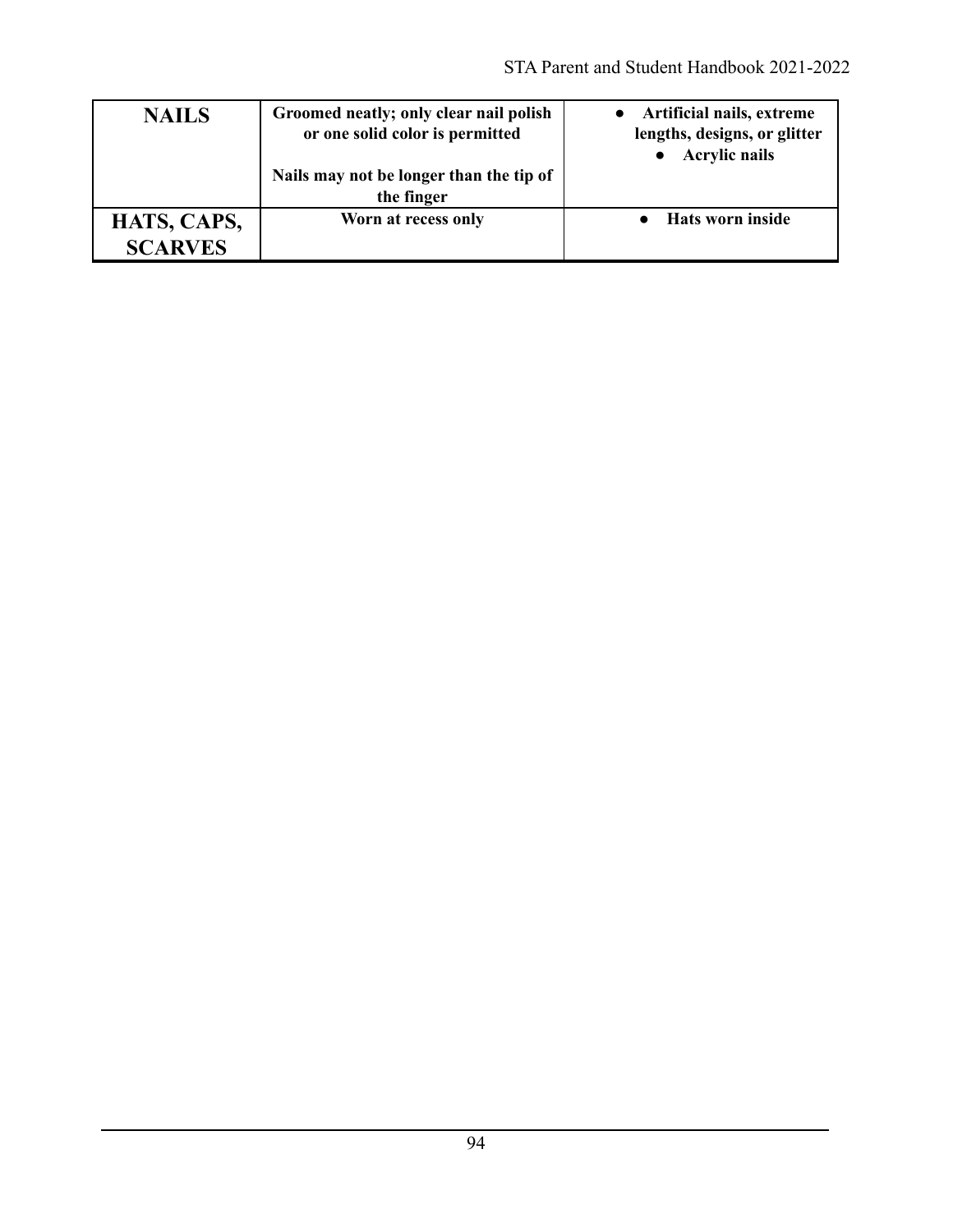| <b>DRESS</b>                                                 | <b>CODE</b>                                                                                                                                                                                                                                             | <b>UNACCEPTABLE</b>                                                                                                                                                                                                                                                                                                     |
|--------------------------------------------------------------|---------------------------------------------------------------------------------------------------------------------------------------------------------------------------------------------------------------------------------------------------------|-------------------------------------------------------------------------------------------------------------------------------------------------------------------------------------------------------------------------------------------------------------------------------------------------------------------------|
| <b>SHIRTS</b>                                                | Light blue oxford/broadcloth shirt or<br>light blue polo shirt with collar                                                                                                                                                                              | <b>T-shirts worn under the</b><br>$\bullet$<br>uniform shirt that are not<br>solid white or have a                                                                                                                                                                                                                      |
|                                                              | Shirts must be tucked inside the pants<br>for Grades 3-8<br>Undershirts are solid white                                                                                                                                                                 | design.<br><b>Spirit Wear t-shirts</b><br>Long-sleeve undershirts<br>worn under polo shirts                                                                                                                                                                                                                             |
|                                                              | Spirit Wear polo shirts with school<br>logo are permitted. They may be<br>white, gray, or green.                                                                                                                                                        |                                                                                                                                                                                                                                                                                                                         |
| <b>SHORTS</b><br>(optional for<br>Aug, Sept, May,<br>& June) | Solid navy blue walking shorts with or<br>without a cuff and no pockets on pant<br>legs (uniform vendor style)                                                                                                                                          | Any shorts other than<br>uniform shorts<br><b>Spandex-type shorts</b><br>Rolled up pant leg                                                                                                                                                                                                                             |
| PANTS/<br><b>SLACKS</b>                                      | Solid navy blue dress pants with<br>optional elastic back; They may be<br>twill zip front or corduroy zip front.                                                                                                                                        | 100% cotton or denim<br>pants<br>Pants with contrasting,<br>stitching, metal studs, or                                                                                                                                                                                                                                  |
|                                                              | Pants must fit to the waist and not<br>hang low.<br>Must be dark blue                                                                                                                                                                                   | rivets<br>Dockers brand or any<br>brand that fades from dark<br>navy                                                                                                                                                                                                                                                    |
| <b>BELTS</b>                                                 | Solid navy, black, or dark brown with<br>a small buckle must be worn with all<br>pants and shorts in grades 3-8                                                                                                                                         | Any color other than solid<br>navy, black, or dark brown<br><b>Cinch belts</b><br>Large, decorative buckles<br>$\bullet$                                                                                                                                                                                                |
| <b>SHOES</b>                                                 | Only athletic shoes worn with socks;<br>laces must be securely tied<br>Any color gym shoe may be worn on<br>PE days only<br>Navy, black, or dark brown dress shoes<br>are an option<br>Laces must be securely tied.<br>Shoes are always worn with socks | Slippers, flip-flops, jellies,<br>$\bullet$<br>croc shoes, sandals,<br>platforms, open-toed,<br>backless shoes<br><b>Hiking boots, combat</b><br>books, dress boots, cleats,<br>or steel-toed shoes/boots<br>Athletic shoes with sparkle<br>$\bullet$<br>lights or with colored laces<br><b>Snow boots when indoors</b> |
| <b>SOCKS</b>                                                 | Snow boots are only worn outside<br>Solid navy blue, black, or white socks                                                                                                                                                                              | Other colors or anything<br>$\bullet$<br>not a solid color                                                                                                                                                                                                                                                              |

# **UNIFORM DRESS CODE FOR BOYS**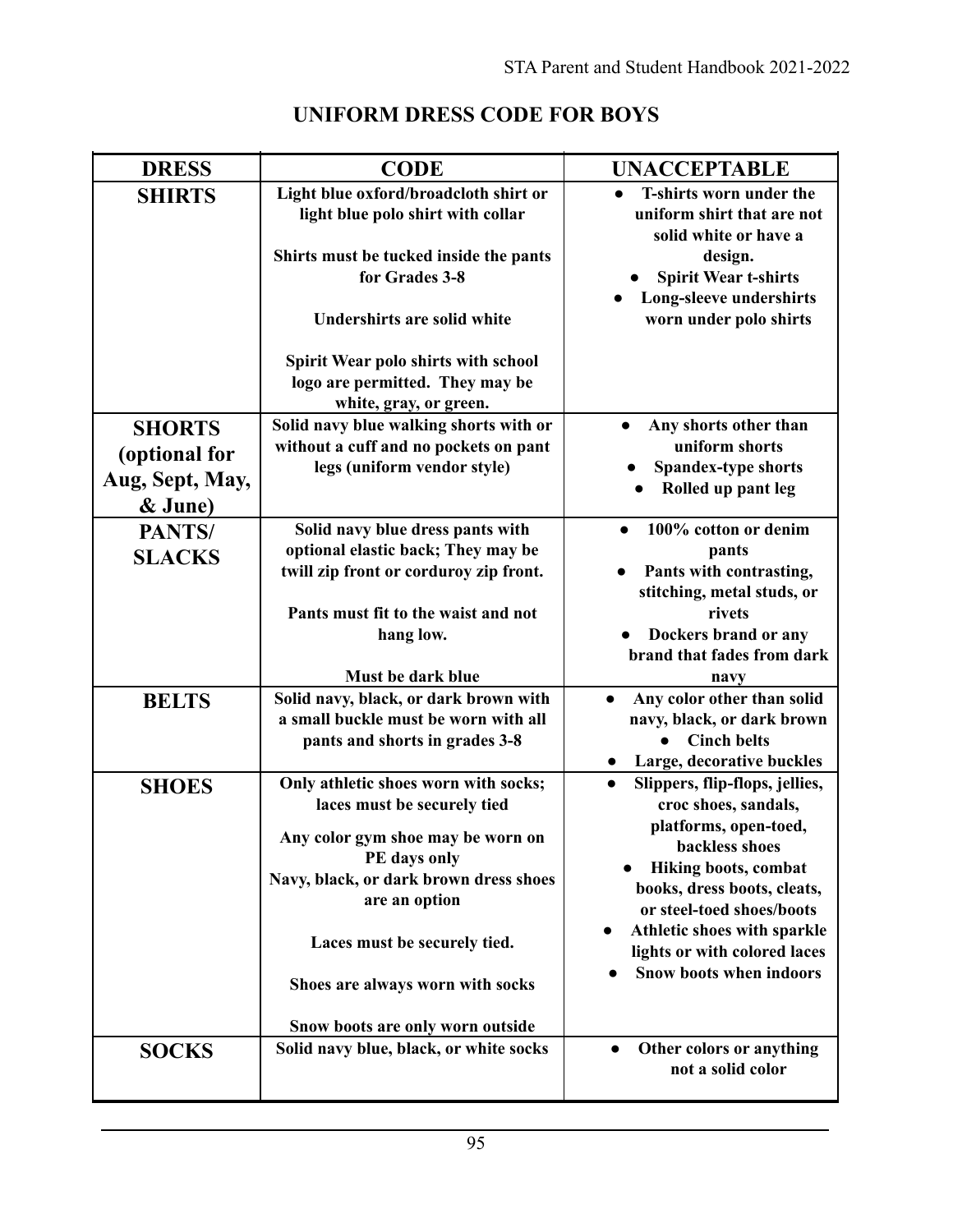| <b>DRESS</b>                          | <b>CODE</b>                                                                                                                                                           | <b>UNACCEPTABLE</b>                                                                                                                                                       |
|---------------------------------------|-----------------------------------------------------------------------------------------------------------------------------------------------------------------------|---------------------------------------------------------------------------------------------------------------------------------------------------------------------------|
| <b>BLOUSES &amp;</b><br><b>SHIRTS</b> | White tailored blouse (no frills) with<br>short or long-sleeves and peter pan or<br>open collar or white polo shirt<br>Shirts must be tucked in for Grades<br>$3 - 8$ | Lace or scalloped collars<br>$\bullet$<br><b>Undergarments that area</b><br>color other than white and<br>can be seen through the<br>shirt<br><b>Spirit Wear t-shirts</b> |
|                                       | Undergarments are solid white<br>Spirit Wear polo shirts with school<br>logo are permitted. They may be<br>white, gray, or green.                                     |                                                                                                                                                                           |
| <b>SHORTS</b>                         | Solid navy blue walking shorts with or                                                                                                                                | Any shorts other than<br>$\bullet$                                                                                                                                        |
| (optional for                         | without a cuff and no pockets on pant                                                                                                                                 | uniform shorts                                                                                                                                                            |
| Aug, Sept, May,                       | legs (uniform vendor style)                                                                                                                                           | <b>Spandex-type shorts</b><br>Rolled up pant leg                                                                                                                          |
| & June)                               | The shorts are no shorter than<br>fingertip length.                                                                                                                   | Shorts that are shorter<br>than fingertip length                                                                                                                          |
| PANTS/                                | Plaid or solid navy blue dress pants                                                                                                                                  | 100% cotton or denim<br>$\bullet$                                                                                                                                         |
| <b>SLACKS</b>                         | with flat or pleated front; They may be<br>twill zip front, elastic back, or<br>corduroy zip front.                                                                   | pants<br>Pants with contrasting,<br>stitching, metal studs, or<br>rivets                                                                                                  |
|                                       | Pants must fit to the waist and not<br>hang low.                                                                                                                      | Dockers brand or any<br>brand that fades from dark<br>navy                                                                                                                |
| <b>BELTS</b>                          | Must be dark blue<br>Solid navy, black, or dark brown with                                                                                                            | <b>Leggings</b><br>Any color other than solid<br>$\bullet$                                                                                                                |
|                                       | a small buckle must be worn with all<br>pants and shorts in grades 3-8                                                                                                | navy, black, or dark brown<br><b>Cinch belts</b><br>Large, decorative buckles                                                                                             |
| <b>JUMPER/</b>                        | The jumper and skirt are navy and                                                                                                                                     | Jumper or skirt not in St.                                                                                                                                                |
| <b>SKIRT</b>                          | green plaid. They may not be shorter                                                                                                                                  | Thomas uniform plaid                                                                                                                                                      |
|                                       | than 2 inches above the knee.                                                                                                                                         | design<br><b>Patterned leggings or logos</b>                                                                                                                              |
|                                       | Tights (white, navy, black, neutral<br>colors)                                                                                                                        | Patterned or colored tights                                                                                                                                               |
|                                       | Solid black leggings underneath skirt<br>during winter months                                                                                                         |                                                                                                                                                                           |

# **UNIFORM DRESS CODE FOR GIRLS**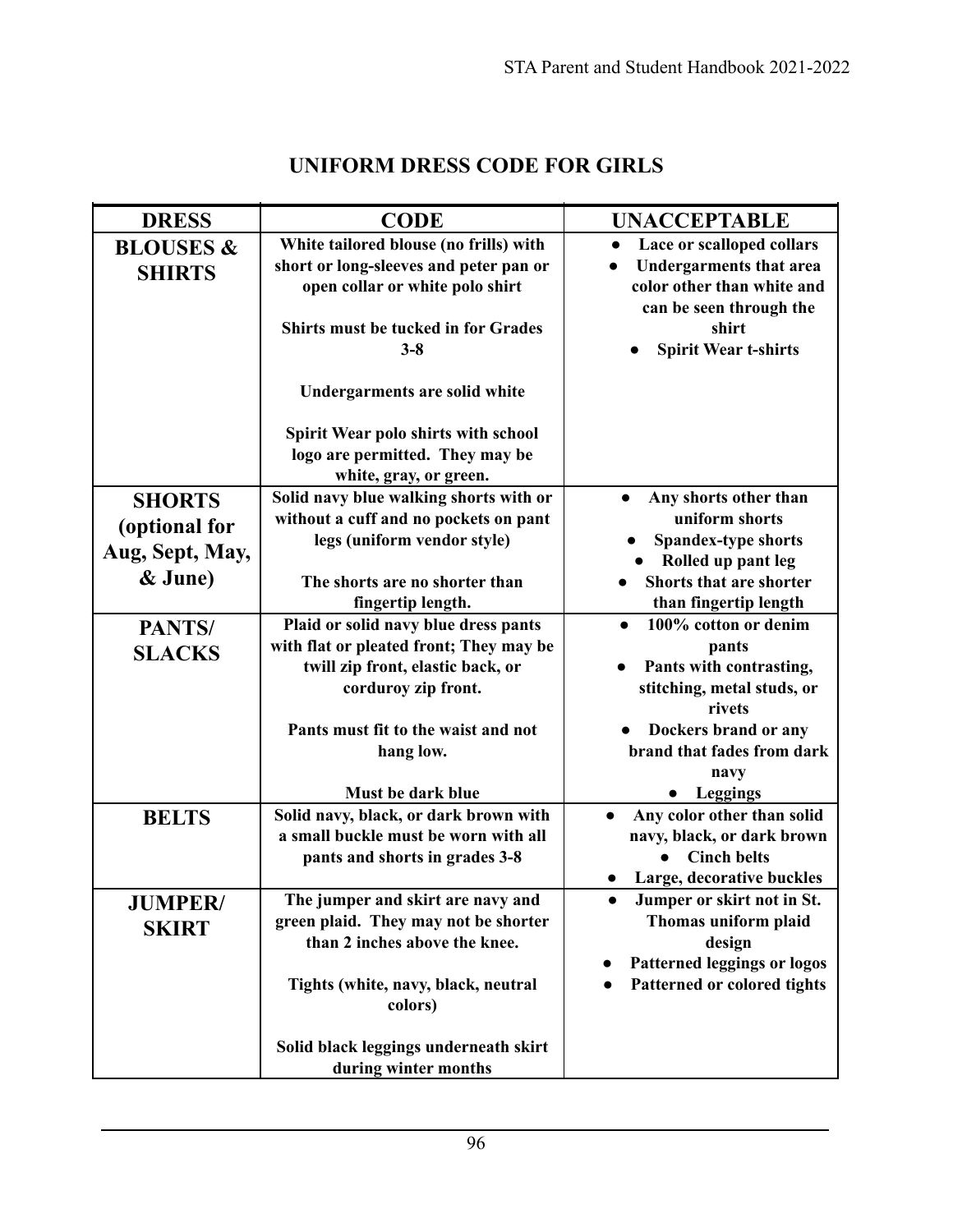| <b>SHOES</b> | Low top solid black or low top solid<br>white athletic shoe with black or white | Slippers, flip-flops, jellies,<br>$\bullet$<br>croc shoes, sandals, |
|--------------|---------------------------------------------------------------------------------|---------------------------------------------------------------------|
|              | laces; Navy, black, or dark brown                                               | platforms, open-toed,                                               |
|              | dress shoes are an option                                                       | <b>backless shoes</b>                                               |
|              |                                                                                 | <b>Hiking boots, combat</b><br>$\bullet$                            |
|              | Laces must be securely tied.                                                    | books, dress boots, cleats,<br>or steel-toed shoes/boots            |
|              | Shoes are always worn with socks                                                | <b>Athletic shoes sparkle</b>                                       |
|              |                                                                                 | lights, or with colored laces                                       |
|              | Snow boots are only worn outside                                                | <b>Snow boots when indoors</b>                                      |
|              |                                                                                 | Dress shoes with a heel<br>$\bullet$                                |
|              |                                                                                 | taller than 1.5 inches                                              |
| <b>SOCKS</b> | Solid navy blue, black, or white tights,                                        | Other colors or anything                                            |
|              | leggings, knee socks, or anklet socks                                           | not a solid color                                                   |
|              | that extend above the shoe                                                      | <b>Anklet frills or other colors</b>                                |
|              |                                                                                 | on socks                                                            |
|              | Tights and anklets worn together must                                           |                                                                     |
|              | be the same color.                                                              |                                                                     |

#### **PURCHASE OF SCHOOL UNIFORMS**

There are three resources for ordering school uniforms or gym uniforms. They include

- Schoolbelles 79<sup>th</sup> & Harlem at the Bridgeview Court Plaza, Bridgeview, IL 60455; 708-598-8008. OR
- **MartiNelli's** 3517 W. 95<sup>th</sup> Street, Evergreen Park, IL 60805; 708-425-6287. OR
- Purchase **gently used uniforms from the school supply closet** at \$10 per item, or a free will offering, or you may make an exchange of used uniforms. Gently-used school uniforms are available for sale throughout the year and sales or exchanges can be arranged through the school secretary.

#### **SPECIAL NON-UNIFORM DAYS: School Spirit Days,** *N.U.T.* **Days, Dress Up Days**

#### **SCHOOL SPIRIT DAYS**

School Spirit Days are held on a designated day. These days are a special privilege for everyone at school. On School Spirit Days, the students may choose to wear either Spirit Wear or the designated school uniform. The following chart outlines the parameters of the non-uniform day.

| <b>SCHOOL</b><br><b>SPIRIT DAY</b> | <b>SPIRIT WEAR</b>                                             | <b>ALTERNATI</b><br>VES           | <b>UNACCEPTABLE</b>                                                   |
|------------------------------------|----------------------------------------------------------------|-----------------------------------|-----------------------------------------------------------------------|
| <b>Shirt</b>                       | <b>Official STA Spirit Wear</b><br>T-shirts, gym T-shirts, STA | Solid, plain<br>green tee shirts. | Sweatshirts or Tee-shirts with a<br>design, sports insignia, or other |
|                                    | sweatshirts.                                                   |                                   | logos.                                                                |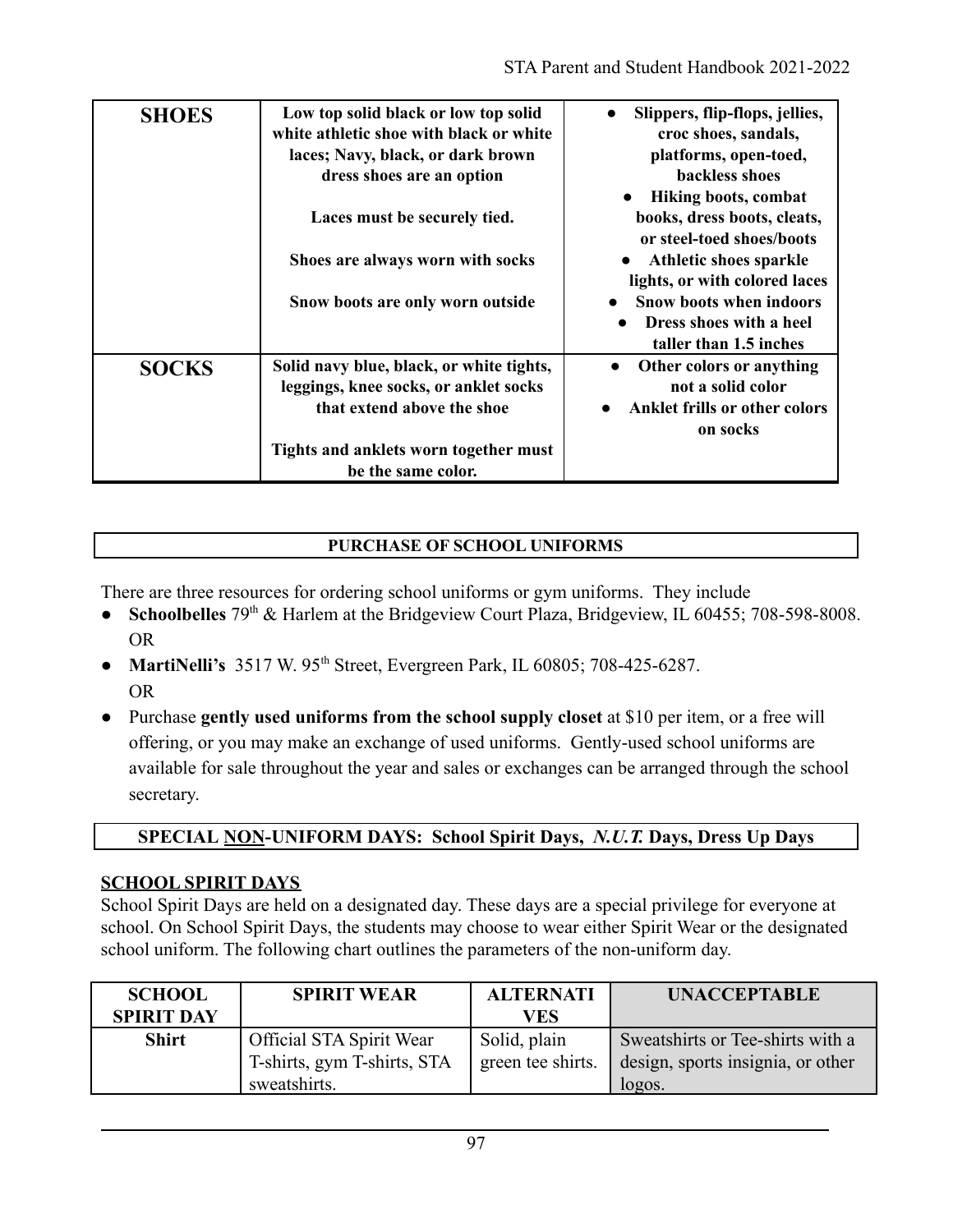| Pants/slacks  | Official STA gym<br>sweatpants, Spirit Wear<br>sweats, or jeans that are<br>either blue, black, or gray<br>with no rips in them | School pants.  | Sweatpants or warm-up pants<br>with sports logos. Torn,<br>oversized or low-cut jeans.<br>School Sports Uniforms. Any<br>other color jeans. |
|---------------|---------------------------------------------------------------------------------------------------------------------------------|----------------|---------------------------------------------------------------------------------------------------------------------------------------------|
| <b>Shorts</b> | Official STA gym shorts                                                                                                         | School shorts. | Jeans shorts or any other style.<br><b>School Sports Uniforms</b>                                                                           |

### **CONSEQUENCES FOR NONCOMPLIANCE ON SCHOOL SPIRIT DAYS**

Students who do not wear the school uniform or school spirit wear on Spirit Day will call home to get the acceptable clothing. If there is no opportunity for the correct clothes to be brought to school, students will be provided with spare STA clothes to wear for the day. It is up to the principal and assistant principal's discretion if the student loses the next School Spirit Day privilege. Students may wear school uniforms on School Spirit Days as an option.

If an article of clothing is deemed inappropriate by the principal, the student will be asked to call home for a change in clothing or for their school uniform and will receive a uniform violation. Students unable to reach a parent may be asked to put on a school uniform from the extra uniform closet instead of continuing to wear the article of clothing that was deemed inappropriate. Repeated noncompliance will be noted on the student's report card.

### **N.U.T. DAYS**

For special occasions or as a reward, the principal may declare a N.U.T. Day or *Dress Up Day*. N.U.T. stands for **N**o **U**niform **T**oday. Students may come to school out of uniform on this day. Their clothing must be appropriate for a Catholic School—modest and properly worn.

Students will be given a NUT Card on their birthday to use for the future. All summer birthdays will be given their NUT Card on the first Friday of the school year. All birthdays taken place during an extended holiday break (Easter, Thanksgiving, etc.) will be given to students before or after the break.

In order to take advantage of this special permission, the student must submit a school issued N.U.T. Card signed by the principal or assistant principal. N.U.T. cards may not be used on days with Mass. The privilege of using a N.U.T. card can be used on all other days, unless specifically stated otherwise by the principal. Students may use N.U.T. cards on gym days; however they must still participate in all of the gym activities

NUT Day clothing is never permitted on a School Spirit Day or on a field trip day.

**N.U.T. cards received in the current year expire at the end of September of the following school year.** Nut Cards earned in 2018-19 may be used until September 27, 2019. Students may return N.U.T. cards that they do not intend to use to the school office. N.U.T. **cards cannot be transferred to another student.**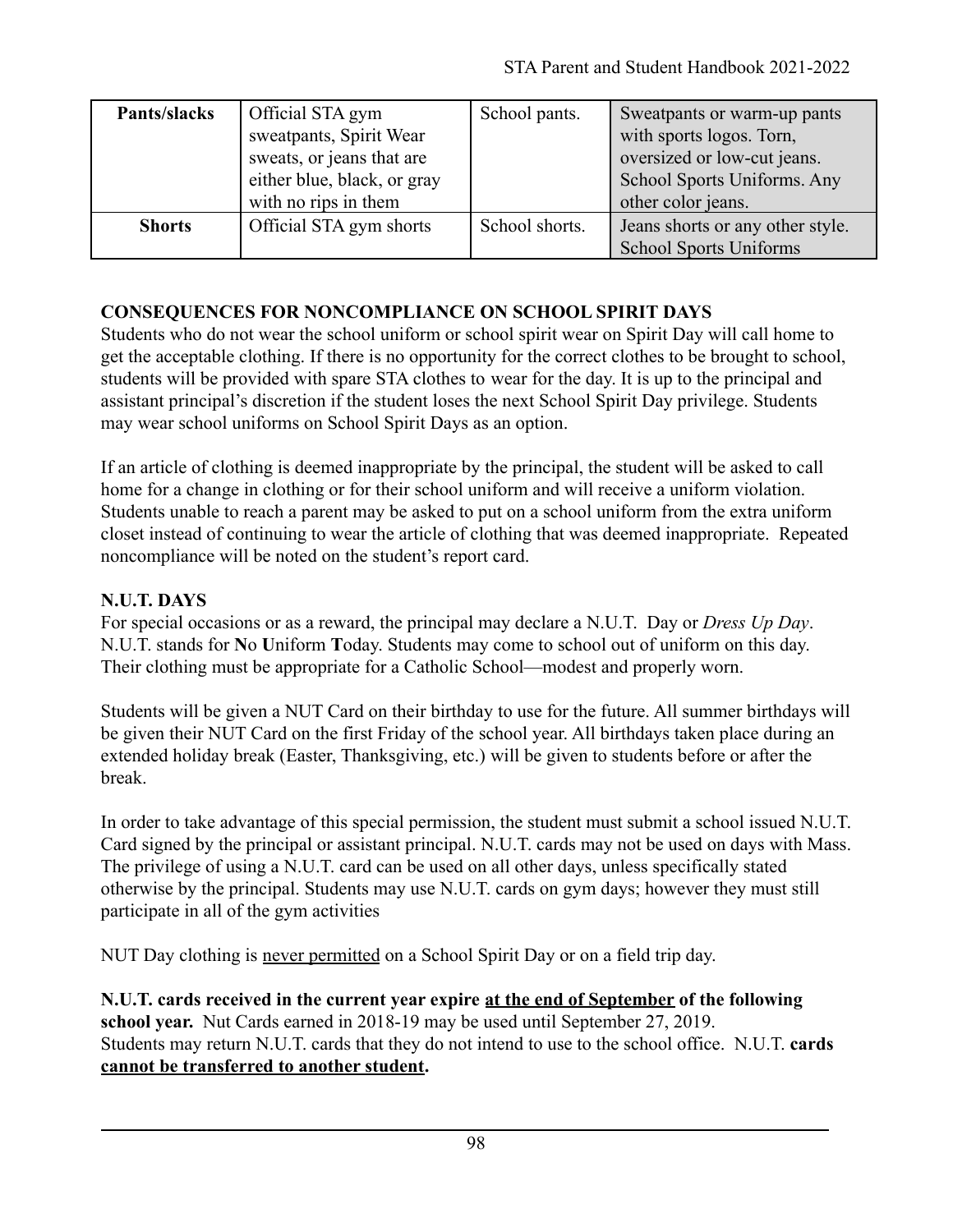| <b>NO UNIFORM</b><br><b>TODAY</b><br>(N.U.T.) | <b>ACCEPTABLE</b>                                                                                                          | <b>ALTERNATIVES</b>                                                                                                     | <b>UNACCEPTABLE</b>                                                                                                                                              |
|-----------------------------------------------|----------------------------------------------------------------------------------------------------------------------------|-------------------------------------------------------------------------------------------------------------------------|------------------------------------------------------------------------------------------------------------------------------------------------------------------|
| <b>Shirt</b>                                  | Non-uniform shirts/tops<br>or Official STA Spirit<br>Wear T-shirts or<br>sweatshirts. Clothing<br>must be neat and modest. | Shirts or<br>sweatshirts with<br>religious symbols,<br>sports names,<br>vacation areas, and<br>clothing brand<br>names. | Sweatshirts or t-shirts with<br>smoking, alcohol or beer ads,<br>derogatory remarks, or gang<br>symbols/names. Shirts that are<br>low-cut, tight, mesh, cut-off. |
| <b>Pants/slacks</b>                           | Jeans or slacks, capri<br>pants, official STA Spirit<br>Wear sweatpants.<br>Clothing must be neat and<br>modest.           | School pants or<br>dress pants. Girls<br>may wear modest<br>skirts or dresses.                                          | Jeans that are torn, too tight,<br>oversized or low-cut; skirts<br>that are shorter than 2 inches<br>above the knee. Leggings                                    |
| <b>Shorts</b>                                 | STA school shorts may be<br>worn in August through<br>September and May to<br>June. Clothing must be<br>neat and modest.   |                                                                                                                         | Jeans shorts, capris, or any<br>other style shorts than the<br>uniform shorts are<br>unacceptable.                                                               |
| <b>Miscellaneous</b>                          | Nail polish is acceptable<br>for girls following the<br>regular guidelines.                                                |                                                                                                                         | Makeup is <b>Unacceptable</b> .                                                                                                                                  |

#### **CONSEQUENCES FOR NONCOMPLIANCE ON N.U.T DAYS**

Students who do not wear the correct clothing for their N.U.T. Day will call home to get the acceptable clothing. If there is no opportunity for the correct clothes to be brought to school, students will be provided with spare STA clothes to wear for the day. It is up to the principal and assistant principal's discretion if the student loses the next School Spirit Day privilege. If an alternative school uniform is available in the used Uniform closet, this will be worn as an alternative.

If an article of clothing is deemed inappropriate by the principal, the student will be asked to call home for a change in clothing or for their school uniform and will receive a uniform violation. Students unable to reach a parent may be asked to put on a school uniform from the extra uniform closet instead of continuing to wear the article of clothing that was deemed inappropriate. Repeated noncompliance will be noted on the student's report card. Administrators can suspend N.U.T. card use for a period of time.

#### **DRESS UP DAYS**

A Dress Up Day is optional and students may choose to wear a school uniform instead of dress up clothes that is best described as not casual—more like a special event. On *Dress-Up Days*, no special card is required as it is for NUT cards.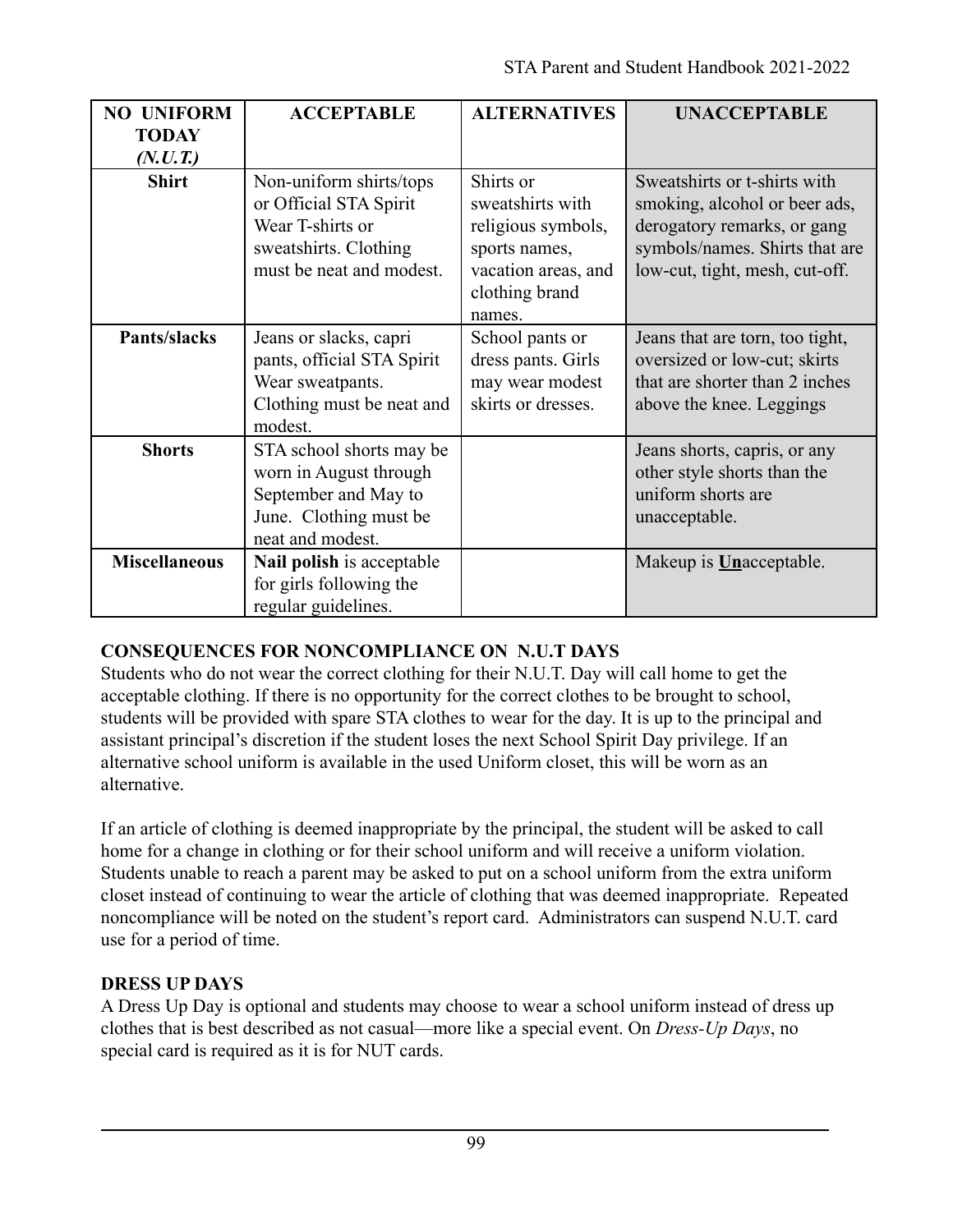### **APPENDIX F**

#### **ASBESTOS INFORMATION LETTER**

#### **ST THOMAS THE APOSTLE SCHOOL**

| DATE: | <b>Fall 2021</b>                                                                 |
|-------|----------------------------------------------------------------------------------|
| TO:   | Parents, Teachers and all other School Employees                                 |
| FROM: | Erin Monahan, Principal                                                          |
| RE:   | Notification Letter Concerning Asbestos Content & Management Plan for our School |

In 1986, Congress passed the Asbestos Hazard Emergency Response Act. (AHERA). That law requires all schools, kindergarten through twelfth grade, to be inspected and identify any asbestos-containing building materials. The law further requires the development of a Management Plan, based upon the findings of the inspection, which outlines our intent in controlling the potential for exposure to asbestos fibers in our schools.

In the past, asbestos was used extensively in building materials because of its insulating and fire retarding capabilities. Virtually any building built before the late 1970's contains at least some asbestos in pipe insulation and structural fireproofing. We too have buildings that contain asbestos material. The primary concerns arise when these materials begin to deteriorate or become damaged.

Our school has been regularly inspected and some asbestos containing materials were identified in our building but they are encapsulated and maintained. The materials are distributed in various locations and include floor tile, pipe insulation and mechanical areas not readily accessible to building occupants or students.

Our school's Inspection Report and Management Plan outlines in detail the methods used to maintain the materials in a safe manner. In addition, as required by law, appropriate school staff members have been trained to administer this program.

A copy of the inspection report and the management plan is on file at our school office for review if you so desire.

Sincerely,

Erin Monahan

Principal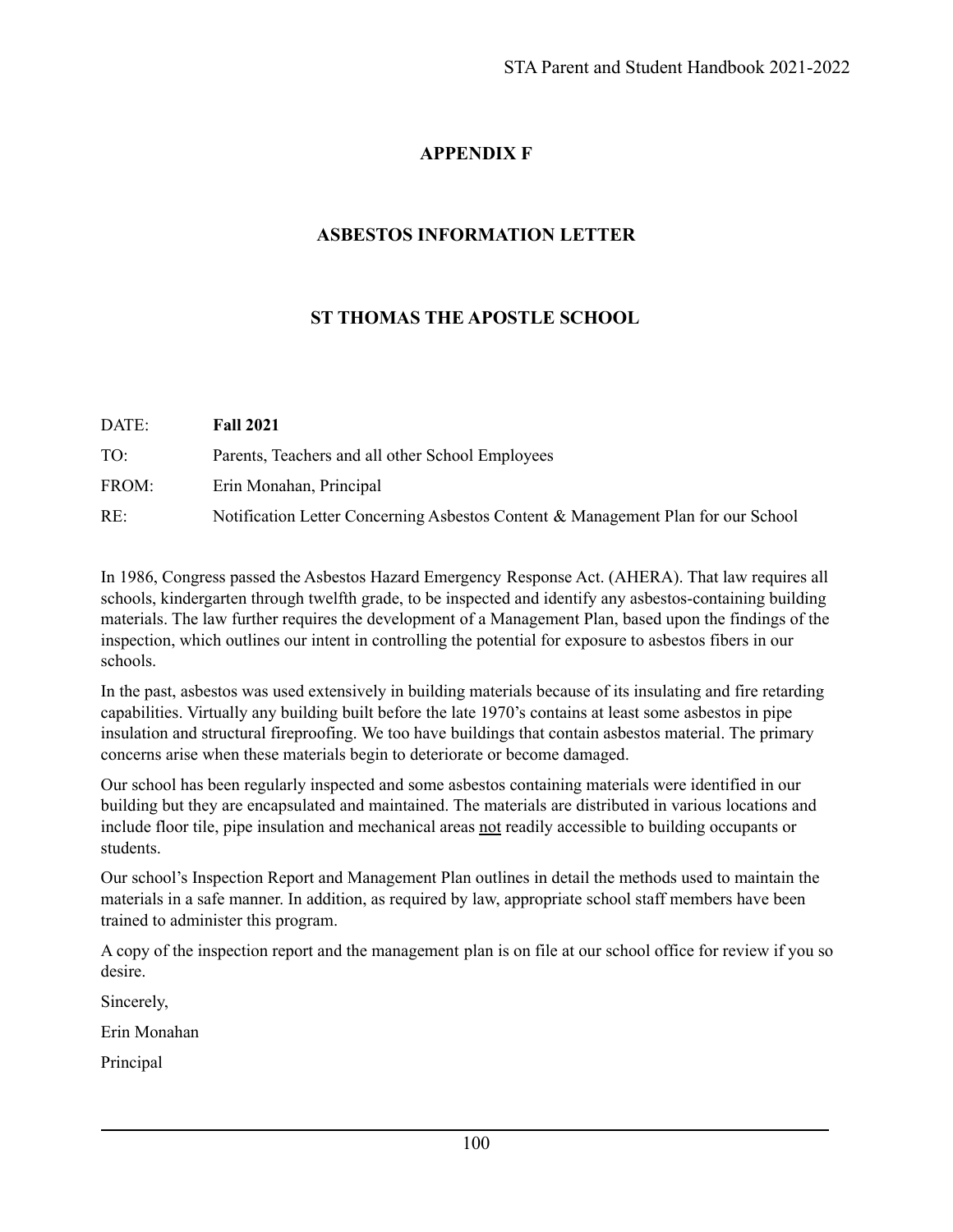### **APPENDIX G**

#### **FIELD TRIP PERMISSION FORM**

Dear Parent or Legal Guardian,

Your child is eligible to participate in a school-sponsored field trip requiring transportation to a location away from the school building. This activity will take place under the guidance and supervision of and other chaperones.

DATE - EVENT - LEAVING (time) RETURNING (time) TRANSPORTATION - COST -

If you would like your child to participate in this event, please complete, sign, and return the following statement of consent and release of liability. As parent or legal guardian, you remain fully responsible for any legal responsibility which may result from any personal actions taken by the named student.

Sincerely yours,

- - - - - - - - - - - - - - - - - - - - - - - - - - - - - - - - - - - - - - - - - - - - - - - - - - - - - - - - - - - - - - -

Please complete and return this form along with any money that is due to school by  $\mathcal{L}_\text{max}$  and  $\mathcal{L}_\text{max}$  and  $\mathcal{L}_\text{max}$ 

(date)

I hereby request that my child, \_\_\_\_\_\_\_\_\_\_\_\_\_\_\_\_\_\_\_\_\_\_, participate in the event described above. I understand that this event will take place away from the school grounds and that my child will be under the supervision of the designated school employee (or adult volunteer) on the stated dates. I further consent to the conditions stated above on participation in this event, including the method of transportation.

#### **Educational Purpose of this Field Trip**

 $\mathcal{L}_\text{max} = \mathcal{L}_\text{max} = \mathcal{L}_\text{max} = \mathcal{L}_\text{max} = \mathcal{L}_\text{max} = \mathcal{L}_\text{max} = \mathcal{L}_\text{max} = \mathcal{L}_\text{max} = \mathcal{L}_\text{max} = \mathcal{L}_\text{max} = \mathcal{L}_\text{max} = \mathcal{L}_\text{max} = \mathcal{L}_\text{max} = \mathcal{L}_\text{max} = \mathcal{L}_\text{max} = \mathcal{L}_\text{max} = \mathcal{L}_\text{max} = \mathcal{L}_\text{max} = \mathcal{$ 

 $\mathcal{L}_\text{max} = \mathcal{L}_\text{max} = \mathcal{L}_\text{max} = \mathcal{L}_\text{max} = \mathcal{L}_\text{max} = \mathcal{L}_\text{max} = \mathcal{L}_\text{max} = \mathcal{L}_\text{max} = \mathcal{L}_\text{max} = \mathcal{L}_\text{max} = \mathcal{L}_\text{max} = \mathcal{L}_\text{max} = \mathcal{L}_\text{max} = \mathcal{L}_\text{max} = \mathcal{L}_\text{max} = \mathcal{L}_\text{max} = \mathcal{L}_\text{max} = \mathcal{L}_\text{max} = \mathcal{$ 

 $\mathcal{L}_\text{max} = \frac{1}{2} \sum_{i=1}^n \mathcal{L}_\text{max}(\mathbf{z}_i - \mathbf{z}_i)$ 

Parent/Guardian Signature Date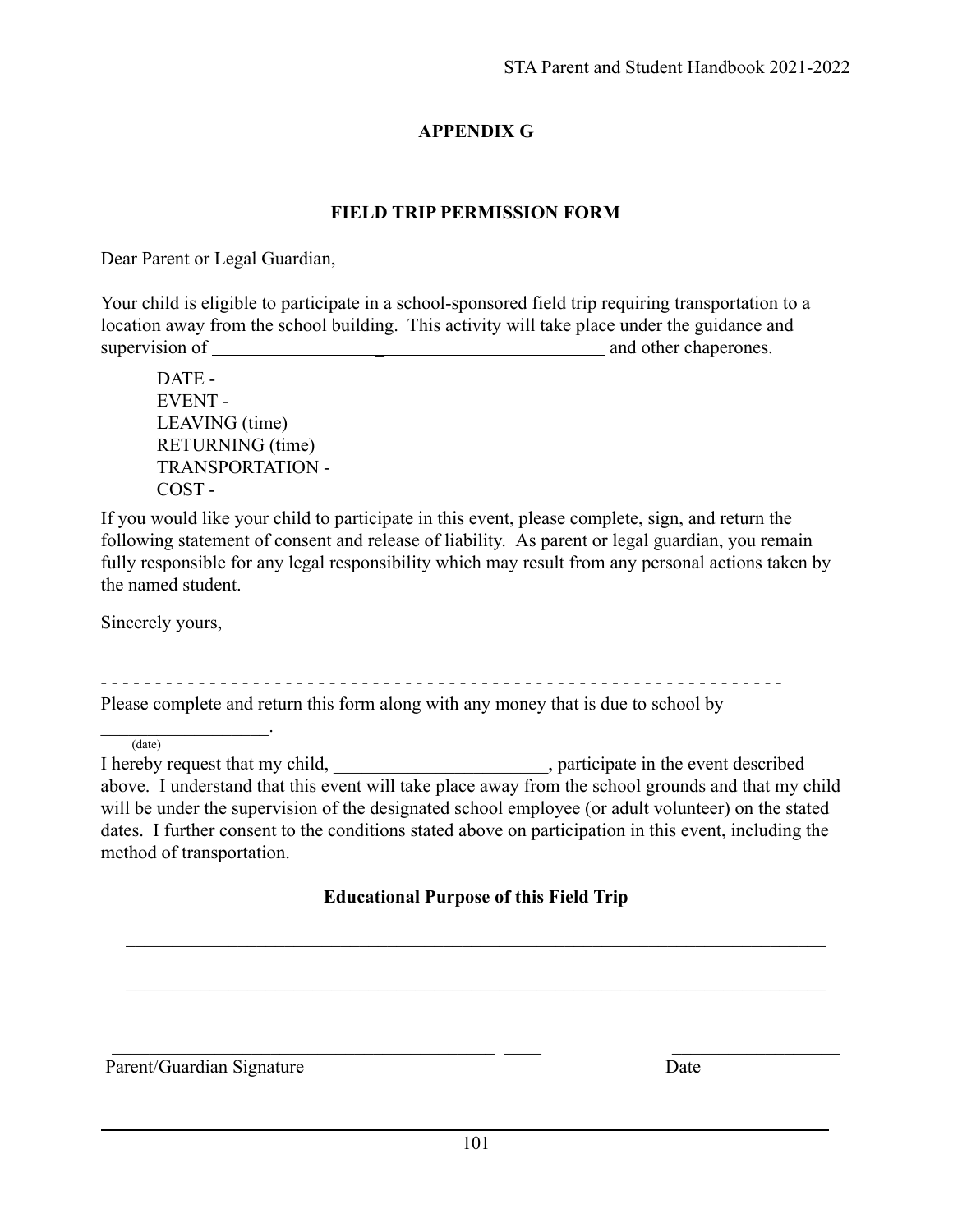\_\_\_\_ **please consider choosing me to be a chaperon. I have completed all volunteer requirements, including VIRTUS training. If I am chosen to chaperon, I understand that I will park my car ALONG THE FENCE in the parking lot while I am on the trip.**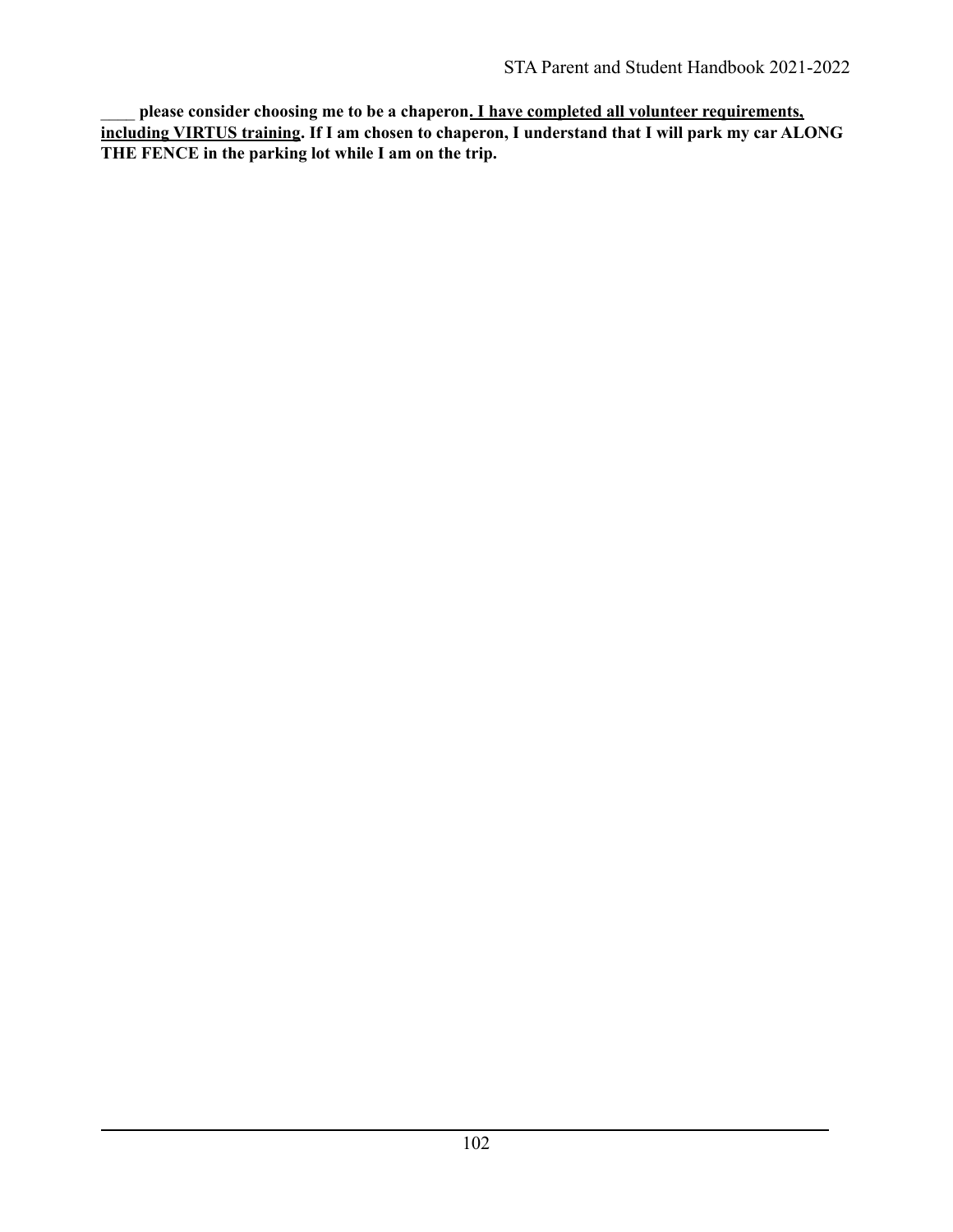## **APPENDIX H**

### **PARENT/GUARDIAN VOLUNTEER REQUIREMENTS**

Listed below are the specific instructions to fulfill requirements to be a Volunteer at the school and parish, as directed by the Archdiocesan Office of the Protection of Children and Youth. Unless a person has completed the entire application, they cannot volunteer at Saint Thomas, and attendance of Virtus training is necessary within the first two months of volunteering.

- **● The Criminal Background check must be done first and does not have to be repeated.**
- **● The CANTS Form must be submitted on a yearly basis.**
- **● The remaining requirements are done just once.**

#### Go to **[www.archchicago.org](http://www.archchicago.org)**

Click on Protecting Children (In the left-hand menu listing)

- Then click on **Background Screening** (in the left-hand menu)-
- Click on **Compliance for Clergy, Employees & Volunteers** (in the left hand menu)
- **●** Find **Criminal Background Screening** paragraph, at the end there is a link that will take you to **Criminal Background Screening Online Application**
- **●** *To complete this form u***se Access Code "Protection" & Choose Site: "St Thomas-Apostle School"**
- Follow the instructions and submit your information.
- There is a checklist on your Main Application page and when you have completed an area of the application, a Green check mark will appear next to that item. All items not completed will have a Red X indicating those items must be addressed.
- **The Code of Conduct Form** is on this list and can be printed so that you can complete, sing and submit it to the school office.
- **The CANTS Form** is also on this list and can be printed so that you can complete, sign and submit it to the school office. This form must be re-submitted each year that you volunteer at Saint Thomas the Apostle. After these forms have been submitted, the application is completed.

# **VIRTUS training is a requirement that must be fulfilled**

- You must register online to attend a workshop at **[www.virtusonline.org.](http://www.virtusonline.org)** You can read more about this requirement under the Protecting Children link at **www.archchicago.org**
- VIRTUS training needs to be completed within 2 months of beginning as a volunteer and Monthly VIRTUS online readings are required and reported to the school.
- VIRTUS Training Workshops are offered at many locations within the Archdiocese as you will see on their website. You can register at any one of them - whichever location, date, and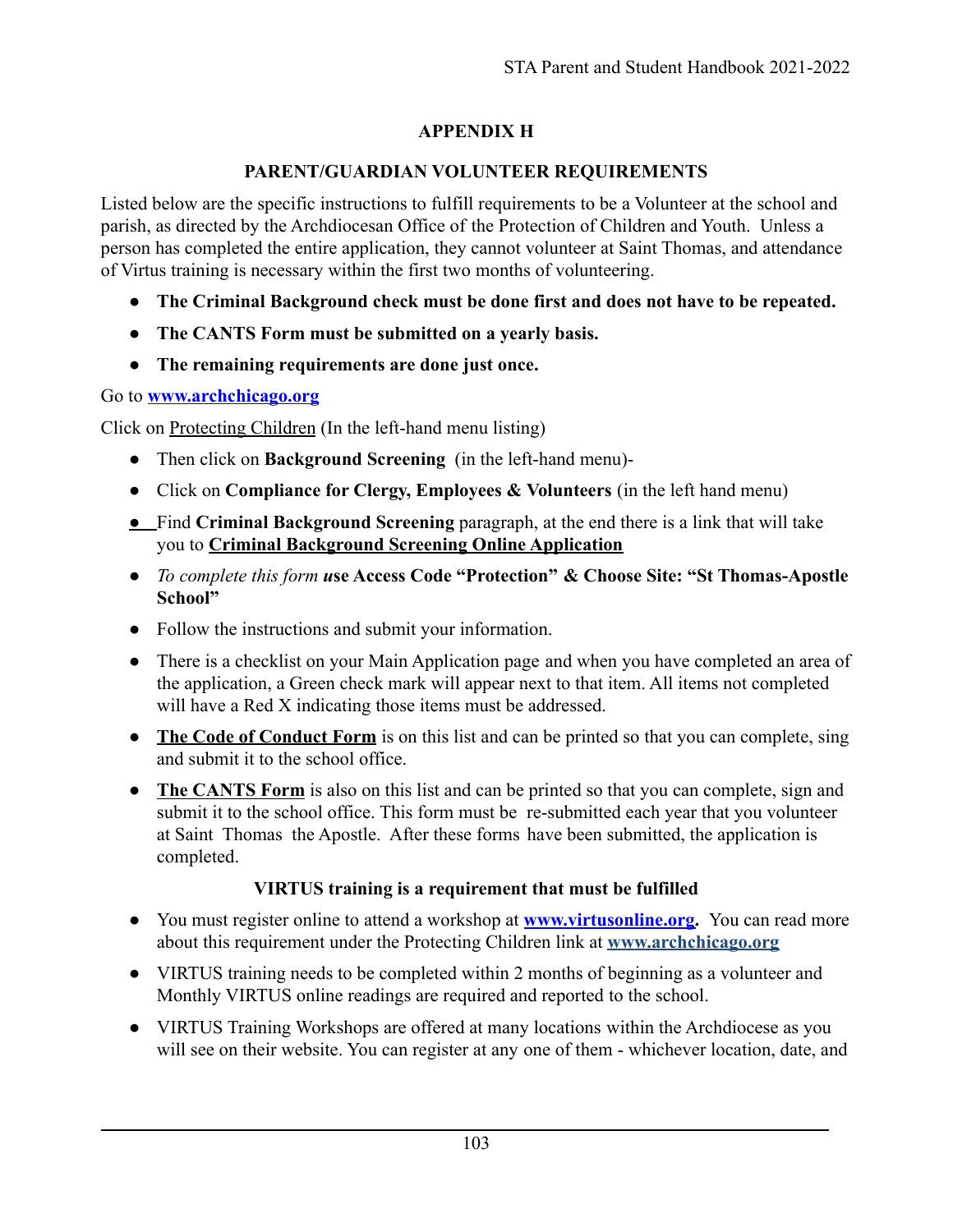time suits your schedule better. St. Thomas will be hosting a workshop in the fall and in the winter.

*●* **Note:** If you have attended VIRTUS training in another diocese or at a different school, please call 888-847-8870 to ask that your VIRTUS registration be transferred to the Archdiocese of Chicago and mention your current school. Please give a copy of your VIRTUS Certificate to the School Office. *If you have any problems, Please contact the School Office – 773-667-1142*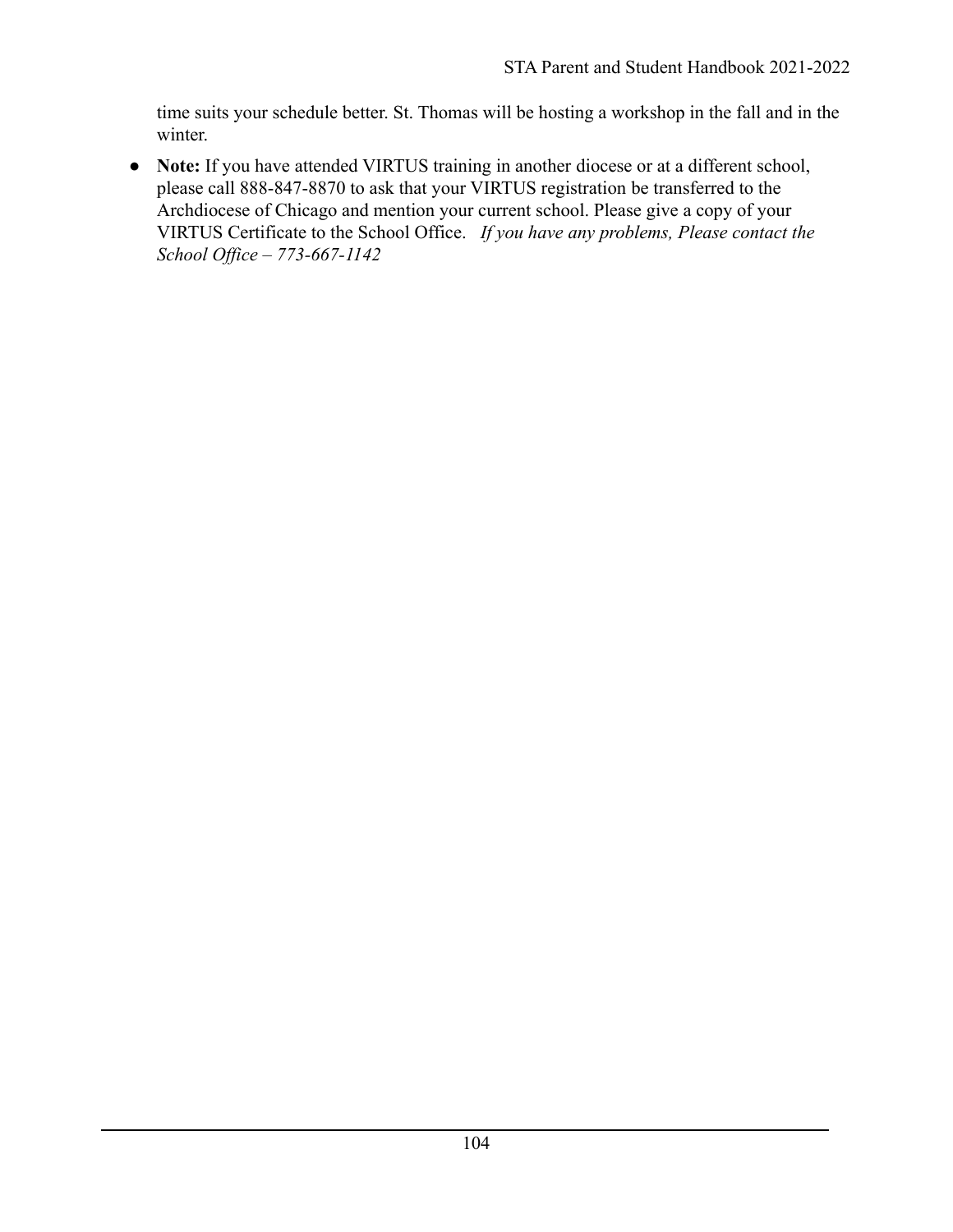### **APPENDIX I**

#### **ST. THOMAS THE APOSTLE SCHOOL FUNDRAISING POLICY**

St. Thomas the Apostle School is grateful to have the support of current families, alumni, parishioners, and friends who want our students to have the best educational program possible. The Advancement team at St. Thomas the Apostle School is committed to making sure that our school gets the resources it needs most. In order to run the most efficient Advancement program possible, we ask that you please contact the Director of Advancement, Ms. Mary Alice Howard, regarding any efforts connected to fundraising for St. Thomas the Apostle School.

Ms. Mary Alice Howard, Director of Advancement – [mhoward@stapostleschool.com](mailto:macton@stapostleschool.com)

- St. Thomas the Apostle School welcomes expressions of interest and financial support, solicited or unsolicited, regardless of size or form, from any individual, family, business, corporation, foundation or similar source.
- The Director of Advancement and the Principal are available to meet with any prospective donor(s) and their financial advisors, without obligation, to discuss areas of interest, the plans of St. Thomas the Apostle School, types of gift commitments, options for payment, etc. so as to provide every possible assistance to a prospective donor.
- Although representatives of St. Thomas the Apostle School will provide all appropriate assistance, the ultimate responsibility regarding asset evaluations, tax deductibility, and/or similar federal, state and/or local legal compliance rests with the donor(s).
- No volunteer or member of the faculty and staff acting in the name of St. Thomas the Apostle School will contact a prospective donor or solicit a gift or service without the expressed permission of the Director of Advancement and Principal.
- The Director of Advancement and the Principal will meet regularly to discuss solicitation and stewardship plans for major donors.
- Group solicitations require the approval of the Director of Advancement.
- Requests for mailing lists to alumni, parents or other donors require the approval of the Director of Advancement.
- All special events, outside of the normal schedule of school events, which raise funds for the benefit of St. Thomas the Apostle School require prior approval of the Director of Advancement.
- Solicited gifts to St. Thomas the Apostle School may take the form of one, or a combination, of the following:
	- o Cash
	- o Checks made payable to: "St. Thomas the Apostle School"
	- o Matching gifts
	- o Monthly and multi-year pledges
	- o Marketable securities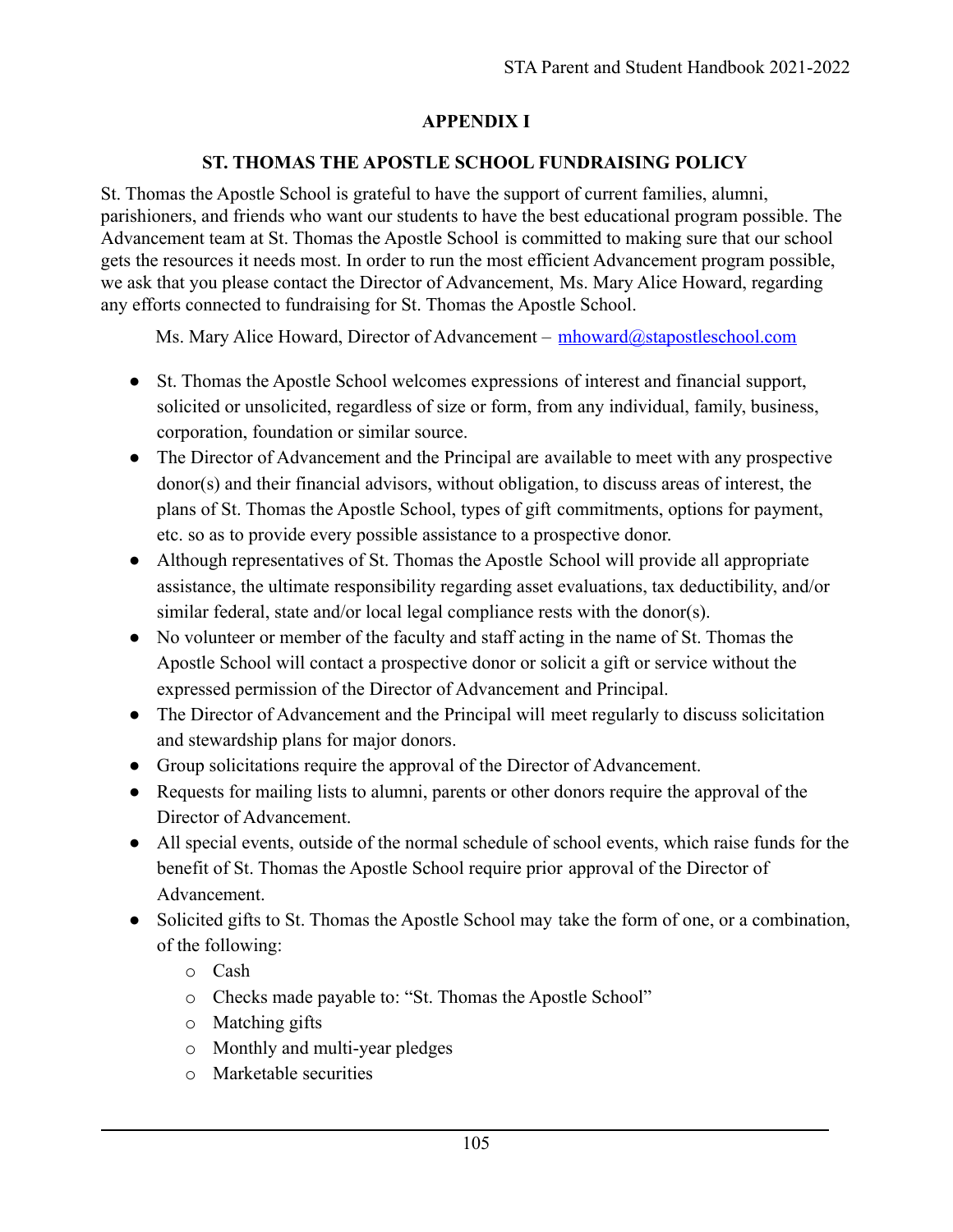- o Closely held stock and non-marketable securities
- o Real Estate and other Tangible Personal Property
- o Paid-in-full insurance policies with cash values
- o Corporate Gifts
- o Gifts-in-kind
- o Gifts of Services
- o Deferred or planned gifts including:
	- Trusts
	- **•** Annuities
	- **Exercise** Insurance policies
	- Gifts of residence, with or without a retained life interest
	- Charitable remainder unitrust
	- **•** Charitable remainder annuity trust
	- **•** Bequests
- Gifts will be accepted by St. Thomas the Apostle School, provided they are considered consistent with St. Thomas the Apostle School's mission, goals, and objectives. All proposed gifts, gifts-in-kind (equipment, art objects, real estate, etc.) and restricted gifts will be reviewed by the Director of Advancement and the Principal.
	- o A gift may be deemed unacceptable if it:
		- Is not conducive to the best interest of St. Thomas the Apostle School
		- Is in contravention of applicable Federal or State laws or school policies
		- Is clearly a commercial endeavor for the sole benefit of the donor
		- **•** Presents an unreasonable or unacceptable degree of risk due to environmental or health/safety issues
		- Is hampered by restrictions to the extent that usefulness and desirability are affected
		- Would obligate St. Thomas the Apostle School to undertake responsibilities, financial or otherwise, which it feels are inappropriate or onerous
	- o St. Thomas the Apostle School reserves the right to refuse such gifts or to counsel the donor to remove or modify the restrictions or terms and conditions of the gift.
- The Principal, the Director of Advancement or their designees may accept gifts on behalf of St. Thomas the Apostle School. Formal recognition of a received gift is completed with the presentation of a receipt or formal acknowledgement.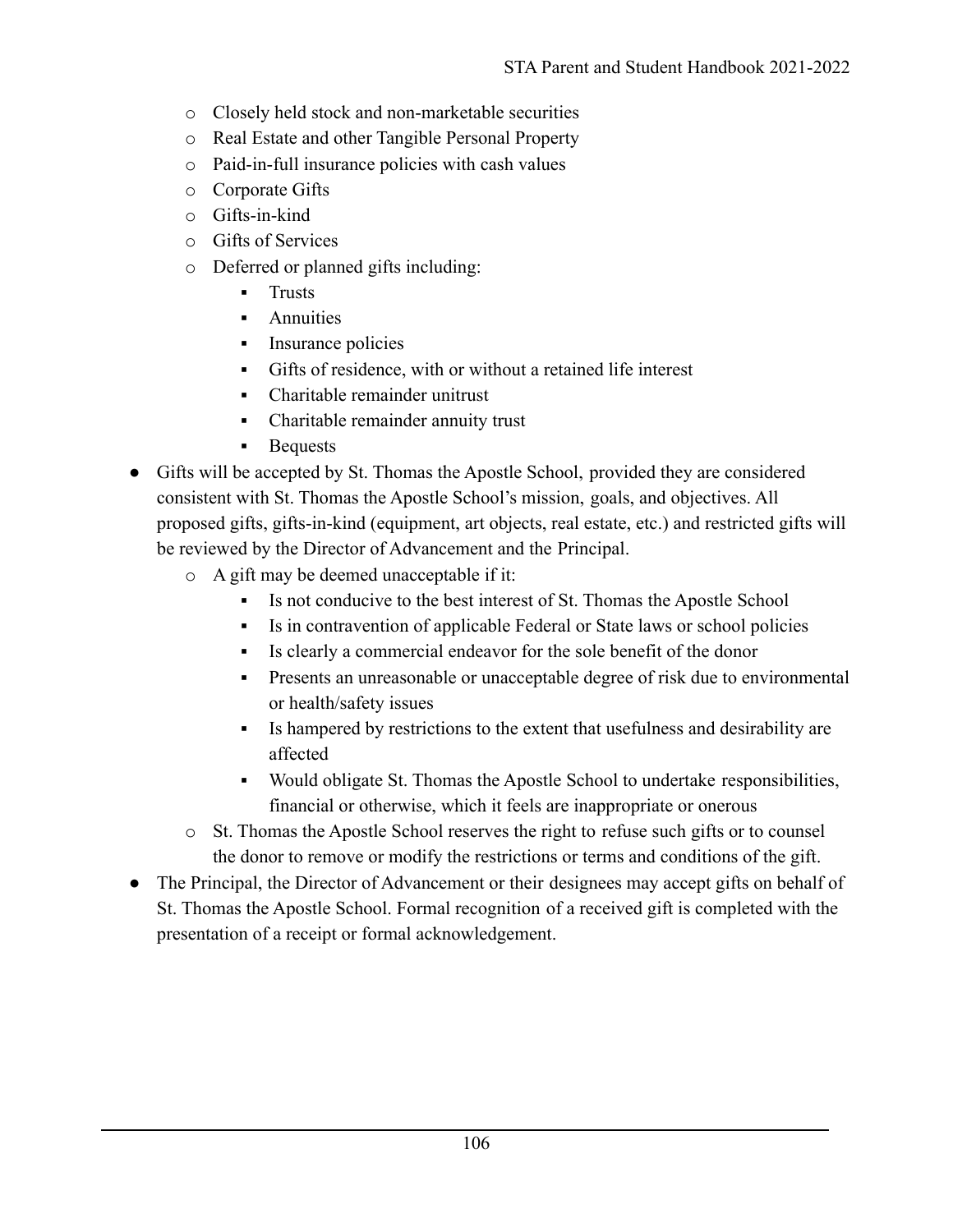# **Appendix J**

Below are a list of events sponsored by the Home and School Association:

# **Home and School Association Events**

| <b>Event</b>     | <b>Description</b>                                            | <b>When/Where</b>                                               | <b>Ways to Get Involved</b>                  |
|------------------|---------------------------------------------------------------|-----------------------------------------------------------------|----------------------------------------------|
| Taffy Apple Sale | Taffy apples are<br>pre-sold in                               | Order forms are<br>distributed in                               | Take orders                                  |
|                  | September-<br>October and<br>delivered right                  | September. Taffy<br>Apples are available<br>for distribution in | Assist with<br>distribution of the<br>orders |
|                  | before Halloween.<br>This sale helps fund<br>the upcoming HSA | late October.                                                   | Sell or buy Taffy<br>Apples                  |
|                  | events for the year.                                          |                                                                 |                                              |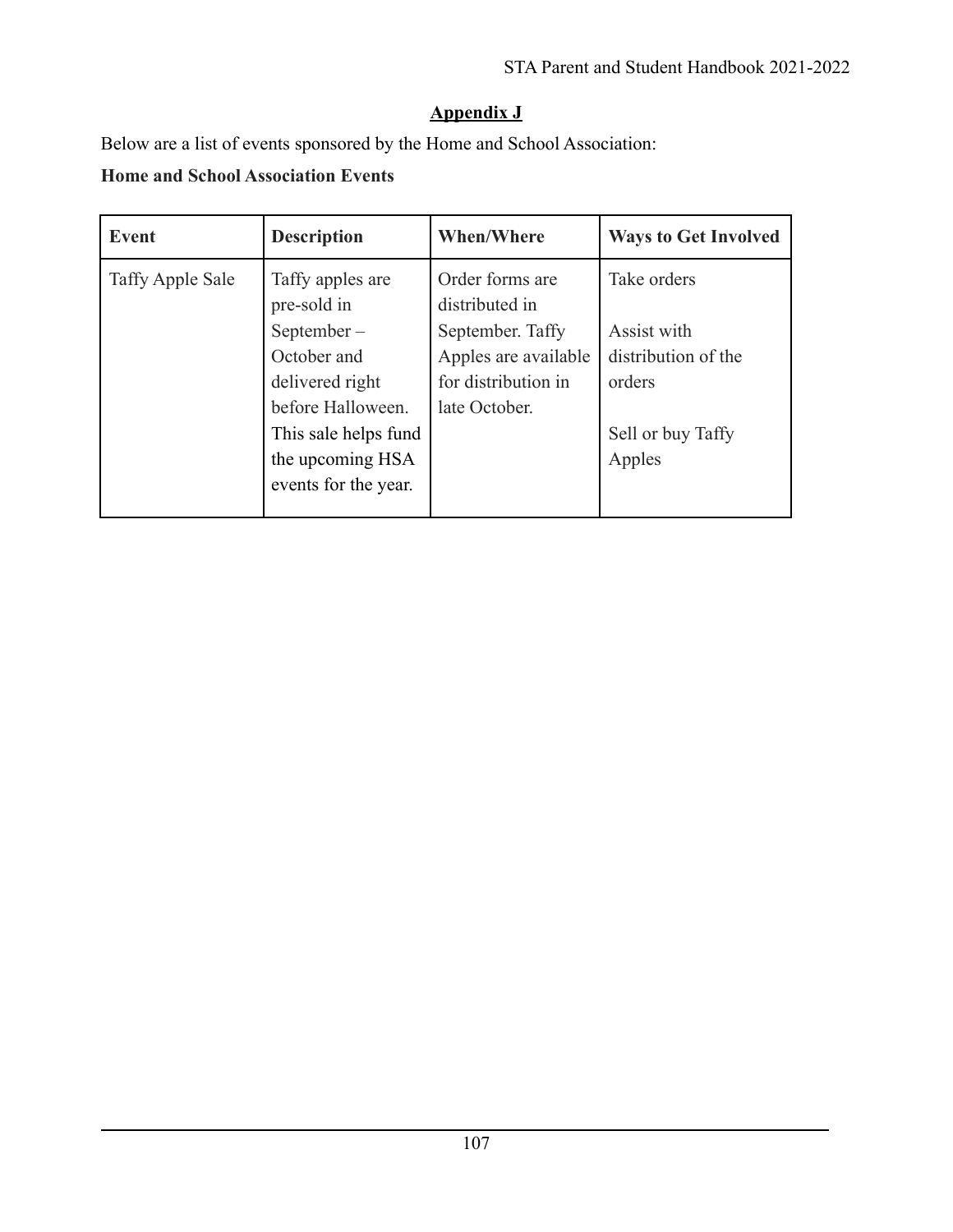| <b>Halloween Party</b> | This is an event of    | Saturday, October    | Help plan the party |
|------------------------|------------------------|----------------------|---------------------|
|                        | old fashioned fun      | 26, 2019 (PK-5th     |                     |
|                        | and treats with a      | grade) and Saturday, | Advertise and sell  |
|                        | range of scariness     | November 2           | tickets             |
|                        | for the little and the | (6th-8th grade) in   |                     |
|                        | big kids to enjoy in   | the evening in the   | Decorate / set-up   |
|                        | an evening prior to    | cafeteria, gym,      |                     |
|                        | Halloween.             | hallways, and Parish | Serve food          |
|                        |                        | hall.                |                     |
|                        |                        |                      | Assist with         |
|                        |                        |                      | games/entertainment |
|                        |                        |                      |                     |
|                        |                        |                      | Clean up            |
|                        |                        |                      |                     |
|                        |                        |                      | Attend with your    |
|                        |                        |                      | children            |
|                        |                        |                      |                     |
|                        |                        |                      |                     |
|                        |                        |                      |                     |
|                        |                        |                      |                     |
|                        |                        |                      |                     |
|                        |                        |                      |                     |
|                        |                        |                      |                     |
|                        |                        |                      |                     |
|                        |                        |                      |                     |
|                        |                        |                      |                     |
|                        |                        |                      |                     |
|                        |                        |                      |                     |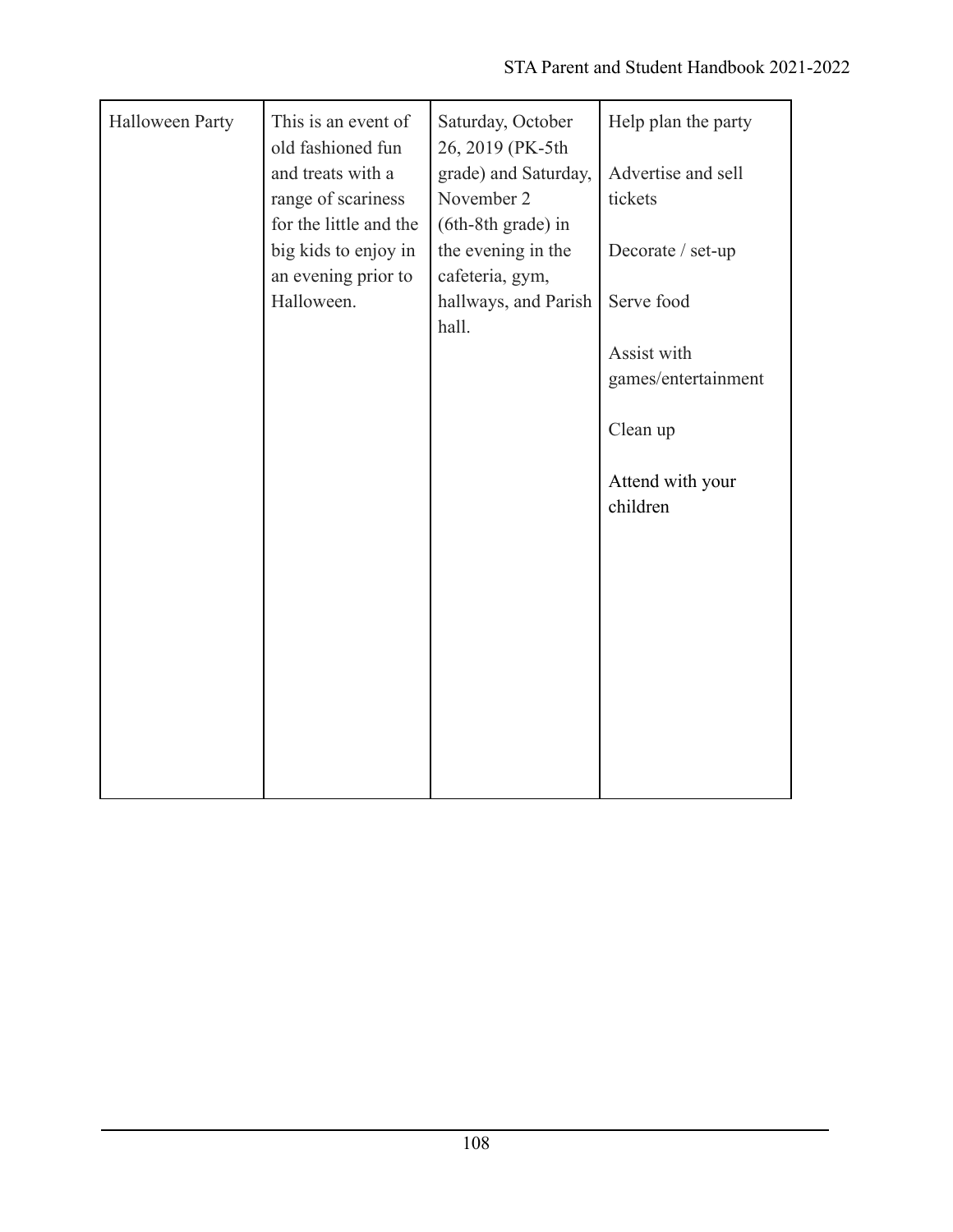| Breakfast with | Santa Claus visits                                                                                                                                                                       | December 8, 2018   | Help plan the breakfast            |
|----------------|------------------------------------------------------------------------------------------------------------------------------------------------------------------------------------------|--------------------|------------------------------------|
| Santa          | St. Thomas on a<br>Saturday morning<br>and visits families<br>while they eat<br>breakfast. There are<br>games, activities,<br>and a photo with<br>Santa as part of the<br>morning event. | in the school gym. | Advertise and sell<br>tickets      |
|                |                                                                                                                                                                                          |                    | Decorate / set-up                  |
|                |                                                                                                                                                                                          |                    | Serve food                         |
|                |                                                                                                                                                                                          |                    | Assist with<br>games/entertainment |
|                |                                                                                                                                                                                          |                    | Clean up                           |
|                |                                                                                                                                                                                          |                    | Attend with your<br>children       |
|                |                                                                                                                                                                                          |                    |                                    |
|                |                                                                                                                                                                                          |                    |                                    |
|                |                                                                                                                                                                                          |                    |                                    |
|                |                                                                                                                                                                                          |                    |                                    |
|                |                                                                                                                                                                                          |                    |                                    |